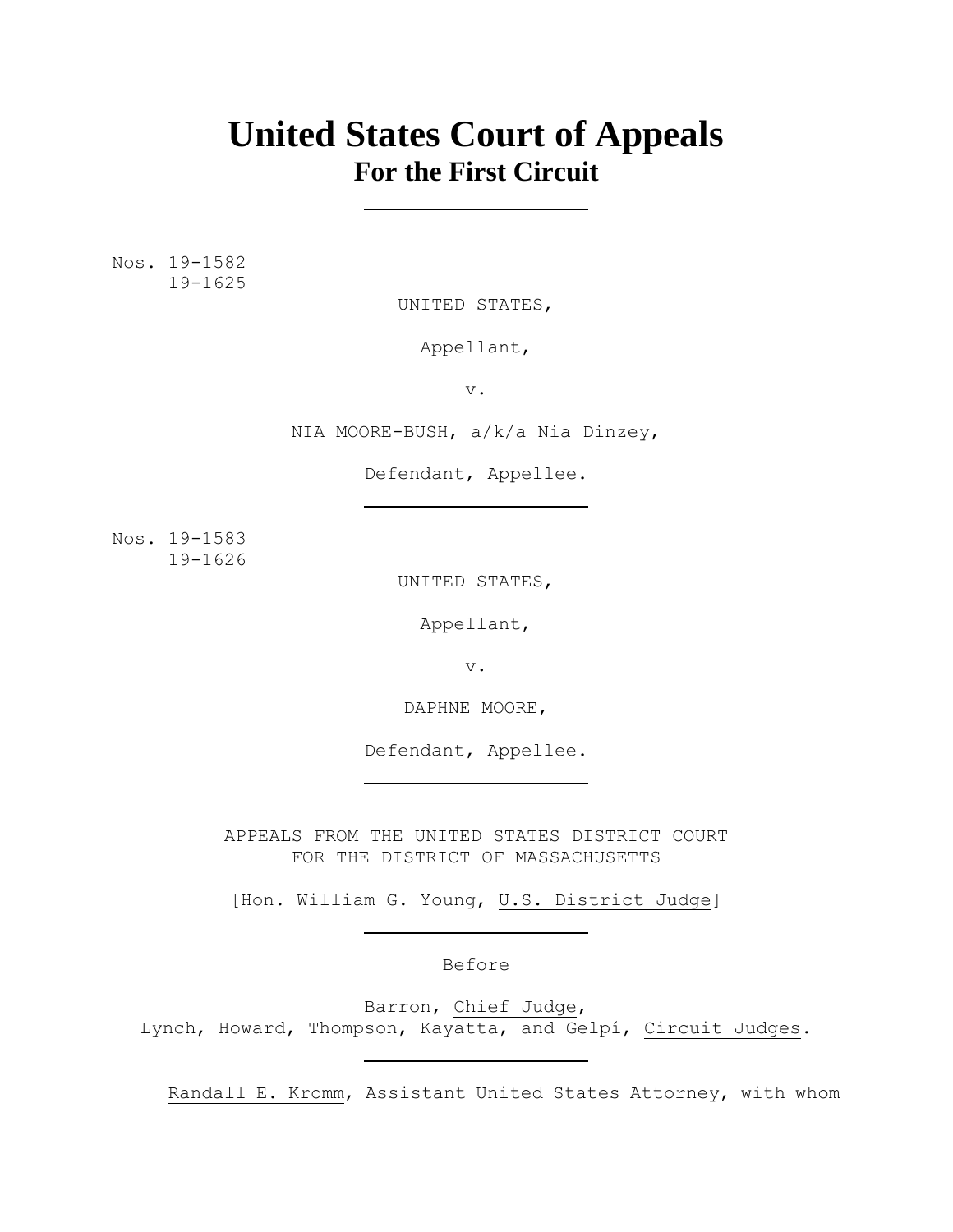Andrew E. Lelling, United States Attorney, was on brief, for appellant.

Judith H. Mizner, Assistant Federal Public Defender, for appellee Nia Moore-Bush, a/k/a Nia Dinzey.

Linda J. Thompson, with whom John M. Thompson and Thompson & Thompson, P.C. were on brief, for appellee Daphne Moore.

Matthew R. Segal, with whom Jessie J. Rossman, Nathan Freed Wessler, Brett Max Kaufman, Andrew Crocker, Samir Jain, Gregory T. Nojeim, and Mana Azarmi were on brief, for amici curiae American Civil Liberties Union, American Civil Liberties Union of Massachussetts, Center for Democracy & Technology, and Electronic Frontier Foundation in support of defendant-appellees.

Bruce D. Brown, with whom Katie Townsend, Gabriel Rottman, and Mailyn Fidler were on brief, for amici curiae Reporters Committee for Freedom of the Press and Eight Media Organizations in support of defendant-appellees.

Opinion En Banc

June 9, 2022 AMENDED OPINION

<sup>\*</sup> The full version of this opinion was filed on May 27, 2022,and remains on file, under seal, in the Clerk's Office.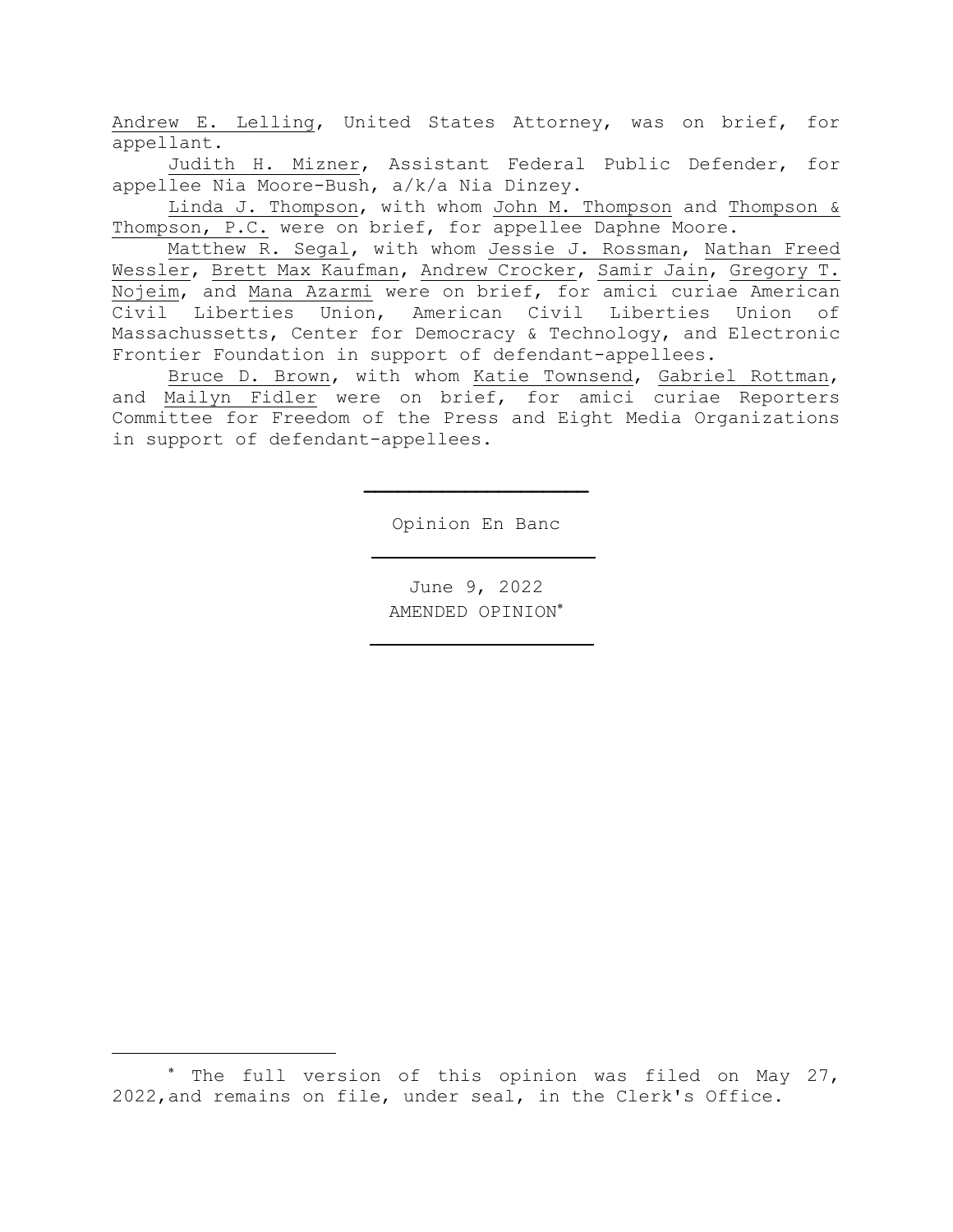**Per curiam.** The district court order granting Daphne Moore and Nia Moore-Bush's motions to suppress is unanimously reversed by the en banc court. We remand with instructions to deny the motions to suppress.

**- Concurring Opinions Follow -**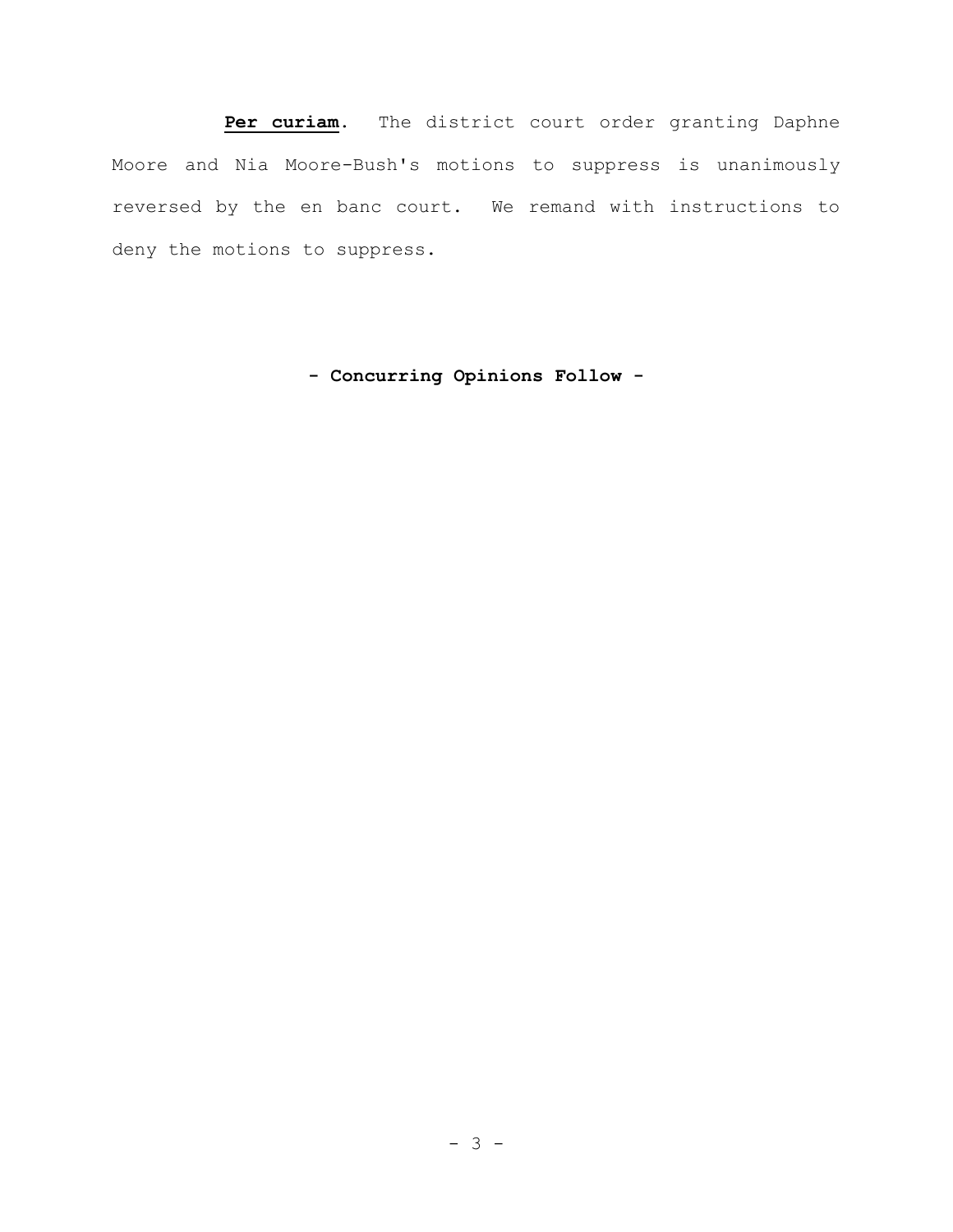**BARRON**, **Chief Judge, THOMPSON and KAYATTA, Circuit Judges, concurring**. The Fourth Amendment to the U.S. Constitution "seeks to secure 'the privacies of life' against 'arbitrary power,'" Carpenter v. United States, 138 S. Ct. 2206, 2214 (2018) (quoting Boyd v. United States, 116 U.S. 616, 630 (1886)), by "plac[ing] obstacles in the way of a too permeating police surveillance," id. (quoting United States v. Di Re, 332 U.S. 581, 595 (1948)). It is with that "Founding-era understanding[] in mind," id., that we must determine in these consolidated appeals whether the Fourth Amendment places any limits on the use by law enforcement of the kind of surveillance -- unimagined in 1789 -that it engaged in here: the continuous and surreptitious recording, day and night for eight months, of all the activities in the front curtilage of a private residence visible to a remotely-controlled digital video camera affixed to a utility pole across the street from that residence.

The Fourth Amendment issue concerning the use of such surveillance arises here in connection with the criminal cases that the federal government brought in the United States District Court for the District of Massachusetts against Nia Moore-Bush and her mother, Daphne Moore, on federal drug- and gun-related charges. Each defendant moved in the District Court to suppress on Fourth Amendment grounds all evidence derived from the digital compendium created through the long-term use of the video pole-camera

 $- 4 -$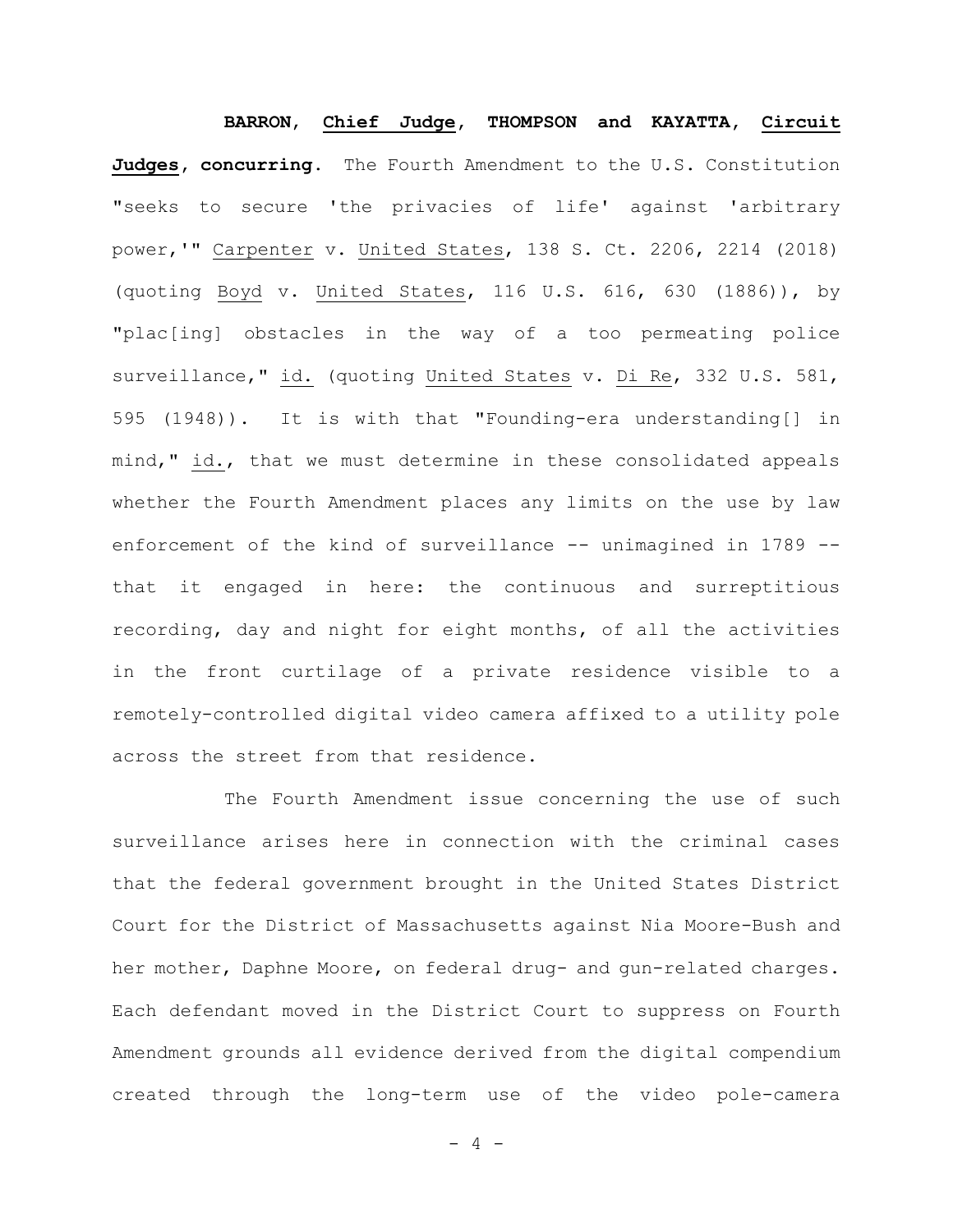surveillance of the front curtilage of the defendants' residence. The government opposed the motions on the ground that no Fourth Amendment "search" had been conducted. The District Court then granted the defendants' motions to suppress.

As we will explain, we conclude -- unlike our colleagues -- that the government did conduct a Fourth Amendment "search" when it accessed the digital video record that law enforcement had created over the course of the eight months in question, notwithstanding the government's contention that the record itself is merely a compendium of images of what had been exposed to public view. As we also will explain, however, we agree with our colleagues that the District Court's order granting the defendants' motions to suppress must be reversed.

We come to that latter conclusion because the relevant controlling precedent from our circuit that was in place at the time that the government drew upon the pole-camera surveillance was United States v. Bucci, 582 F.3d 108 (1st Cir. 2009). And, there, a panel of this court had held that the use by law enforcement of uncannily similar pole-camera surveillance did not constitute a search within the meaning of the Fourth Amendment and so raised no Fourth Amendment concerns. Id. at 116-17. Thus, while we conclude -- unlike our colleagues -- that subsequent developments in Fourth Amendment jurisprudence support the overruling of Bucci and the conclusion that the government

 $-5 -$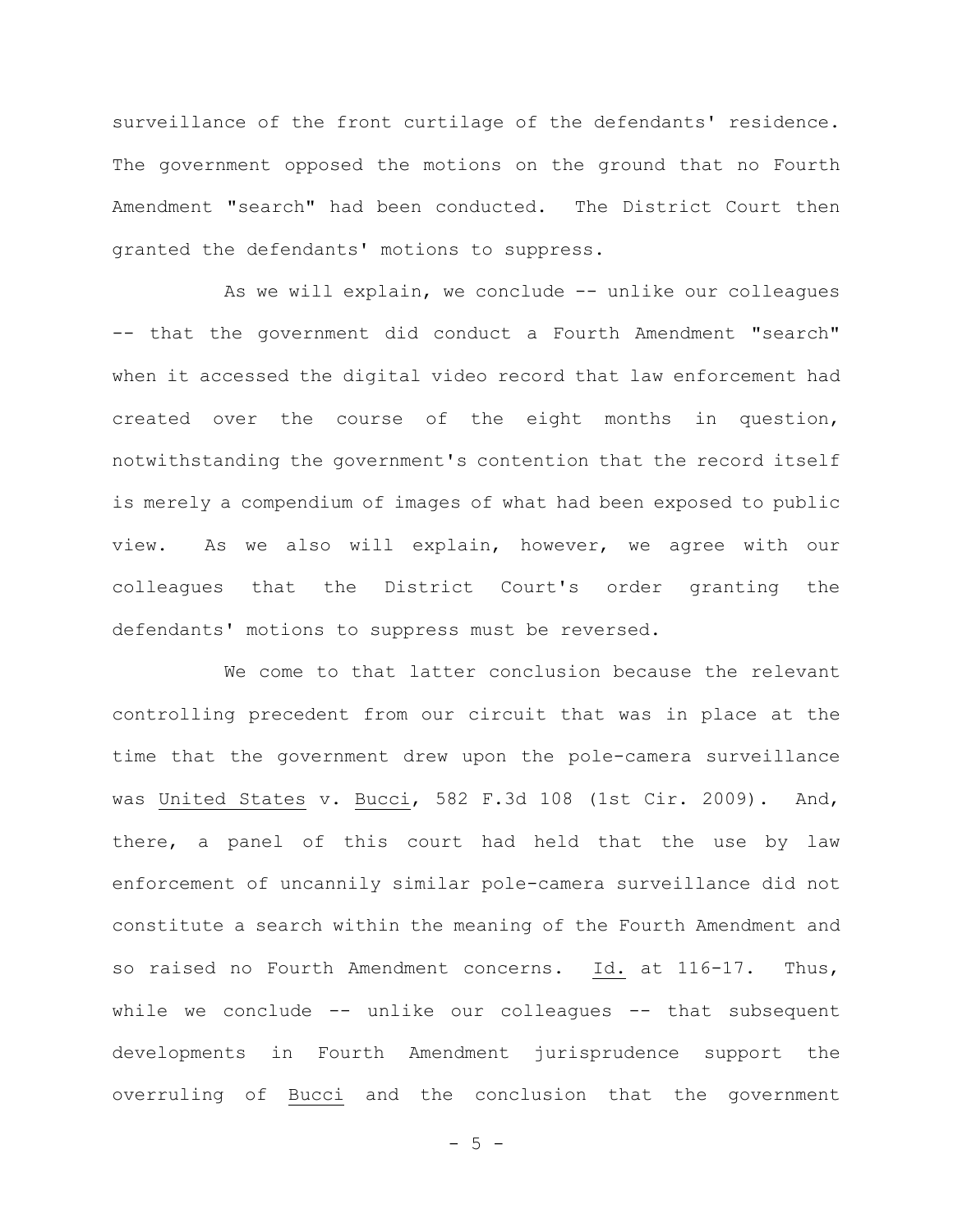conducted a search here, we also conclude that, under the "good faith" exception to the Fourth Amendment's warrant requirement, see Davis v. United States, 564 U.S. 229, 238-41 (2011), the government was entitled to rely on Bucci in acting as it did, Bucci, 582 F.3d at 116. Cf. United States v. Campbell, 26 F.4th 860, 873, 887-88 (11th Cir. 2022) (en banc) (applying the goodfaith exception even though it had not been raised by the parties in their initial briefings).

The result is that our court is unanimous in holding that the District Court's order granting the motions to suppress must be reversed. Our court's rationale for that holding, however, is most decidedly not.

The three of us who join this separate opinion would reverse the District Court's order granting the defendants' motions to suppress based solely on the "good faith" exception to the Fourth Amendment's warrant requirement. We reject, however, our colleagues' view that the accessing by law enforcement in a criminal case of the record created by the kind of suspicionless, long-term digital video surveillance at issue here does not constitute a Fourth Amendment search.

Mindful of the brave new world that the routine use of such all-encompassing, long-term video surveillance of the front curtilage of a home could bring about, we are convinced that the government does conduct a search within the meaning of the Fourth

 $- 6 -$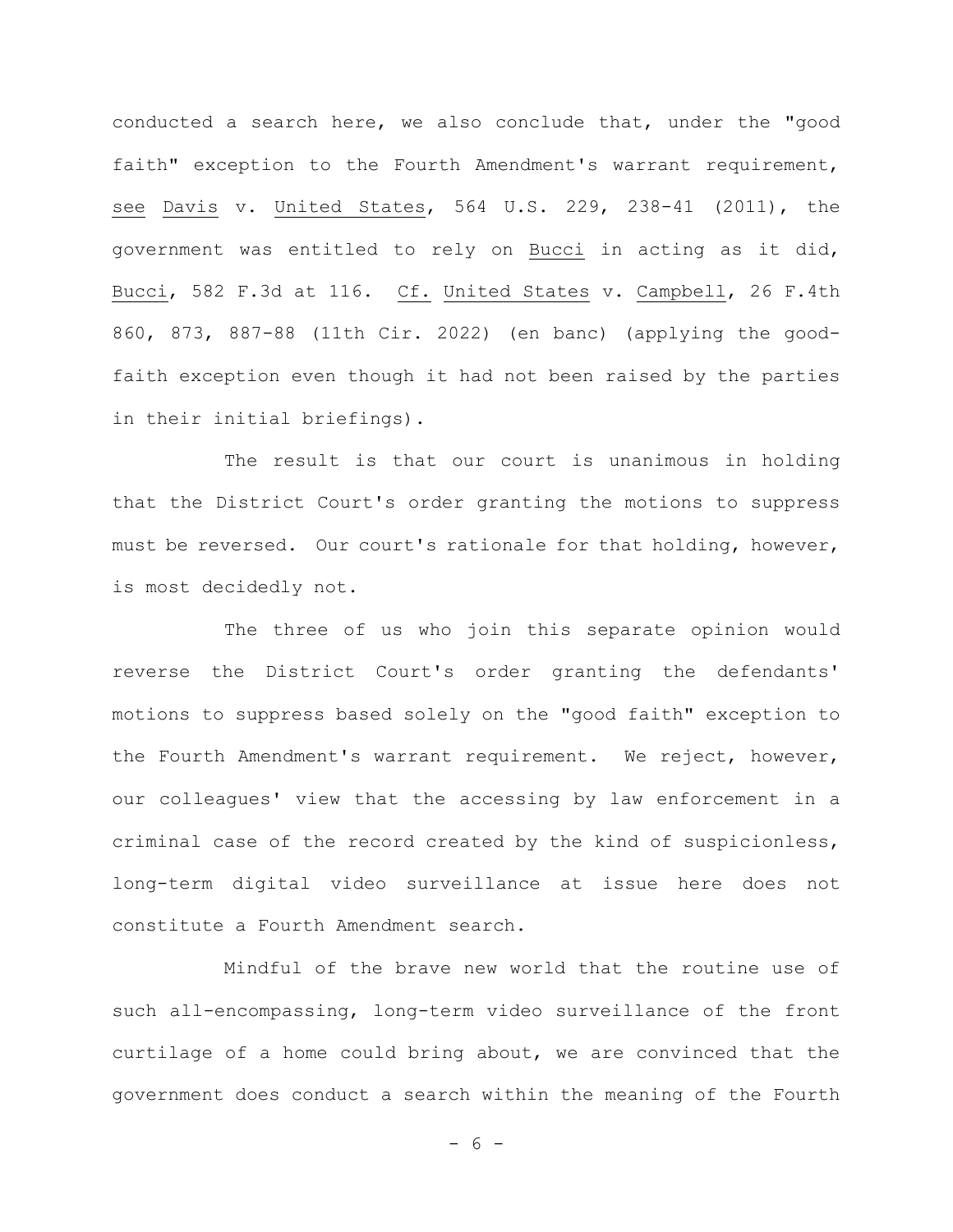Amendment when it accesses the record that it creates through surveillance of that kind and thus that law enforcement, in doing so, must comply with that Amendment's limitations. For, in accord with post-Bucci precedents from the Supreme Court of the United States that recognize the effect that the pace of technological change can have on long assumed expectations of privacy, we are convinced that no other conclusion would be faithful to the balance that the Fourth Amendment strikes between the right to be "secure" in one's home and the need for public order.<sup>1</sup>

# **I.**

### **A.**

The following facts -- including the characteristics of the pole camera and the recording that it produced -- are undisputed on appeal. The federal Bureau of Alcohol, Tobacco, Firearms and Explosives ("ATF") began investigating Moore-Bush in January 2017, for the unlicensed sale of firearms.<sup>2</sup> ATF began to

 $1$  Although we conclude that the motions to suppress must be denied pursuant to the good-faith exception to the warrant requirement, we conclude that it would not be appropriate to rely solely on that ground to resolve this case. The question of Bucci's status in this circuit going forward is an important one. Cf. Pearson v. Callahan, 555 U.S. 223, 236 (2009) (allowing "courts of appeals . . . to exercise their sound discretion in deciding which of the two prongs of the qualified immunity analysis should be addressed first," including whether the constitutionality of the officer's conduct should be analyzed first).

 $2$  Our colleagues discuss in some detail the circumstances that caused law enforcement to begin to investigate Moore-Bush. Those details are not pertinent to this analysis, however, because the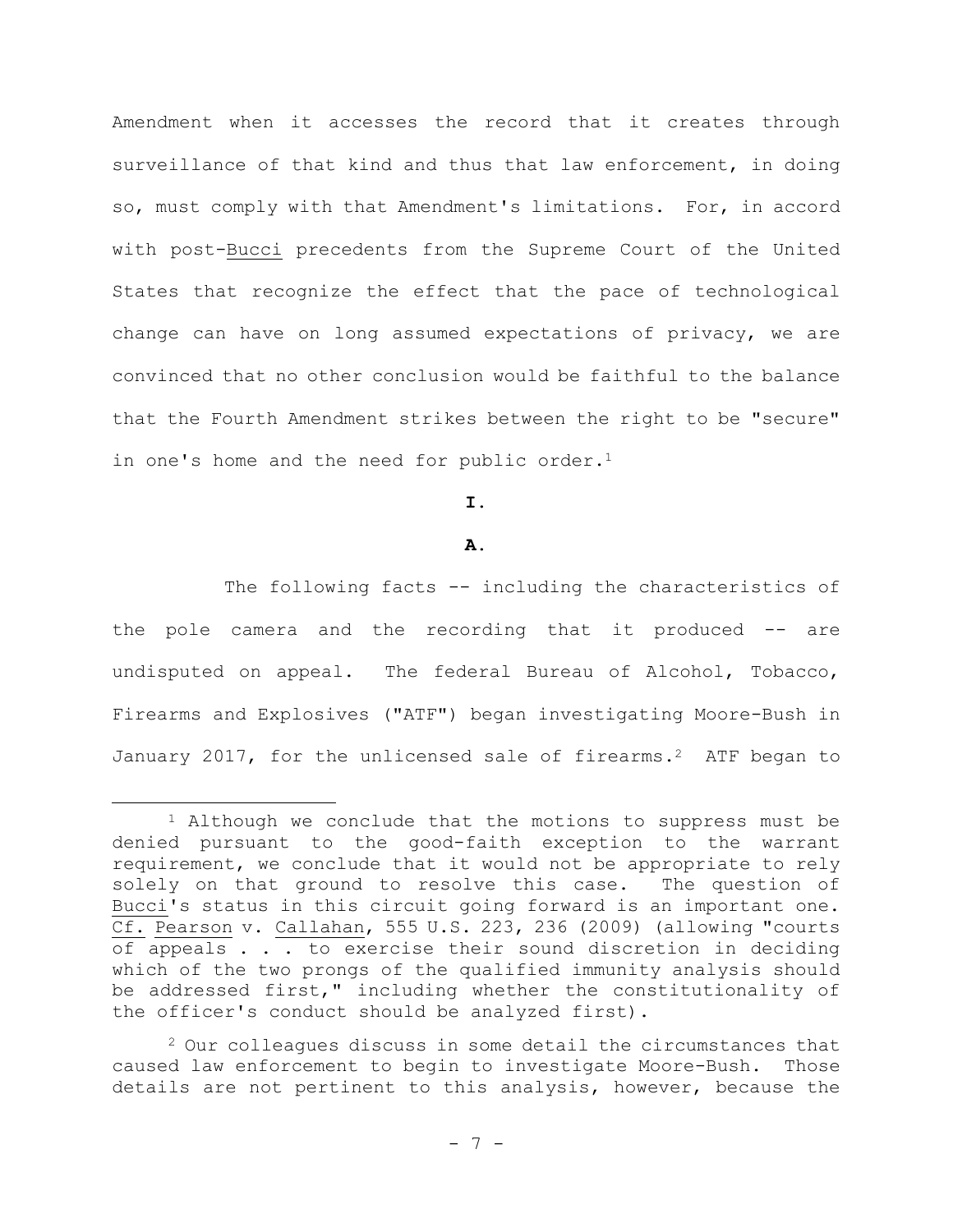have concerns during the investigation that Moore-Bush was trafficking in narcotics.

About a month into the ATF investigation, Moore-Bush moved in with her mother, Moore, who lived at 120 Hadley Street in Springfield, Massachusetts. ATF agents claimed that they came to suspect that Moore-Bush -- though not, at that point, her mother -- was using the Hadley Street residence as the site for illegal firearms and narcotics transactions.

The location of the home made it difficult for law enforcement to undertake the physical surveillance of it. So, on or around May 17, 2017, ATF agents, without seeking a warrant, surreptitiously installed a digital video camera near the top of a utility pole across the public street from the residence.

The District Court found -- based on the defendants' undisputed contentions -- that the digital, video pole camera was "hid[den] . . . out of sight of its targets." It further found that law enforcement used the camera to "surreptitiously surveil[]" the Hadley Street residence.

government does not assert that its use of the pole camera to create the compendium at issue was supported by any quantum of suspicion. We thus must assess the constitutionality of the government's use of this surveillance on the understanding that it had no reasonable basis to suspect wrongdoing by the defendants at the relevant time.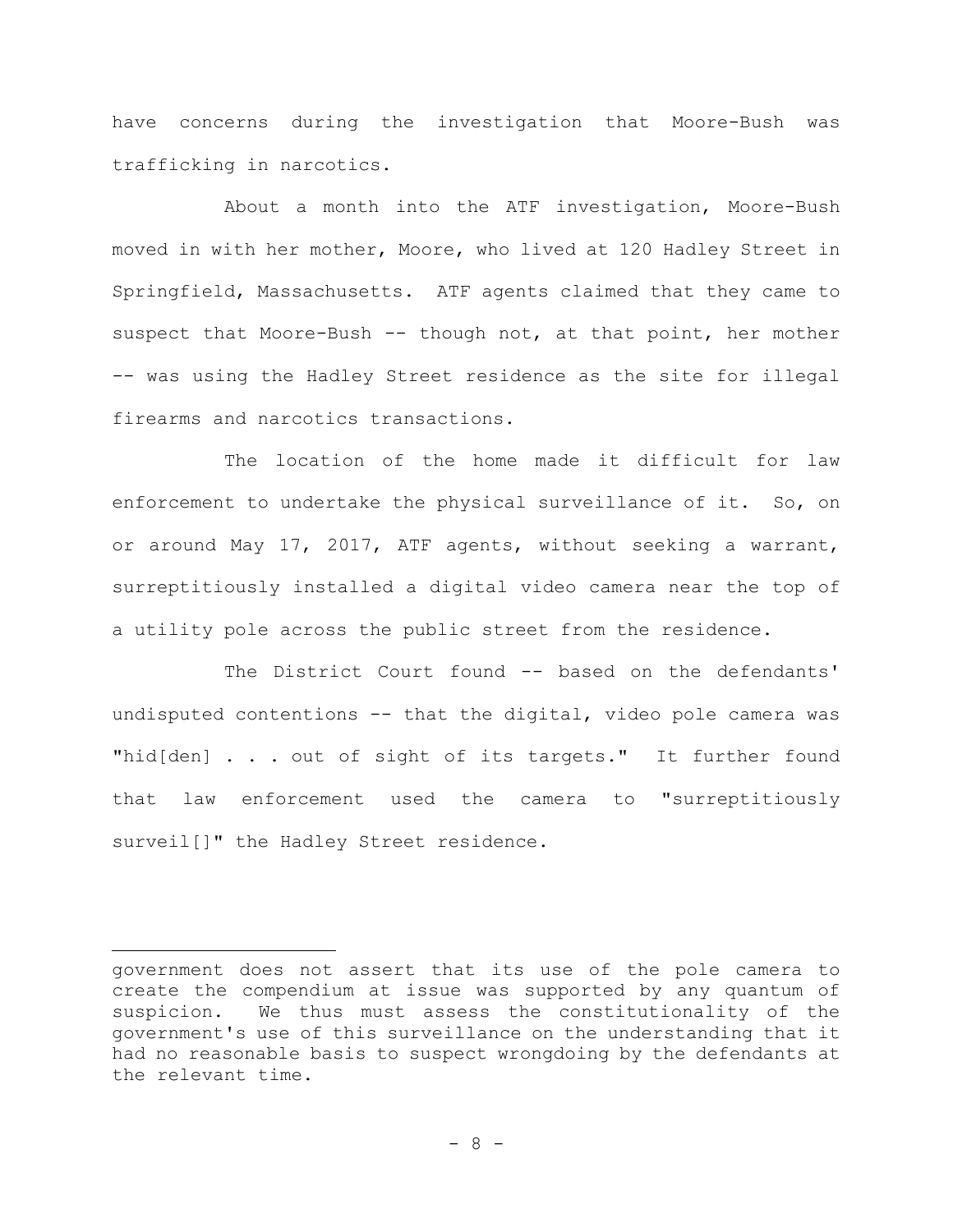ATF agents were able to view a live-stream of what the camera recorded through a password-protected website. The agents also could, remotely, pan, tilt, and zoom<sup>3</sup> the camera to better focus on individuals or objects of interest.

When not zoomed, the camera had within its view roughly half of the front structure of the 120 Hadley Street residence, including its side entrance and a gardening plot near that entrance, the whole of the home's private driveway, the front of the home's garage, much of the home's front lawn, and the vast majority of the walkway leading from the home's private driveway up to the home's front door (although not the front door itself).<sup>4</sup> The camera also had within its view a portion of the public street

<sup>3</sup> The camera's zoom feature enabled a significant level of magnification. Although the record does not disclose the camera's precise capability on that dimension, the government in filings below "analogized [that] feature to a law enforcement agent using binoculars." Images in the record reflect that, by zooming, the camera was able to accurately capture facial expressions, details on clothing, small objects in a person's hands (such as keys or a cigarette), and the license plate numbers of cars parked in the residence's private driveway.

<sup>4</sup> The government represented to the District Court at the suppression hearing on May 13, 2019, that the pole camera did not have "a full clear view of the entire exterior of the home" as there was "one tree that partially obfuscate[d] the view of the pole camera." The government then explained in a subsequent filing that, at least during the winter, "there was no obstruction -- the leaves had fallen and the view was clear." In this respect, we note that the pole camera was in place surveilling the home from May 2017 until January 2018.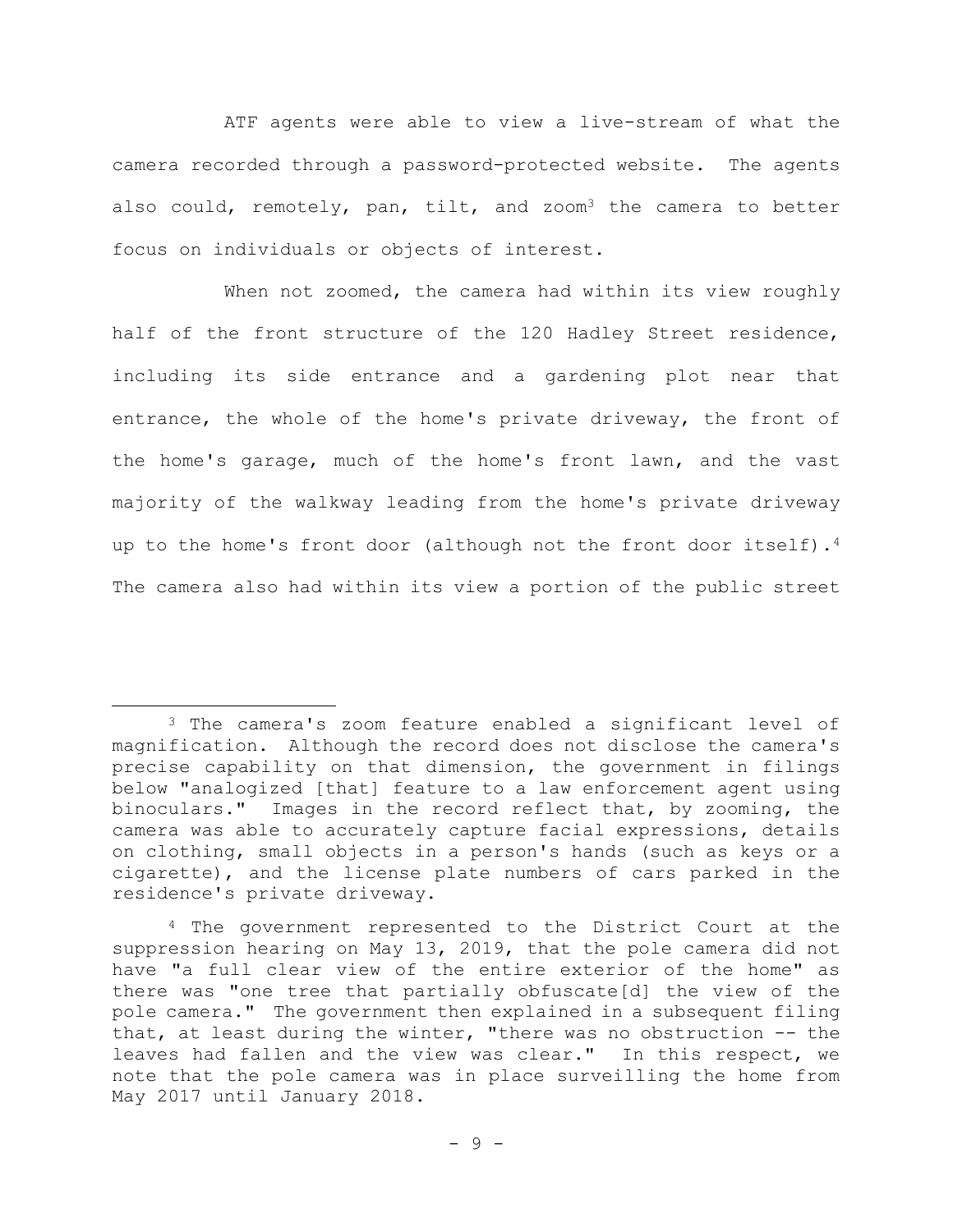that ran parallel to the front of the house and perpendicular to the private driveway.

Because of the positioning of the camera, it was not able to peer into the home's interior. However, images in the record taken from the footage captured by the camera indicate that the camera could discern the presence of a person looking out the front windows of the house and see inside the front of the garage when its door was up.

The camera recorded in color, but it did not record audio. The camera's footage was digitally stored and could be retrieved and re-watched at any time.

The camera could and did operate at night, but the resulting footage was lower in quality. For example, when the camera recorded in the dark, it became more difficult -- although not impossible -- for the camera accurately to depict license plate numbers.

The camera recorded the Hadley Street residence for approximately eight months without interruption. It captured numerous comings, goings, and occurrences in the front curtilage of the residence -- from the mundane (such as persons going to and from the residence, parking, smoking cigarettes, or taking out the trash) to the potentially incriminating. The resulting record included all these movements and interactions. The government does not represent that law enforcement officers were continuously

 $- 10 -$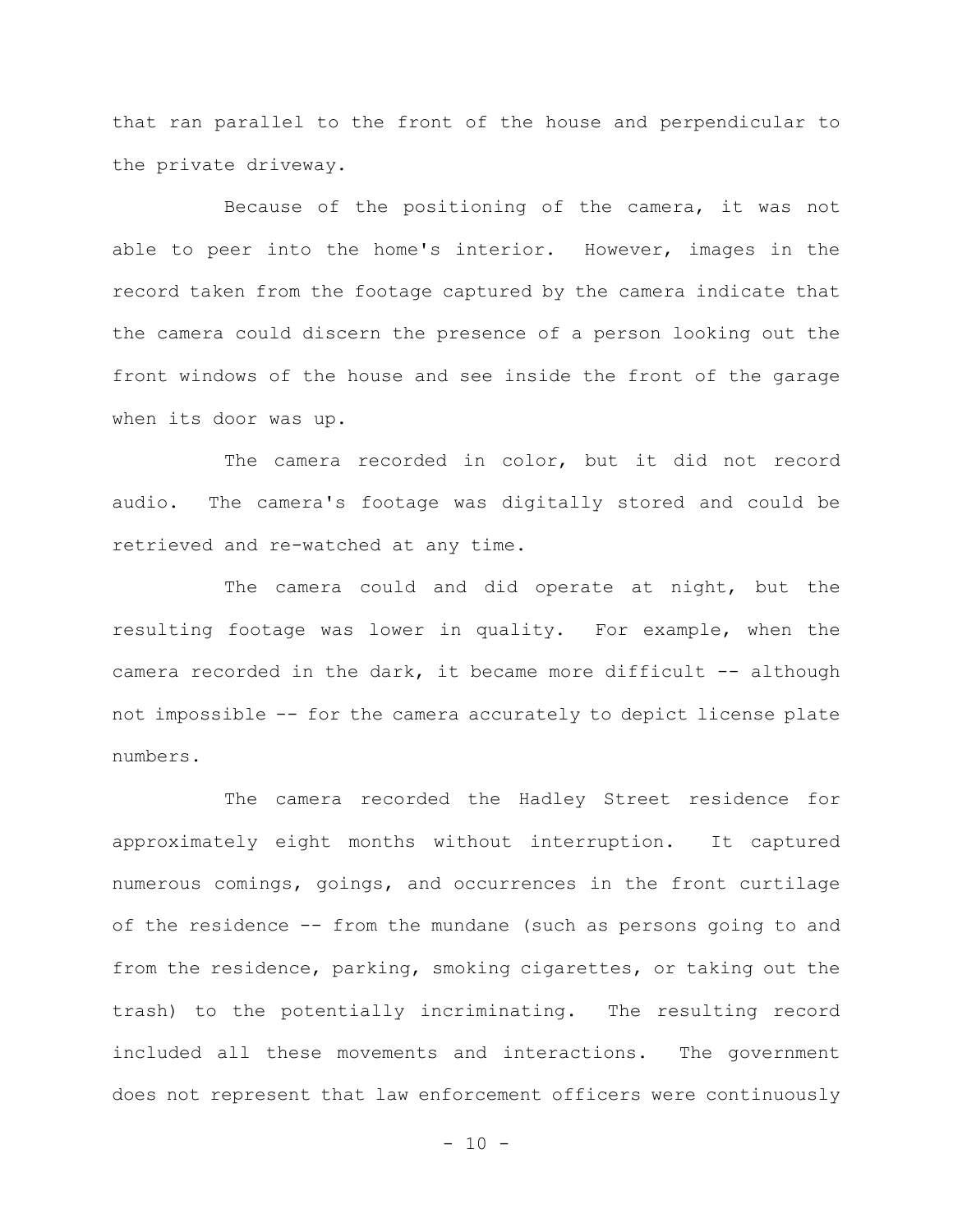watching the livestream of the video while the camera was recording.

#### **B.**

A federal grand jury indicted Moore-Bush on January 11, 2018, for conspiracy to distribute and possess with intent to distribute heroin and cocaine base in violation of 21 U.S.C. §§ 841(a)(1), 846. Moore-Bush was also subject to a drug forfeiture allegation under 21 U.S.C. § 853. Four other defendants (but not Moore) were named in that indictment.

Moore-Bush was arrested the following day. The pole camera was removed soon after Moore-Bush's arrest, which occurred about eight months after the camera began recording.

Nearly a year after Moore-Bush's arrest, on December 20, 2018, a grand jury returned a superseding indictment that charged Moore-Bush and, for the first time, her mother, Moore. The superseding indictment charged Moore-Bush with, among other crimes, conspiracy to distribute and possess with intent to distribute heroin, cocaine, and cocaine base in violation of 21 U.S.C. §§ 841(a)(1), 846 (Count One); distribution and/or possession with intent to distribute various narcotics in violation of 21 U.S.C.  $\frac{1}{2}$  841(a)(1) and 18 U.S.C.  $\frac{1}{2}$  (Counts Two through Six); conspiracy to deal firearms without a license in violation of 18 U.S.C. § 371 (Count Twenty); and dealing firearms without a license in violation of 18 U.S.C. § 922(a)(1)(A) (Counts

 $- 11 -$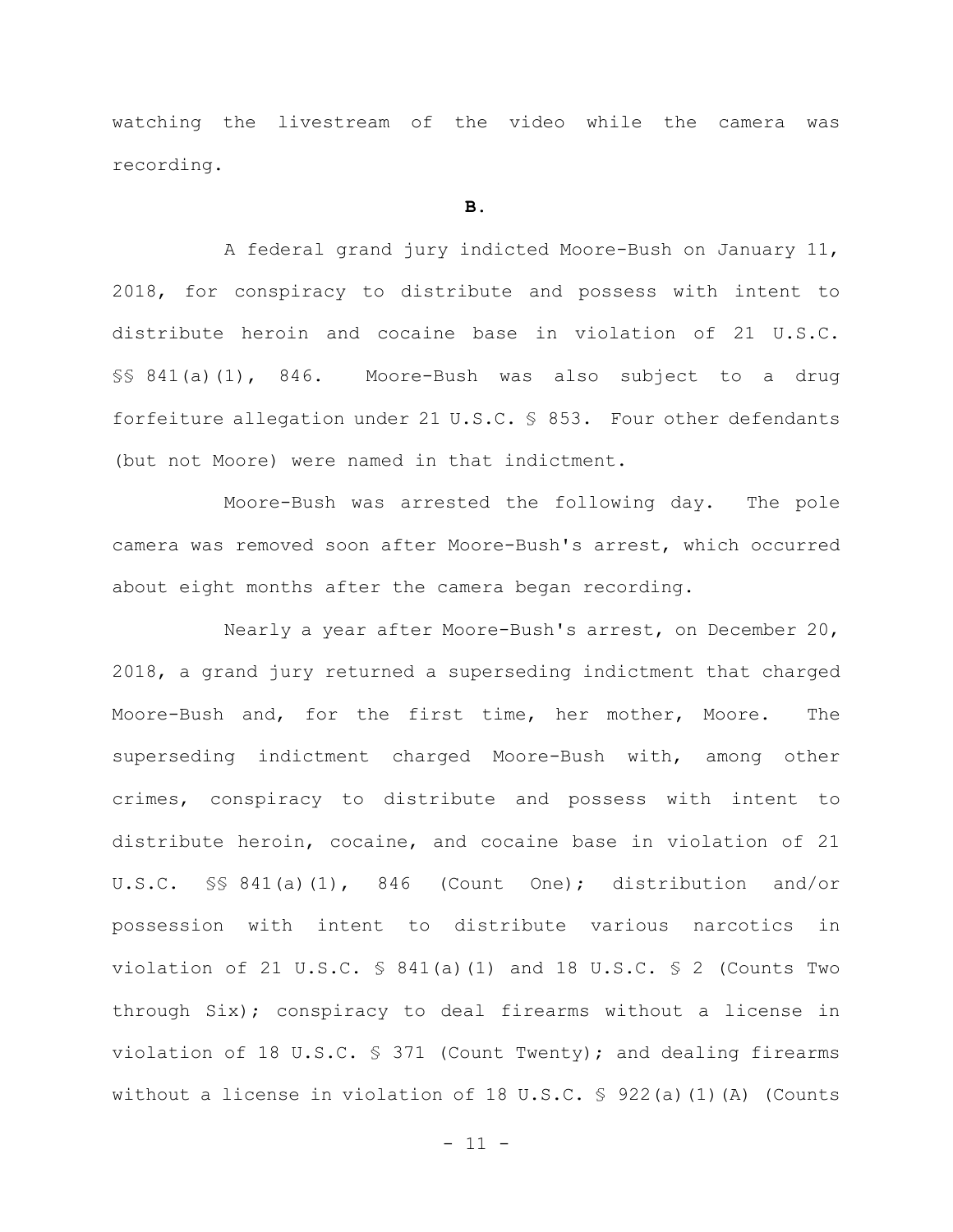Twenty-One and Twenty-Two).<sup>5</sup> The superseding indictment also charged Moore with, among other crimes, conspiracy to distribute and possess with intent to distribute heroin, cocaine, and cocaine base in violation of 21 U.S.C. §§ 841(a)(1), 846 (Count One); and distribution and possession with intent to distribute heroin, cocaine, and cocaine base in violation of 21 U.S.C. § 841(a)(1) (Count Three).<sup>6</sup>

On April 22, 2019, Moore moved to suppress the record created by the pole camera and all "fruits" of it. Moore-Bush filed a similar suppression motion on May 2, 2019. Each motion argued that law enforcement had engaged in a warrantless search within the meaning of the Fourth Amendment that was unreasonable based on "the prolonged, covert use of a hidden pole camera to . . . record the activities associated with" the Hadley Street residence for a period of eight months.

<sup>5</sup> Moore-Bush was also charged with conspiracy to launder money in violation of 18 U.S.C. § 1956(h) (Counts Seven and Eight); money laundering in violation of 18 U.S.C. §§ 2, 1956(a)(1) (Counts Eleven and Fourteen through Nineteen); and aiding and abetting the possession of a firearm by a felon, in violation of 18 U.S.C. §§ 2, 922(g)(1) (Count Twenty-Three). She faced a drug forfeiture charge as well.

<sup>6</sup> Moore was also charged with money laundering and money laundering conspiracy in violation of 18 U.S.C. § 1956(a)(1), (h) (Counts Eight and Fourteen through Nineteen); and making false statements to federal agents in violation of 18 U.S.C. § 1001 (Count Twenty-Four). She also faced a drug forfeiture charge.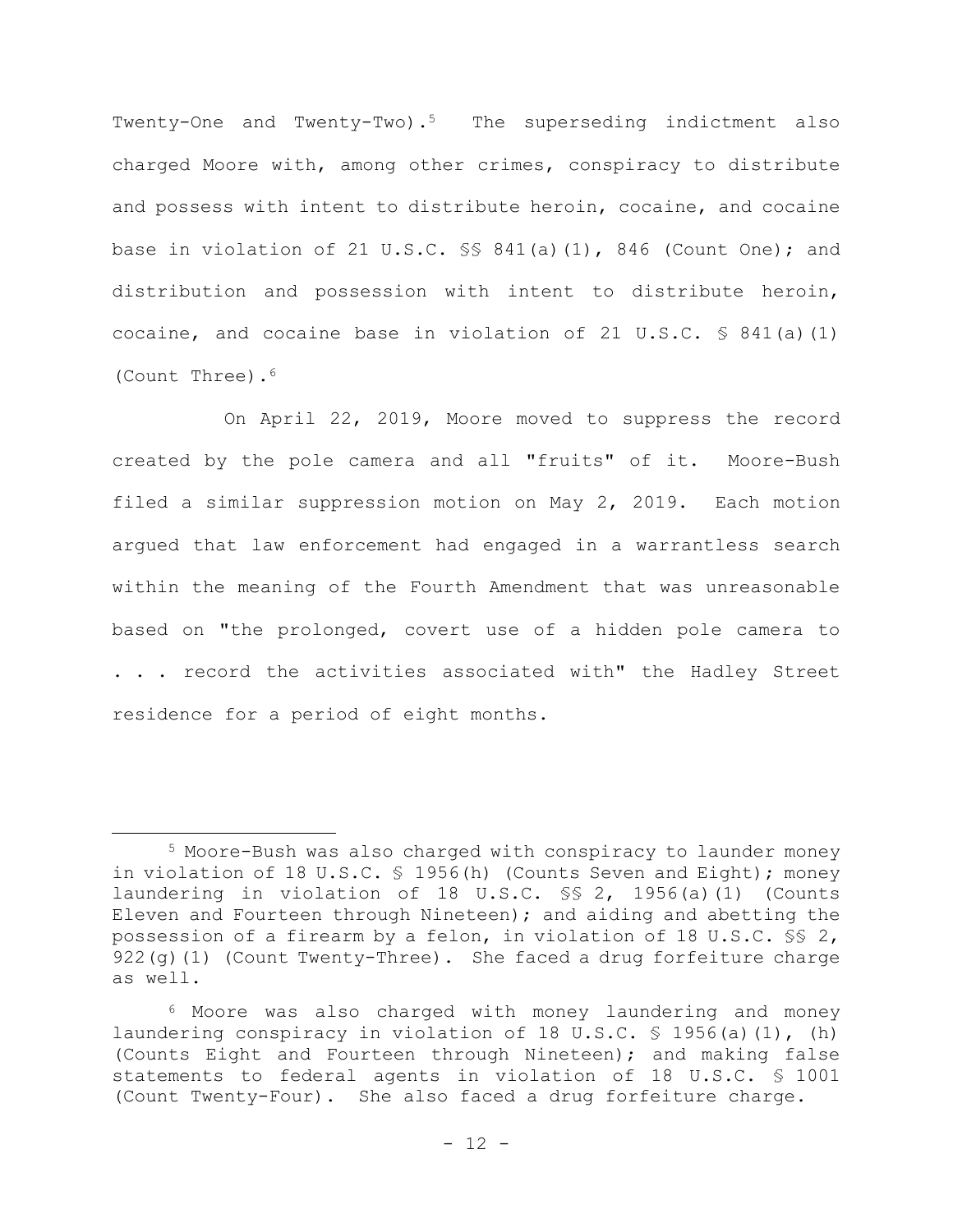The government did not contend that this surveillance was supported by either probable cause or reasonable suspicion to believe that a crime had been committed, let alone that it was authorized by a warrant. Rather, the government contended that the defendants' suppression motions must be rejected because, under this circuit's decision in Bucci, which applied Katz v. United States, 389 U.S. 345 (1967), the "images captured by the pole camera [did not] violate[] the [d]efendant[s'] objectively reasonable expectation of privacy in the view of" the curtilage of their home and so no Fourth Amendment search had occurred. The government thus contended that it could use, in the defendants' criminal cases, any digital video footage or still images captured by the pole camera over the eight-month span in which it was in operation, including any images that the camera had captured "from November 2017 through January 2018."

In Bucci, a panel of this court addressed a motion to suppress that concerned evidence produced by a governmentinstalled digital video pole camera that had been pointed for eight months at the front of the defendant's home as part of a criminal investigation. 582 F.3d at 116. Bucci in a brief paragraph of analysis rejected the defendant's motion to suppress. It held that the surveillance conducted via the pole camera did not interfere with any subjective expectation of privacy on the part of the defendant because the defendant had taken no measures to

 $- 13 -$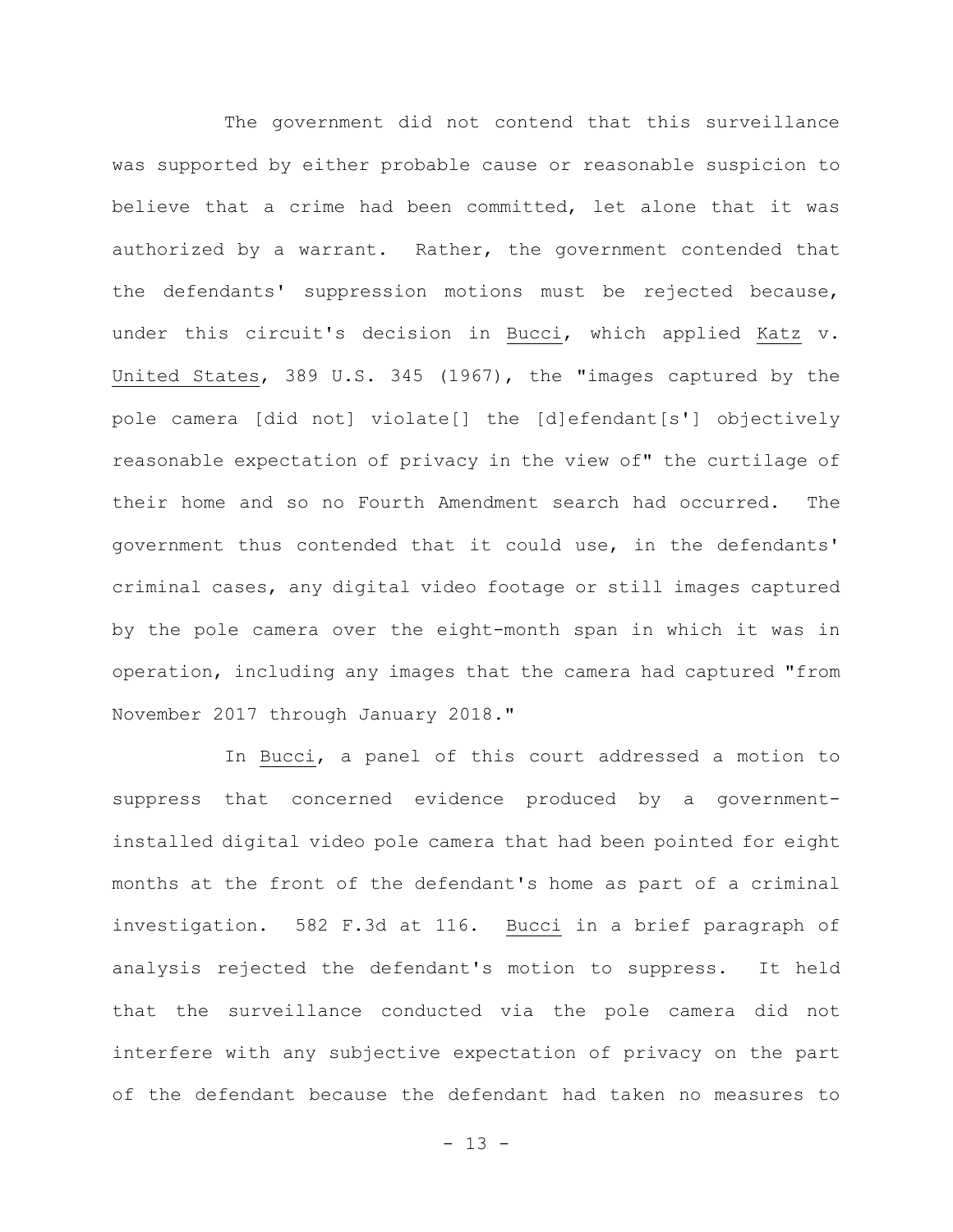hide the activities that occurred in his home's curtilage from public view. Id. at 116. Bucci also observed that the surveillance did not interfere with any objectively reasonable expectation of privacy on the part of the defendant, because the images captured by the camera were solely of conduct that had occurred in public view. Id. at 117.

Notwithstanding Bucci, the District Court on June 3, 2019, granted both defendants' motions to suppress the digital record created by the pole camera and any of the record's fruits.<sup>7</sup> The District Court concluded in so ruling that Bucci was no longer binding precedent because it conflicted with a subsequent Supreme Court precedent, Carpenter v. United States, 138 S. Ct. 2206 (2018). See United States v. Moore-Bush, 381 F. Supp. 3d 139, 144-45 (D. Mass. 2019).

Carpenter followed United States v. Jones, 565 U.S. 400 (2012), which was itself decided three years after Bucci. The Supreme Court determined in Jones that the "installation of a GPS tracking device on a target's vehicle" to "monitor the vehicle's movements" for twenty-eight days "constitut[ed] a search . . . within the meaning of the Fourth Amendment." Jones, 565 U.S. at 404-05. The majority opinion in Jones based that conclusion on the common-law trespassory test for determining whether a Fourth

<sup>&</sup>lt;sup>7</sup> The order was amended the following day in ways that are not relevant to the issues before us.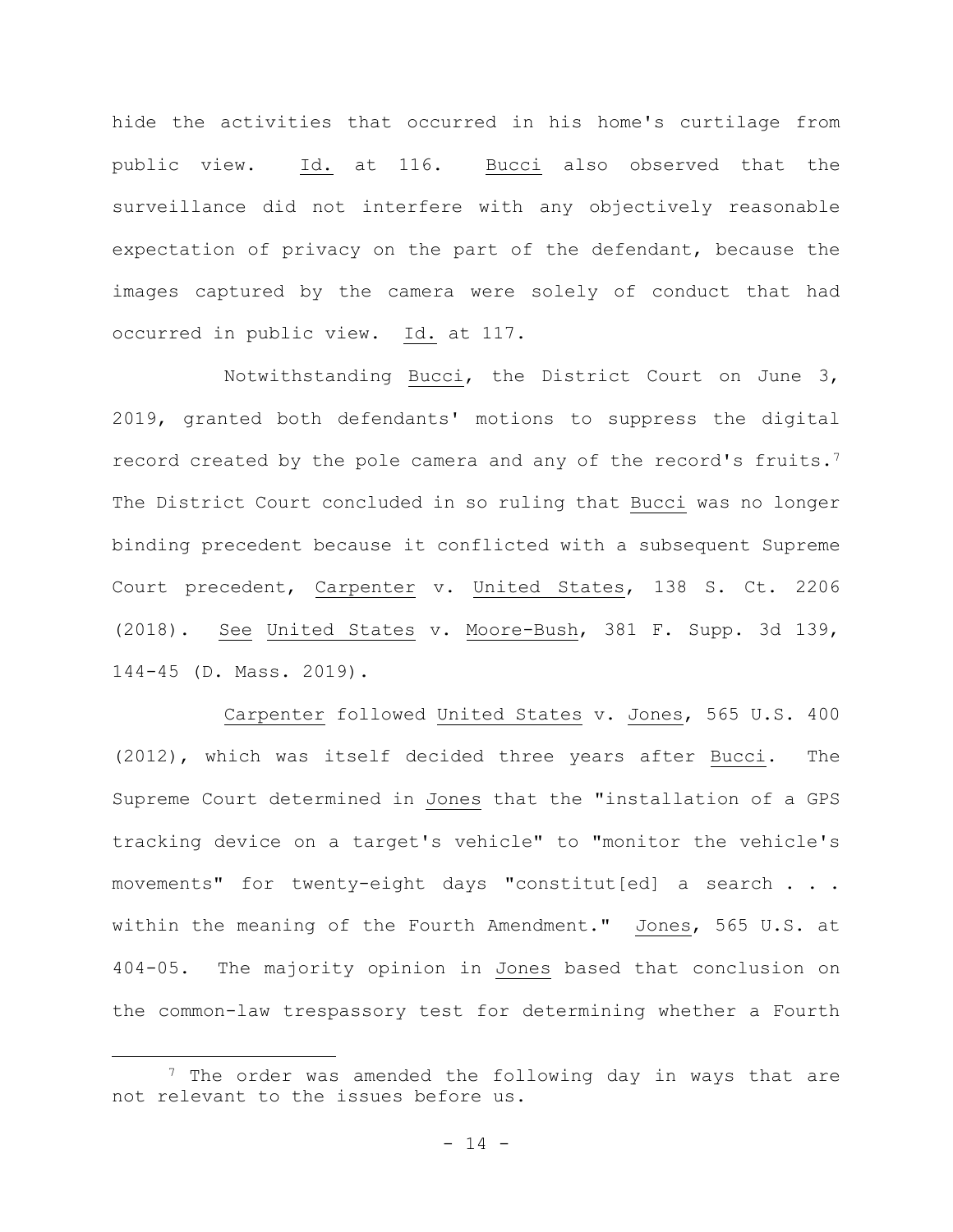Amendment search had occurred because the GPS-tracking device had been affixed by law enforcement to the target's vehicle without the vehicle owner's knowledge or permission. Id. at 405-06, 409, 411. Five Justices across two concurrences, however, also found in that case that a Fourth Amendment search had occurred under the "reasonable expectation of privacy" test from Katz because "longer term GPS monitoring . . . impinges on expectations of privacy" that one reasonably has in the entirety of one's movements -- even when made in public -- over a substantial period. Id. at 430 (Alito, J., concurring in the judgment joined by three Justices); see also id. at 415 (Sotomayor, J., concurring).

Carpenter presented the Court with a somewhat similar question to the one presented in Jones, as it, too, raised a question about whether the use of warrantless, long-term electronic surveillance comported with the Fourth Amendment. Specifically, the issue in Carpenter concerned whether the government had conducted a search within the meaning of the Fourth Amendment when it "accessed" -- without a warrant -- seven days' worth of historical cell-site location information ("CSLI") from a wireless carrier by requesting that the wireless carrier provide that information. See Carpenter, 138 S. Ct. at 2212, 2217 n.3, 2219.

The Court concluded in Carpenter that, under Katz, the government had conducted a search by "access[ing]" through the

 $- 15 -$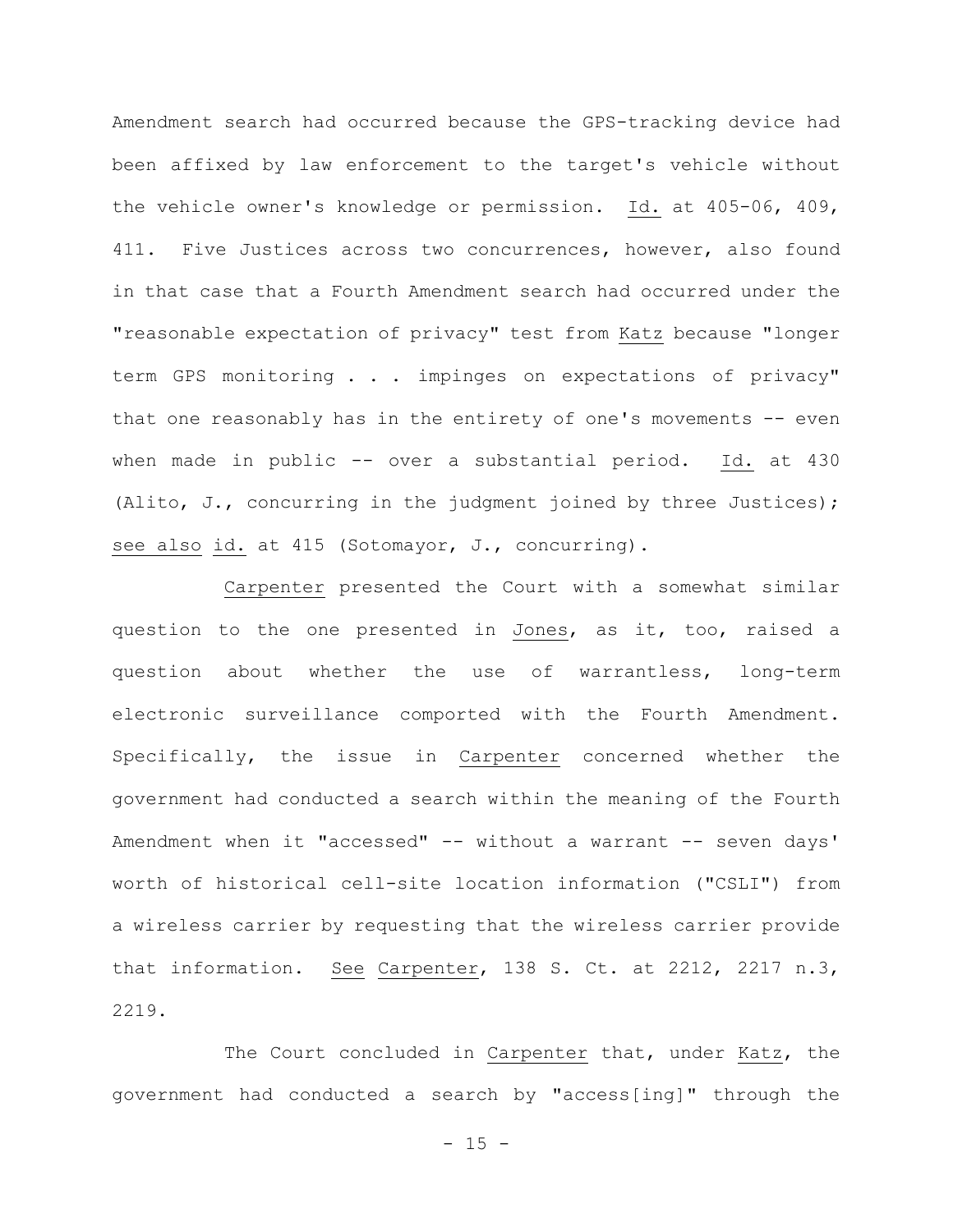request to the wireless carrier that amount of CSLI both because "an individual maintains a legitimate expectation of privacy in the record of his physical movements as captured through CSLI" - even if those movements take place in public -- and because the "access[ing]" of that amount of the defendant's historical CSLI from the wireless carrier "contravene[d] that expectation." Id. at 2217, 2219. The Court reached that conclusion even though the government had received from the wireless carrier only two days' worth of the total of the seven days' worth of the historical CSLI that the government had requested from the wireless carrier. See id. at 2212.

The District Court "read[] Carpenter . . . to cabin -if not repudiate -- th[e] principle" that Bucci's reasoning had rested on: that, as a categorical matter, "[a]n individual does not have an expectation of privacy in items or places he exposes to the public." Moore-Bush, 381 F. Supp. 3d at 144 (third alteration in original) (quoting Bucci, 582 F.3d at 116-17). Having concluded that, after Carpenter, Bucci was not binding on that point, the District Court then held that a Fourth Amendment search had occurred here. Id. at 148-49.

The District Court explained that the defendants had "exhibited an actual, subjective expectation of privacy that society recognizes as objectively reasonable" in the "aggregate" of what was visible to the pole camera over the eight months that

- 16 -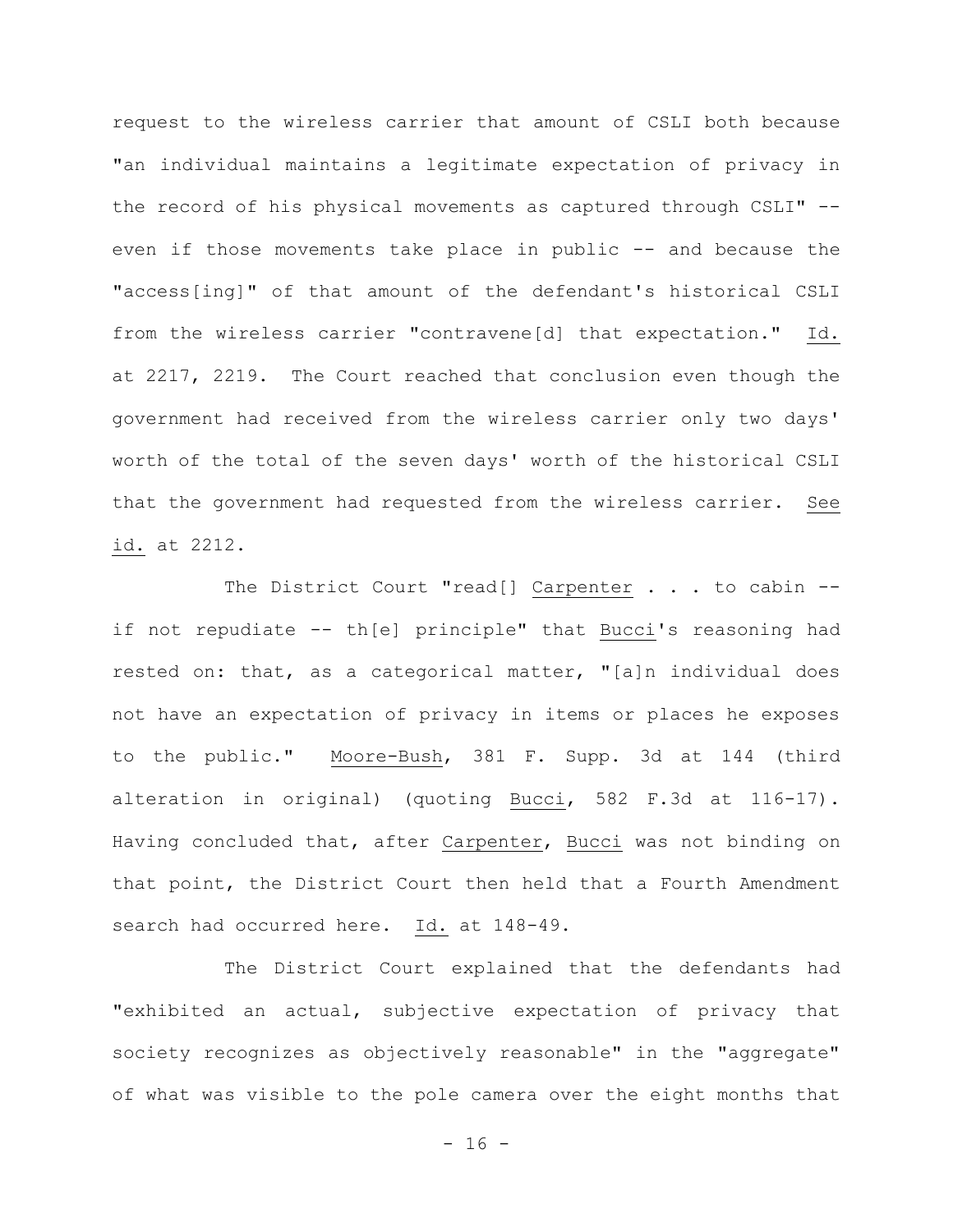the camera was recording. Moore-Bush, 381 F. Supp. 3d at 143. The District Court also analogized the digital record accessed by the government here to the twenty-eight days' worth of GPS data that the government in Jones had obtained from the GPS tracker that the government had installed on the defendant's vehicle in that case and the seven days' worth of the historical CSLI that the government had accessed from the wireless carrier in Carpenter. Id. Moreover, as the government did not argue that it had complied with the Fourth Amendment insofar as a search within the meaning of that Amendment had occurred, the District Court granted the defendants' motions to suppress the digital record that had been created from the pole-camera surveillance and any evidence derived from it. Id. at 149-50.

The government filed a motion for reconsideration on June 5, 2019. The government argued in that motion for the first time that even if a search had occurred the good-faith exception recognized in Davis "applies here and precludes suppression of the government's pole camera evidence" due to Bucci having been on the books at the relevant time. The District Court denied the motion.

The government, relying on 18 U.S.C. § 3731, timely appealed the District Court's order that granted the defendants' motions to suppress, as well as the District Court's order that denied the motion for reconsideration. The government's appeals

- 17 -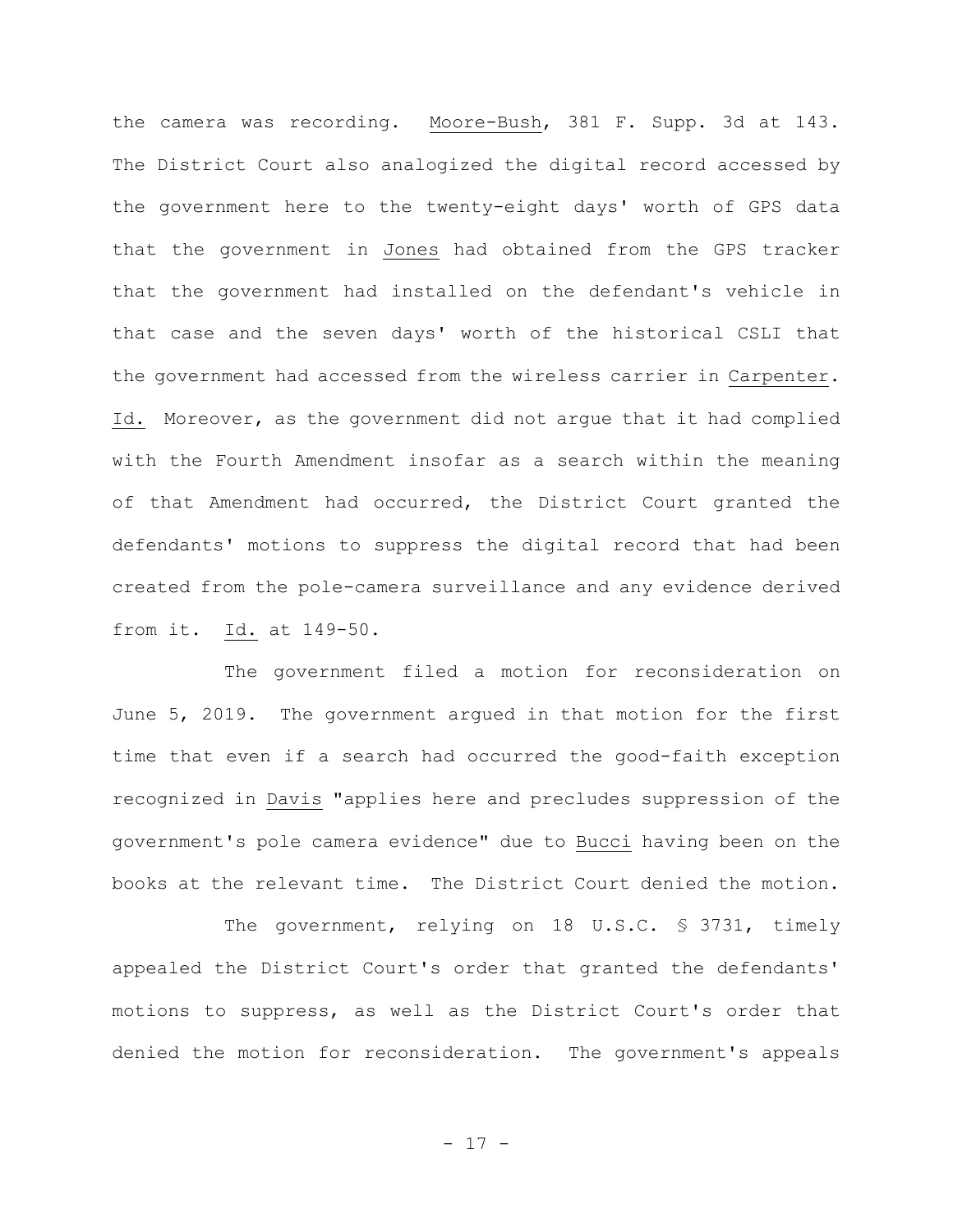of those orders were consolidated for purposes of briefing and argument.

A panel of this court reversed the order of the District Court that granted the defendants' motions to suppress. The panel concluded that the District Court transgressed both Bucci -- which the panel concluded remained binding on the "search" point in this circuit even after Jones and Carpenter -- and Carpenter, given the limitations on that ruling that the panel determined that the Supreme Court had placed on it. United States v. Moore-Bush, 963 F.3d 29, 31 (1st Cir. 2020), reh'g en banc granted, vacated, 982 F.3d 50 (1st Cir. 2020).

The opinion concurring in the result agreed that Bucci was binding on the panel and the District Court under the law-ofthe-circuit doctrine. See id. at 48-49 (Barron, J., concurring in the result). The opinion concurring in the result expressed doubt, however, as to whether Bucci had correctly applied the Supreme Court's Fourth Amendment precedents tracing back to Katz, especially given the recent guidance that Carpenter had provided. See id. at 53-56. The concurring opinion thus concluded that "the proper course for our Court is to use this case to give Bucci fresh consideration en banc, so that we may determine for ourselves whether the result that it requires [the panel to reach] is one the Supreme Court's decisions . . . prohibit." Id. at 58.

- 18 -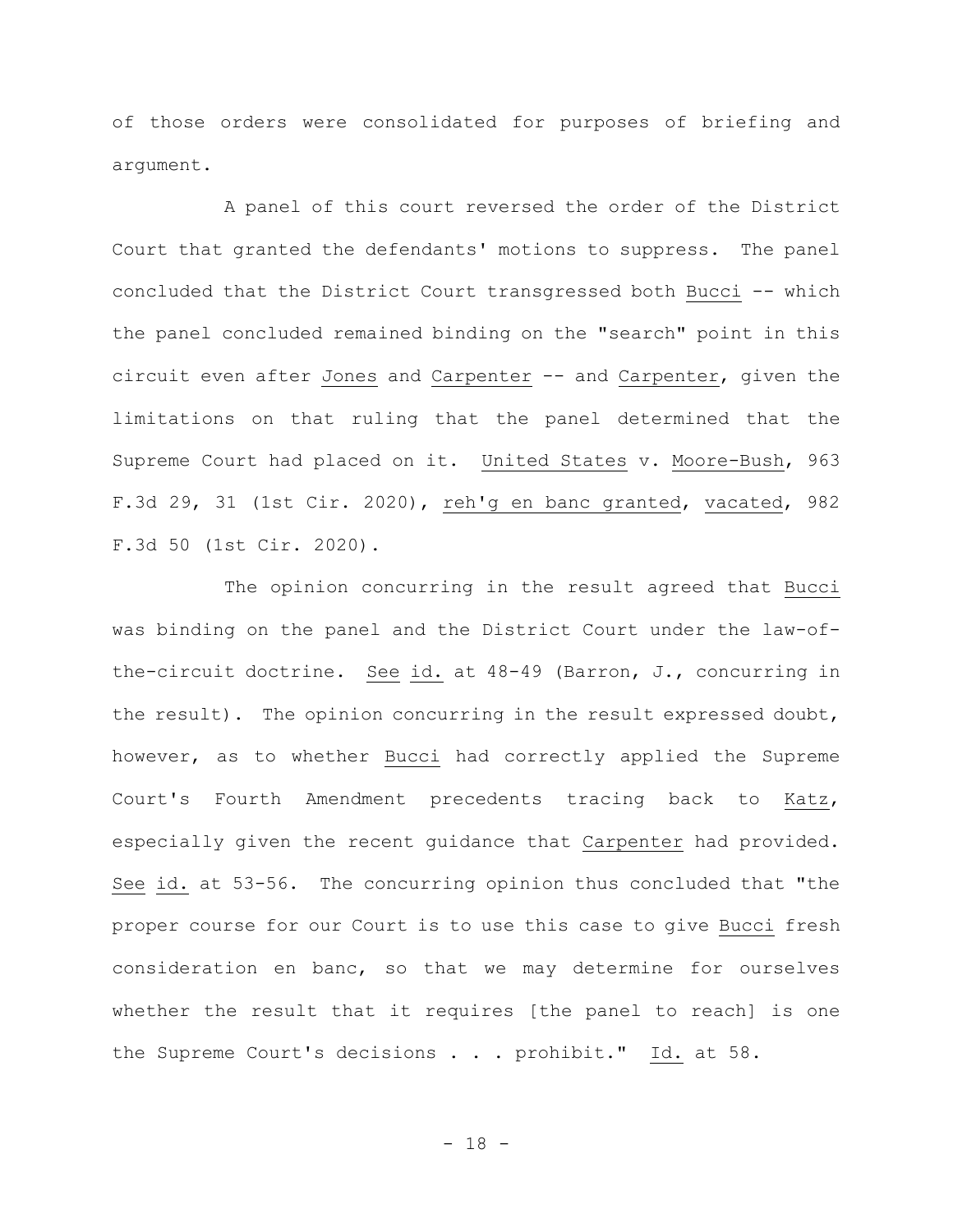The defendants filed petitions for rehearing en banc, which were granted, and the panel's ruling reversing the District Court's order granting the defendants' suppression motions was vacated. United States v. Moore-Bush, 982 F.3d 50 (1st Cir. 2020). We consider in what follows both the District Court's order granting the defendants' motions to suppress, reviewing "findings of fact for clear error and the application of the law to those facts de novo," United States v. Crespo-Ríos, 645 F.3d 37, 41 (1st Cir. 2011) (quoting United States v. Siciliano, 578 F.3d 61, 67 (1st Cir. 2009)); see also United States v. Orth, 873 F.3d 349, 353 (1st Cir. 2017), and the District Court's order denying the government's motion to reconsider, reviewing for an abuse of discretion, see United States v. Siciliano, 578 F.3d 61, 72 (1st Cir. 2009).

#### **II.**

The Fourth Amendment provides for "[t]he right of the people to be secure in their persons, houses, papers, and effects, against unreasonable searches and seizures." U.S. Const. amend. IV. That Amendment further provides that a search is "presumptively unreasonable" in the absence of a warrant supported by probable cause. See United States v. Karo, 468 U.S. 705, 715 (1984).

The Supreme Court has, as we have indicated, set forth two tests to assess whether government conduct constitutes a

 $- 19 -$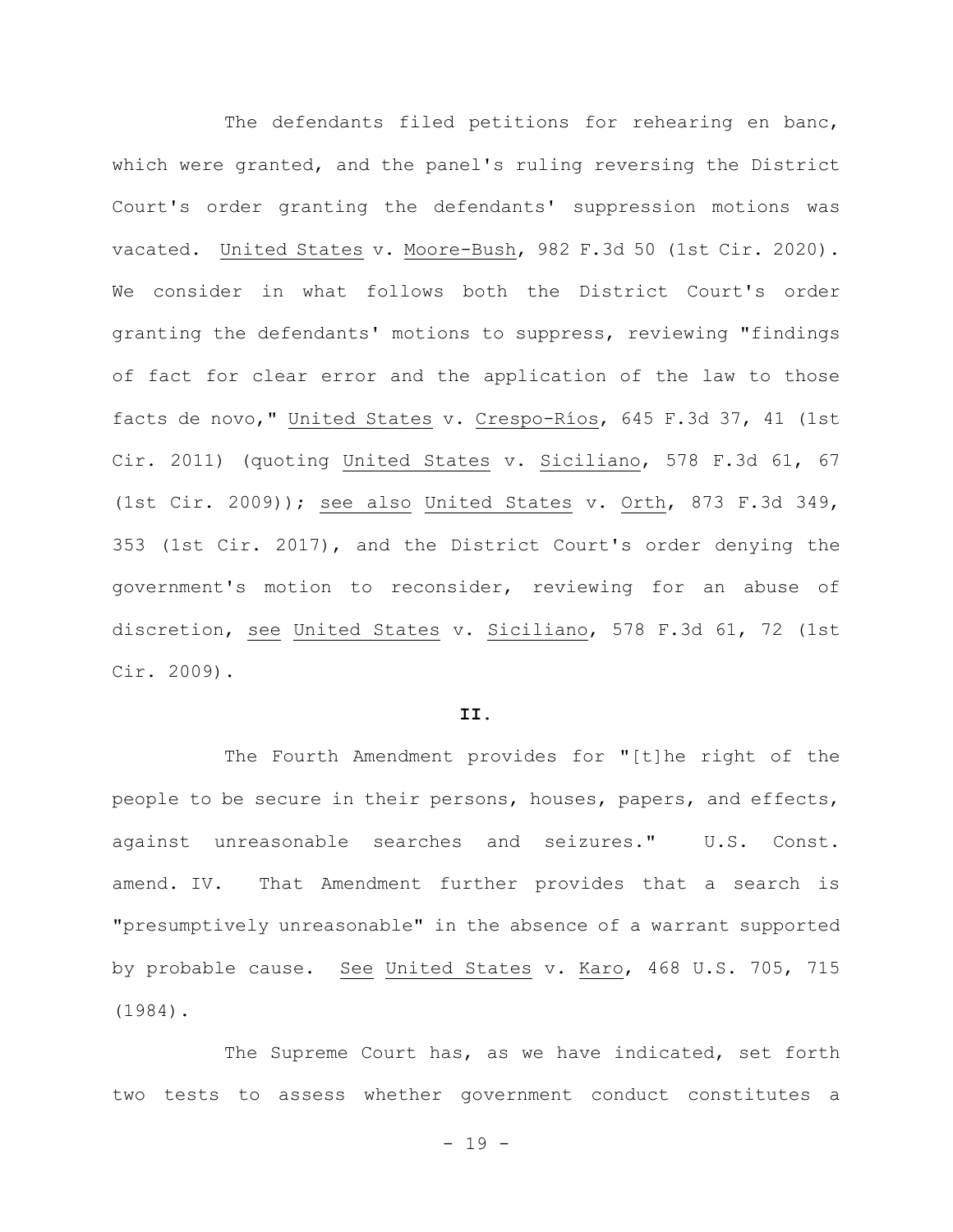"search" within the meaning of the Fourth Amendment. The parties agree that the first test -- "the common-law trespassory test," Jones, 565 U.S. at 409 -- is not relevant here because it applies only when the government "obtains information by physically intruding on a constitutionally protected area." Id. at 405, 406 n.3. Our focus, therefore, is on the second test, which is derived from Katz. Under that test, as explicated in Carpenter, "[w]hen an individual 'seeks' to preserve something as 'private,' and his expectation of privacy is 'one' that society is prepared to recognize as 'reasonable,'" a government action that "contravenes that expectation" "generally qualifies as a search." Carpenter, 138 S. Ct. at 2213, 2217 (quoting Smith v. Maryland, 442 U.S. 735, 740 (1979)).

Thus, we first must determine whether Moore-Bush and Moore each manifested an expectation of privacy in what each seeks to preserve as private -- namely, "the totality of [their] movements and activities and associations with family members and visitors in the front [curtilage] of" their home that was visible to the pole camera during the eight-month-long period that it recorded. As we will explain, we conclude that the District Court

 $- 20 -$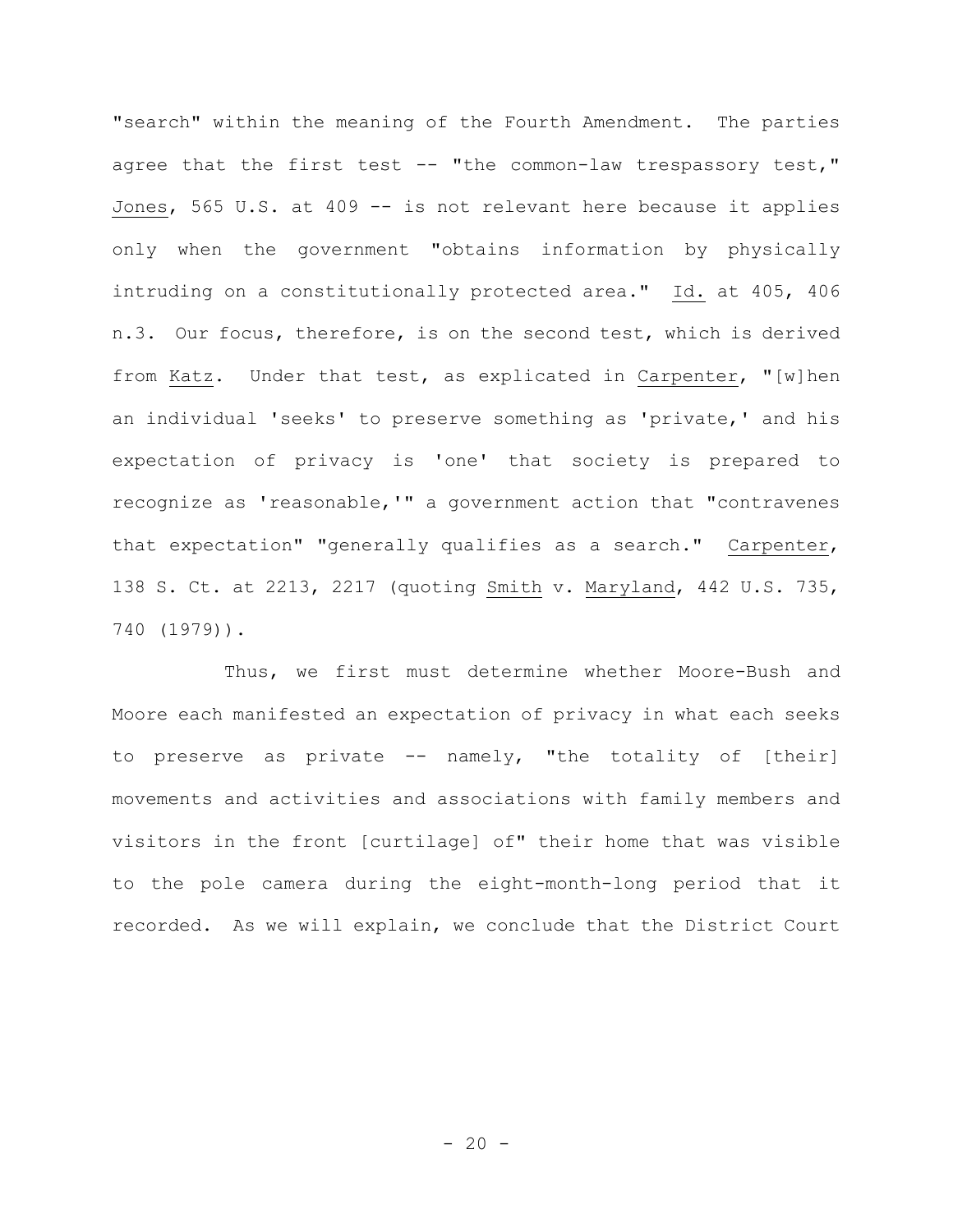supportably found that the defendants did manifest such an expectation of privacy.<sup>8</sup>

Having so concluded, we next must determine whether such an expectation is one that society is prepared to accept as reasonable. As we will explain, we conclude that the District Court correctly held that it is.

Because we conclude that the defendants have shown what they must with respect to the "expectation of privacy" portion of the Katz inquiry, we then must address whether the government's "accessing" of the record at issue -- to use Carpenter's terminology -- "contravened" that expectation. As we will explain, we conclude that the accessing of that record did.

We emphasize that the government advances no argument to the en banc court  $--$  nor, for that matter, did it advance any argument below -- that, even though it had not obtained a warrant that authorized its use of this surveillance, its use of such surveillance still comported with the Fourth Amendment because

<sup>&</sup>lt;sup>8</sup> We note neither party disputes that the quantum of information at issue in this case is inclusive of not only each defendant's own visible activity in the defendants' front curtilage but also of what is effectively a live-action log of all visitors to their home during the eight-month period in which the pole camera operated. We note, too, that the government does not dispute that if the defendants are fairly deemed to have a subjective expectation of privacy in such information that society is prepared to accept as reasonable, then it is an expectation of privacy that the Fourth Amendment -- given its protection of "houses" -- protects, insofar as that expectation is contravened by the government.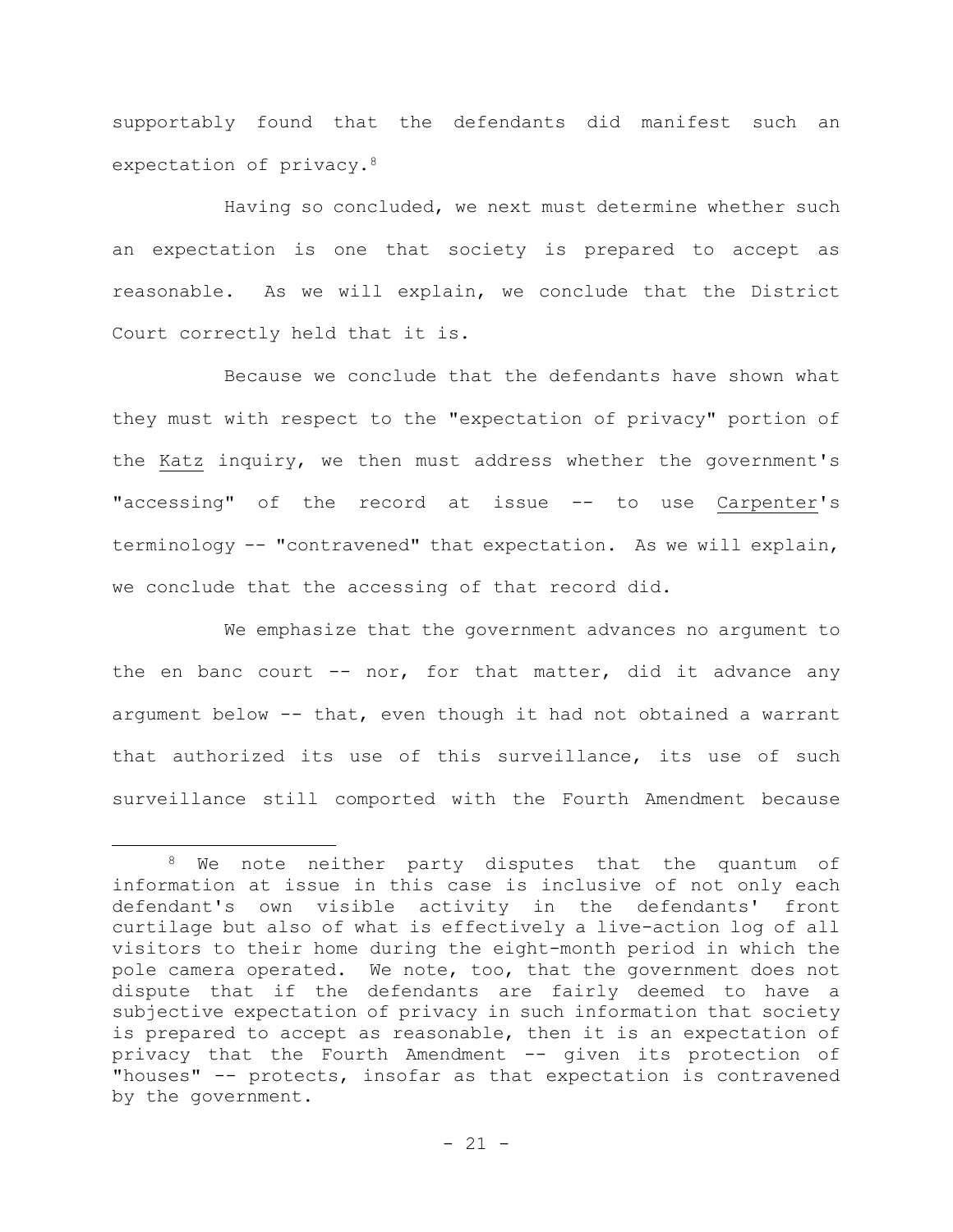some quantum of suspicion supported the surveillance and an exception to the warrant requirement applied. Rather, the government relies solely on the contention that its use of the pole camera -- and, implicitly, the accessing of the record created by it -- was not a "search" because the camera captured only what was already exposed to public view, such that the government did not need any level of suspicion whatsoever, let alone a warrant, to undertake such surveillance and access the record created by it. Thus, because we conclude that a search did occur, we conclude -- unlike our colleagues -- that the Fourth Amendment was violated.<sup>9</sup>

Nevertheless, as we will explain in the concluding part of this opinion, we still conclude that the District Court's order granting the defendants' suppression motions must be reversed. And, that is because we conclude that the good-faith exception to the warrant requirement that is set forth in Davis requires that result, given that Bucci was the law of this circuit at the relevant time.

<sup>&</sup>lt;sup>9</sup> We note that although our colleagues contend that either probable cause or reasonable suspicion supported the use of the pole-camera surveillance at issue, Concur. Op. at 105, they do not explain why the presence of reasonable suspicion or probable cause would on its own render the use of pole-camera surveillance of the kind that was used here constitutional, given that the Fourth Amendment ordinarily requires there to be both probable cause and a warrant before law enforcement can conduct a search constitutionally.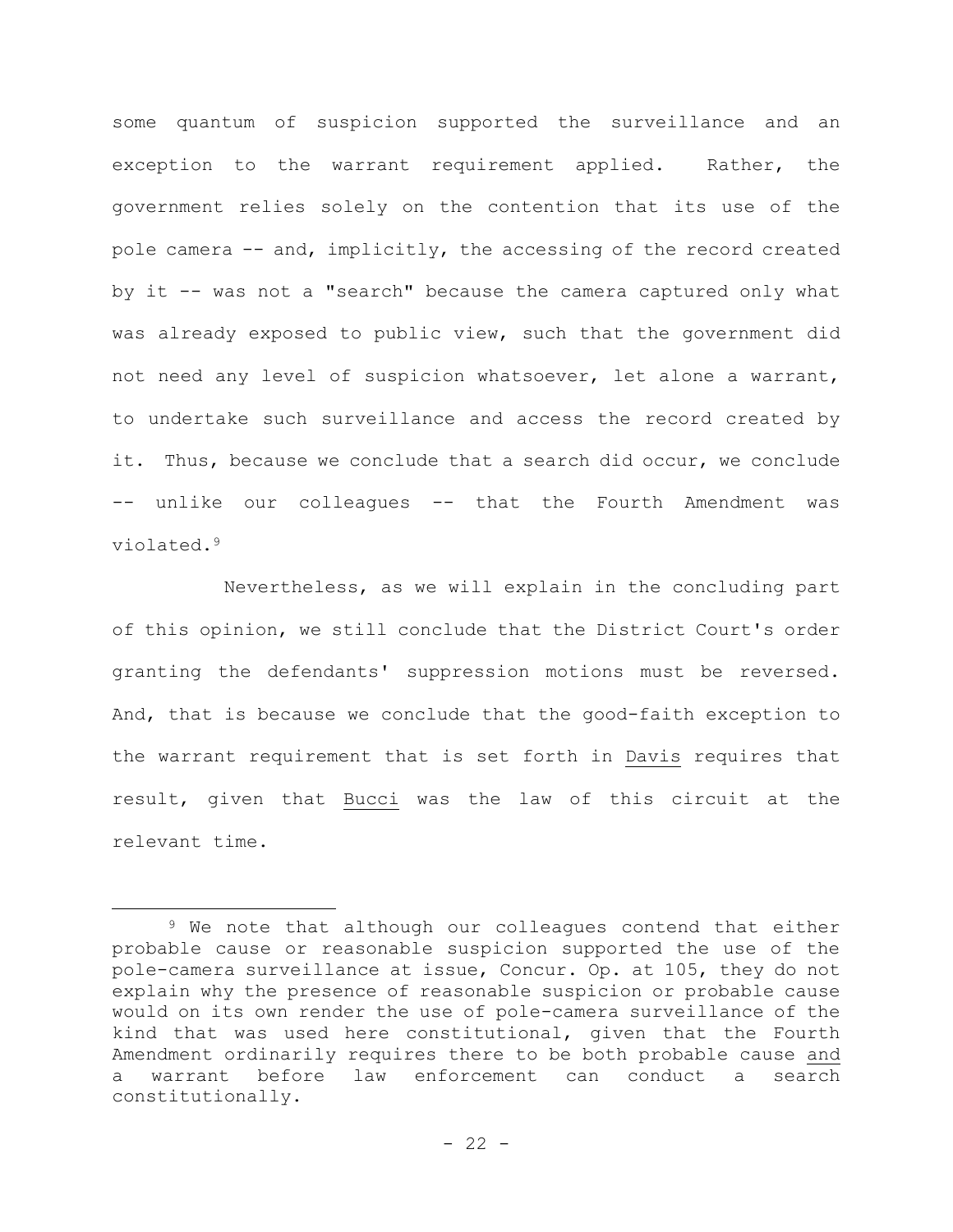We start with the "expectation of privacy" portion of the Katz inquiry. That portion requires us to determine -- at least arguably -- two distinct things: whether Moore-Bush and Moore can show that they "exhibited an actual, subjective, expectation of privacy" in the aggregate of what the pole camera captured, and whether they can show that "society is prepared to recognize [that subjective expectation] as objectively reasonable." United States v. Rheault, 561 F.3d 55, 59 (1st Cir. 2009) (citing Smith, 442 U.S. at 740). We address each component of this portion of the Katz inquiry in turn.

#### **A.**

The District Court found with respect to the subjective expectation of privacy portion of the Katz inquiry that Moore-Bush and Moore did show that they had "manifested a subjective expectation of privacy through the relevant actions that they took." Moore-Bush, 381 F. Supp. 3d at 143. The District Court explained that it inferred "from [Moore-Bush and Moore's] choice of neighborhood and home within it that they did not subjectively expect to be surreptitiously surveilled with meticulous precision each and every time they or a visitor came or went from their home" and that a digital and easily searchable video record of eight months of those movements would be compiled. Id. at 144.

- 23 -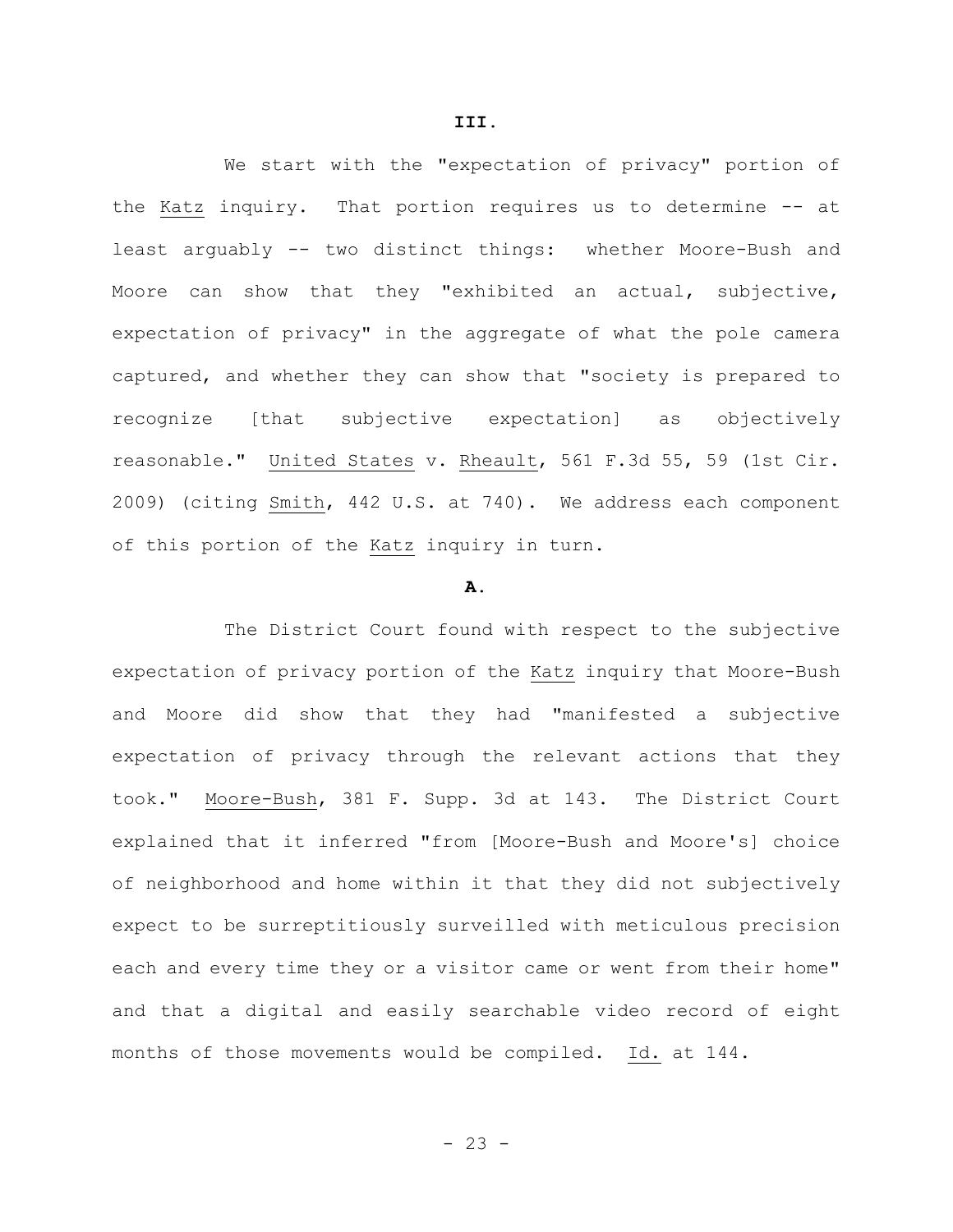The government does not challenge the District Court's findings regarding the characteristics of the defendants' neighborhood and home, see id. at 143. The government also does not contend that the record suggests that the occupants of 120 Hadley Street invited, in any affirmative way, long-term surveillance of the home by a digital video camera. The government does not even suggest that the defendants were aware that video cameras of any kind were trained on the Hadley Street property for any period of time and yet took no steps to shield the curtilage of the residence from that form of surveillance. Cf. Shafer v. City of Boulder, 896 F. Supp. 2d 915, 930 (D. Nev. 2012).

The government focuses solely on what the defendants failed to do despite their lack of awareness that any digital surveillance was being conducted: "erect[] fences or plant[] hedges to obscure the view from the street." The government relies heavily in doing so on Bucci, which observed that the defendant in that case had "failed to establish . . . a subjective . . . expectation of privacy in the front of his home" because there were "no fences, gates or shrubbery located [out] front . . . that obstruct[ed] the view of the driveway or the garage from the street." Bucci, 582 F.3d at 116-17.

Bucci did not grapple, however, with the contention that is front and center here -- that the claimed expectation of privacy is only in the totality of what transpired within the area of the

 $- 24 -$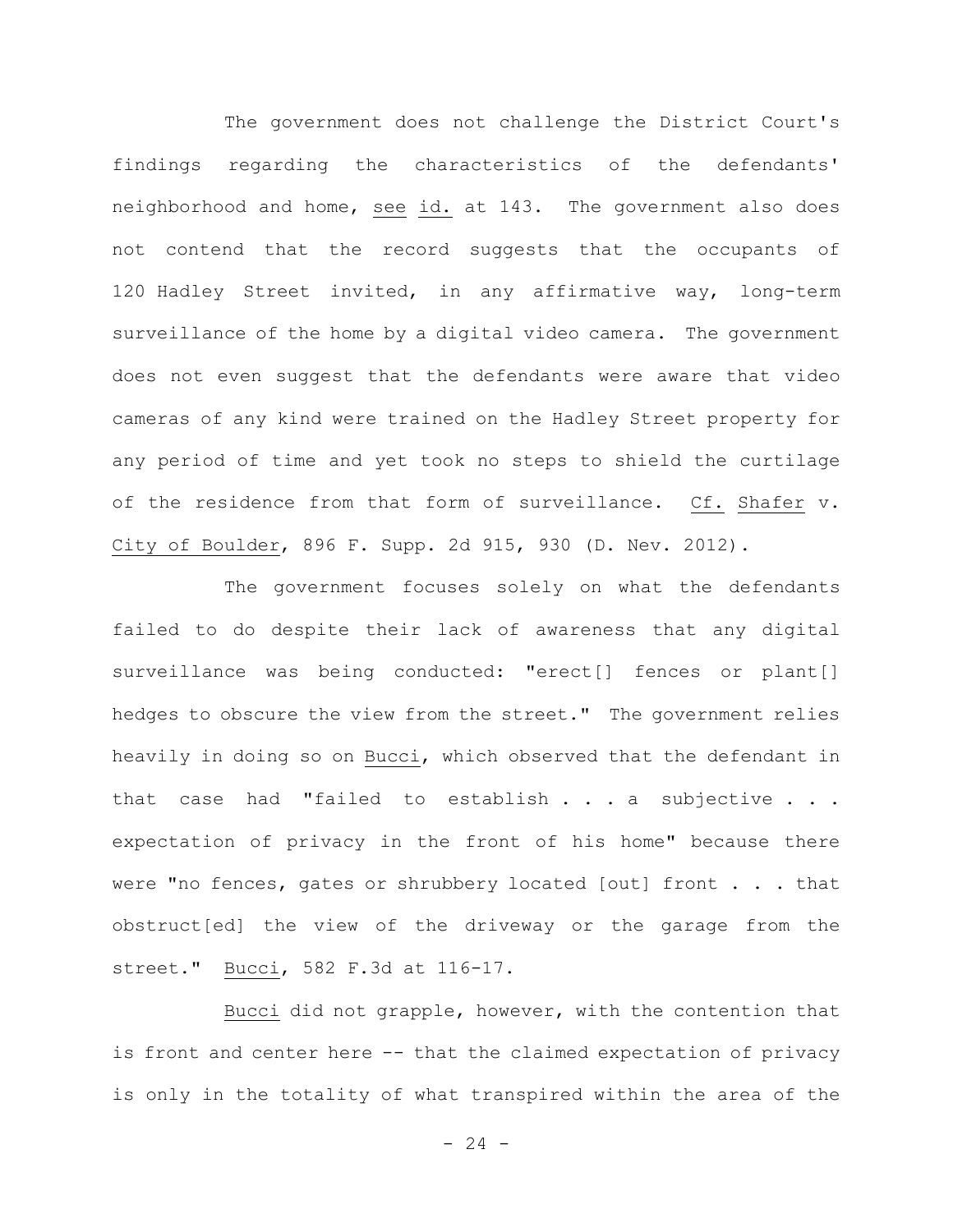property at issue over the months in question and not in any discrete occurrences that, one by one, happened to take place there during that time. Instead, Bucci appeared to treat the defendant's claimed expectation of privacy in that case as if it were no different from a defendant's claimed expectation of privacy in a discrete activity that occurs in the curtilage of a residence and may be seen from the street by any passerby at the moment of its occurrence. See id.

The government is right that Bucci relied in this part of its analysis on the Supreme Court's decision in California v. Ciraolo. See Bucci, 582 F.3d at 117-18. So, we must consider whether that precedent itself compels us to credit the government's contention regarding the subjective expectation of privacy portion of the Katz inquiry even though Bucci does not. But, Ciraolo, too, is distinguishable from this case.

In Ciraolo, the Supreme Court did point to the fact that the defendant there had erected a fence in finding that he had established that he had a subjective expectation in keeping private what he sought to hide from view -- his backyard agriculture activity, or, more pointedly, his marijuana plants. Ciraolo, 476 U.S. at 211. The Court did so, moreover, even though such "normal precautions" against "casual, accidental observation" would have provided little protection to the defendant from the type of surveillance that the government used there: photography from a

 $- 25 -$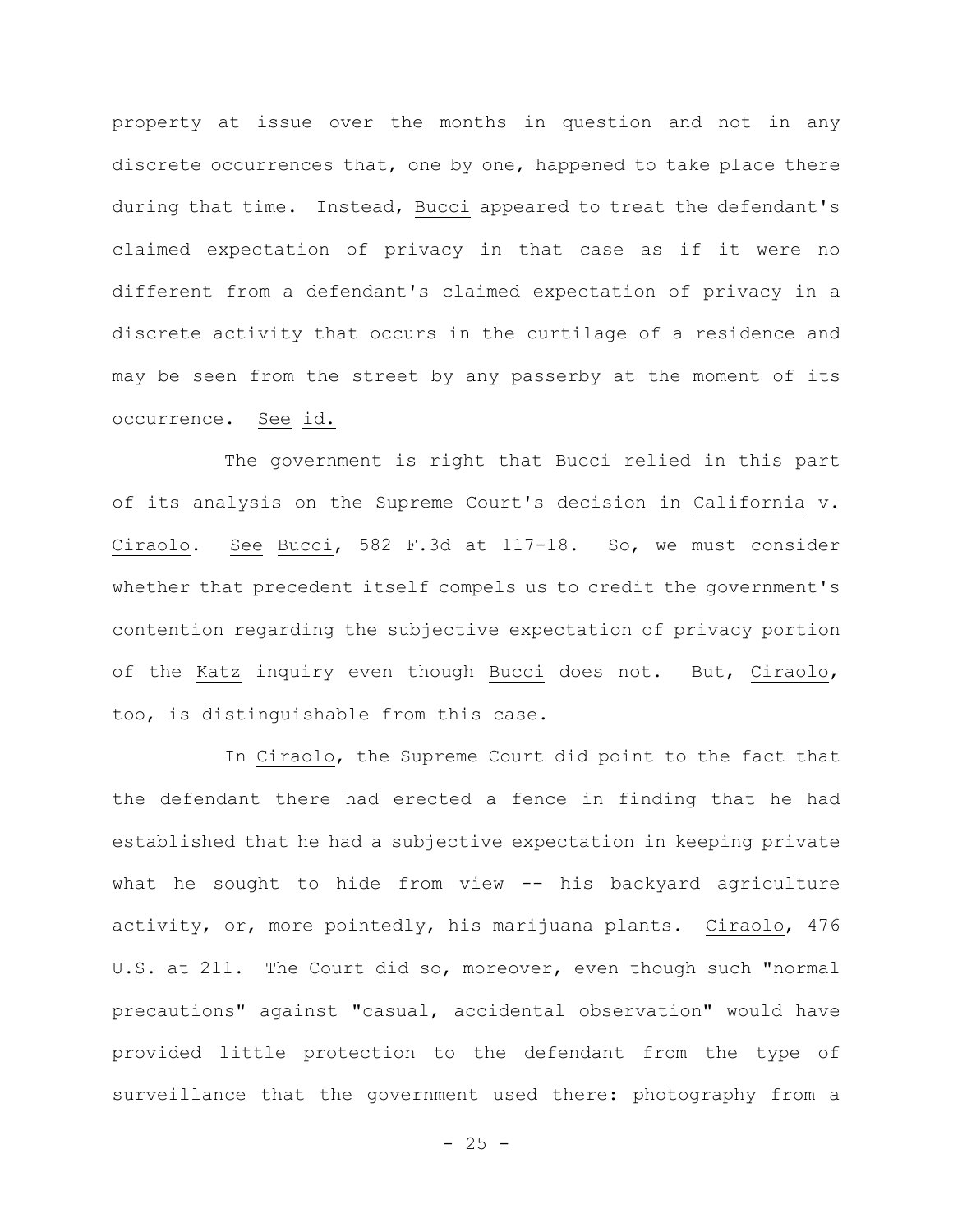low-flying plane. Id. at 211-12 (quoting Rawlings v. Kentucky, 448 U.S. 98, 105 (1980)).

Ciraolo thus does suggest, by negative implication, that because a casual observer could have noticed an unobstructed plot of marijuana plants by just walking by the defendant's home, a defendant's failure to erect a fence or hedges to protect such a plot from being casually observed in that manner would signal a willingness on the part of that defendant to permit any passerby to observe it. And, that is so, Ciraolo indicates, even if a mere passerby happened to have a vantage point -- whether from a utility truck or a double-decker bus, id. at 211 -- that was high enough to permit a view of the plot that no fence or hedges would be high enough to block.

We have not yet encountered, however, the "casual, accidental observ[er]," id. at 212 -- whether viewing from on the ground or on high -- who could take in all that occurs in a home's curtilage over the course of eight months and recall it perfectly and at a moment's notice. Thus, we see little sense in inferring that the defendants here lacked, as a subjective matter, their claimed expectation of privacy simply because they failed to take measures that would at most protect against casual observation of the curtilage of their residence when casual observation of the curtilage -- from whatever vantage -- would in no way undermine that claimed expectation, given that the expectation inheres in

 $- 26 -$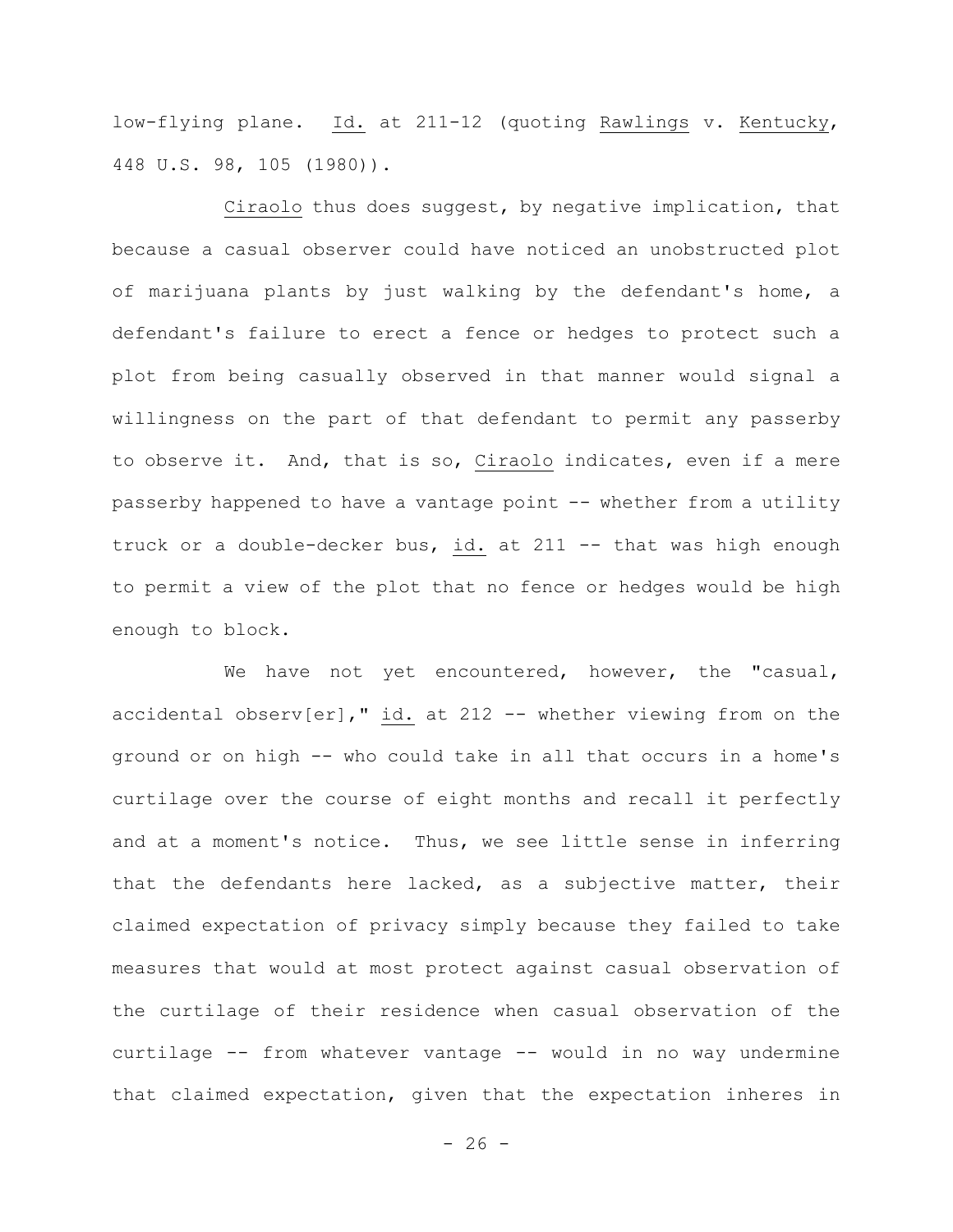the aggregate of activity in question. $10$  The government thus errs in arguing that Ciraolo shows that the failure of the defendants in this case to put up a fence or similar barrier around the front of the Hadley Street home necessarily precludes them from establishing that they had the subjective expectation of privacy that they claim.

We do note, moreover, that it is possible that the inquiry into a defendant's subjective expectation of privacy in the whole of what transpires over a very long time in the front of one's home, when each discrete activity in that totality is itself exposed to public view, is a corollary of whether that claimed expectation of privacy in the aggregate of what transpires there

<sup>10</sup> Our colleagues contend that even if no "casual" observer witnesses and records the whole of what occurs in the curtilage of a home, a nosy neighbor might. Concur. Op. at 118, 122. Our colleagues go on to contend, for that reason, that the failure of Moore-Bush and Moore to take precautions to avoid being seen by neighbors suggests that they lacked a subjective expectation of privacy with respect to the aggregate of those movements. Concur. Op. at 112-13.

Perhaps a nosy neighbor could become familiar with some of the daily rituals of those who live nearby. And, perhaps -- if particularly dedicated -- that neighbor could even log those observations as our colleagues suggest. But, it dramatically undersells the hypothesized neighbor's distinctive character to describe that neighbor as merely "nosy," given the unrelenting and all-encompassing kind of surveillance that is at issue. Thus, we do not see how the awareness of neighbors -- including even of those neighbors one might wish would move to a different block - suffices to undermine the District Court's finding that these defendants manifested their subjective expectation of privacy in what they claim to wish to keep from public view.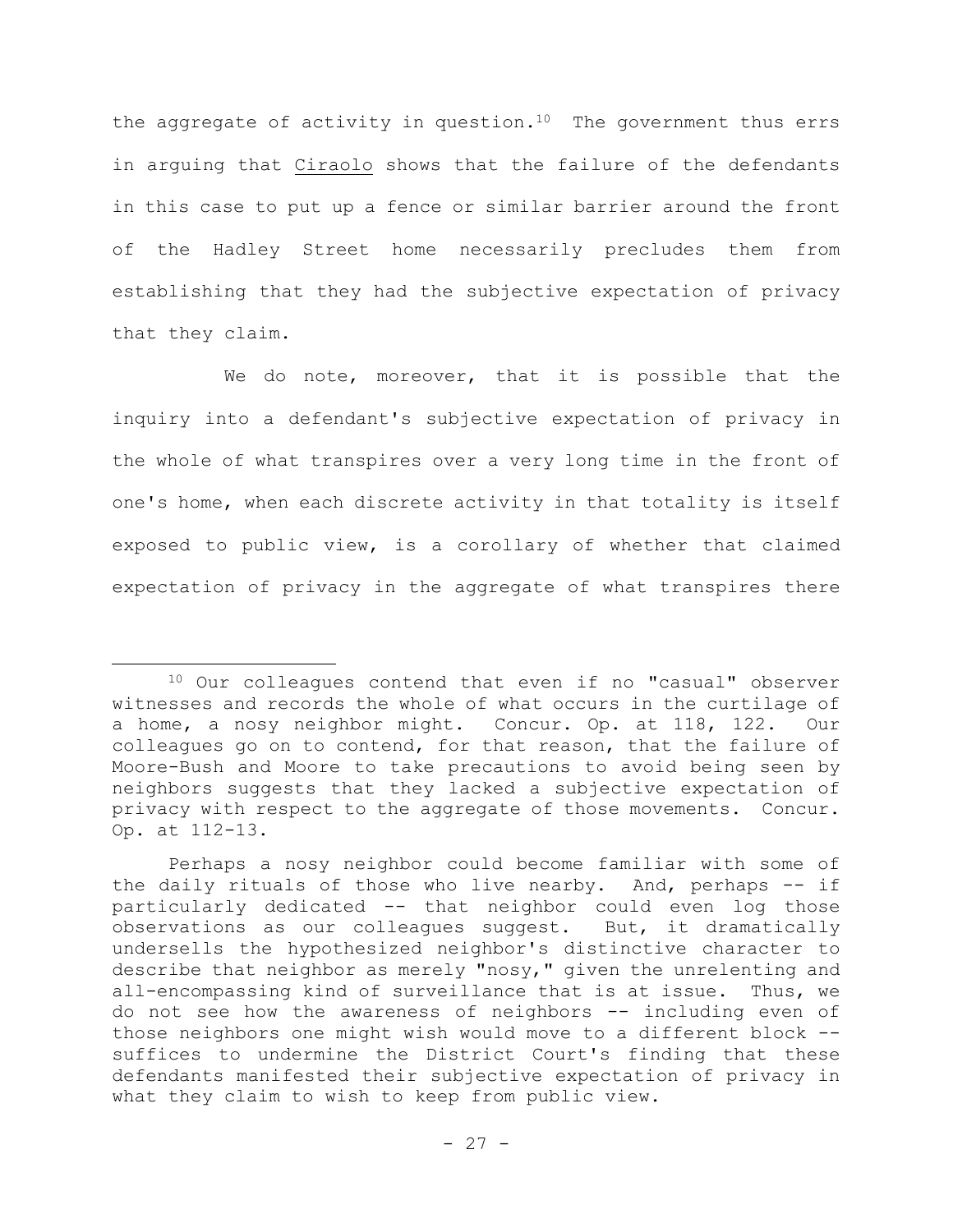is objectively reasonable. We can see how the objective reasonableness of an expectation that such activities are not being catalogued in a manner that would make the compendium of them accessible to an observer upon command might bear on whether a defendant's failure to protect against a casual observer's viewing each activity one by one supports an inference that the defendant is in fact, as a subjective matter, willing to permit such an easily searchable catalogue of the activities in the aggregate to be compiled. Cf. Hudson v. Palmer, 468 U.S. 517, 525 n.7 (1984) (characterizing the Katz test as primarily being about the objective inquiry and stating that "[t]he Court[] [has] refus[ed] to adopt a test of 'subjective expectation'" because "constitutional rights are generally not defined by the subjective intent of those asserting the rights" (quoting Smith, 442 U.S. at 740-41 n.5)); Smith, 442 U.S. at 741 n.5 (explaining that "[s]ituations can be imagined, of course," such as those in which "an individual's subjective expectations ha[ve] been 'conditioned' by influences alien to well-recognized Fourth Amendment freedoms," "in which Katz['s] two-pronged inquiry would provide an inadequate index of Fourth Amendment protection" and that in those "circumstances[,] . . . subjective expectations obviously could play no meaningful role in ascertaining what the scope of Fourth Amendment protection was" and instead when "determining whether a 'legitimate expectation of privacy' existed in such cases, a

 $- 28 -$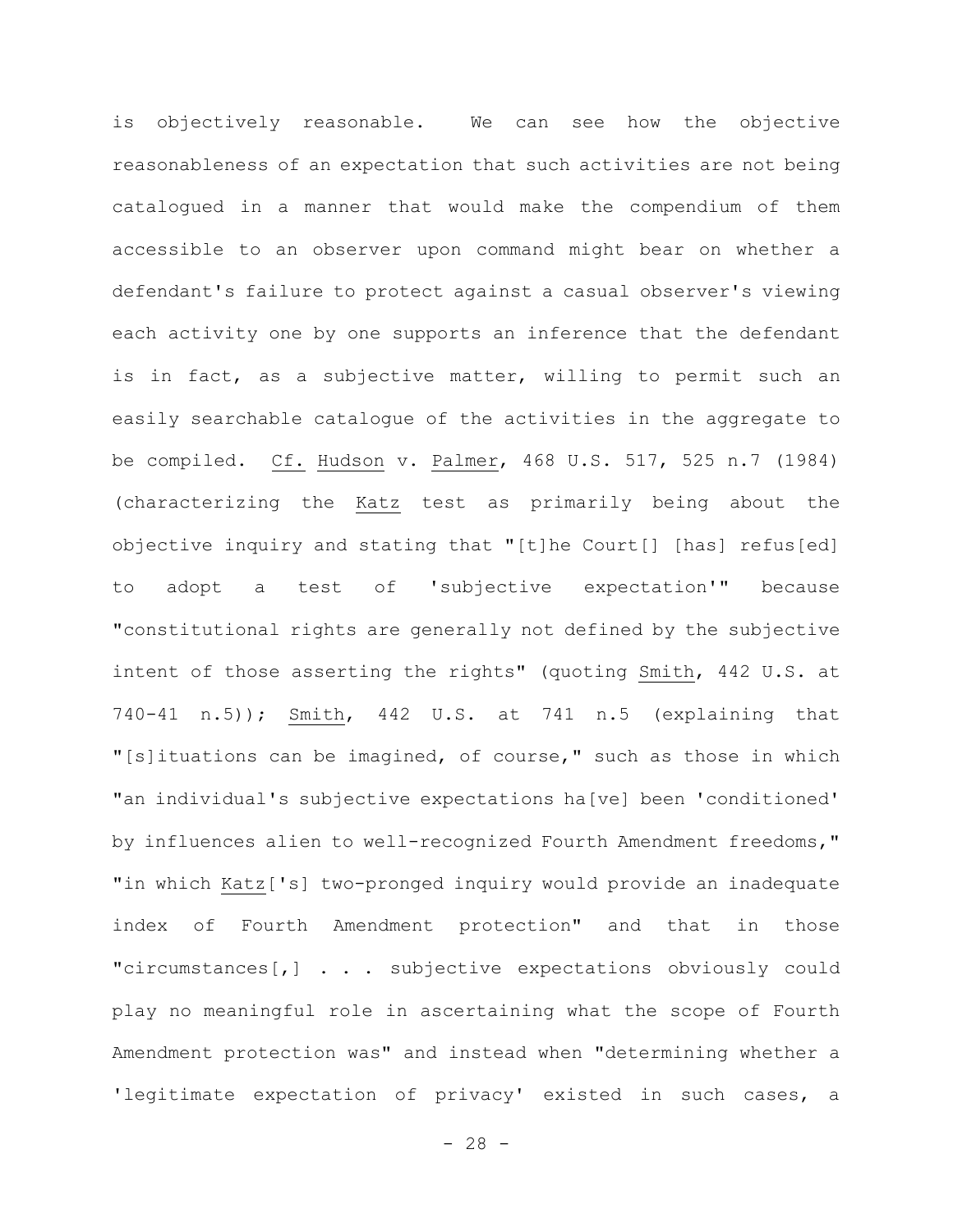normative inquiry would be proper"). We can especially see the sense in so concluding to the extent that combining the subjective and objective components of the "expectation of privacy" inquiry would help to avoid the Fourth Amendment being held to mean one thing for those living in a quiet neighborhood of single-family homes and another for those living in a neighborhood of apartments or attached houses.

To that same point, there is no Supreme Court precedent of which we are aware that clearly indicates that the subjective and objective inquiries in this context are properly understood to be wholly distinct. The only cases from the Court to address an even arguably analogous claimed expectation of privacy are Jones and Carpenter. And, neither case addresses the subjective expectation of privacy component of the Katz inquiry, as Jones did not rely on the Katz test, Jones, 565 U.S. at 407-08, and Carpenter addressed only the objective component of the "expectation of privacy" portion of the Katz inquiry, Carpenter, 138 S. Ct. at 2217-19.

But, insofar as an independent inquiry into the subjective expectation of privacy is required, we conclude, for reasons that we have explained, the District Court did not err in finding that the defendants here have made the requisite showing. And, we emphasize, this conclusion accords with Carpenter, even if it is not, strictly speaking, compelled by it.

 $-29 -$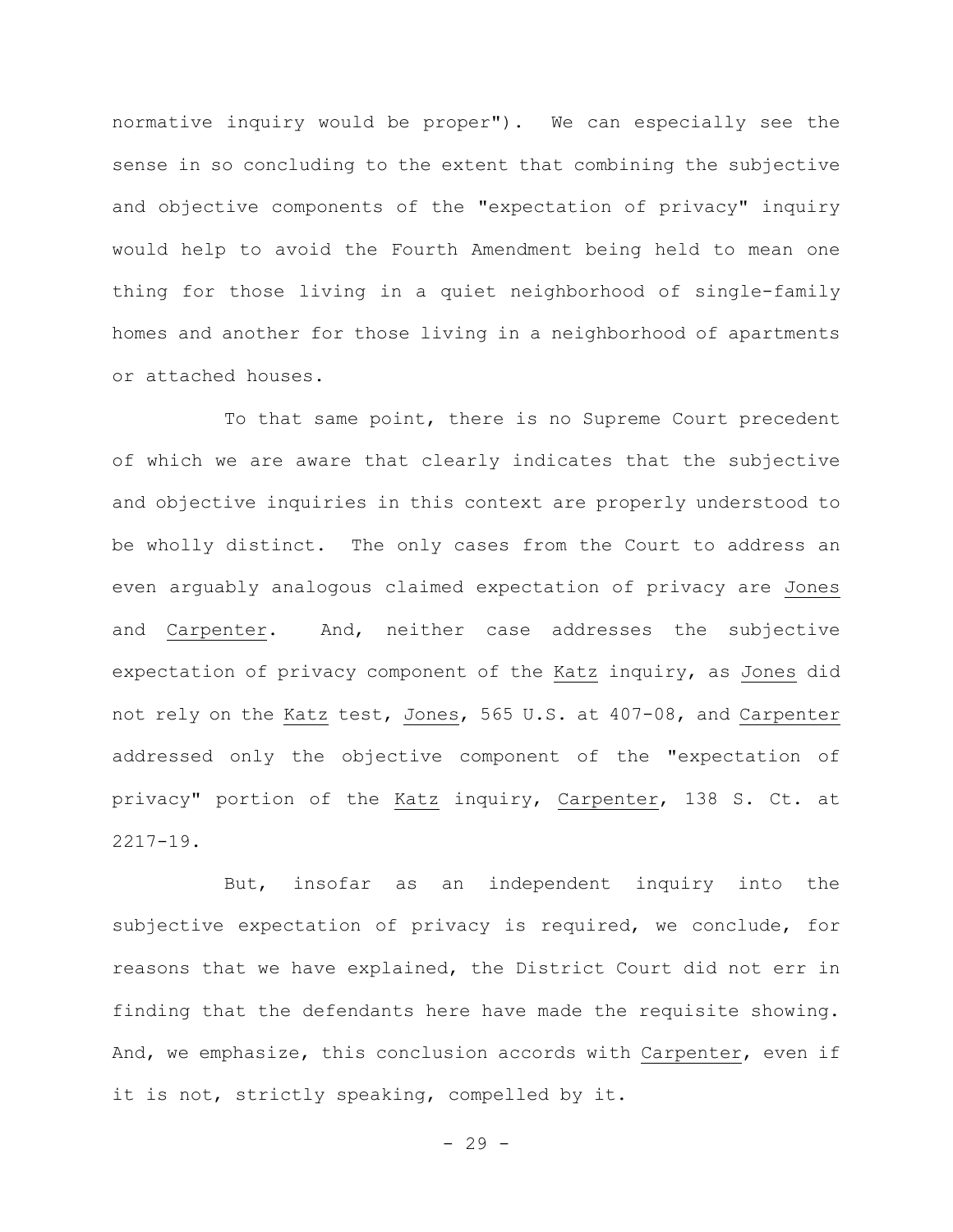True, Carpenter did not address the subjective expectation of privacy component of the Katz inquiry. But, we decline to conclude that, after Carpenter, a court could find in a case involving the same facts as were involved there that no search had occurred simply based on the defendant's failure to have taken countermeasures that at most would have protected his public movements from being subjected to casual observation.<sup>11</sup> Nor, we note, does the government suggest that Carpenter may be read to permit such an outcome.

**B.**

We move on, then, to the defendants' contention that their subjective expectation of privacy in what they seek to shield from the view of others is also an "expectation . . . that society is prepared to accept as reasonable." Carpenter, 138 S. Ct. at 2213 (quoting Smith, 442 U.S. at 740). Our focus in undertaking this portion of the Katz inquiry, we emphasize, is not on whether these defendants have a reasonable expectation of privacy in each discrete activity -- considered on its own and at the time that it occurred -- that was visible to the pole camera over the course of

<sup>&</sup>lt;sup>11</sup> We thus disagree with our colleagues that the defendants here were required to build a fence or otherwise "take . . . steps to prevent observation" of "many" but "not all" of the activities in the front curtilage of their home. To require as much of the defendants here would be analogous to requiring the defendant in Carpenter to have manifested a subjective expectation of privacy by traveling around town in a disguise, and we do not understand Carpenter to permit that requirement to be imposed.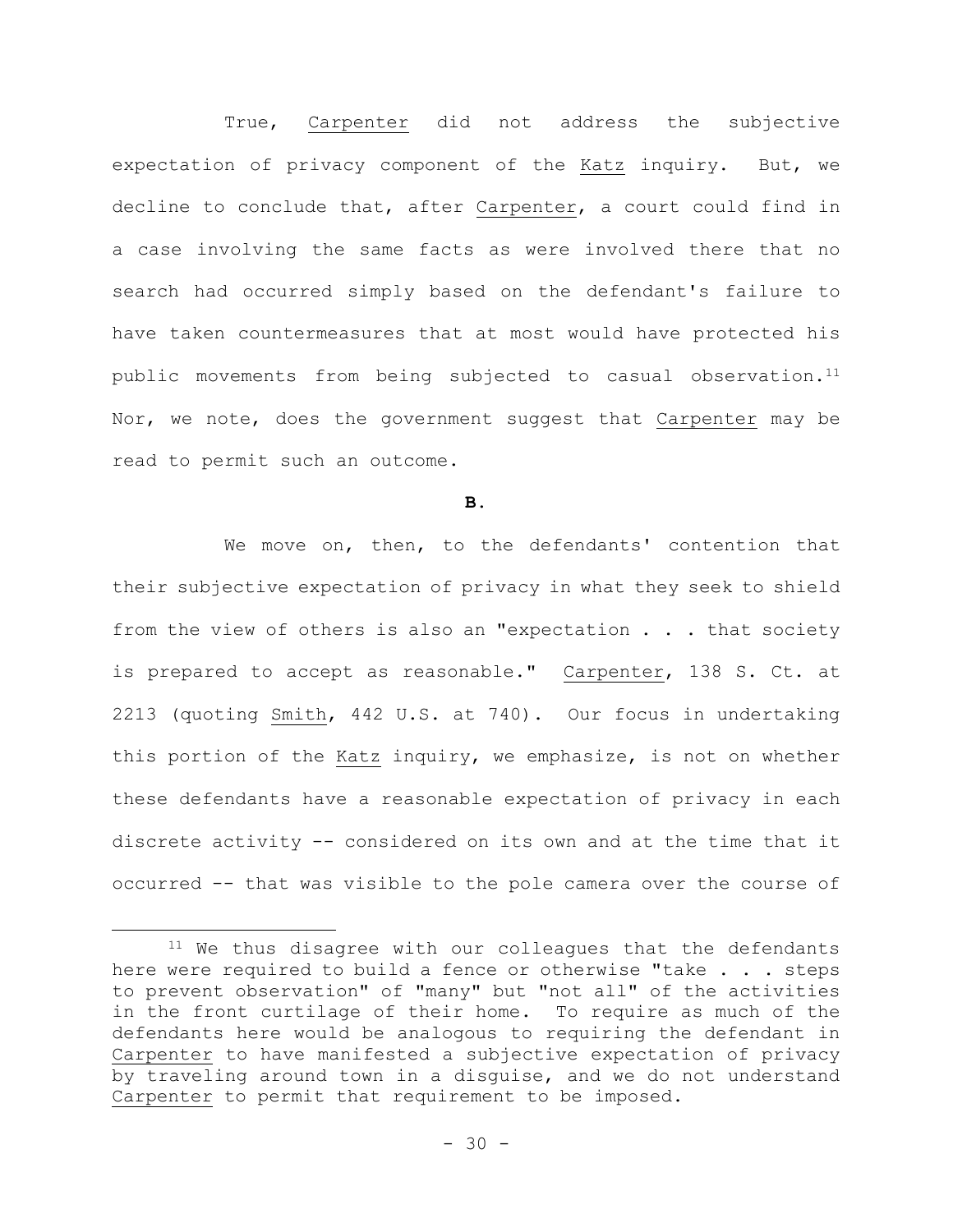the many months that it was up and running. The expectation of privacy that Moore-Bush and Moore each claims inheres solely in what they characterize as "the totality of [their] movements and activities and associations with family members and visitors in the front [curtilage] of [their] home" that was recorded by the pole camera. In other words, they assert an expectation of privacy in the whole of the activities in that locale -- taken as a whole -- that were visible to the pole camera during the lengthy period of time in question, just as the expectation of privacy that the defendant in Carpenter -- and the defendant in Jones, for that matter -- claimed was in an aggregate of the movements taken in public over a relatively long period of time and not in each of those movements individually at the moment of its occurrence.

Moreover, Moore-Bush and Moore acknowledge, as they must -- and as both Bucci and our colleagues emphasize -- that the Court has made clear that, in general, "[w]hat a person knowingly exposes to the public . . . is not a subject of Fourth Amendment protection." Katz, 389 U.S. at 351. They rightly point out, however, that Katz itself noted -- in a passage from that case that neither Bucci nor our colleagues invoke -- that "what [a person] seeks to preserve as private, even in an area accessible to the public, may be constitutionally protected." Id. The defendants also rightly emphasize that Carpenter invoked just that passage in Katz both to explain that "[a] person does not surrender

 $- 31 -$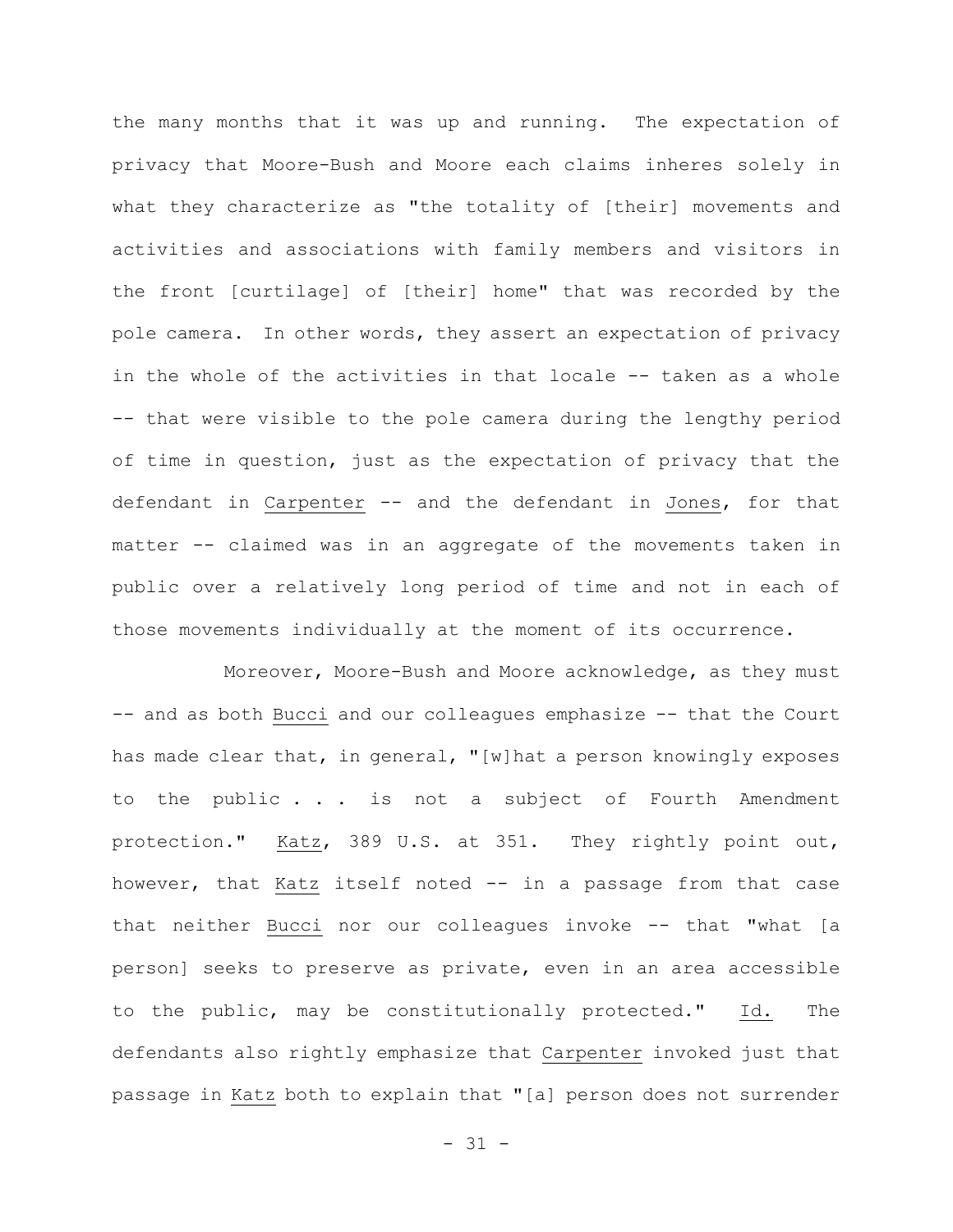all Fourth Amendment protection by venturing into the public sphere," Carpenter, 138 S. Ct. at 2217, and to support the conclusion that "individuals have a reasonable expectation of privacy in the whole of their physical movements," even if those movements take place in public view, id.

Thus, a critical question here -- though an affirmative answer to it is not itself dispositive of whether a search occurred -- concerns whether Carpenter's reasons for concluding that the claimed expectation of privacy in the whole of the movements that was at issue in that case was objectively reasonable justify our reaching the same conclusion with respect to the similar, but still distinct, claimed expectation of privacy that we confront in this case. As we will next explain, we conclude that those reasons do.

**1.**

Carpenter acknowledged that a person generally "has no reasonable expectation of privacy in his movements from one place to another" because such movements are "voluntarily conveyed to anyone who want[s] to look." Id. at 2215 (quoting United States v. Knotts, 460 U.S. 276, 281 (1983)). But, the Court then explained, this general point does not dictate whether society is prepared to accept as reasonable a claimed expectation of privacy in the whole of "every single movement of an individual[] . . . for a very long period." Id. at 2217 (quoting Jones, 565 U.S. at 430 (Alito, J., concurring in the judgment)). In fact, Carpenter

 $- 32 -$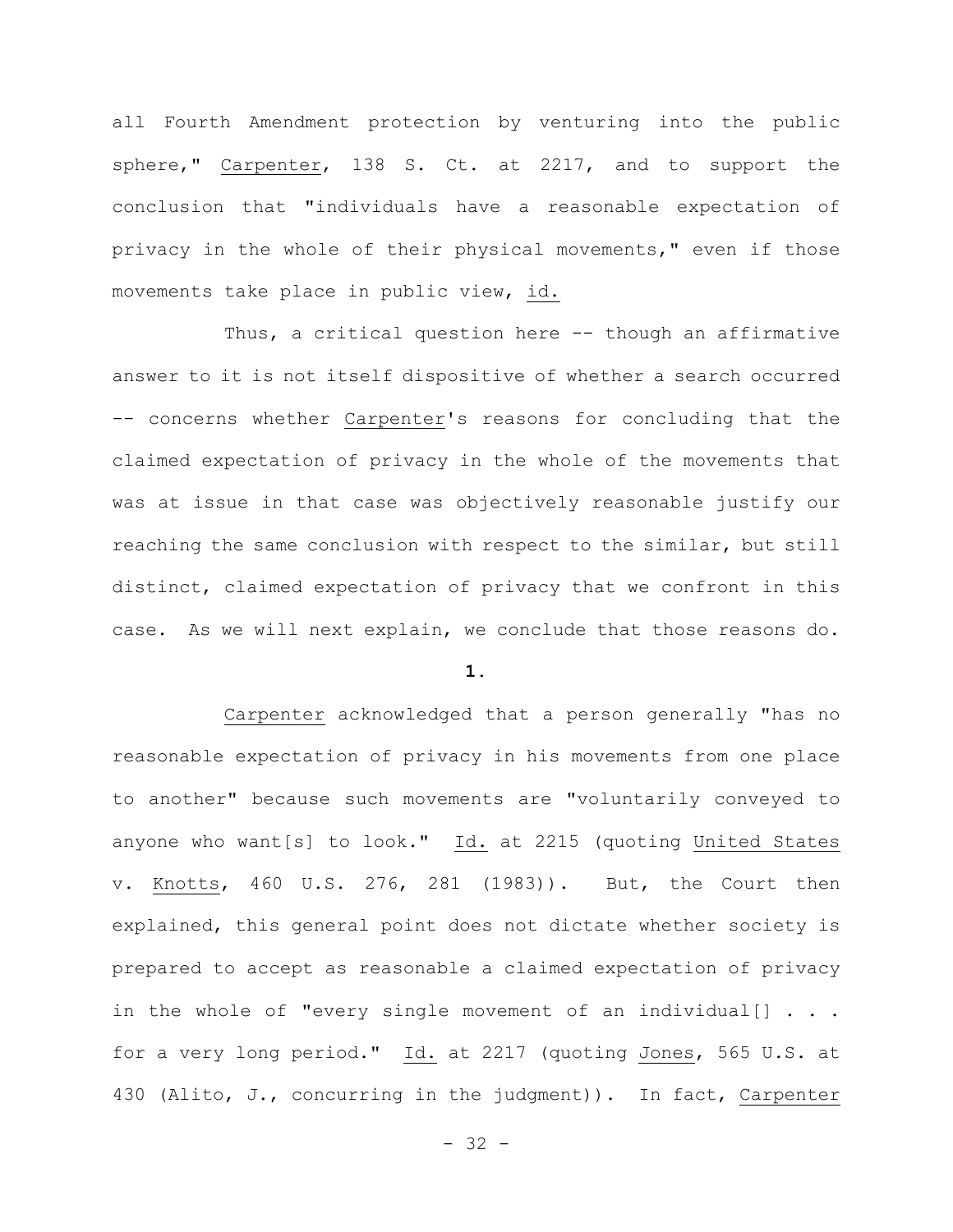explained, based on the concurring opinions in Jones, "[a] majority of this Court has already recognized that individuals have a reasonable expectation in the whole of their public movements." Id. (citing Jones, 565 U.S. at 430 (Alito, J., concurring in the judgment joined by three Justices) and Jones, 565 U.S. at 415 (Sotomayor, J., concurring)).

Carpenter elaborated that its recognition of the reasonableness of this expectation of privacy reflected the limited state of surveillance technology for most of our history. "Prior to the digital age," the Court observed, "law enforcement might have pursued a suspect for a brief stretch, but doing so 'for any extended period of time was difficult and costly and therefore rarely undertaken.'" Id. (emphasis added) (quoting Jones, 565 U.S. at 429 (Alito, J., concurring in the judgment)). Carpenter noted in this regard that it was almost inconceivable until relatively recently that the government would, other than at most rarely, have the resources to "tail[] [a suspect] every moment of every day for five years," which was a reference to the amount of time that the wireless carrier for the defendant in Carpenter stored the CSLI that it collected from its customers. Id. at 2218.

Thus, Carpenter concluded, expressly drawing on the similar reasoning of the concurring Justices in Jones, "society's expectation has been that law enforcement agents and others would not -- and, indeed, in the main, simply could not -- secretly

- 33 -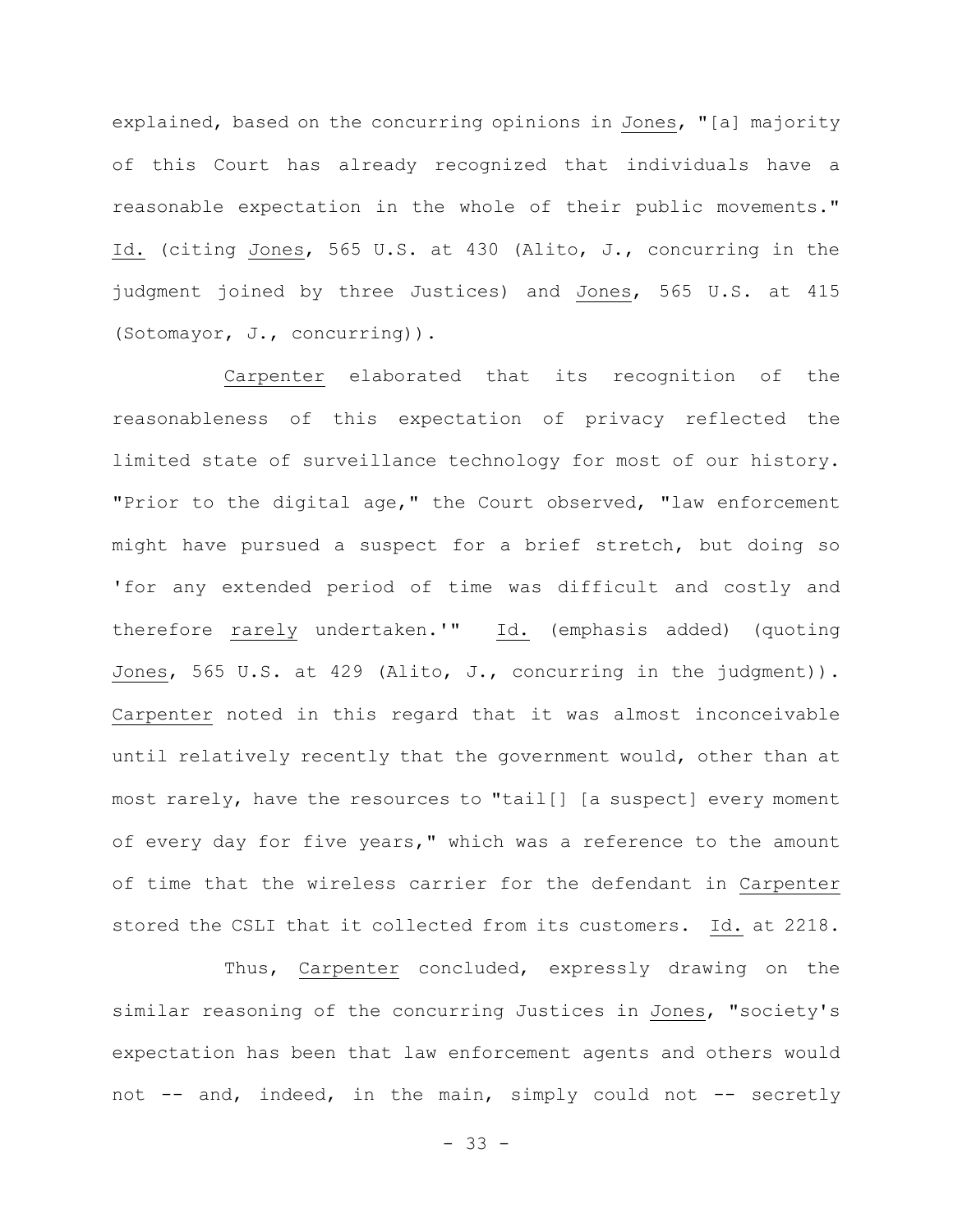monitor and catalogue every single movement of an individual's car for a very long period." Id. at 2217 (quoting Jones, 565 U.S. at 430 (Alito, J., concurring in the judgment)). That being so, the Court concluded in Carpenter, it was reasonable for a person to expect that no such tracking was occurring as he moved about in public over a lengthy period and thus to expect that those public movements were, taken as a whole, private in consequence of the practical anonymity with respect to the whole of them that follows from the reality that virtually no one has a feasible means of piercing it. Id.

# **2.**

In arguing that neither Carpenter nor Jones supports the defendants here with respect to this portion of the Katz inquiry, the government contends that neither of those two precedents is analogous to this case because each addresses a claimed expectation of privacy in the whole of a person's physical movements over a long stretch of time while that person is moving about from one place to another. See id. at 2214; Jones, 565 U.S. at 402. By contrast, the government emphasizes, as do our colleagues, Concur. Op. at 114, that the claimed expectation of privacy here is only in what occurred over a lengthy stretch of time at a single locale -- the defendants' Hadley Street home. The government contends that while society may be prepared to accept as reasonable one's expectation of privacy in the whole of one's public movements from

- 34 -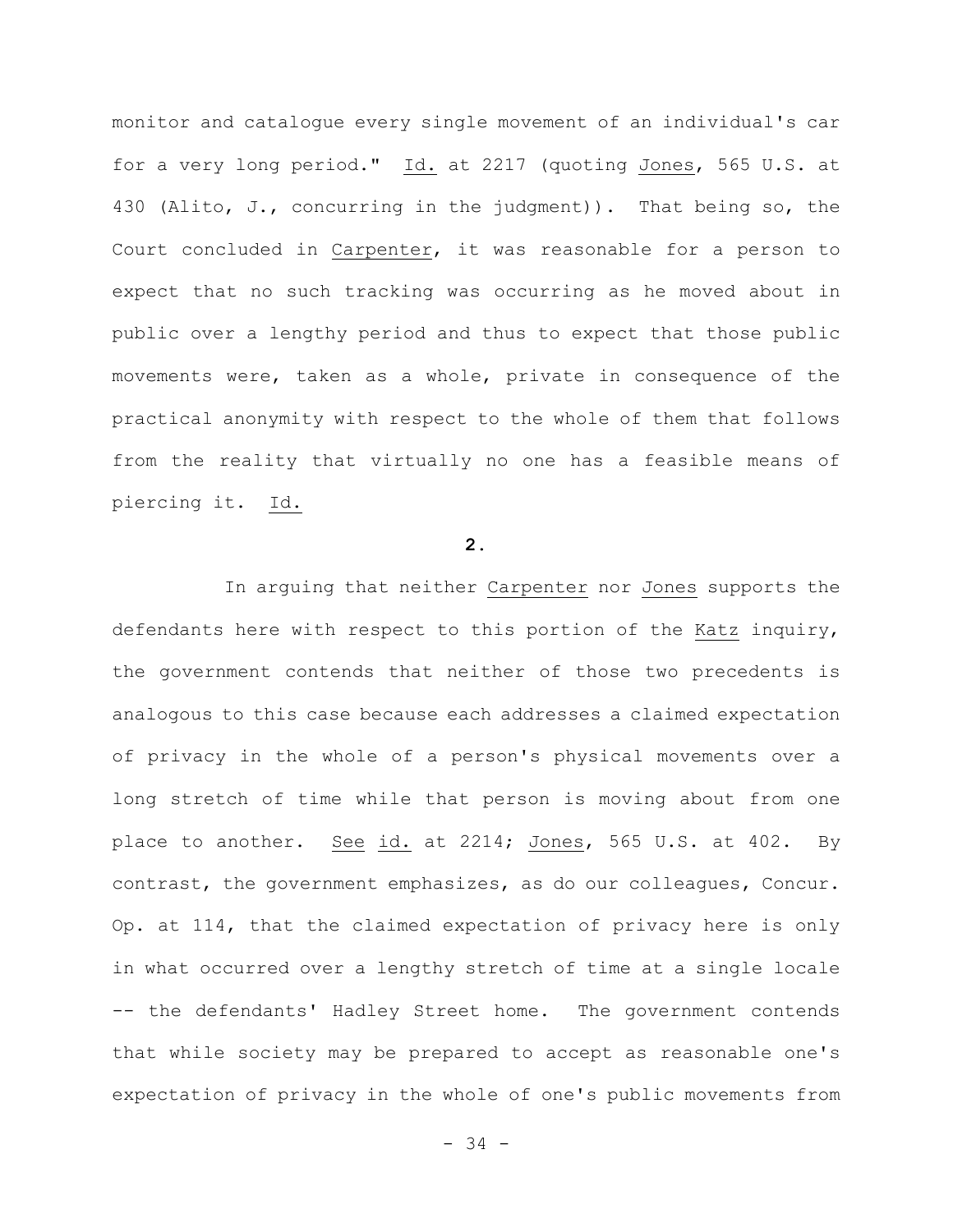place to place over a substantial stretch of time, society is not prepared to accept as reasonable one's expectation of privacy in the whole of what one exposes to public view during such a period in a single place. We cannot agree -- at least given the place that we are talking about here.

# **a.**

The government attempts to support its contention about what society is prepared to accept as reasonable in part by pointing to documented instances in which teams of law enforcement officers have diligently watched a single place of interest for a period of time that has ranged from three weeks<sup>12</sup> to three months.<sup>13</sup> That recent history fails to show, though, that one reasonably would expect such lengthy stakeouts of the home to be undertaken more than "rarely." Carpenter, 138 S. Ct. at 2217 (quoting Jones, 565 U.S. at 429 (Alito, J., concurring in the judgment)). And, under Carpenter, evidence of such infrequent surveillance does nothing to undermine the reasonableness of a claimed expectation of privacy in the whole of what transpires in a publicly visible manner over a sustained expanse of time in a single place, at least insofar as what does transpire there over that expanse of time

<sup>12</sup> See, e.g., United States v. Gramlich, 551 F.2d 1359, 1362 (5th Cir. 1977) (surveilling the property for three weeks).

 $13$  See, e.g., United States v. Jimenez, 5 F.3d 1494, No. 92-1997, 1993 WL 391395, at \*1 (5th Cir. Sept. 21, 1993) (unpublished table decision) (surveilling the property for three months).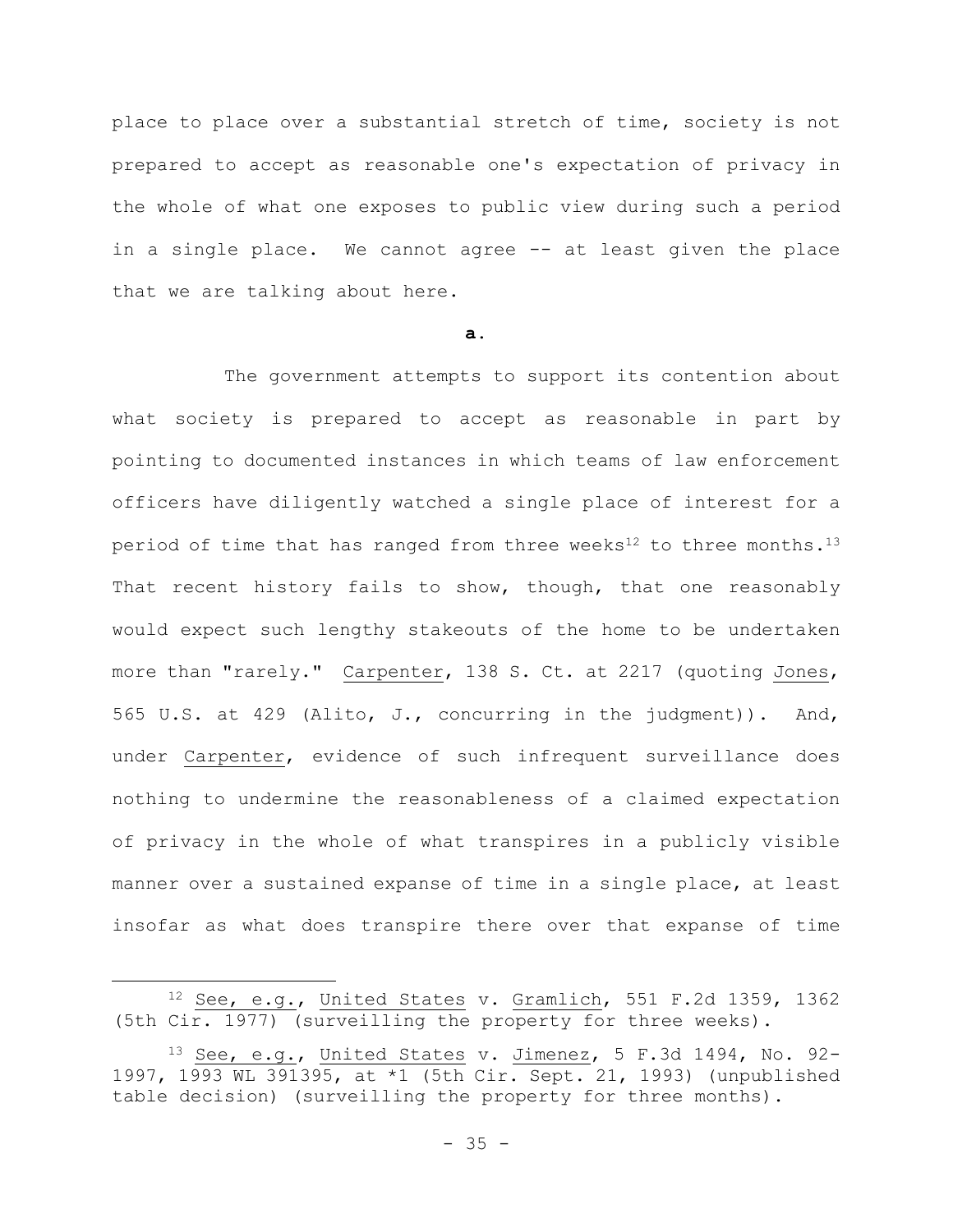reveals the "privacies of life" when considered in the aggregate. Id. (quoting Riley v. California, 573 U.S. 373, 403 (2014)).

Consistent with this understanding, Carpenter concluded that one reasonably leaves one's home without expecting a perfect form of surveillance to be conducted over a long period of time, even though "tailing" for non-trivial periods of time has always been possible. See id. at 2218; see also Jones, 565 U.S. at 416 (Sotomayor, J., concurring) (explaining that the Court should "not regard as dispositive the fact that the government might obtain the fruits of GPS monitoring through lawful conventional surveillances techniques"). That is so, Carpenter explained, because the time, labor, and expense of carrying out such surveillance in a pre-digital age rendered it at most a rare practice, such that one could not reasonably be expected by our society (given that it is a free one) to govern one's actions in traveling about town as if a tail were always already underway. 138 S. Ct. at 2217; cf. United States v. Tuggle, 4 F.4th 505, 526 (7th Cir. 2021), cert. denied, 142 S. Ct. 1107 (2022) ("We . . . close the door on the notion that surveillance accomplished through technological means is constitutional simply because the government could theoretically accomplish the same surveillance -- no matter how laborious -- through some nontechnological means.").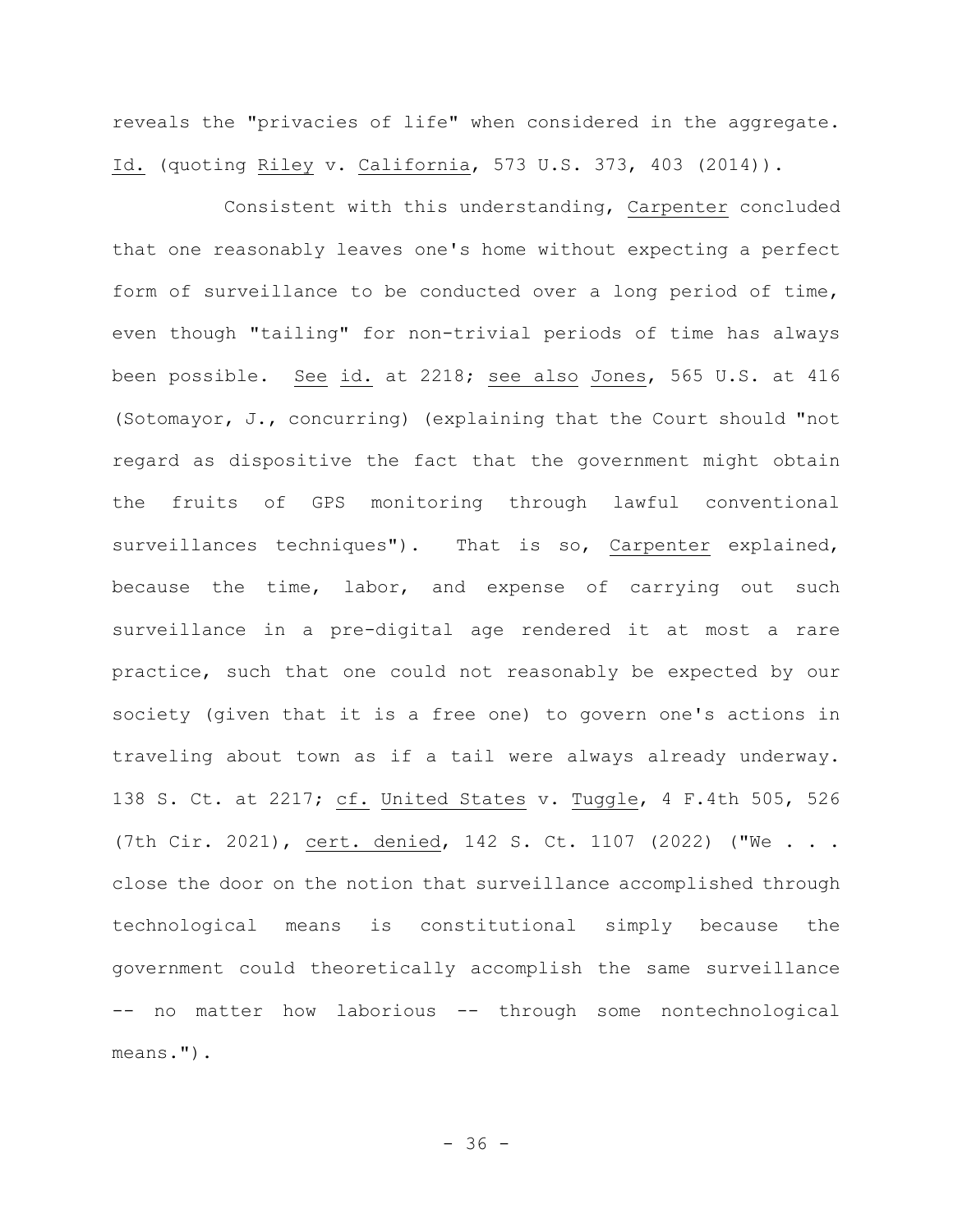True, no tailing need be conducted here to capture what these defendants seek to keep private; a single-point stakeout would suffice. But, the government provides us with no reason to conclude that "[p]rior to the digital age," Carpenter, 138 S. Ct. at 2215, it would have been appreciably less difficult to conduct a stakeout that could effectively and perfectly capture all that visibly occurs in front of a person's home over the course of months -- and in a manner that makes all of the information collected readily retrievable at a moment's notice -- than it would have been to conduct roving surveillance of perfect precision of all of one's movements outside the home over the course of a week (using Carpenter's own measure) or a month (using the measure of the majority of the Justices in Jones).<sup>14</sup> Indeed, we must take account of not merely the practical limits of manpower and expense that  $--$  in the pre-digital era  $--$  would have made such lengthy, 24/7 surveillance of anyone in any place a most rare occurrence. See Tuggle, 4 F.4th at 526 ("To assume that the government would, or even could, allocate thousands of hours of labor and thousands of dollars to station agents atop three telephone poles to constantly monitor [the defendant]'s home for eighteen months defies the reasonable limits of human nature and finite

<sup>&</sup>lt;sup>14</sup> We recognize that Carpenter did also refer to the fact that wireless carriers retain CSLI for five years. But, we do not see any material difference for purposes of the inquiry that Katz requires between that period and the eight-month period before us.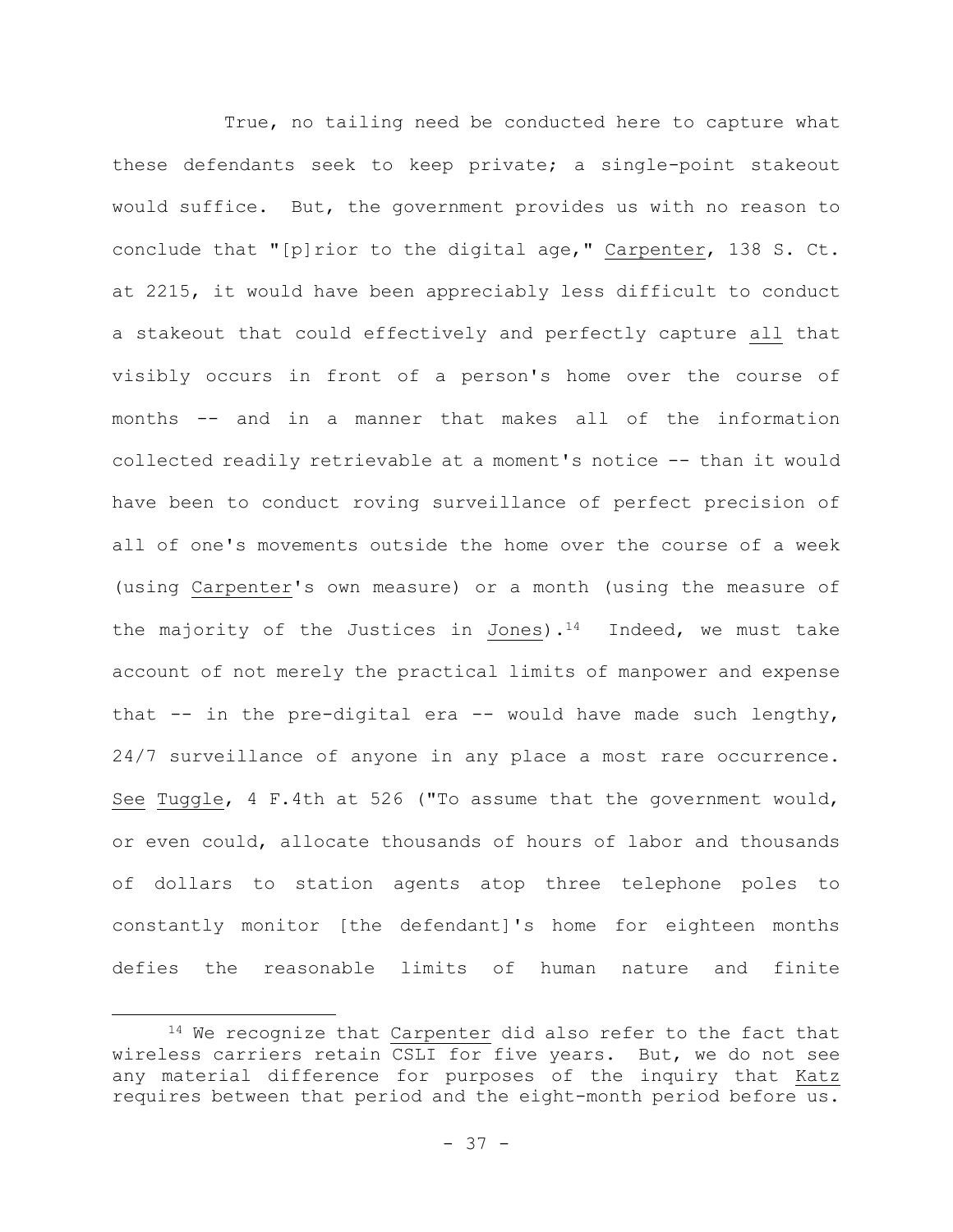resources."). We also must take account of the practical limits in that earlier era of conducting such an enduring, undetected watch of a home.

Accordingly, we conclude that the same real-world constraints that contributed to the sense of privacy that the Court has recognized one reasonably had for most of our nation's history in the totality of the picture -- though not in each brushstroke -- painted by the whole of one's movements while traveling in public also contributed to that same sense in the full portrait of all that visibly occurs for many months in the curtilage of one's own home. Cf. Jones, 565 U.S. at 415-16 (Sotomayor, J., concurring) ("[B]ecause GPS monitoring is cheap in comparison to conventional surveillance techniques, . . . it evades the ordinary checks that constrain abusive law enforcement practices: 'limited police resources and community hostility.'" (quoting Illinois v. Lidster, 540 U.S. 419, 426 (2004))); id. at 429 (Alito, J., concurring in the judgment) ("Devices like the [GPS device] . . . make long-term monitoring relatively easy and cheap."). This understanding, we further note, comports with the protection afforded by the common law in response to developments in surveillance technology through the tort of intrusion upon seclusion. See, e.g., Nader v. Gen. Motors Corp., 255 N.E.2d 765, 771 (N.Y. 1970) (explaining that the mere fact that something occurs in public does not necessarily indicate a willingness to

- 38 -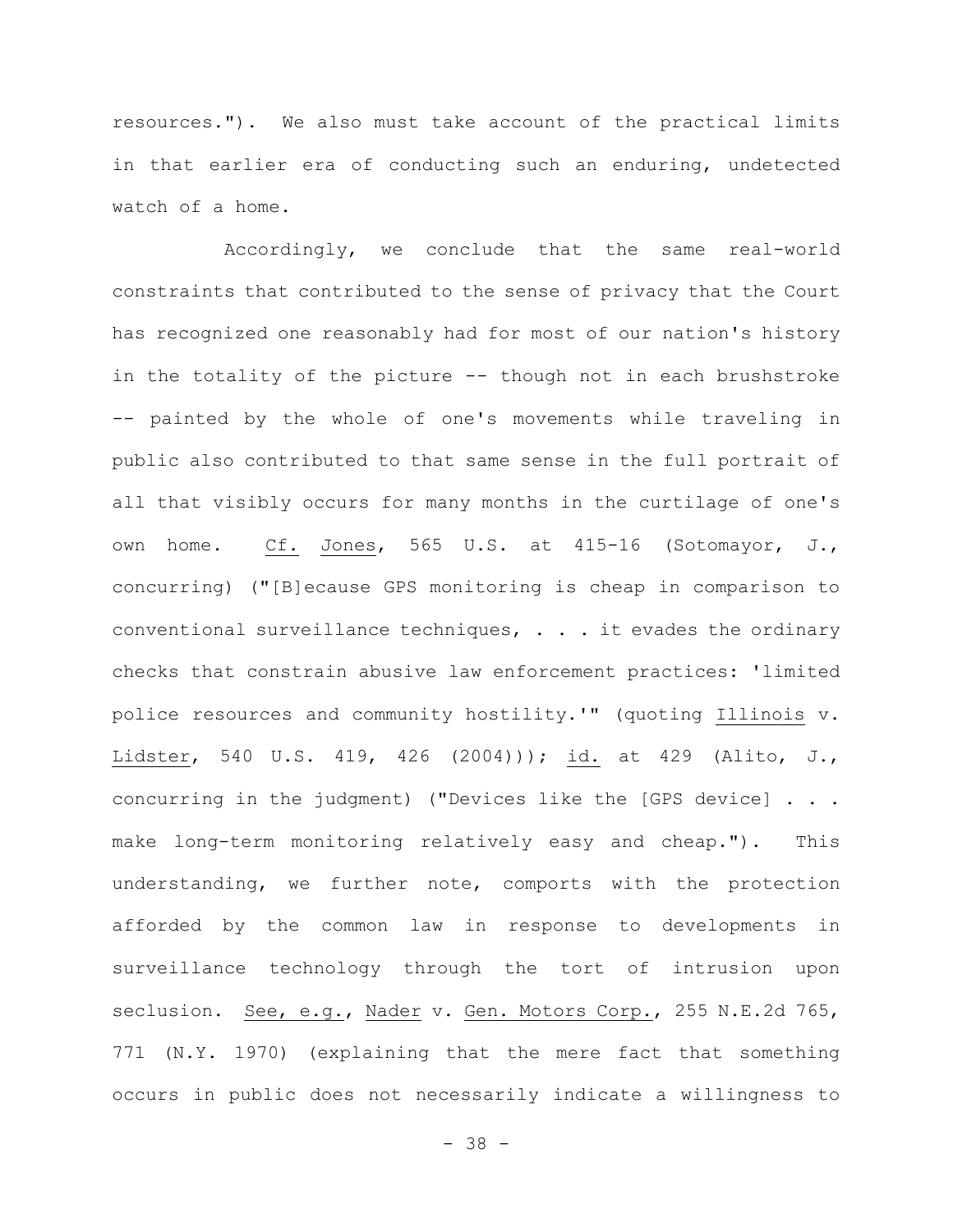reveal that action to others and distinguishing between what could be seen by a "casual observer" and what could be seen by a person conducting "overzealous" surveillance); cf. Restatement (Second) of Torts § 652B (1977) (explaining that the tort of intrusion upon seclusion protects against intrusion "upon the solitude or seclusion of another or his private affairs or concerns"); Samuel D. Warren & Louis D. Brandeis, The Right to Privacy, 4 Harv. L. Rev. 193, 195, 206 (1890) (arguing that "existing law affords a principle which may be invoked to protect the privacy of the individual from invasion by" then-"[r]ecent innovations" such as a "modern device for recording or reproducing scenes or sounds").

#### **b.**

The government also suggests that Carpenter and Jones, with respect to this portion of the Katz inquiry, may be distinguished from this case on the ground that the depth of information revealed by one's movements in a single place over a long period pales in comparison to the depth of information revealed over such an expansive period by "a person's movements from one location to another." But, although what the defendants seek to keep private may have occurred in only one place, it did not occur in just any place.

As Moore-Bush and Moore point out, "[a]t the very core' of the Fourth Amendment 'stands the right of man to retreat into his own home and there be free from governmental intrusion.'"

- 39 -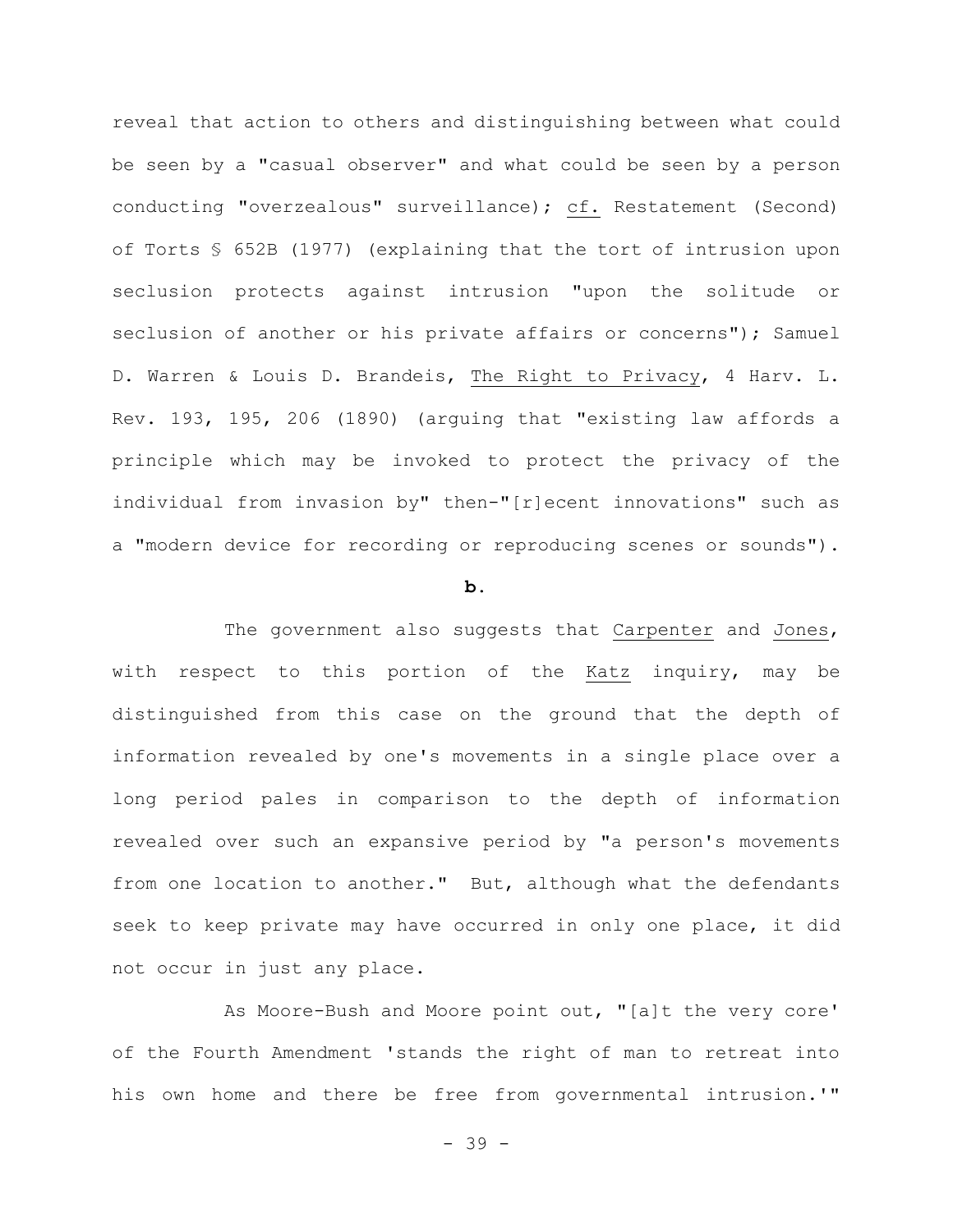Kyllo v. United States, 533 U.S. 27, 31 (2001) (quoting Silverman v. United States, 365 U.S. 505, 511 (1961)). The curtilage is "intimately linked to the home, both physically and psychologically," which matters precisely because the home is "where privacy expectations are most heightened." Ciraolo, 476 U.S. at 213. The importance of the home to the Fourth Amendment is reflected in the text of the Amendment itself, which guarantees the "right of the people to be secure in their persons, houses, papers, and effects, against unreasonable searches and seizures," U.S. Const. amend. IV (emphasis added), and the curtilage of a residence has long been understood to "harbor[] the 'intimate activity associated with the sanctity of a man's home and the privacies of life,'" United States v. Dunn, 480 U.S. 294, 300 (1987) (quoting Oliver v. United States, 466 U.S. 170, 180  $(1984)$ ).<sup>15</sup>

<sup>15</sup> Our colleagues suggest that the home only carries special importance under the Fourth Amendment when courts apply the commonlaw trespass test to determine if a search occurred. Concur. Op. at 120-21. But, in Kyllo v. United States, 533 U.S. 27 (2001), the Court held -- relying on the Katz test -- that the use of a device that drew upon heat radiating from a home constituted a search, even though no physical trespass occurred, in part because of what the use of the device revealed about what was occurring inside the home and because "the interior of homes . . . [is] the prototypical . . . area of protected privacy . . . with roots deep in the common law," id. at 34. In so concluding, the Court did the very thing our colleagues accuse us of doing -- "hybridiz[ing] two threads of Fourth Amendment doctrine," the Katz reasonable expectation of privacy test and the common-law trespass test. Concur. Op. at 120-21. We thus see no reason why we may not take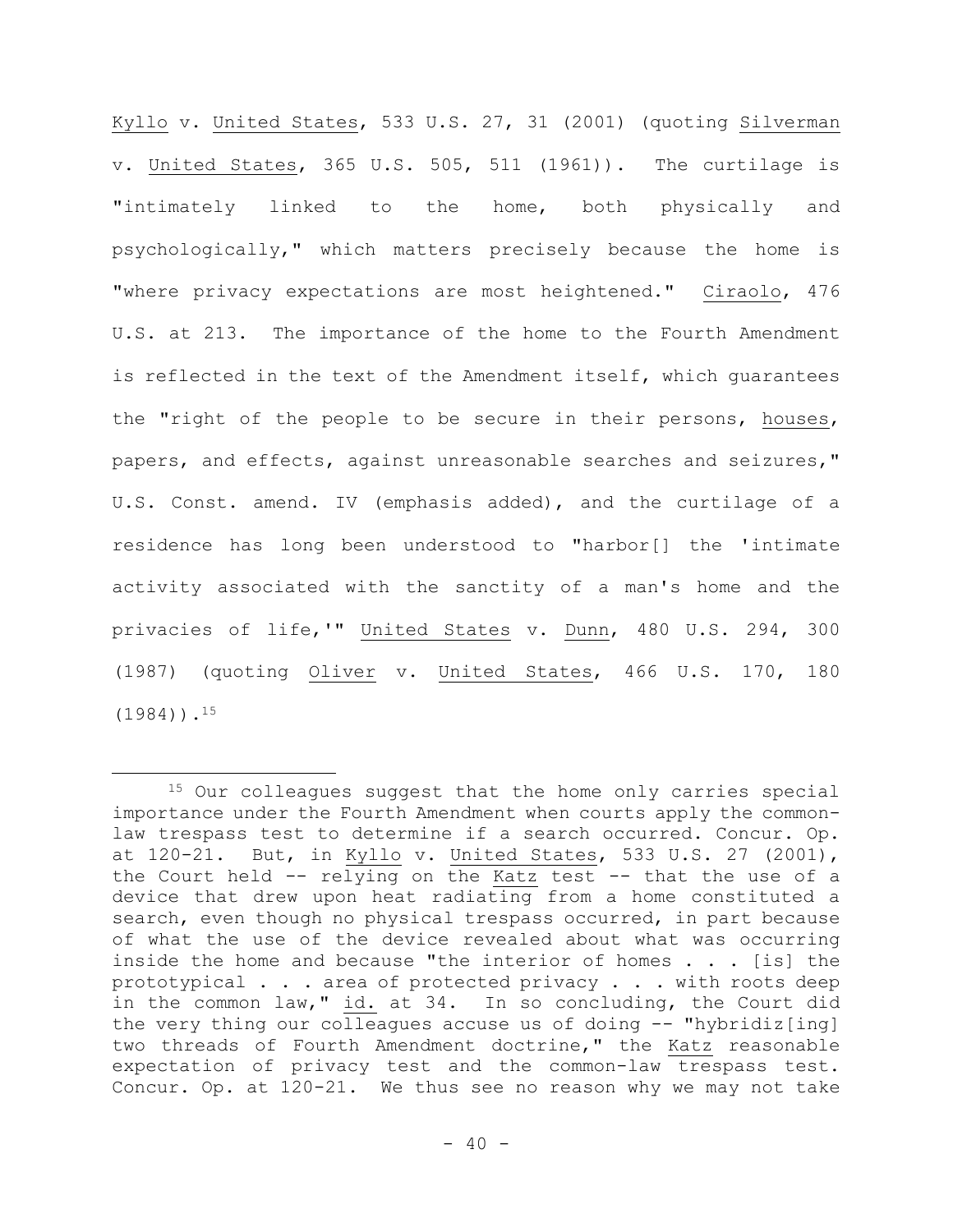Not surprisingly, then, the government concedes that the whole of what was visible to the pole camera here, precisely because of where the camera was pointed, reveals "information about a person's life, including, potentially, 'familial, political, professional, religious, and sexual associations.'" See Carpenter, 138 S. Ct. at 2217. And, while it is true that one has no reasonable expectation of privacy in the discrete moments of intimacy that may occur in the front of one's home -- from a parting kiss to a teary reunion to those moments most likely to cause shame -- because of what a passerby may see through casual observation, it does not follow that the same is true with respect to an aggregation of those moments over many months.

No casual observer who is merely passing by can observe (let alone instantly recall and present for others to observe) the aggregate of the months of moments between relatives, spouses, partners, and friends that uniquely occur in front of one's home. Thus, we do not see why the rarity (at least in the pre-digital world) of sustained surveillance and the "frailties of recollection," id. at 2218, cannot combine to give one a reasonable sense of security that such intimate moments -- as a whole -- will be lost to time in the same way that Carpenter recognized one can

account of the special status that the home has under the Fourth Amendment in determining whether the defendants here had a reasonable expectation of privacy in the whole of the activities that occurred in the curtilage of their home.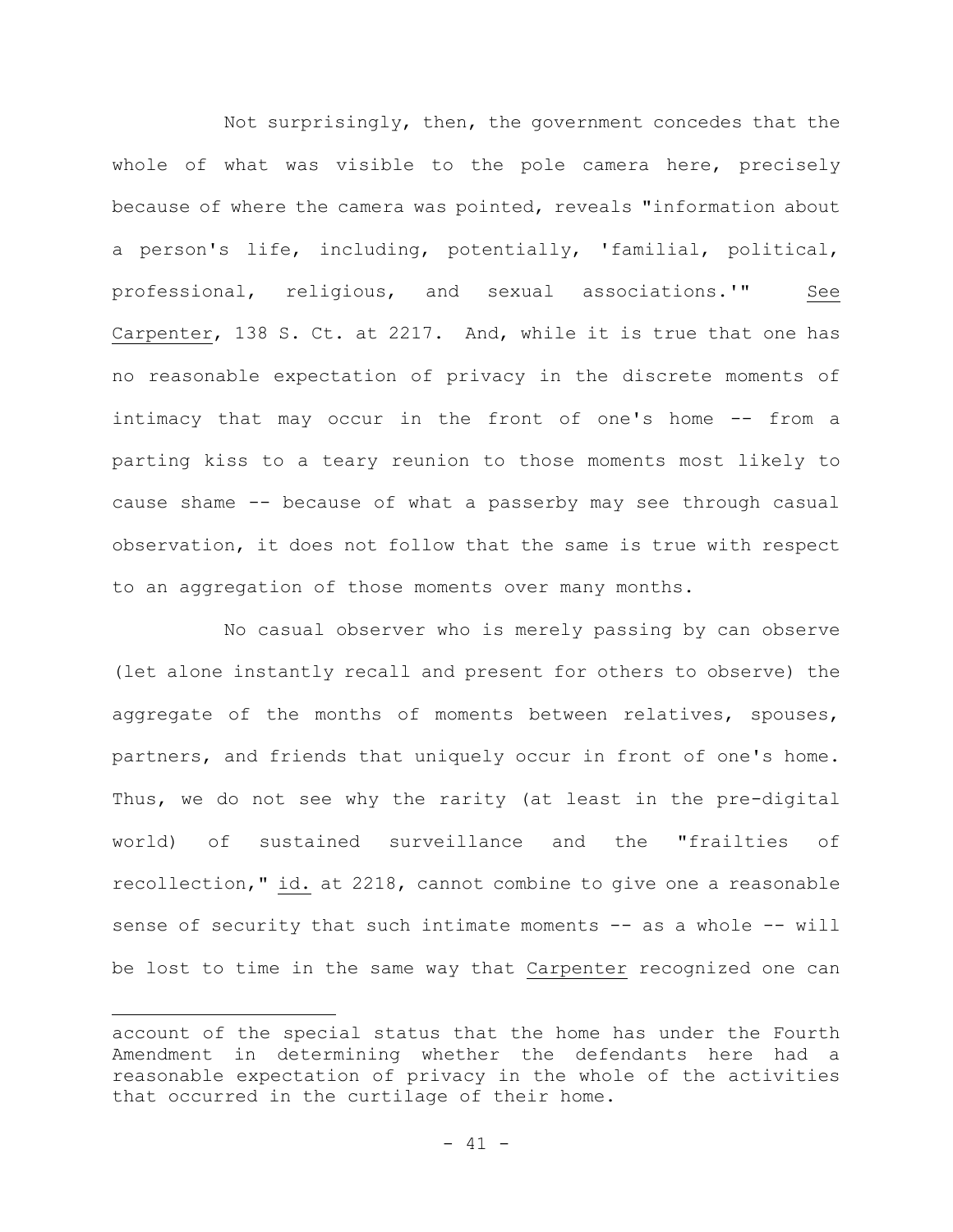have that one's less intimate movements from place to place beyond the home will be, see id. at 2217 ("[S]ociety's expectation [is] that law enforcement agents and others would not . . . secretly monitor and catalogue every single movement of an individual's car for a very long period." (quoting Jones, 565 U.S. 430 (Alito, J., concurring in the judgment))). That being so, it follows that the sum total of all visible activities that take place in a location that by its nature is "associated with the sanctity of a man's home and the privacies of life," Ciraolo, 476 U.S. at 212 (quoting Oliver, 466 U.S. at 180), can be even more revealing than the sum total of one's movements while out and about, given the nature of what transpires in front of the home.

Moreover, the exposure of the aggregate of all visible activities occurring over a substantial period in front of one's home may disclose -- by revealing patterns of movements and visits over time -- what the exposure of each discrete activity in and of itself cannot. See Commonwealth v. Mora, 150 N.E.3d 297, 311 (Mass. 2020) ("Prolonged and targeted video surveillance of a home . . . reveals how a person looks and behaves, with whom the residents of the home meet, and how they interact with others."). True, a nosy neighbor, as our colleagues emphasize, Concur. Op. at 116-18, 122, could also observe the patterns of the goings-on in front of a nearby home over a prolonged period. But, again it is worth emphasizing, as we did in our discussion of the defendants'

 $- 42 -$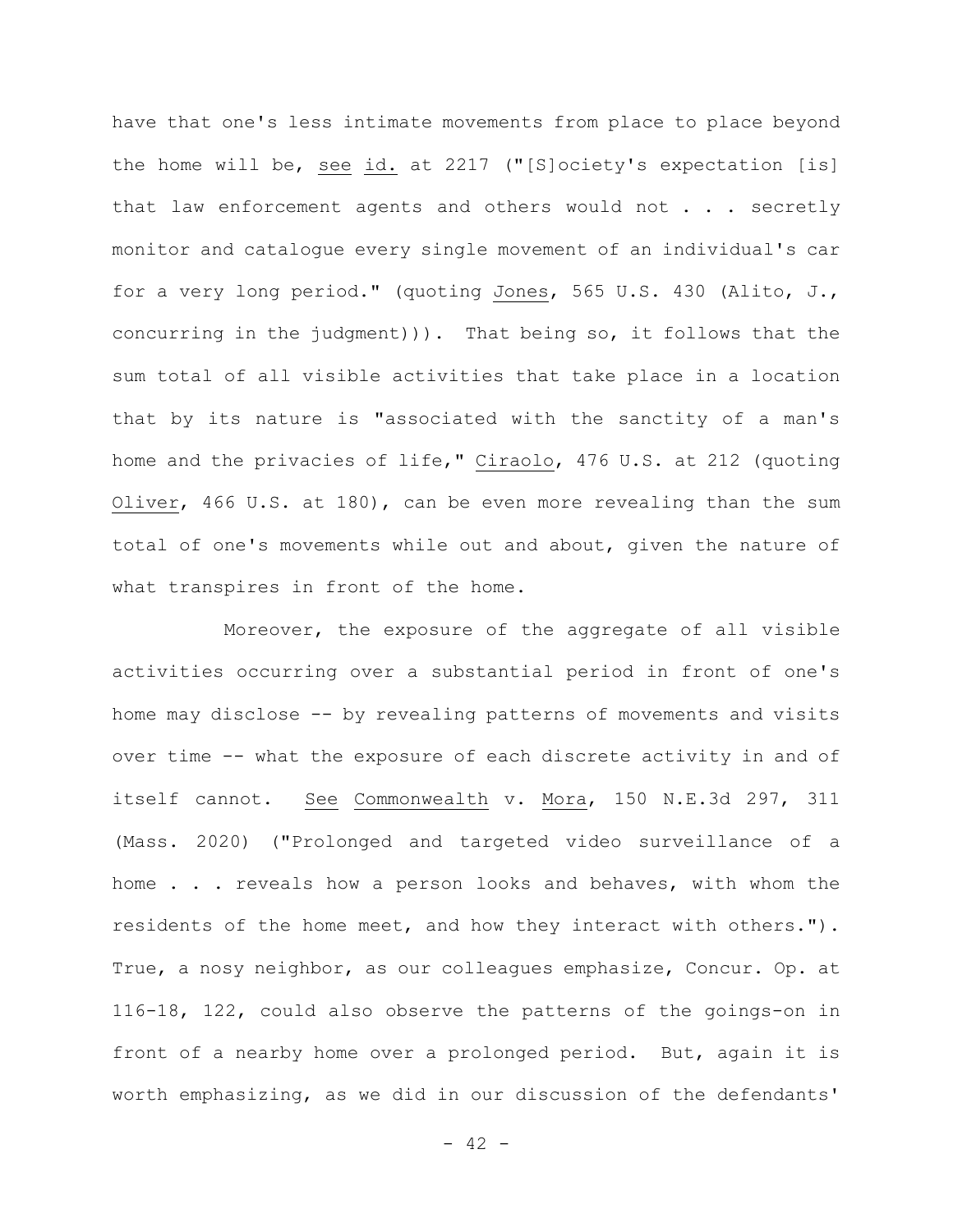subjective expectation of privacy, that it is the rarest of nosy neighbors -- if any there be -- who would be able to observe all the visible activity in the curtilage of the home across the street, including the license plate of every car that stopped by, the face of every visitor, and any other activity that occurred at all times of the day for a period of eight months. After all, the claimed expectation of privacy here is not in a discrete activity or even discrete pattern of activities -- it is in the whole of the movements, visible to the pole camera, that occur in the curtilage of a home.<sup>16</sup>

To the extent that our colleagues suggest that a person cannot have an objective expectation of privacy in the whole of the activities that occur in the front curtilage of the person's home

<sup>&</sup>lt;sup>16</sup> Our colleagues suggest that the nosy neighbor could augment his observational abilities by recording the goings on with a video camera. Concur. Op. at 122. But, courts have long found such video recording of neighbors to be patently unreasonable -- so much so that such activity can be tortious. See, e.g., Wolfson v. Lewis, 924 F. Supp. 1413 (E.D. Pa. 1996) (explaining that the nonstop "videotaping and recording" of the plaintiffs' home made them "prisoners" in their own home and amounted to "hounding" that constituted an "invasion of privacy" sufficient to support finding that the filming was a tort); Gianoli v. Pfleiderer, 563 N.W.2d 562, 568 (Wis. App. 1997) (finding that near constant surveillance of the plaintiffs' residence constituted "extreme and outrageous conduct" giving rise to the tort of intrusion upon seclusion); Jones v. Hirschberger, No. B135112, 2002 WL 853858 (Cal App. May 6, 2002) (finding that a trier of fact could conclude that neighbors' videotaping of the plaintiffs' backyard was tortious); Mangelluzzi v. Morley, 40 N.E.3d 588 (Ohio Ct. App. 2015) (same); see also Polay v. McMahon, 10 N.E.3d 1122, 1127 (Mass. 2014) (" $[E]$ ven where an individual's conduct is observable by the public, the individual still may possess a reasonable expectation of privacy against the use of electronic surveillance that monitors and records such conduct for a continuous and extended duration.").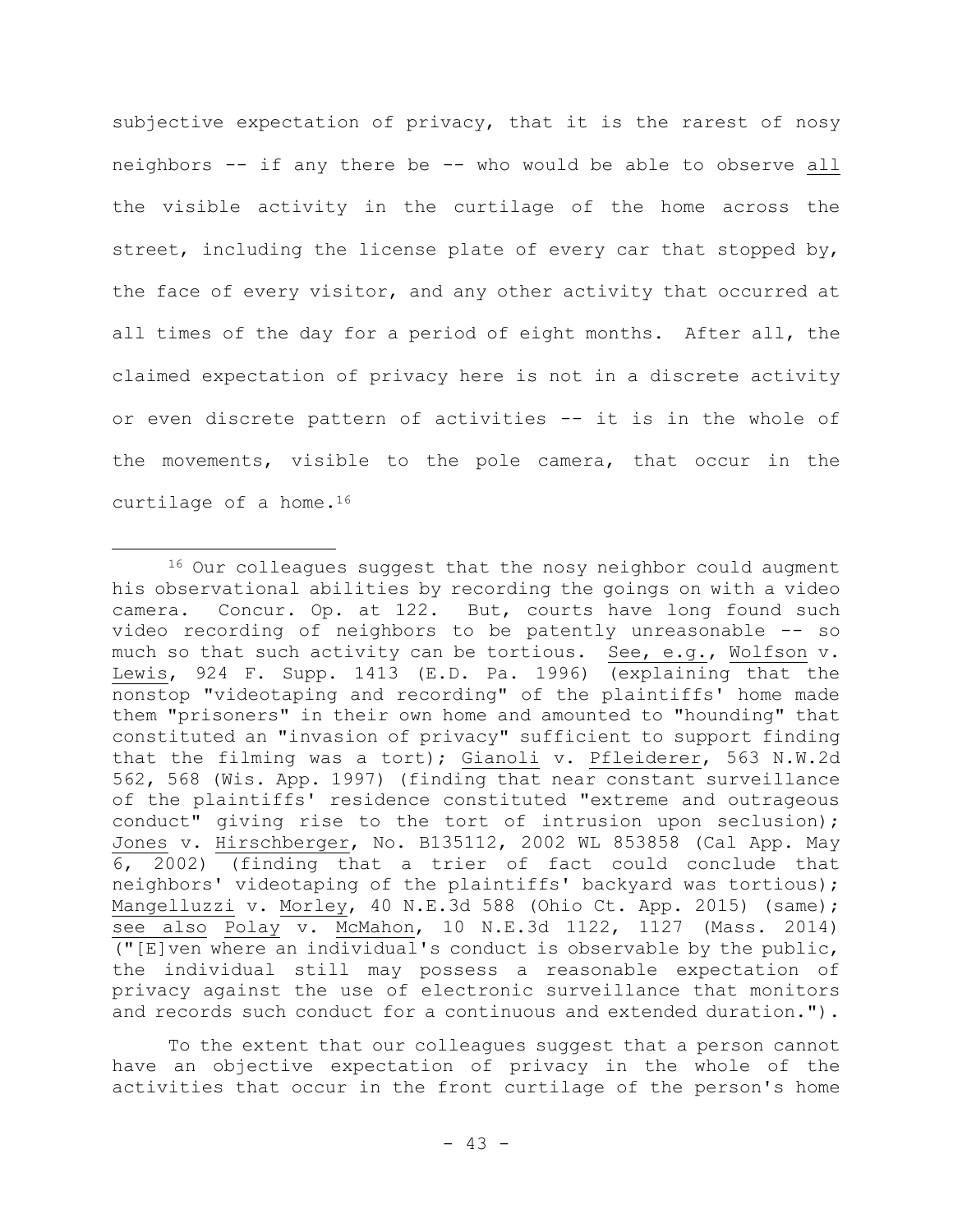Thus, for this reason, too, the claimed expectation of privacy here is not fairly characterized as inhering in a mere "sliver" of a person's publicly visible life, Tuggle, 4 F.4th at 524, any more than the sum total of one's movements beyond the home may be deemed to be. Indeed, it is not evident that our public movements from place to place could reveal that the place where we live is the site where a disfavored political group is holding weekly meetings or where a cleric is holding a worship service. But, that type of information is at risk of being disclosed when the "aggregate" of our publicly visible activity consists of all that transpires over months in the front curtilage of our home.

## **3.**

The government does nonetheless insist that pre-Carpenter rulings -- none of which Carpenter purported to overrule, see Carpenter, 138 S. Ct. at 2220 ("Our decision today is a narrow one. We do not express a view on matters not before us.") - require the conclusion that there is no reasonable expectation of

because "many of those movements, even if not all, can and will be observed by the same people," Concur. Op. at 119, we do not see how that assertion can be squared with Carpenter itself. A person's movements in public may be observed by others, and the same person may even observe many of them. But, the fact that others may have a window into some -- but not all -- of a person's movements in public does not, as Carpenter explained, render a person's expectation of privacy in the whole of their movements in public objectively unreasonable.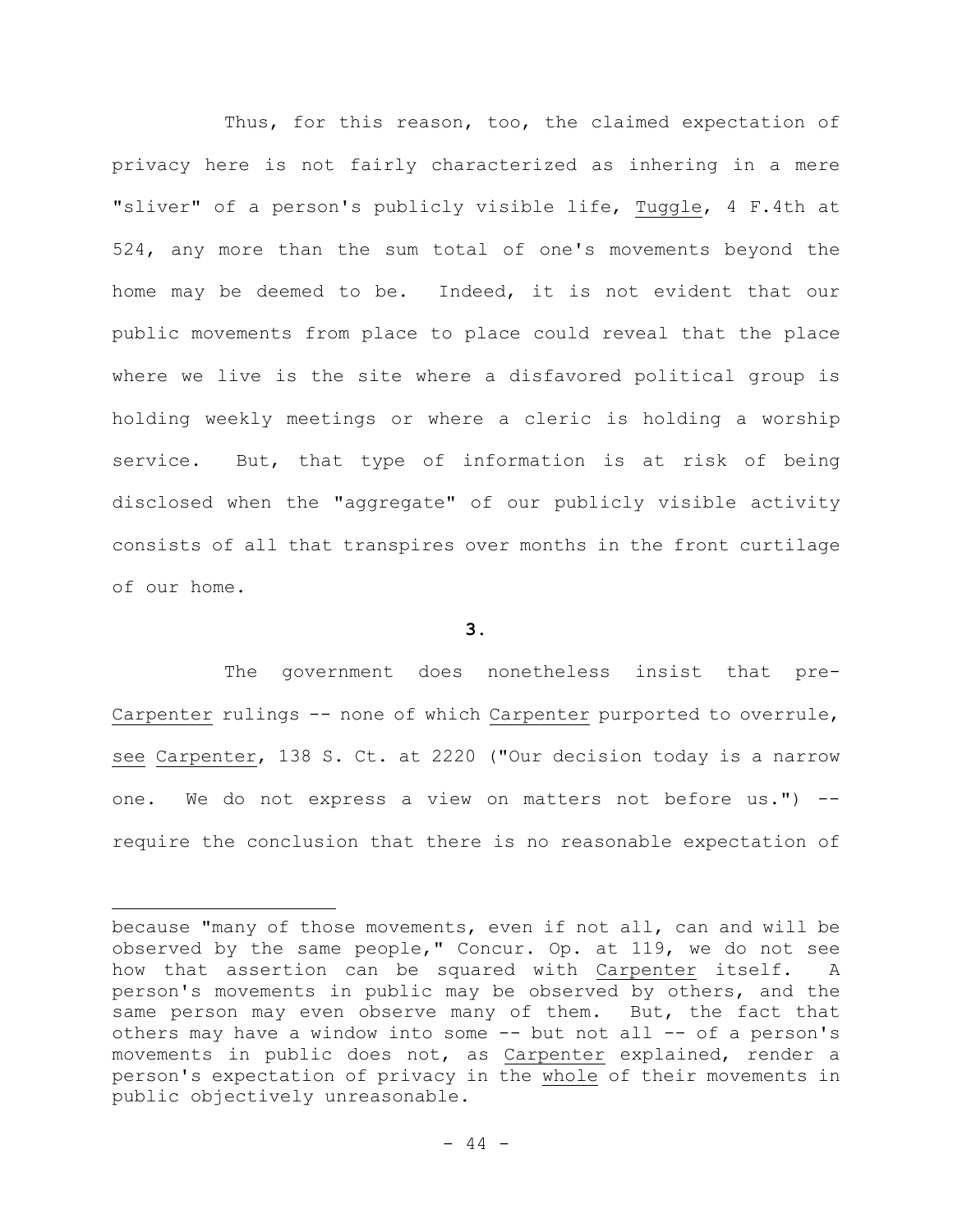privacy in what the defendants claim. Once again, we are not persuaded.

The government points here, for example, to Ciraolo, in which the Court rejected the defendant's argument that "because his yard was in the curtilage of his home, no government aerial observation [was] permissible under the Fourth Amendment." 476 U.S. at 212. But, Ciraolo did not dispute that the "home is, for most purposes, a place where he expects privacy." Id. at 215 (quoting Katz, 389 U.S. at 361 (Harlan, J., concurring)). Rather, it explained that the owner of the curtilage was reasonably on notice of the possible exposure to the "casual, accidental observ[er]" of what was sought to be kept private there - especially "[i]n an age where private and commercial flight in public airways is routine." Id. at 212, 215; see also id. at 213 ("The Fourth Amendment protection of the home has never been extended to require law enforcement officers to shield their eyes when passing by a home on public thoroughfares." (emphasis added)). Ciraolo thus did not in any way suggest that the owner was similarly on notice of the possible exposure of all that was visible in the curtilage of the home over a substantial period - recorded in a perfect visual compendium that is both endlessly replayable and easily sifted through for the telling detail.

The same is true of Florida v. Riley, 488 U.S. 445 (1989), which concerned an officer who "circled twice over

 $- 45 -$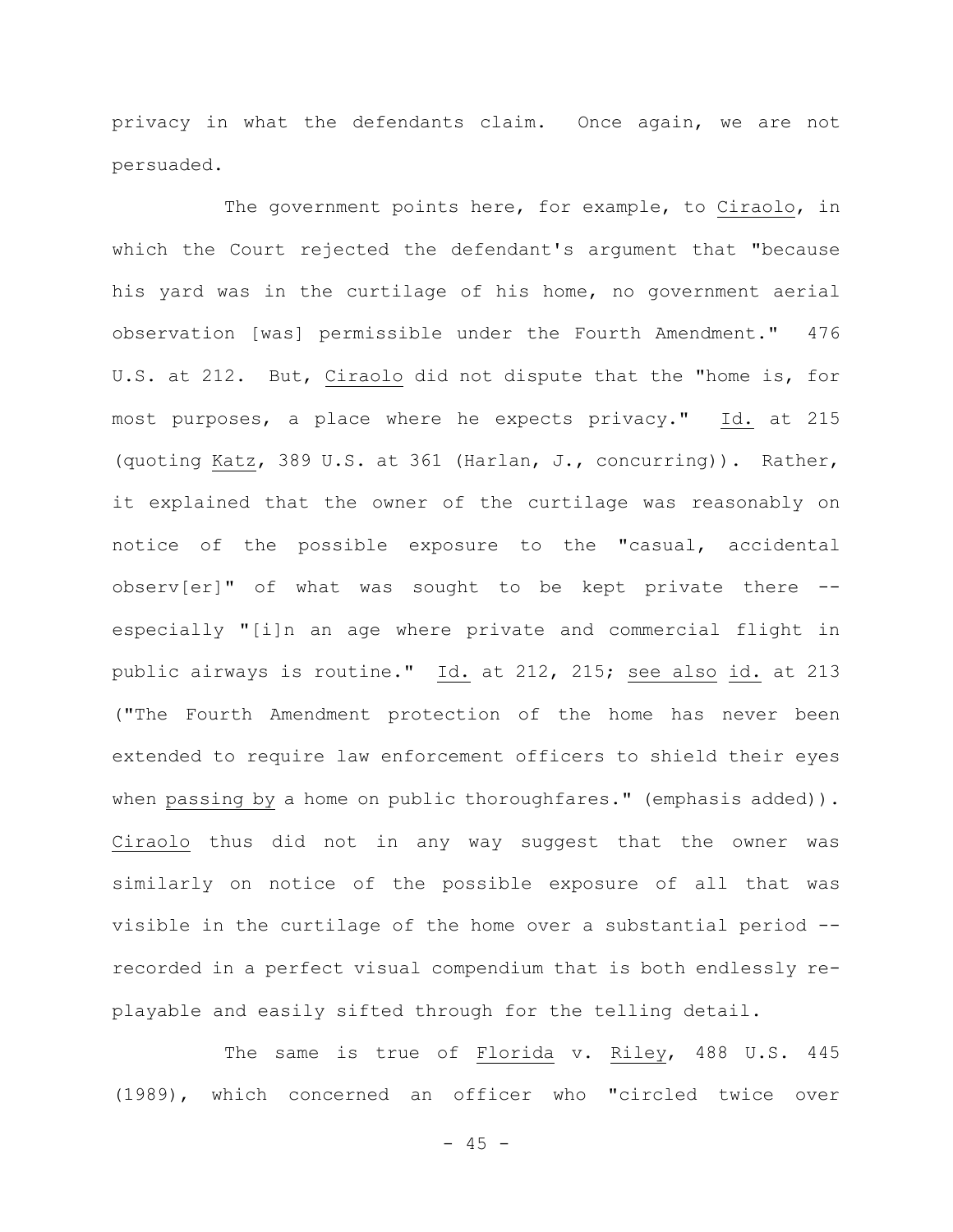respondent's property in a helicopter" and used his "naked eye" to look through a greenhouse to discover illicit substances. Id. at 448 (plurality opinion). There, in determining that no Fourth Amendment search occurred, the Court observed merely that "[a]s a general proposition, the police may see what may be seen 'from a public vantage point where [they have] a right to be.'" Id. at 449 (emphasis added and second alteration in original) (quoting Ciraolo, 476 U.S. at 213); see also id. at 451 ("Any member of the public could legally have been flying over [the defendant]'s property in a helicopter . . . and could have observed [his] greenhouse."). Thus, again, the Court did not suggest that the same conclusion would follow if the question concerned one's expectation of privacy in all that visibly occurred in one's front curtilage over a long period of time.

The government also points us to the Court's pre-Jones precedent, United States v. Knotts, 460 U.S. 276 (1983), which concerned the use of an electronic beeper to monitor the movement of a car on a public roadway. The Court unanimously held in that case that the electronic "monitoring of [a] beeper" to track a vehicle as it traveled from a store in Minnesota to a cabin in Wisconsin "was [not] a 'search' . . . within the contemplation of the Fourth Amendment," id. at 279, 285, because "[a] person traveling in an automobile on public thoroughfares has no reasonable expectation of privacy in his movements from one place

 $- 46 -$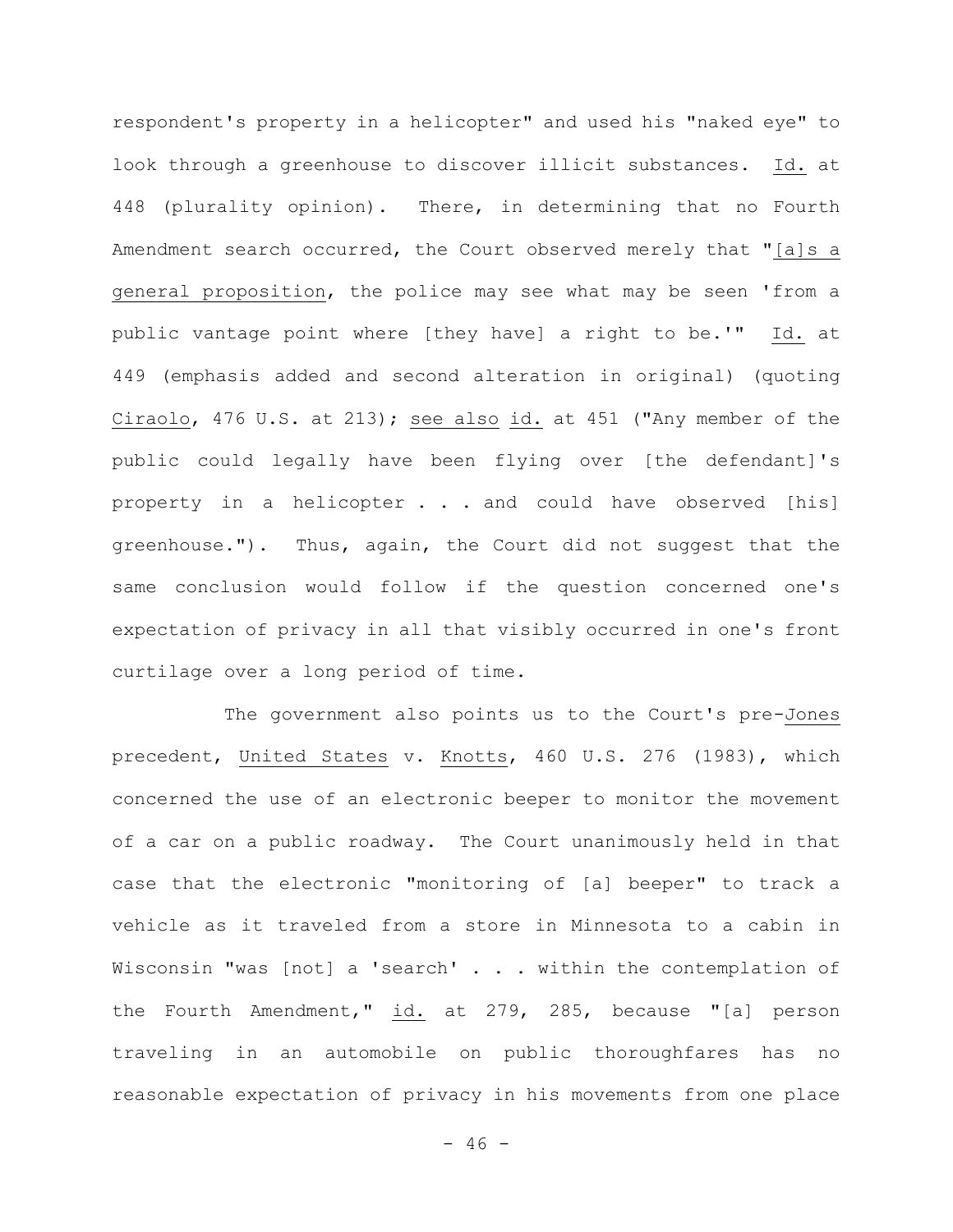to another," id. at 281. But, Knotts expressly cautioned that the Court was not "determin[ing] whether" technological advances that enabled longer-term tracking of those movements would similarly be permissible: If "twenty-four hour surveillance of any citizen of this country will be possible, without judicial knowledge or supervision," "there will be time enough then to determine whether different constitutional principles may be applicable." Id. at 283-84. So, Knotts, too, fails to support the government's contention.

Finally, the government points to Kyllo. There, the Court explained that, since the advent of the Katz test, it had yet to call into question the "lawfulness of warrantless visual surveillance of a home," Kyllo, 533 U.S. at 32, noted that traditionally "our Fourth Amendment jurisprudence was tied to common-law trespass," id. at 31, and pointed out that, under that trespass-based test, "[v]isual surveillance was unquestionably lawful because 'the eye cannot by the laws of England be guilty of a trespass,'" id. at 31-32 (quoting Boyd, 116 U.S. at 628)). But, while the government argues that Kyllo reflects a determination that all "warrantless visual surveillance of a home" is lawful, id. at 32, the Court in the passages quoted above was explaining only that it had yet to confront a form of "visual surveillance" that was a search under the Fourth Amendment, id. at 32, while

- 47 -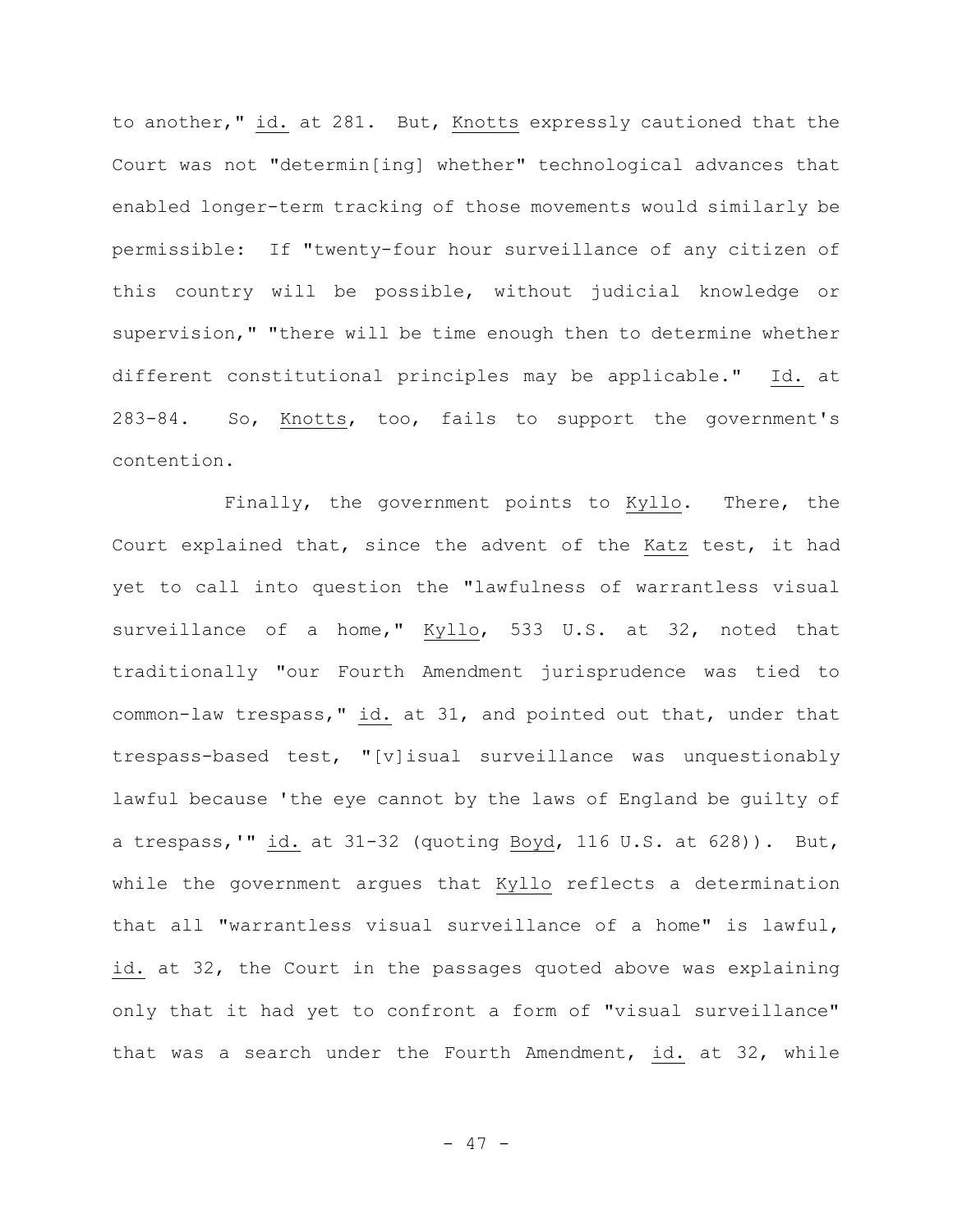appearing to contemplate that there may be a need for future "refine[ments]" to the Katz test down the road, id. at 34.

Nor did Kyllo have reason to address long-term electronic visual surveillance of a home's curtilage. Its focus was on the capacity of technology to enhance visual surveillance in the short term: a policeman in that case had used a thermalimaging device for "a few minutes" from outside the home to determine the heat levels within the defendant's home. Id. at 30. In fact, when discussing the lack of judicial questioning of the constitutional propriety of "warrantless visual surveillance of a home," id. at 32, Kyllo referred only to Ciraolo, which, as we have seen, involved only short-term police surveillance of a home (which there was unenhanced by digital technology), and Dow Chemical Co. v. United States, 476 U.S. 227 (1986), which also concerned only short-term observation of a "commercial property," id. at 237; see also id. at 237-38, 238 n.5 (holding that no search occurred when government regulators engaged in one days' worth of aerial surveillance "of a 2,000-acre outdoor manufacturing facility" using camera technology by which "human vision [wa]s enhanced somewhat" although not to the point that "any identifiable human faces or secret documents [were] captured in such a fashion as to implicate more serious privacy concerns").

Moreover, the subject of the surveillance in Kyllo -- "heat radiating from the external surface of the house," 533 U.S.

 $- 48 -$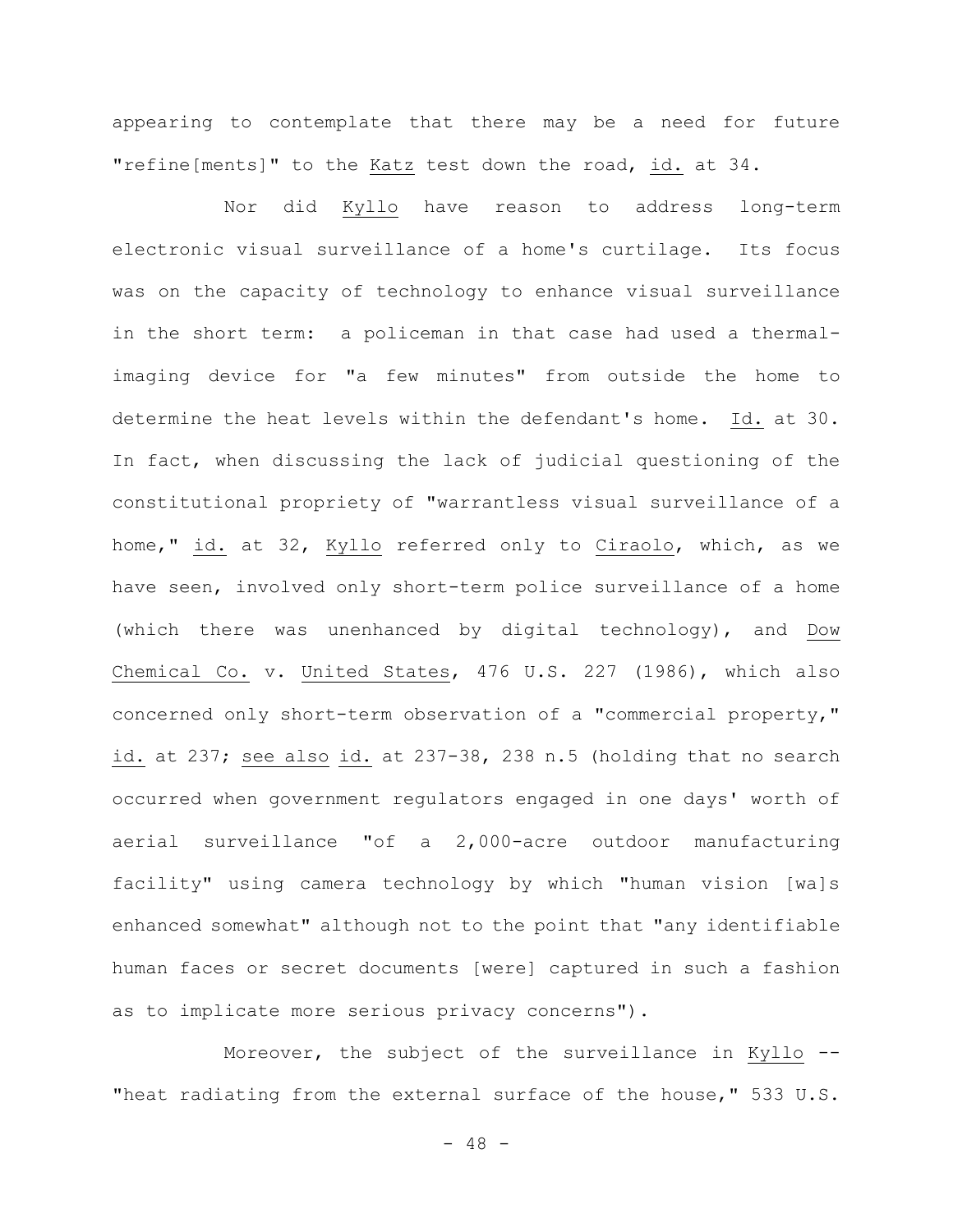at 35 -- was itself exposed to public "view" in a sense. Indeed, that was how a thermal imaging device operating outside the home could enable such heat to be "seen." But, that fact did not preclude the Court from concluding in Kyllo that a resident of a heat-emitting home has a reasonable expectation of privacy in the record of the thermal radiation -- at least when the source of the heat is a home. See id. at 34. Kyllo's holding thus in some respects lends support to -- though we do not suggest that it requires -- the conclusion that a person can have a reasonable expectation of privacy in what visibly occurs in the curtilage of his home even though it is exposed to the public.

In sum, none of the pre-Carpenter decisions of the Court that the government relies on rejected claims to privacy in the aggregate of the activities that occur in front of one's home over a long period of time. Nor did any of those precedents purport to suggest that one reasonably expects to be subjected to the kind of intensive, long-term surveillance that could expose to a member of the observing public the whole of what visibly transpires in the front of one's home over many months in any practically likely scenario.<sup>17</sup> Accordingly, we reject the government's contention

<sup>&</sup>lt;sup>17</sup> The remaining Supreme Court cases cited by the government to support its contention that "law enforcement may observe what a person exposes to public view" are similarly inapposite. These cases all involve discrete incidents in which a person revealed information to the public rather than the compendium of activity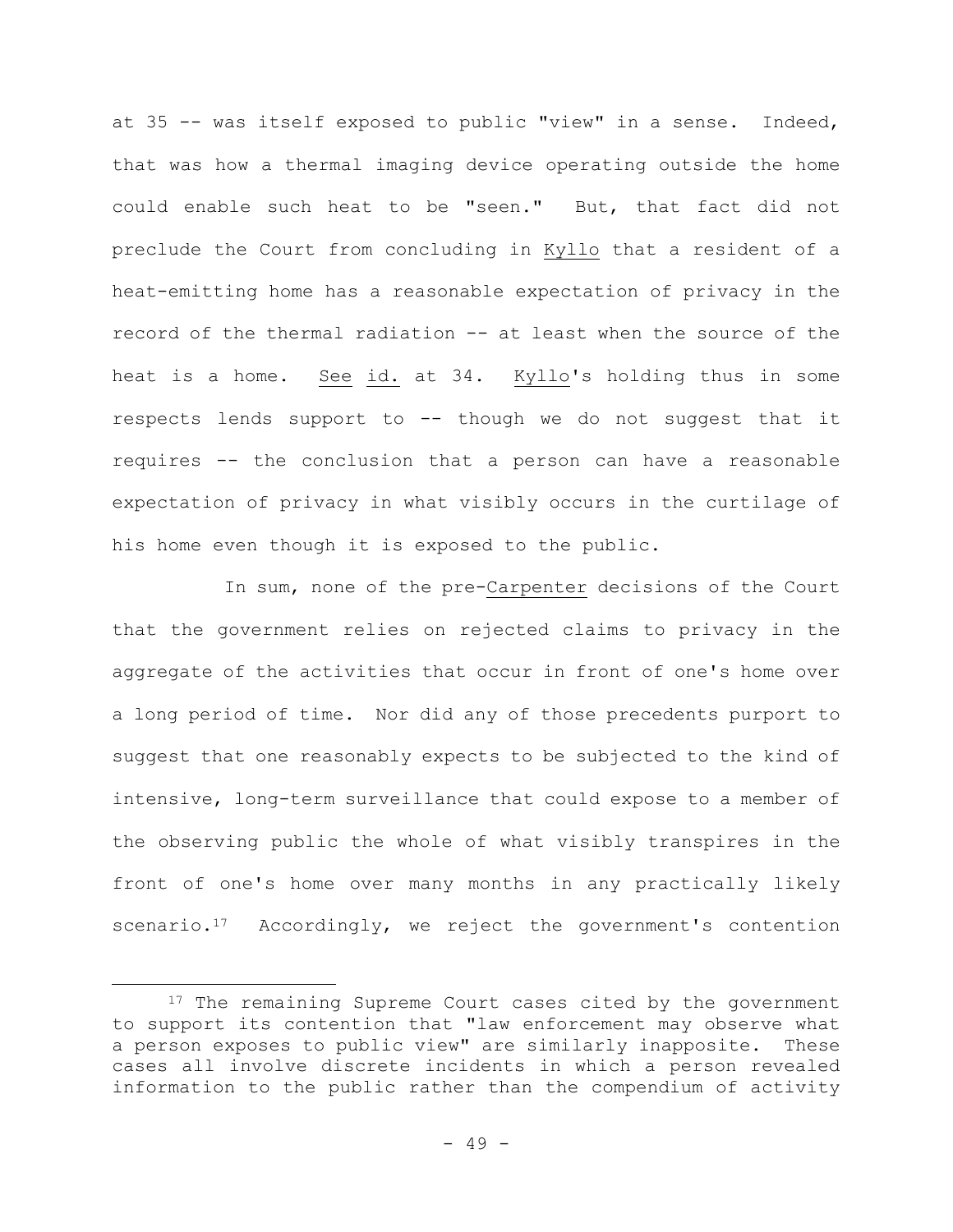that the Supreme Court's pre-Carpenter caselaw requires us to find that the defendants here assert no objectively reasonable expectation of privacy.

In so doing, we part ways with our colleagues who, persuaded by the government's canvassing of the pre-Carpenter caselaw, would conclude that there is no reasonable expectation of privacy in what the defendants here seek to shield simply because each discrete activity that took place in the front curtilage of the Hadley Street home was exposed to public view. It is worth emphasizing, though, before moving to the next part of the analysis, how sweeping a conclusion that appears to be.

By seeming to hold that a person can have no reasonable expectation of privacy in the whole of the activities in the front curtilage of a home simply because each activity is exposed to public view, our colleagues appear to be willing to close the door to a Fourth Amendment claim that could stem from the government accessing a database containing continuous video footage of every home in a neighborhood, or for that matter, in the United States as a whole. In light of the Supreme Court's warning that "as '[s]ubtler and more far-reaching means of invading privacy have become available to the [g]overnment,'" courts are "obligated

at issue here. See, e.g., California v. Greenwood, 486 U.S. 35, 37, 41 (1988); New York v. Class, 475 U.S. 106, 107, 114 (1986); United States v. Dionisio, 410 U.S. 1, 3, 14 (1973); United States v. Mara, 410 U.S. 19, 21 (1973).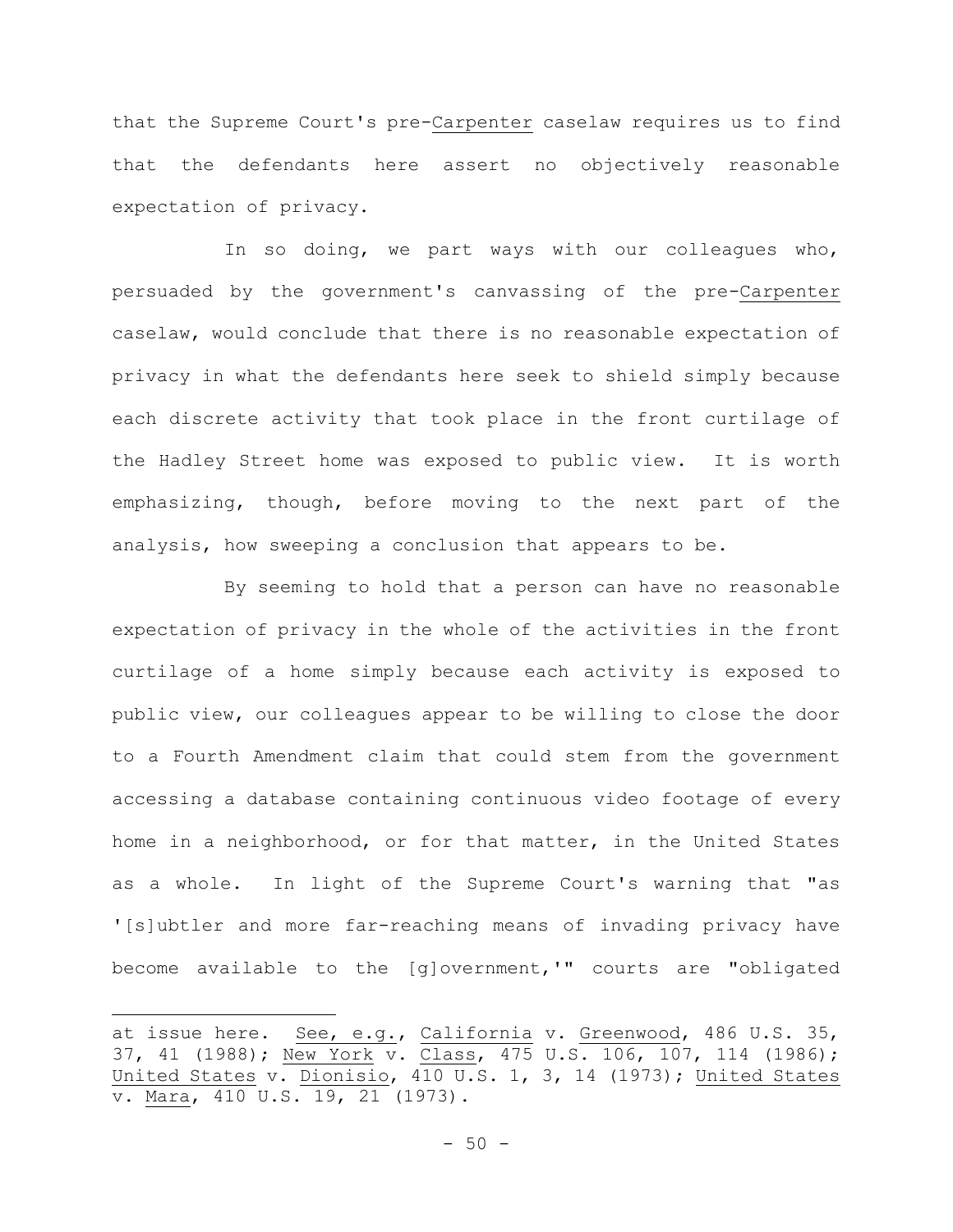. . . to ensure that the 'progress of science' does not erode Fourth Amendment protections," Carpenter, 138 U.S. at 2220 (quoting Olmstead v. United States, 277 U.S. 438, 473-74 (1928) (Brandeis, J., dissenting)), we are not as willing as our colleagues to preclude categorically such Fourth Amendment claims.

# **IV.**

Our conclusions to this point do not, however, suffice to support the conclusion that the surveillance at issue constituted a search. We still must address whether the government "contravene[d]" the objectively reasonable expectation of privacy that the defendants possessed, such that the government engaged in a search by accessing a record of that surveillance. Carpenter, 138 S. Ct. at 2217. The portion of the Katz inquiry that concerns what contravenes a reasonable expectation of privacy is a necessary one for us to undertake because "[t]he obtaining of information is not alone a search unless it is achieved by . . . a trespass or invasion of privacy." Jones, 565 U.S. at 408 n.5 (emphasis added).

In opposing the defendants' motions to suppress in the District Court, the government did not distinguish between the portions of the Katz inquiry that concern the expectation of privacy and the portions that concern contravention. It was only in the motion to reconsider that the government filed after the District Court's ruling finding that a search had occurred that the government developed an argument that focused on the means of

 $- 51 -$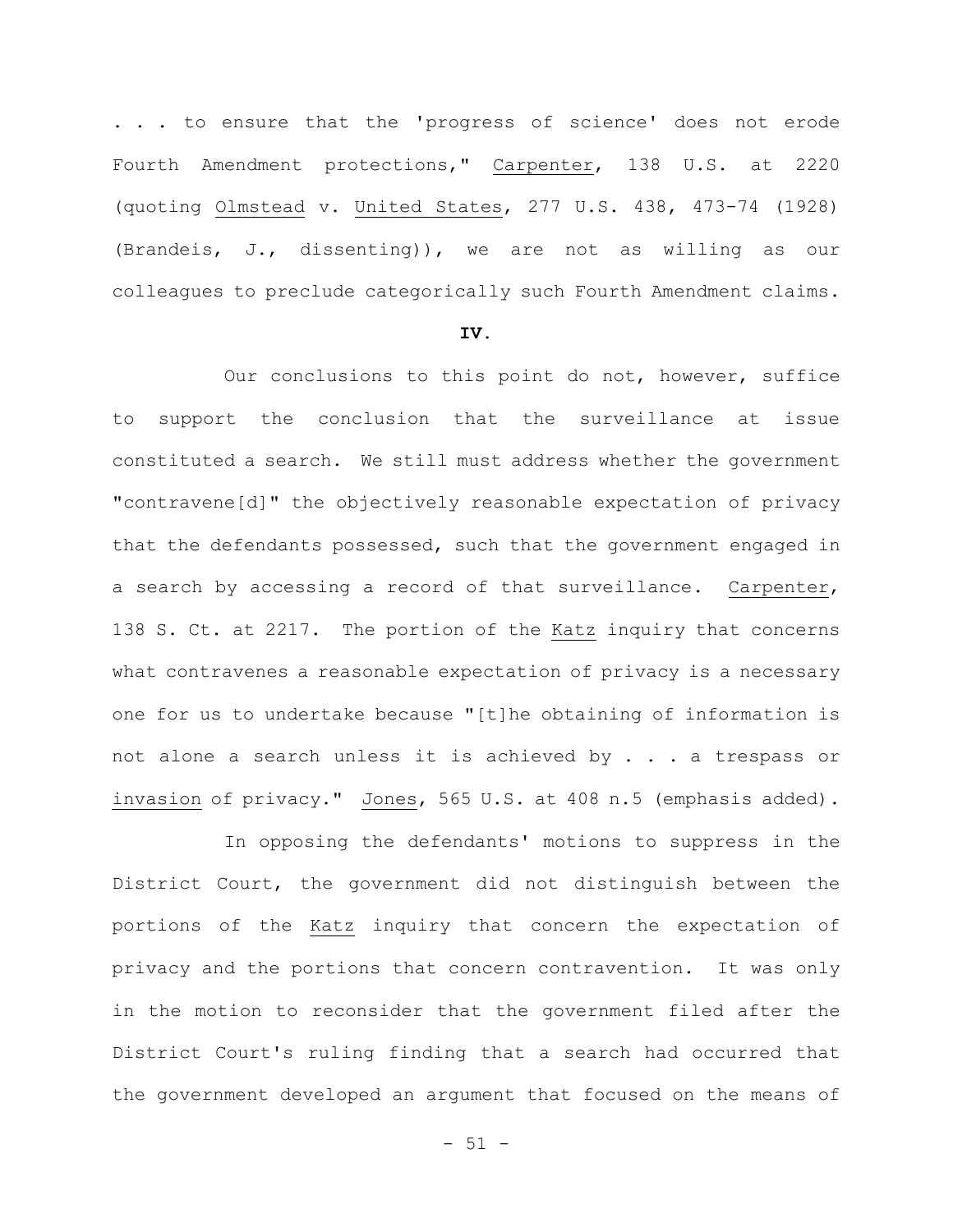the surveillance rather than the public exposure of what was subject to that surveillance. The government contended in that motion that "[t]here was no unique or new technology used in the investigation that implicated the concerns of Carpenter," (capitalization altered), because the surveillance at issue merely involved the use of a digital camera. Then, both in its briefing to the panel on appeal and in its briefing to our full court in connection with the rehearing en banc, the government augmented that contention by emphasizing other attributes of the means of surveillance to support the contention that the defendants could not satisfy the contravention portion of the Katz test.

In addressing the assertions about contravention that the government now makes, we must keep in mind a point related to the one that we made in connection with our discussion of the antecedent portions of the Katz test -- that the means of surveillance that the government used here did not permit merely the observation from afar of the curtilage of the Hadley Street residence. Nor did those means involve merely the use of a digital camera such that they permitted what transpired there simply to be recorded digitally. Rather, those means involved the long term, remote use of a digital video camera affixed to a utility pole and thus permitted the government to acquire an instantly searchable, perfectly accurate, and thus irrefutable digital compendium of the whole of what visibly occurred over a period of the government's

 $-52 -$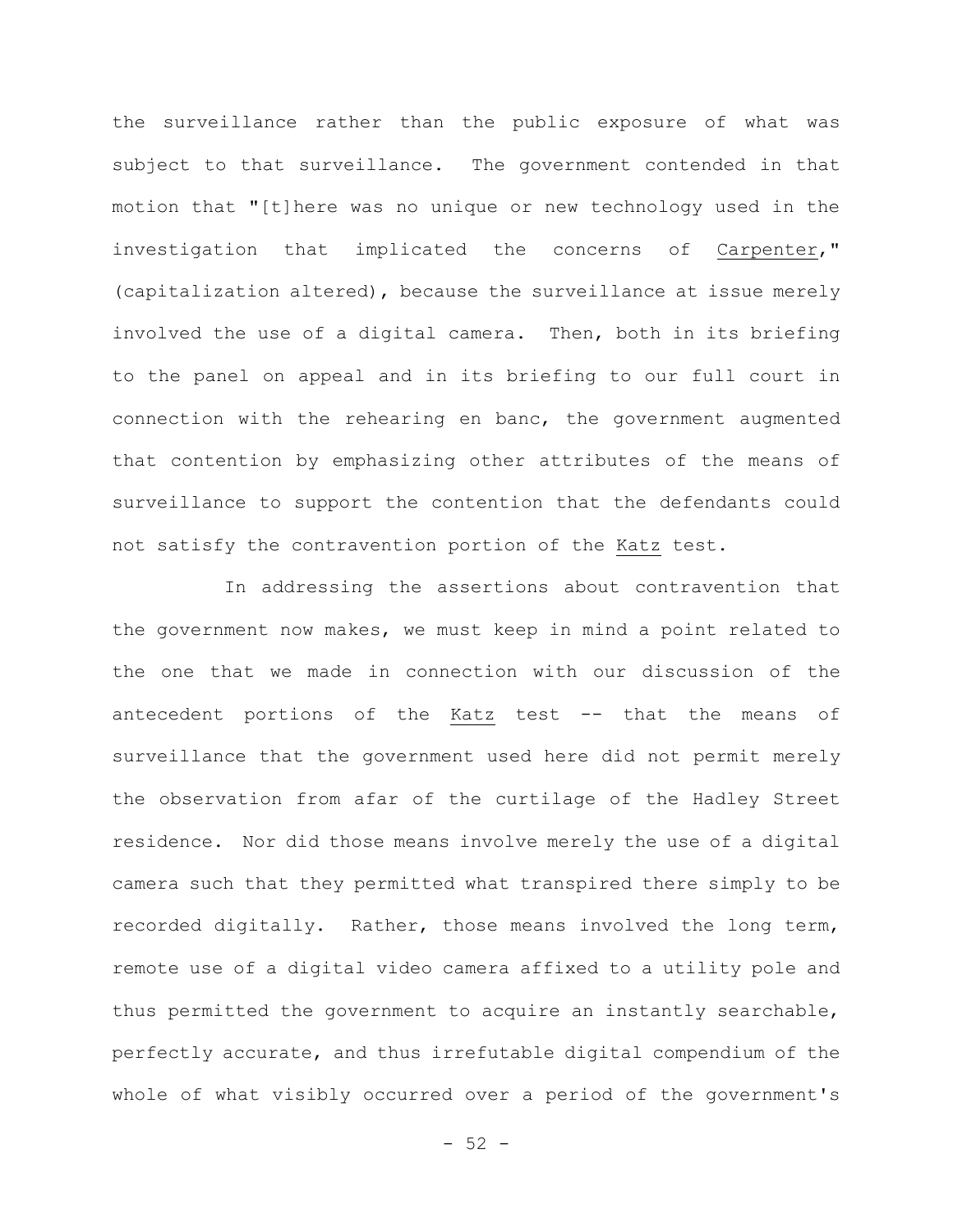choosing (and thus seemingly without limit as to duration) that ended up lasting eight months. Moreover, those means enabled the government to access that record for a criminal investigatory purpose in a manner that was not only cheap and remarkably efficient but also impossible for the target of the surveillance to evade through precautions that one may be expected to take in response to the possibility of "casual, accidental observation," Ciraolo, 476 U.S. at 212.

Notably, the government makes no contention otherwise in arguing that, even still, this means of surveillance did not contravene the defendants' claimed expectation of privacy in the aggregate of what transpired in the curtilage of the Hadley Street residence that was visible to the camera over the course of many months or, at least, did not do so in any way that would render this means of surveillance a search. And, we note, the government presses for us to credit this means-of-surveillance-based ground for ruling that no search occurred even if we were to accept what the government vigorously disputes: that the defendants' claimed expectation of privacy in that aggregate is one that society is prepared to accept as reasonable. We decline to do so.

## **A.**

To get our bearings, it helps to start our analysis of the "contravention" portion of the inquiry by reviewing what Carpenter had to say about why "the [g]overnment's acquisition of

 $-53 -$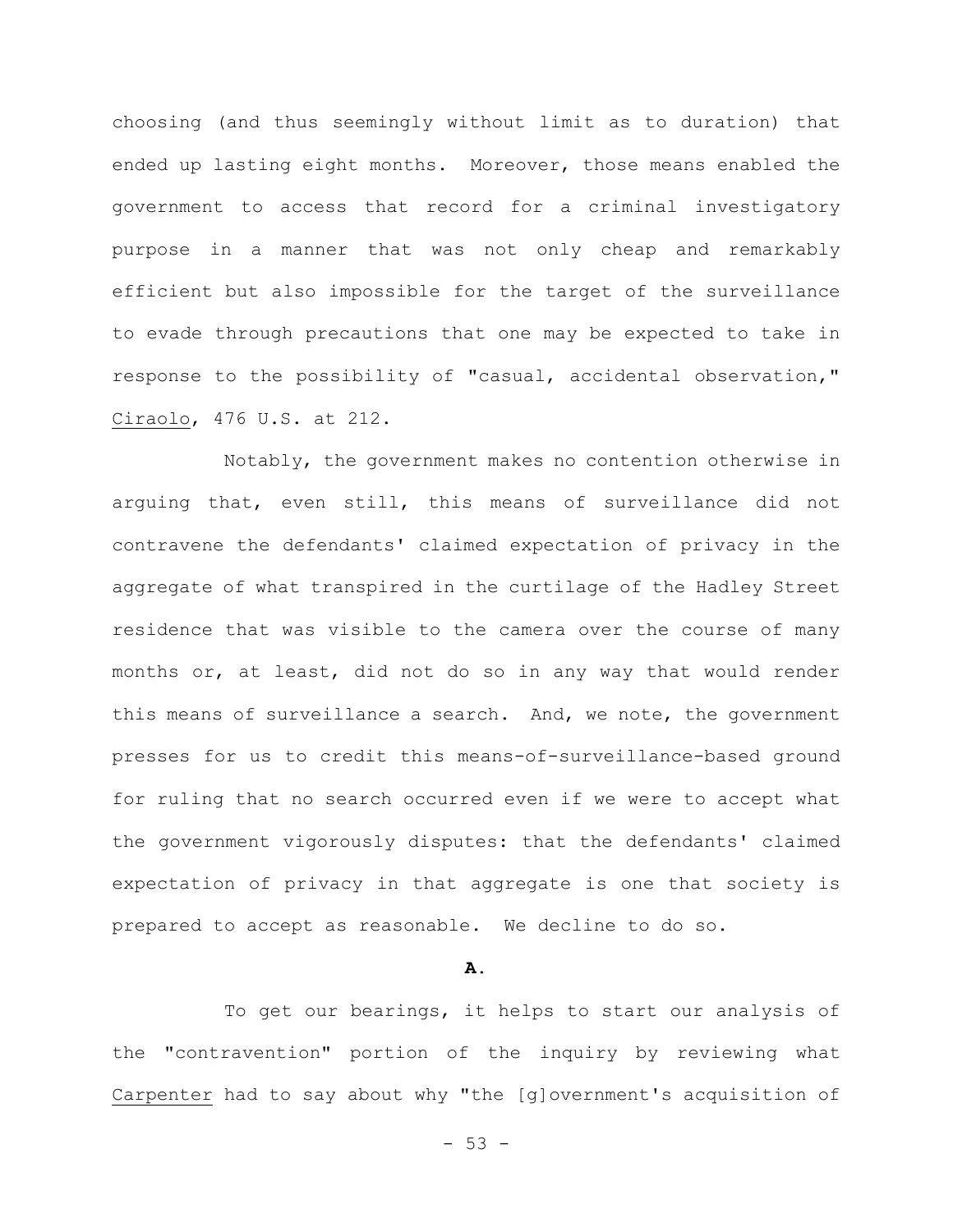the cell-site records" contravened the defendant's reasonable expectation in the whole of his movements in that case and therefore constituted a search. Carpenter, 138 S. Ct. at 2223. Carpenter, after all, is the only case in which the Court has addressed the contravention portion of the Katz inquiry in connection with a contention that the long-term, electronic surveillance of an individual's publicly visible movements is not a search. It is thus a singularly instructive guide to us here, despite the distinct factual context in which the issue arose there.

It is also worth noting in this regard that the Court, in considering whether the surveillance at issue in Carpenter "contravened" the defendant's reasonable expectation of privacy, conducted that inquiry at the point at which the government "accessed" the CSLI. Carpenter, 138 S. Ct. at 2219. Thus, the Court did not consider whether or how the government ultimately utilized the seven days' worth of CSLI that it "accessed." Id. at 2217 n.3.

Carpenter recognized that it was confronting a "new phenomenon" brought on by the advent of once unimagined surveillance technology. Id. at 2216. It recognized, too, that it needed to "tread carefully . . . to ensure that [it] d[id] not 'embarrass the future.'" Id. at 2220 (quoting Nw. Airlines, Inc. v. Minnesota, 322 U.S. 292, 300 (1944)). But, it also noted

 $-54 -$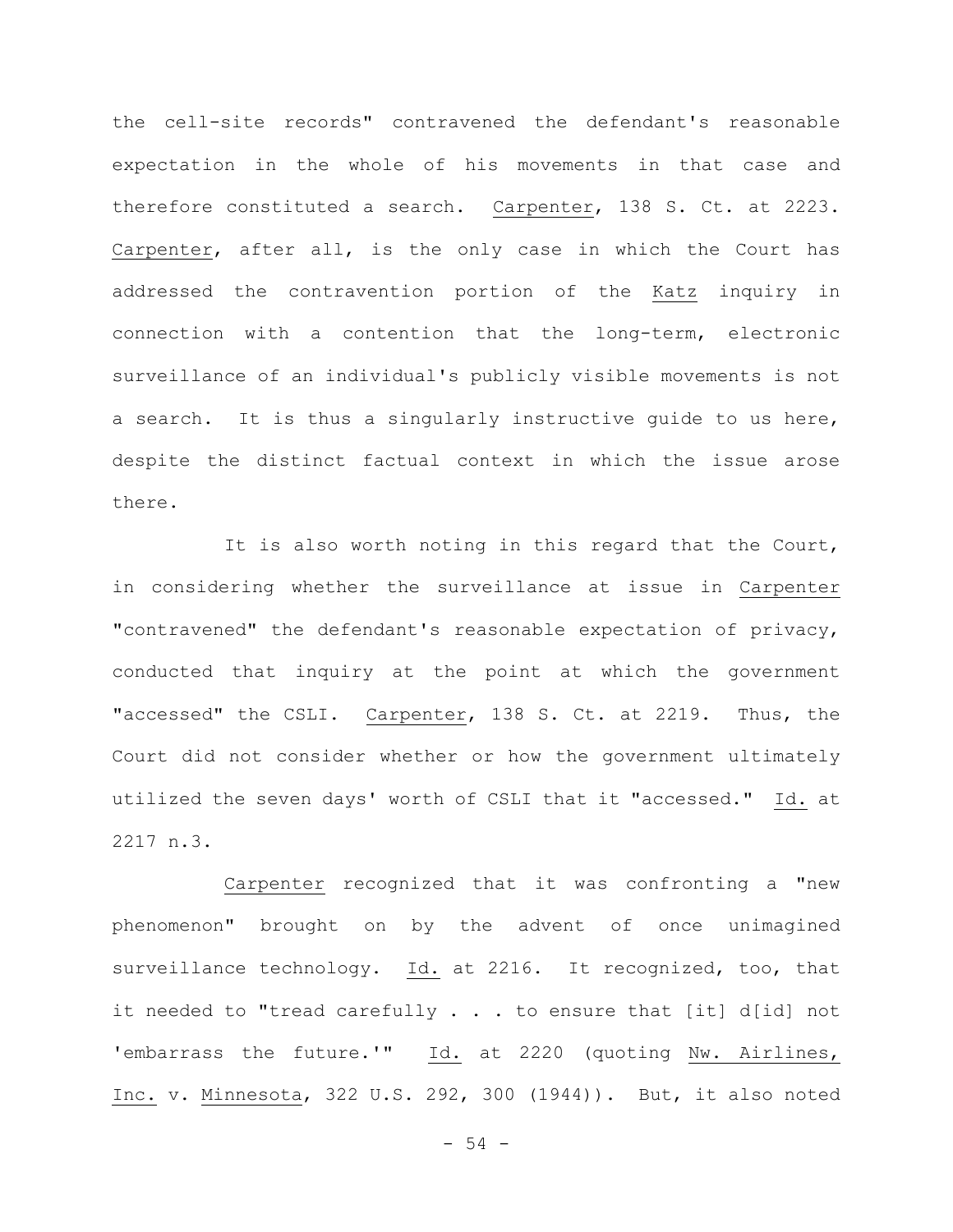that, as we have already mentioned, it was "obligated -- as '[s]ubtler and more far-reaching means of invading privacy have become available to the [g]overnment' -- to ensure that the 'progress of science' does not erode Fourth Amendment protections." Id. at 2223 (first alteration in original) (quoting Olmstead, 277 U.S. at 473-74 (Brandeis, J., dissenting)).

Applying those principles, Carpenter concluded that "the progress of science has afforded law enforcement a powerful new tool to carry out its important responsibilities [but which also] risk[s] [g]overnment encroachment of the sort the Framers, 'after consulting the lessons of history,' drafted the Fourth Amendment to prevent." Id. (quoting Di Re, 332 U.S. at 595). And, in coming to that conclusion, we note, the Court carefully examined the precise new surveillance tool before it in combination with the way in which that tool was employed in the case at hand, "tak[ing] account of more sophisticated" versions of that tool "already in use or in development." Id. at 2218 (quoting Kyllo, 533 U.S. at 36). Moreover, the Court pointed to various aspects of that tool's features that, at least in combination, demonstrated that the tool posed a concerning risk to the constitutional balance, at least when used to acquire the quantum of information covering the expanse of time that was there at issue.

Carpenter emphasized, in this connection, "the deeply revealing nature of CSLI." Id. at 2223. Here, the Court drew

 $-55 -$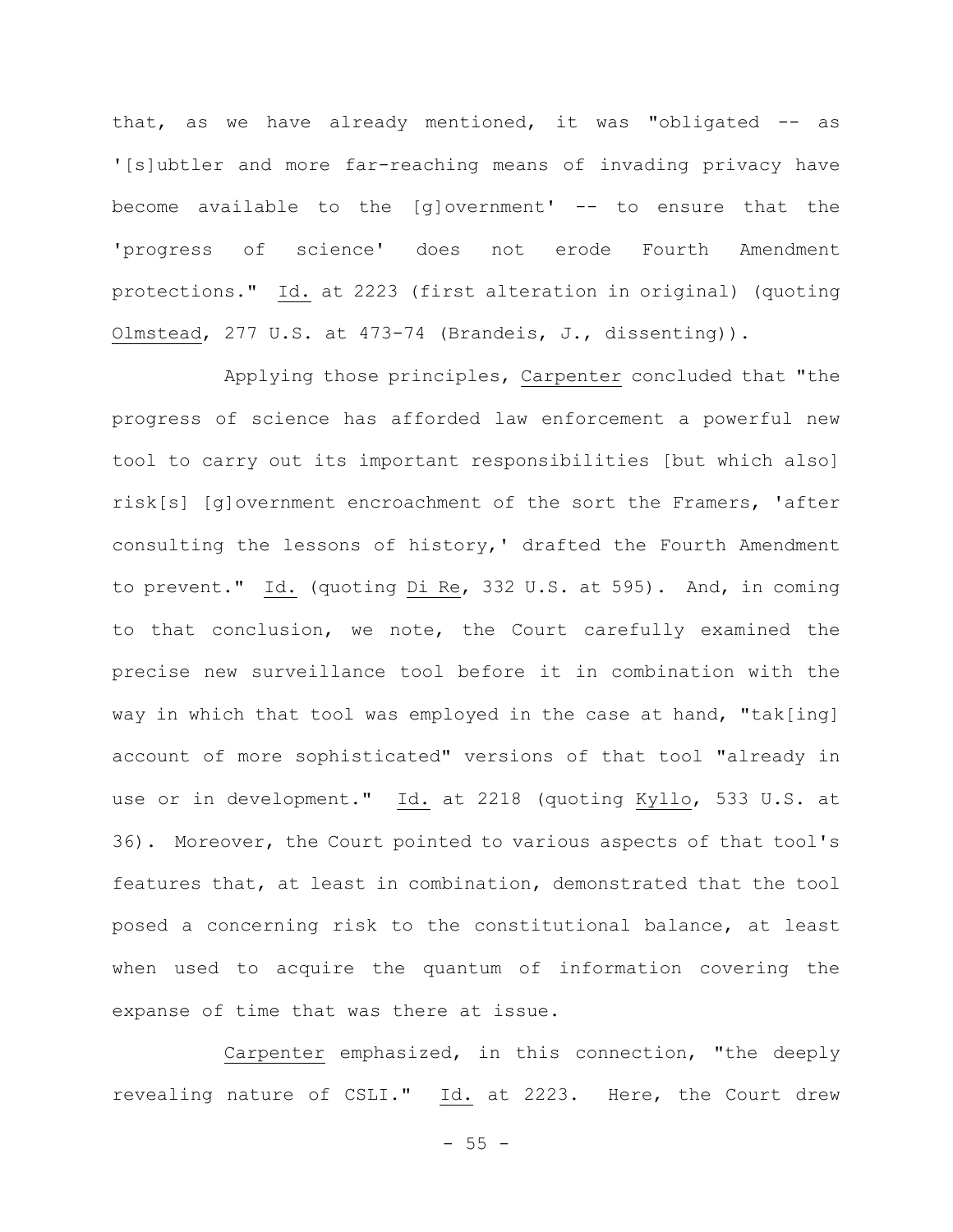upon its own explanation of why the movements tracked by the CSLI that the government accessed from the defendant's wireless carrier over the period in question revealed in the aggregate the "privacies of life." Id. at 2217 (quoting Riley, 573 U.S. at 403). The Court pointed out in this regard that the CSLI that the government accessed provided an "intimate window into a person's life," id. at 2217, due to the "depth, breadth, and comprehensive reach" of such CSLI, id. at 2223. As the Court explained, "[m]apping a cell phone's location over the course of [several months] provides [the government with] an all-encompassing record of the holder's whereabouts" that is akin to "achiev[ing] near perfect surveillance, as if [the government] had attached an ankle monitor to the phone's user." Id. at 2217-18 (quoting Jones, 565 U.S. at 415 (Sotomayor, J., concurring)).

Notably, the Court also drew support for this aspect of its analysis from the reasoning of the five concurring Justices in Jones, as they had emphasized the comprehensive nature of the information that the GPS device at issue there had permitted the government to acquire in finding that the government's decision to use that device to collect twenty-eight days' worth of GPS data regarding the defendant "impinge[d] on" the defendant's reasonable expectation of privacy. id. (quoting Jones, 565 U.S. at 430 (Alito, J., concurring in the judgment)); see also Jones, 565 U.S. at 415 (Sotomayor, J., concurring) ("GPS monitoring generates a

- 56 -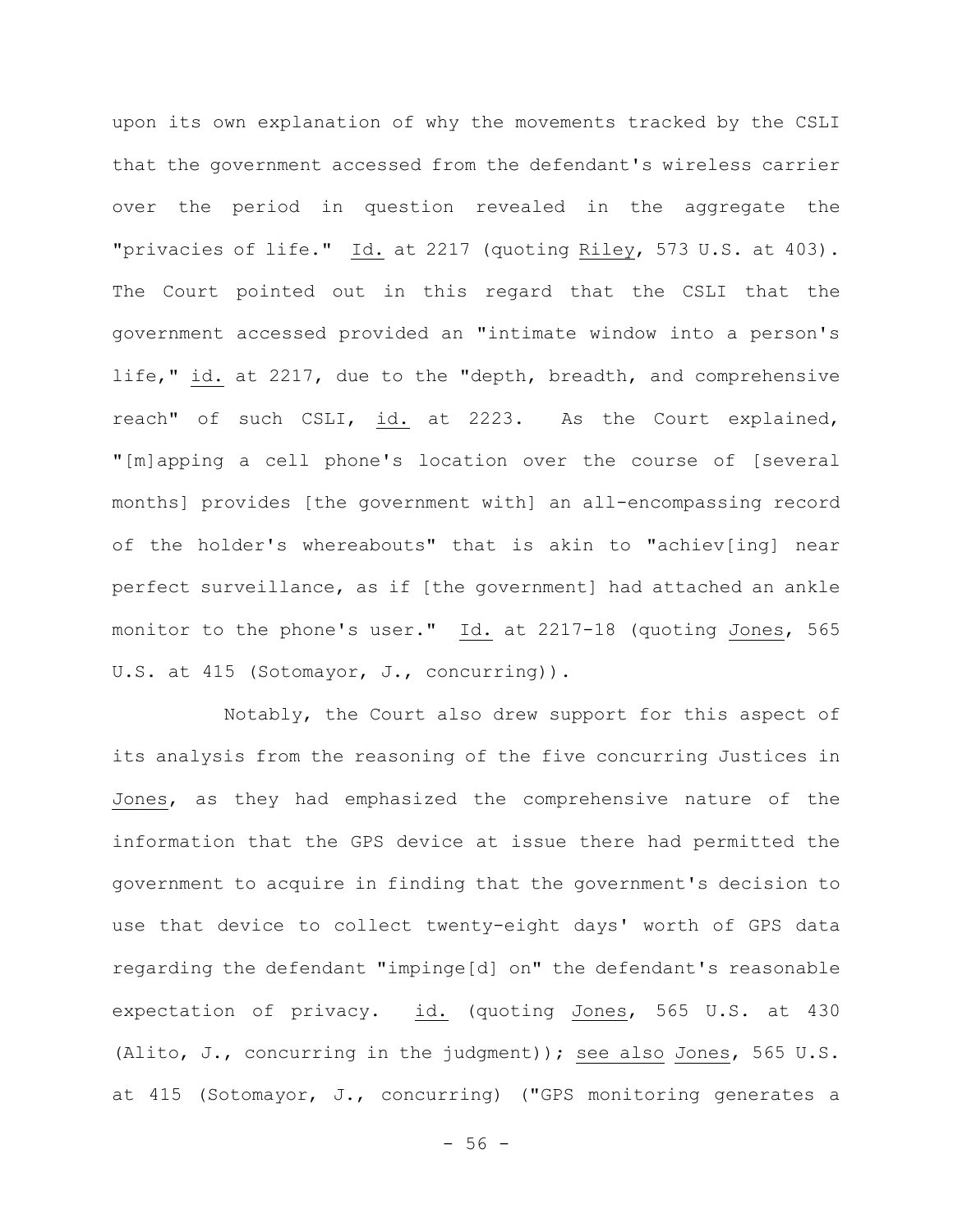precise, comprehensive record of a person's public movements that reflects a wealth of detail about [a person's] . . . associations. . . . The government can store such records and efficiently mine them for information years into the future."); Jones, 565 U.S. at 428-29 (Alito, J., concurring in the judgment joined by three Justices) (describing various new technologies that engage in "constant monitoring" and are thus able to track a person's "daily movements"). Indeed, the Court in Carpenter pointed out that the tracking effectuated by the collection of the CSLI "partakes of many of the qualities of the GPS monitoring we considered in Jones," as the Court explained that "cell phone location information," too, is "detailed" and "encyclopedic." Carpenter, 138 S. Ct. at 2216.

Carpenter emphasized, as well, the relative ease with which this new surveillance tool afforded the government access to an intimate and comprehensive window into a target's life. By requesting CSLI from a wireless carrier, the Court explained, "the [g]overnment can access [a] deep repository of historical location information at practically no expense." Id. at 2218. The Court further noted that the "repository" of CSLI, once accessed by the government from a wireless carrier, is not "limited by . . . the frailties of recollection" and that, as a result, it "gives police access to a category of information otherwise unknowable." Id. In addition, the Court noted that CSLI is "effortlessly compiled."

 $-57 -$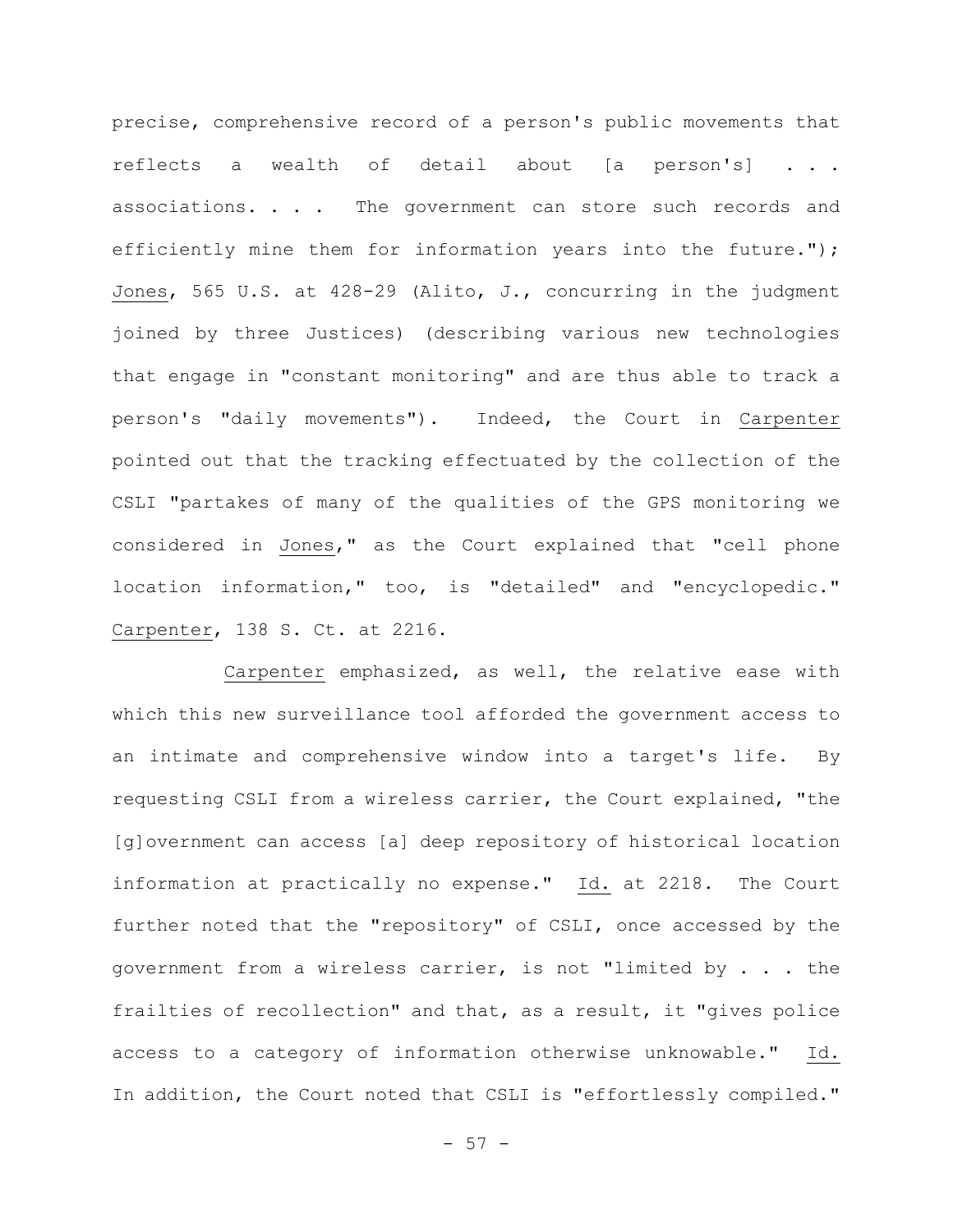Id. at 2216. And, in doing so, the Court once again mirrored the language from the Jones concurrences. Id. at 2218.

Finally, in determining that the government's accessing of the seven days' worth of CSLI from the defendant's wireless carrier contravened the defendant's reasonable expectation of privacy and so constituted a search, Carpenter emphasized a feature of that CSLI that arguably differentiated it from the GPS-tracker information that the government had acquired through its own realtime tracking of the defendant's movements in Jones: the information had a "retrospective quality." Id. The Court pointed out that "because location information is continually logged for all of the 400 million devices in the United States -- not just those belonging to persons who might happen to come under investigation -- this newfound tracking capacity runs against everyone." Id. Thus, the Court noted, "[w]hoever the suspect turns out to be, he has effectively been tailed every moment of every day for five years" with no reasonable ability to take countermeasures to avoid that surveillance as a "cell phone [is] 'almost a feature of human anatomy.'" Id. at 2218, 2219 (quoting Riley, 573 U.S. at 386). In other words, this surveillance technology was especially threatening to the reasonable expectation of privacy in the whole of one's movements in public because of "the inescapable and automatic nature of its collection." Id. at 2217.

 $-58 -$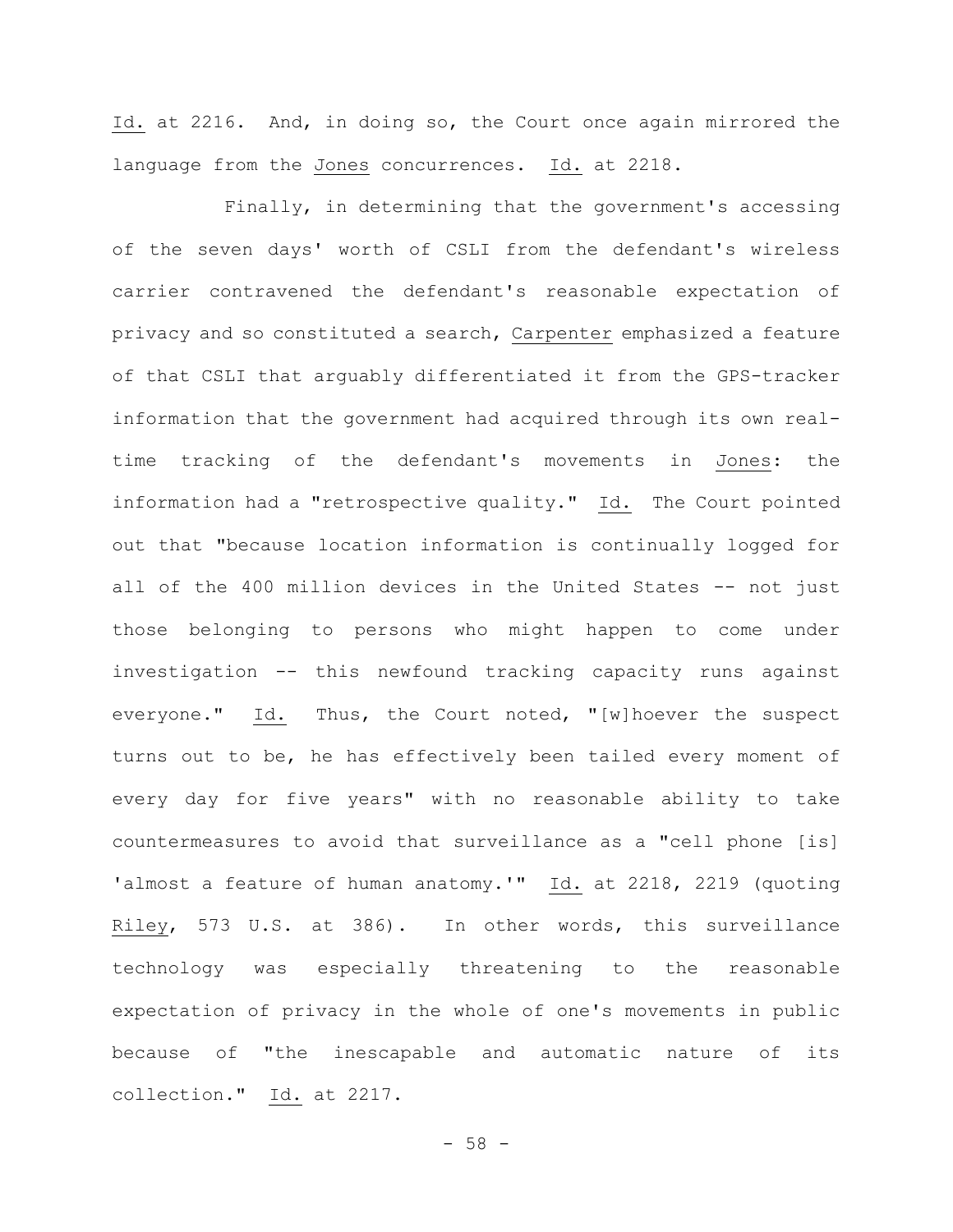Consistent with the Court's stated concern about ensuring that new technological enhancements to law enforcement's surveillance capacity do not "erode" the basic protection that the Fourth Amendment guarantees, the Court also made a point of comparing these features of this means of pursuing a criminal investigation with less souped-up ones. Id. at 2223. In this regard, the Court, again mirroring the language of the five concurring Justices in Jones, explained that the accessing of historical CSLI by the government is "remarkably easy, cheap, and efficient compared to traditional investigative tools" because the government by doing so acquires a capacity to easily mine "the exhaustive chronicle of location information" that is not comparable to the capacity it has when relying on "traditional, investigative tools." Id. at 2217-18 ("[L]ike GPS monitoring, cell phone tracking is remarkably easy, cheap, and efficient compared to traditional investigative tools."); see also Jones, 565 U.S. at 415-16 (Sotomayor, J., concurring) ("[B]ecause GPS monitoring is cheap in comparison to conventional surveillance techniques, . . . it evades the ordinary checks that constrain abusive law enforcement practices."); Jones, 565 U.S. at 429 (Alito, J., concurring in the judgment) ("Devices like the [GPS device] . . . make long-term monitoring relatively easy and cheap.").

- 59 -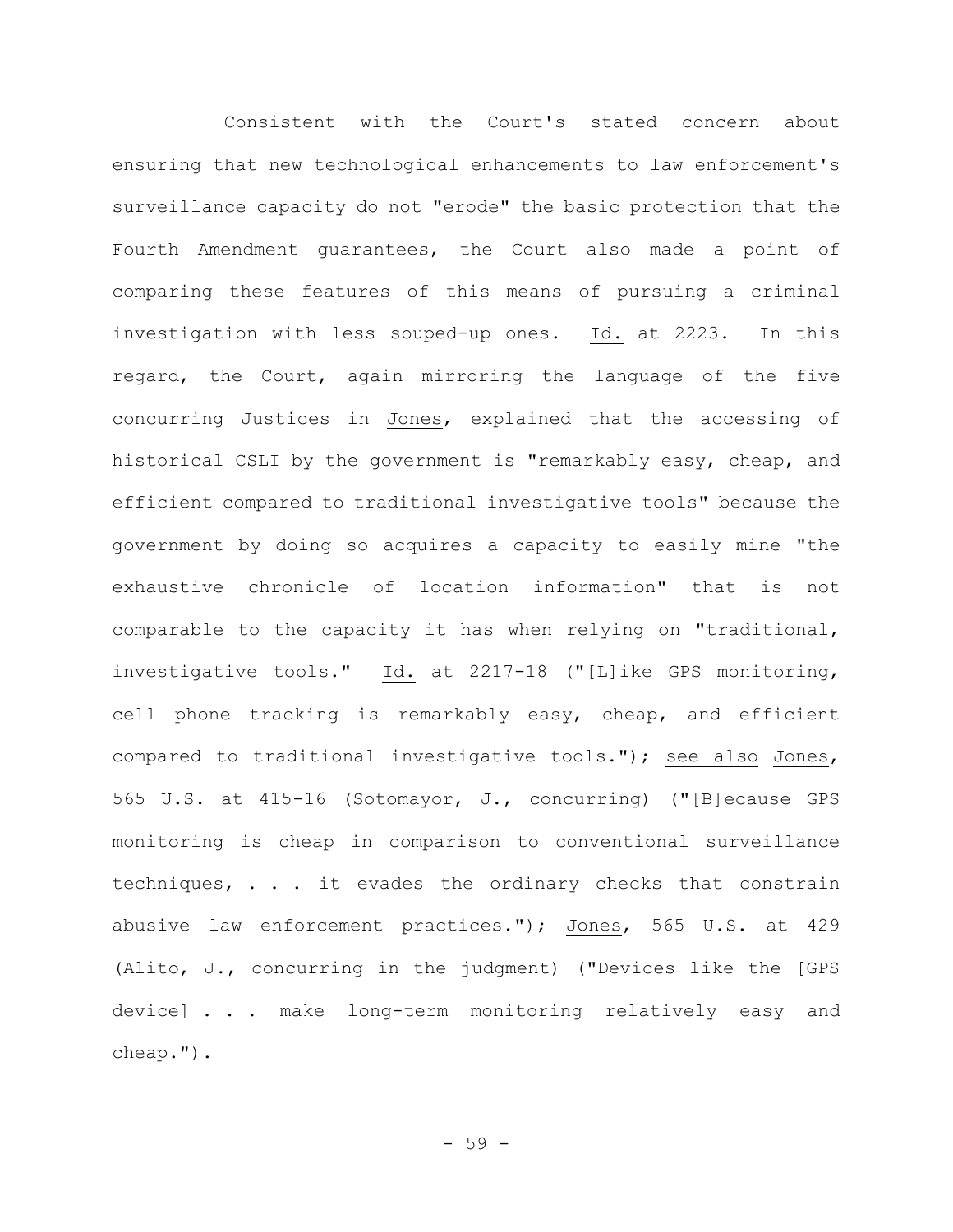The Court was careful, moreover, to caveat that the concerns presented by unconventional, aggregative electronic surveillance -- like the accessing of the historical CSLI at issue in Carpenter -- did not apply to "conventional surveillance techniques and tools, such as security cameras." Id. at 2220. And, the Court similarly explained that it was withholding judgment about how "business records," other than CSLI, "that might incidentally reveal location information" fit into the conventional-discrete/unconventional-aggregative dichotomy that it described. Id.<sup>18</sup>

### **B.**

There is no doubt, as our colleagues point out, that the factual context presented here differs in certain respects from the one that the Court confronted in Carpenter and that it does so in ways that have some bearing on the contravention portion of the Katz inquiry. Most notably, the Court had to address there whether the so-called third-party doctrine provided a reason to conclude that the government's accessing of the seven days' worth of the defendant's historical CSLI did not contravene the expectation of privacy that the Court had recognized that the defendant had in

<sup>&</sup>lt;sup>18</sup> It is possible that it is not useful to disentangle the "contravention" and the "objective" portions of the "expectation of privacy" component of the Katz inquiry from one another. But, we read Carpenter to suggest that it is useful to consider the contravention portion of the inquiry separately, and so do so. As far as we can tell, nothing of substance turns on that choice here.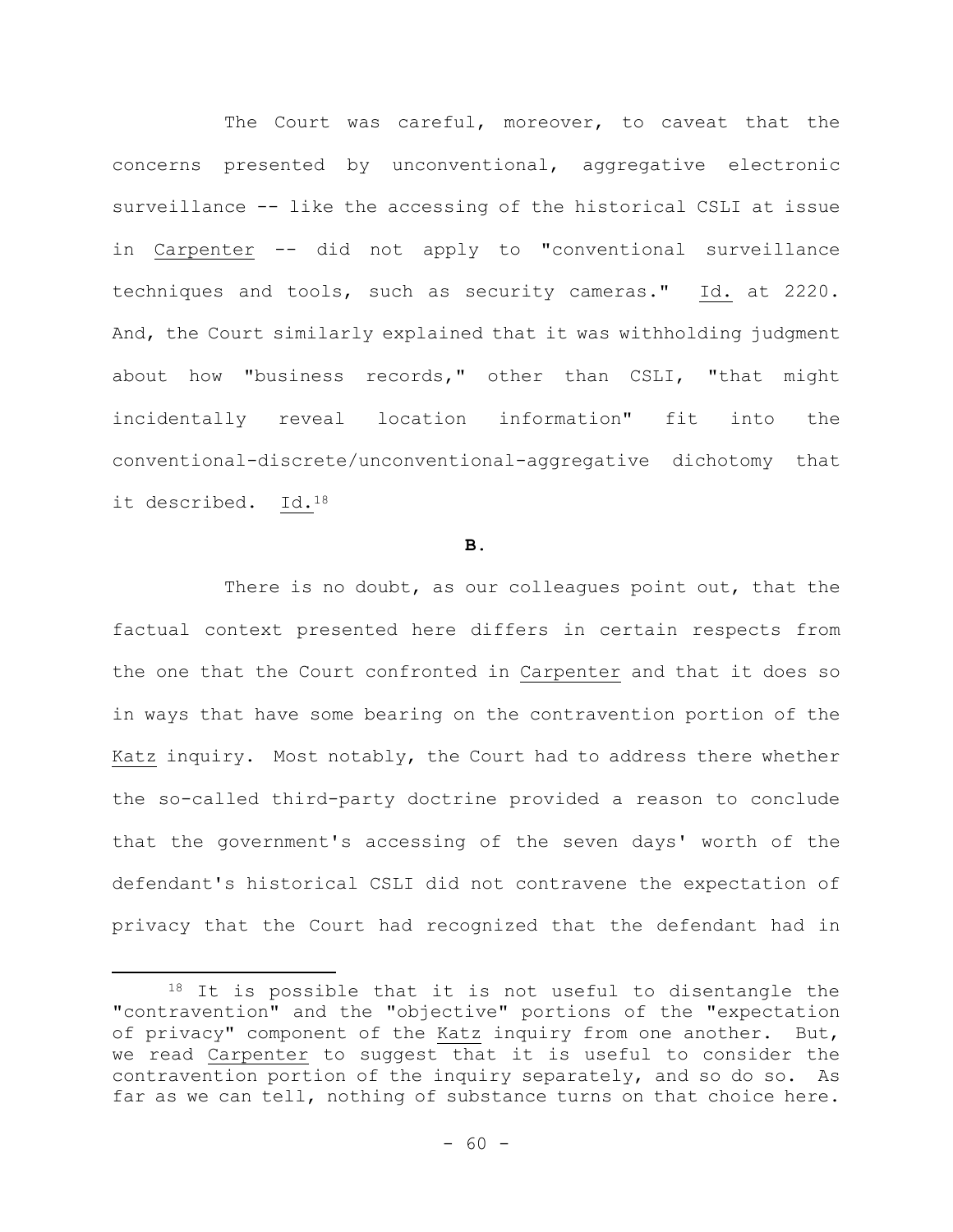what that tranche of CSLI contained. See id. at 2216-17. After all, in Carpenter, the government had accessed information that it had not created through its own surveillance; it had accessed information that it had requested from a third-party to which that collection of information had already been disclosed. Thus, the disclosure to that third-party could be thought to have destroyed whatever privacy expectation the defendant might otherwise have possessed. Id. The Court thus identified the various features of the surveillance canvassed above at least in part to justify not extending the third-party doctrine to the case at hand, despite the fact that the doctrine had been held to apply to, for example, bank records, which are themselves quite revealing, see United States v. Miller, 425 U.S. 435, 443 (1976).

We, of course, have no such issue regarding the thirdparty doctrine to address. The government here accessed a digital compendium that it created on its own and that was not disclosed in advance to any other party. In that respect, the case for concluding that the government contravened the defendants' reasonable expectation of privacy is seemingly more straightforward than it was for concluding similarly with the respect to the reasonable expectation of privacy of the defendant in Carpenter itself.

At the same time, Carpenter, by its own terms, is not limited to situations in which the third-party doctrine is in play,

 $- 61 -$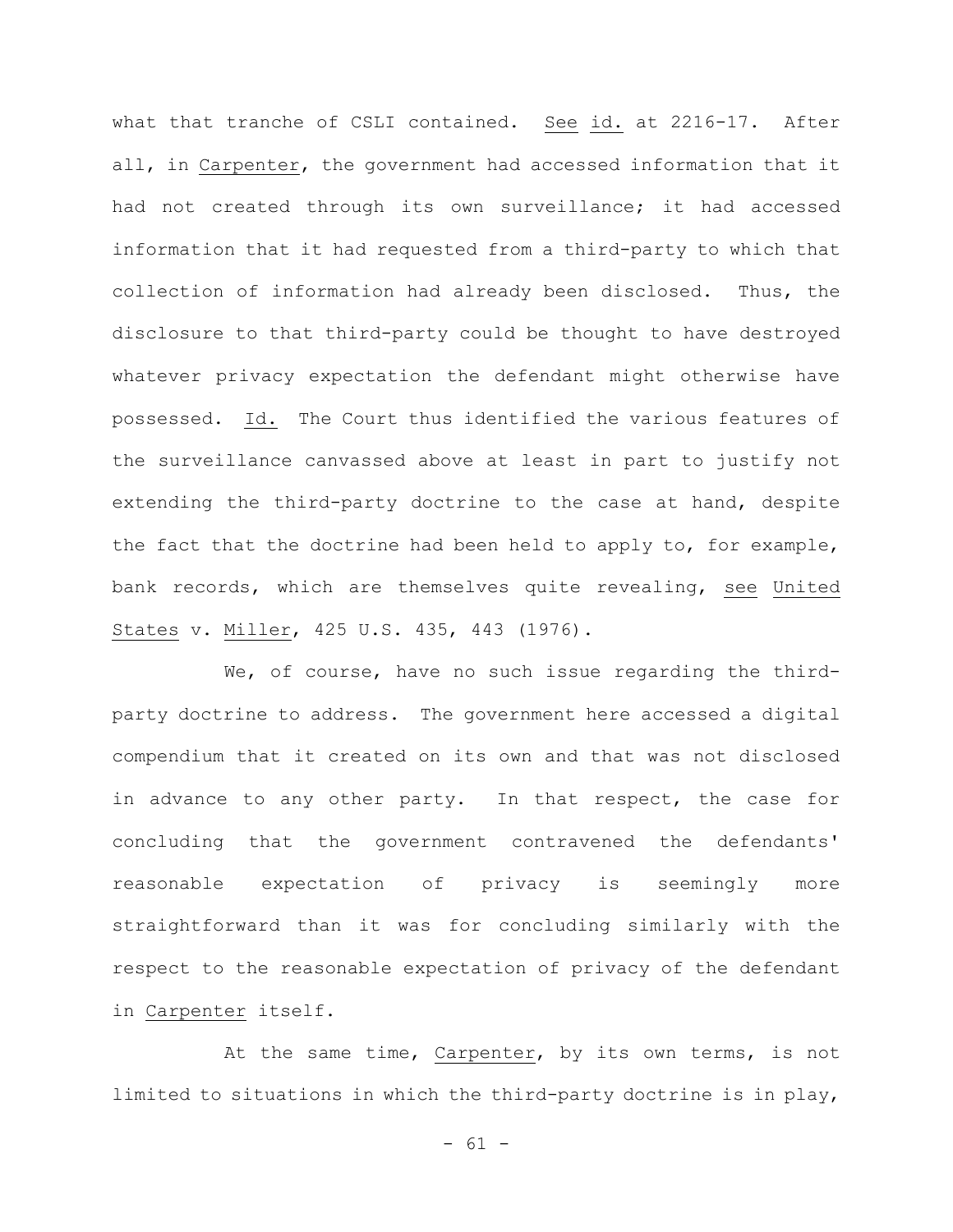despite what our colleagues suggest. Carpenter, 138 S. Ct. at 2217. Concur. Op. at 113-14. Indeed, in the paragraph of Carpenter that describes how the decision is a "limited one," the Court expressly does not limit its decision to only those situations in which the third-party doctrine is implicated. Id. at 2220; see also id. at 2217 ("Whether the [g]overnment employs its own surveillance technology as in Jones or leverages the technology of a wireless carrier, we hold that . . . [t]he location information obtained from Carpenter's wireless carriers was the product of a search.").

It follows, then, that Carpenter's analysis of the contravention issue also bears on whether a means of electronic surveillance utilized by the government itself is a means that "contravenes" a reasonable expectation of privacy. The question for us here, therefore, is how Carpenter's analysis of the contravention question bears on our analysis of that question, even though the third-party doctrine is not at issue.

In addressing that question, we must be cautious about responding to this means of surveillance in a manner that would "embarrass the future," id. at 2220 (quoting Nw. Airlines, 322 U.S. at 300), by needlessly stripping government of a potentially useful surveillance tool insofar as that tool -- even if newfangled -- does not threaten to erode the vital protections that the Fourth Amendment provides any more than longstanding but somewhat-updated

- 62 -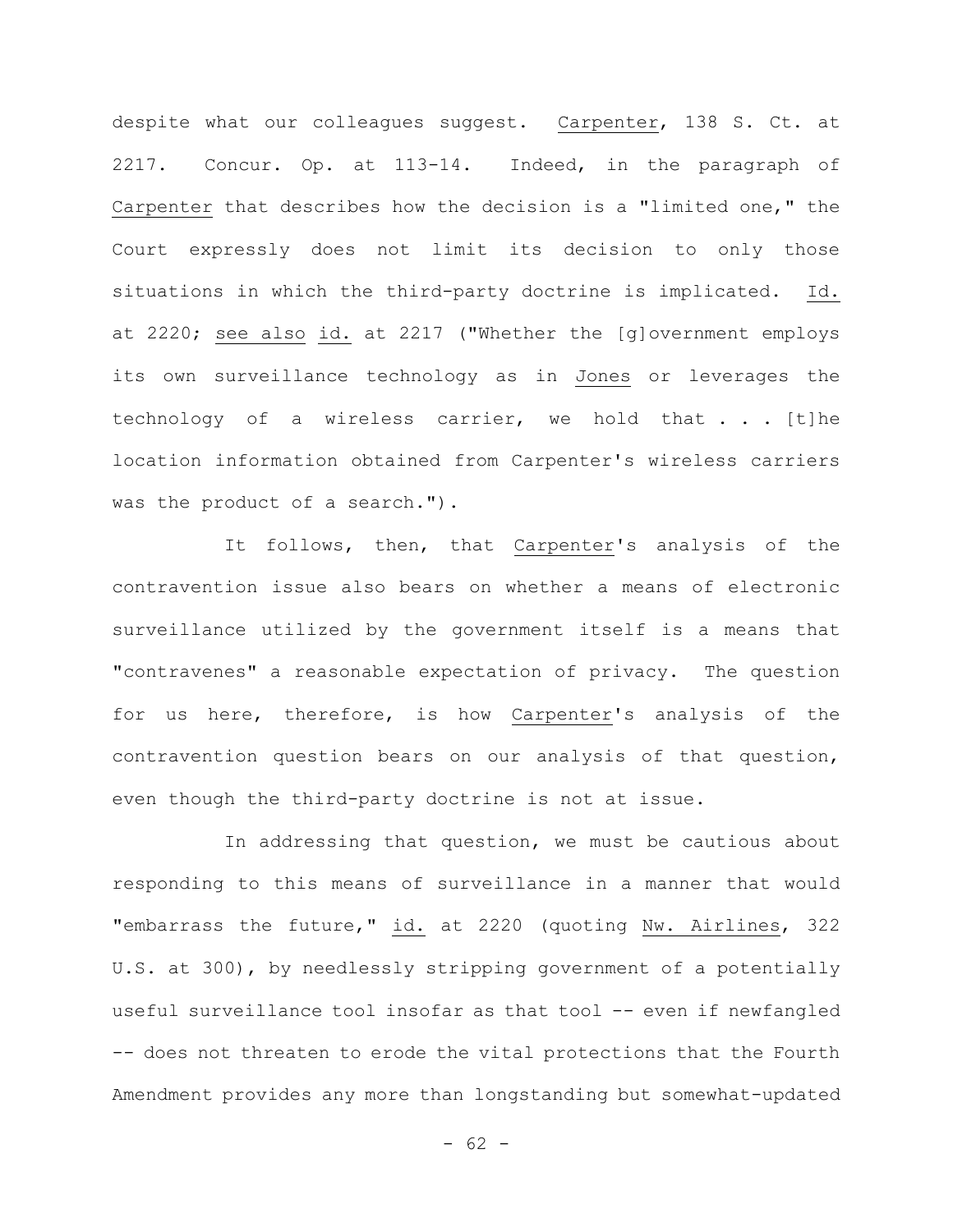versions of more pedestrian, surveillance techniques would. At the same time, though, we must not lose sight of the fact that the Fourth Amendment was drafted with the "central aim of . . . 'plac[ing] obstacles in the way of a too permeating police surveillance,'" id. at 2214 (quoting Di Re, 332 U.S. at 595), and that courts must "assure [] preservation of that degree of privacy against government that existed when the Fourth Amendment was adopted" in assessing evolving technologies that threaten that degree of privacy, id. (alteration in original) (quoting Kyllo, 533 U.S. at 34).

Moreover, we must attend to the fact that Carpenter, as we have pointed out, explained that it was a "narrow ruling" that did not apply to "conventional surveillance techniques." Id. at 2220. And, we must also take account of the fact that Carpenter's caveat on that score accords with Carpenter's observation that government conduct that "contravenes" a reasonable expectation of privacy "generally" -- and thus not necessarily always - constitutes a search. Id. at 2213 (emphasis added).

With those considerations in mind, we conclude, as we will next explain, that many of the same reasons that Carpenter relied on to find that the government had contravened the reasonable expectation of privacy at issue there -- and so conducted a search -- equally support the conclusion that the government did the same in this case. For, while the databases

 $- 63 -$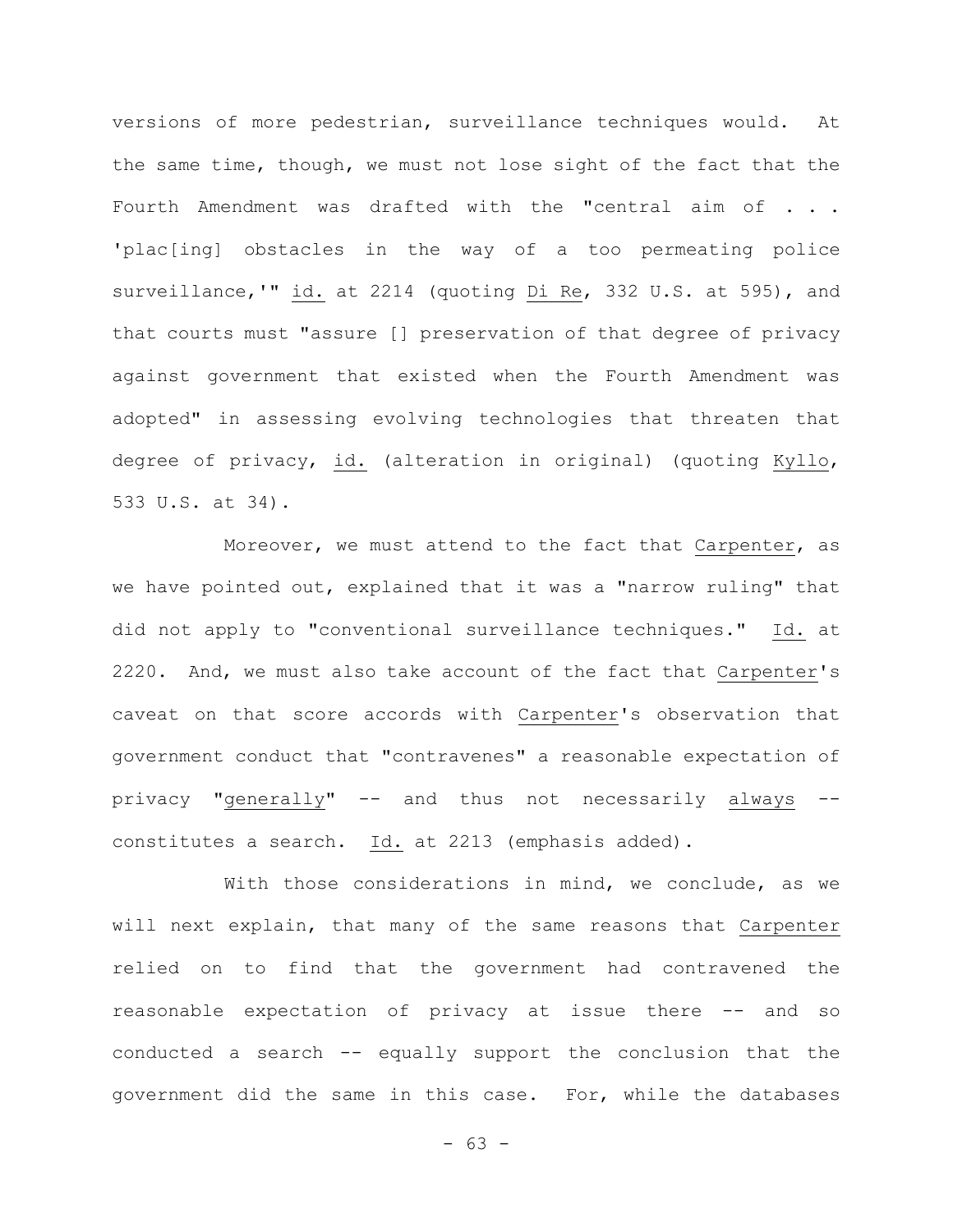that the government accessed in the two cases are not identical, the differences between them are not of a kind that warrants an outcome here opposite to Carpenter's with respect to the contravention issue.

**1.**

For starters, there is little doubt that the record generated over the months-long expanse of time by the digital pole camera in this case is "deeply revealing" of the "privacies of life." Carpenter, 138 S. Ct. at 2217, 2223 (quoting Riley, 573 U.S. at 403). Like the seven days' worth of the historical CSLI accessed by the government in Carpenter, the digital videologue that was created here provides an "intimate window into [the defendants'] li[ves]." Id. at 2217.

That is so, in part, due to the "depth, breadth, and comprehensive" reach of the pole camera's gaze, id. at 2223, trained as it was on the front curtilage of the Hadley Street property over eight months and capable as it was of retaining in full -- and in readily searchable form -- all that it espied for as long as it looked. Indeed, while the camera at issue here records live images, the CSLI at issue in Carpenter merely reveals a dot on a map for a single person.

That is also so, because, as we explained in connection with the reasonable expectation of privacy portion of the inquiry, the focus of the pole camera's recording -- the front curtilage of

- 64 -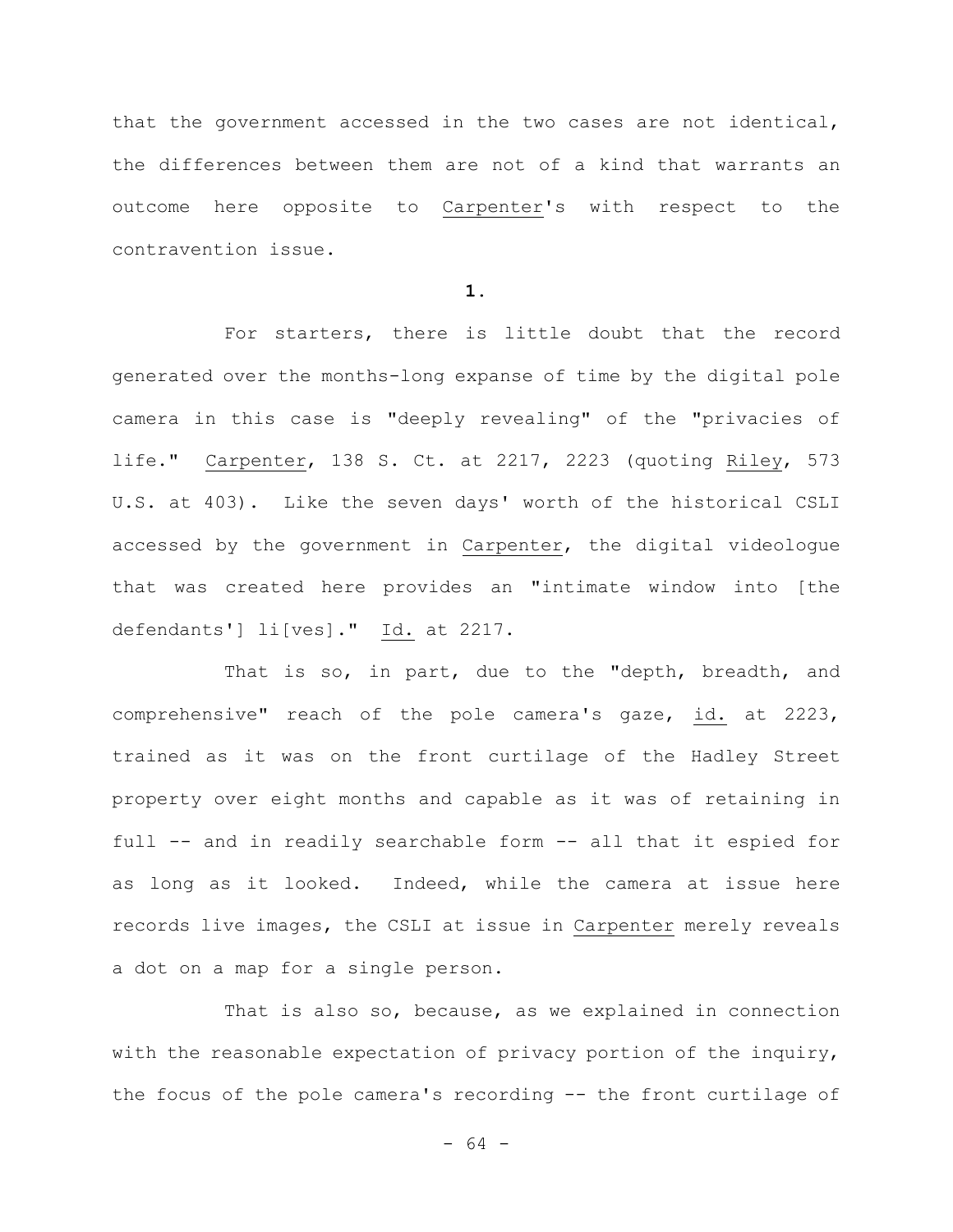the defendants' residence -- implicates the home, which is "[a]t the very core of the Fourth Amendment." Kyllo, 533 U.S. at 31 (internal quotation marks omitted). Every person has the right to "retreat into [and enjoy] his own home and there be free from unreasonable governmental intrusion." Jardines, 569 U.S. at 6 (quoting Silverman, 365 U.S. at 511). And, for good reason, as our home (curtilage included) is often the center of our lives: it is where we always return to, where our friends, family, and associates visit, where we receive packages and mail, and where we spend a good deal of time. Observing the movements in front of a home for months, therefore, can reveal quite a lot about a person -- at the very least "familial, political, professional, religious, and sexual associations," Carpenter, 138 S. Ct. at 2217 (quoting Jones, 565 U.S. at 415 (Sotomayor, J., concurring)) - and perhaps to a greater extent than even a substantial swath of one's historical CSLI.

There is similarly little doubt that, like the type of surveillance at issue in Carpenter, the type of surveillance at issue here is "easy, cheap, and efficient" relative to its predigital substitute. Id. at 2217-18. The government can initiate the surveillance -- and then carry it through to completion -- for a pittance relative to what a traditional stakeout would cost in

- 65 -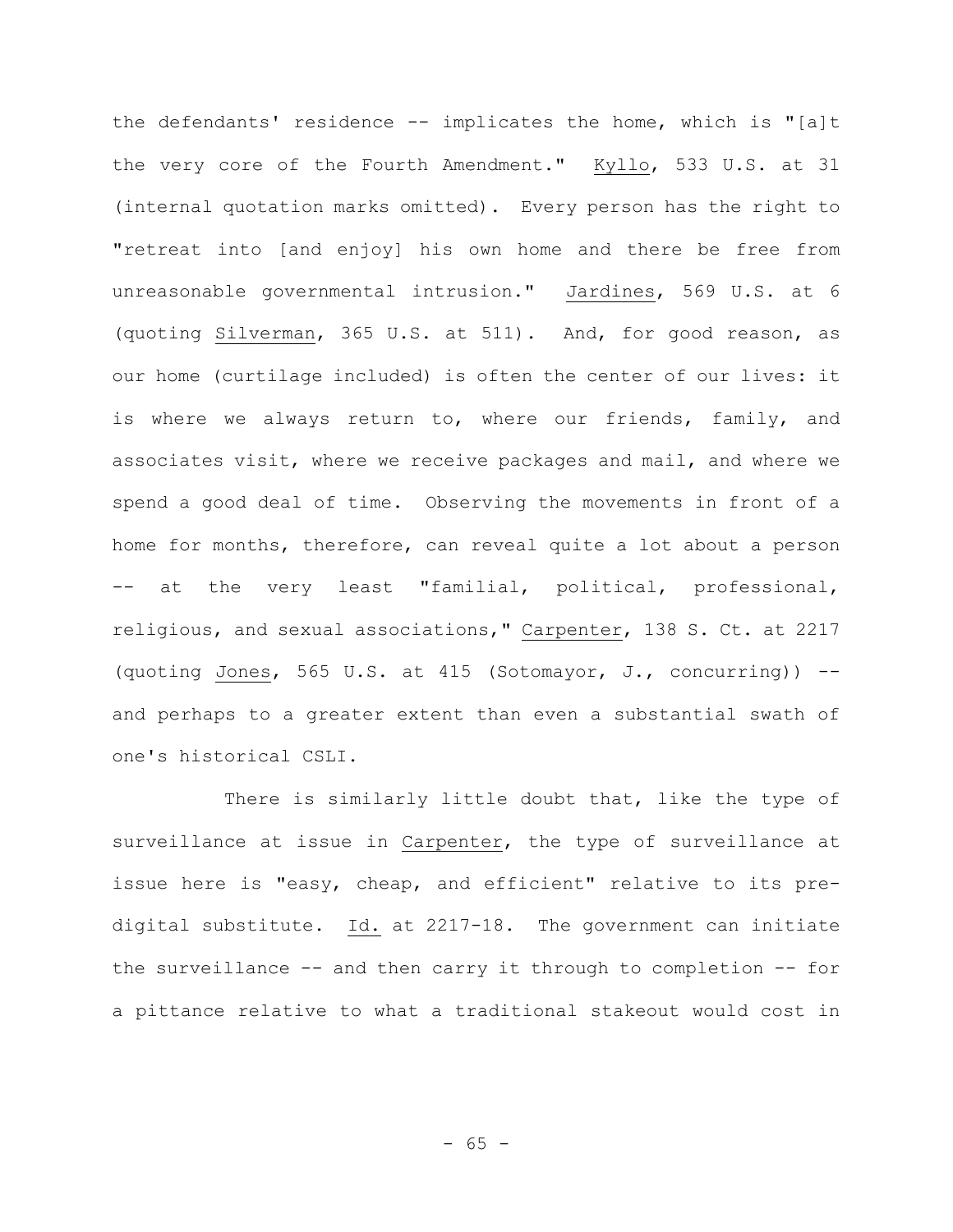terms of time and expense, to say nothing of the reduction in the risk of detection that this means of surveillance makes possible.<sup>19</sup>

The digital pole camera recording here, given the substantial expanse of time that the digital record encompasses, is also an unusually efficient tool of surveillance in another

Our colleagues do suggest that while it may be inexpensive to use a single pole camera to create a searchable record, replicating that surveillance by "[p]lacing and maintaining . . . millions of pole cameras" to compile a database of "years of video" is not. Concur. Op. at 113 n.39. But, our colleagues do not explain why the ease with which the government can replicate the surveillance is the relevant comparator for purposes of determining whether a surveillance technique is cheap. Indeed, Carpenter's reliance on the Jones concurrences in explaining why CSLI is "easy, cheap, and efficient" relative to past, conventional technologies suggests the opposite. Carpenter, 138 S. Ct. at 2217-18. As we have described, in Jones, the concurrences were concerned with the resource constraints that make tailing a single individual for a long period impractical -- at no point did the concurrences in Jones consider whether it would be "easy, cheap, and efficient" to use a GPS tracker tail every person in the United States for every hour of every day. See Jones, 565 U.S. at 415-16 (Sotomayor, J., concurring); id. at 429 (Alito, J., concurring in the judgment).

In any event, the relevant question after Carpenter is not whether a technology is cost-free. It is whether the efficiencies afforded by the surveillance tool give rise to the substantial risk that what had been at best a most rare prospect of surveillance will become more routine and thereby upend the balance between security in the private realm and order that the Fourth Amendment strikes. We see no reason to doubt that the efficiencies of this tool are of that sort.

<sup>19</sup> Our colleagues suggest that the long-term use of a pole camera is not "easy, cheap, and efficient" because such surveillance is "not cost-free." Concur. Op. at 113. True, the use of a pole camera comes with a cost (as does the use of a GPS tracker and the receipt and review of CSLI). But, there is no basis on this record for concluding that the cost is a great one, as our colleagues themselves also point out by emphasizing how inexpensive cameras are for the everyday consumer.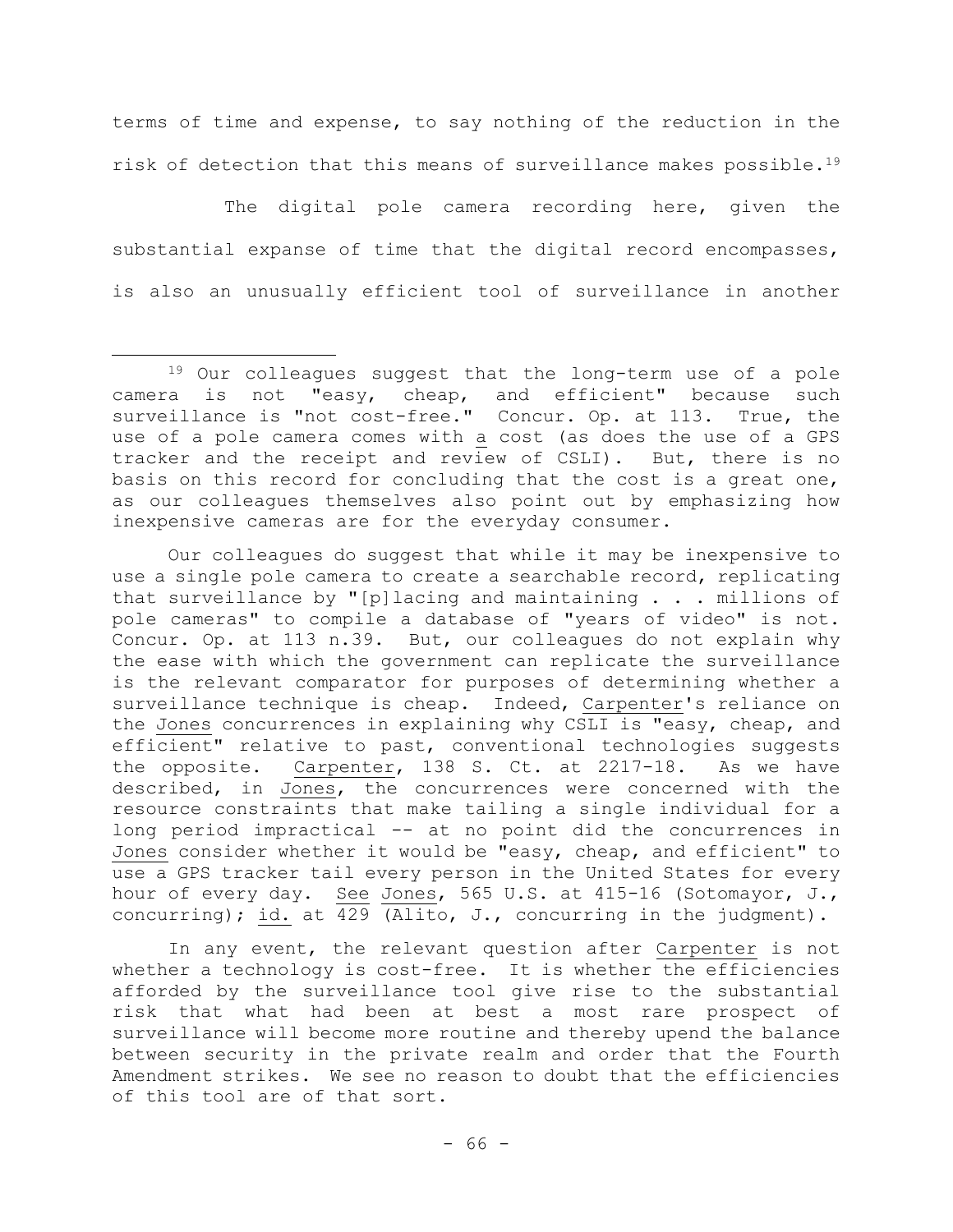way: it is easily searchable -- especially when, considering the "more sophisticated [versions of this technology] that are already in use or in development," id. at 2218-19 (quoting Kyllo, 533 U.S. at 36), the ability to utilize facial recognition and other forms of visual search technologies is factored into the searchability of this record. See also Riley, 573 U.S. at 381, 385 (considering the appropriateness of extending the search-incident-to-arrest doctrine to "modern cell phones" with "smart" features even though the phone at issue in one of the two cases on appeal was a "flip phone" with none of those "smart" features). The ease with which a voluminous digital record may be mined to yield otherwise hidden information, when combined with the capacity for that record to be stored (given cloud-based computing), makes it distinct from its analog analogues. One need only imagine the officer tasked with reviewing month three of a collection of eight months of VHS tapes -- assuming that she could retrieve them in a timely fashion from the warehouse -- to see how distinct the digital repository before us is.

Finally, the accessing by the government of the pole camera-generated, digital video record here is also similar to the accessing by the government of the CSLI in Carpenter in the third way that Carpenter identified as salient to the contravention inquiry: the means of evading the creation of the record are not feasible. As the Court recognized in Carpenter, CSLI is generated

- 67 -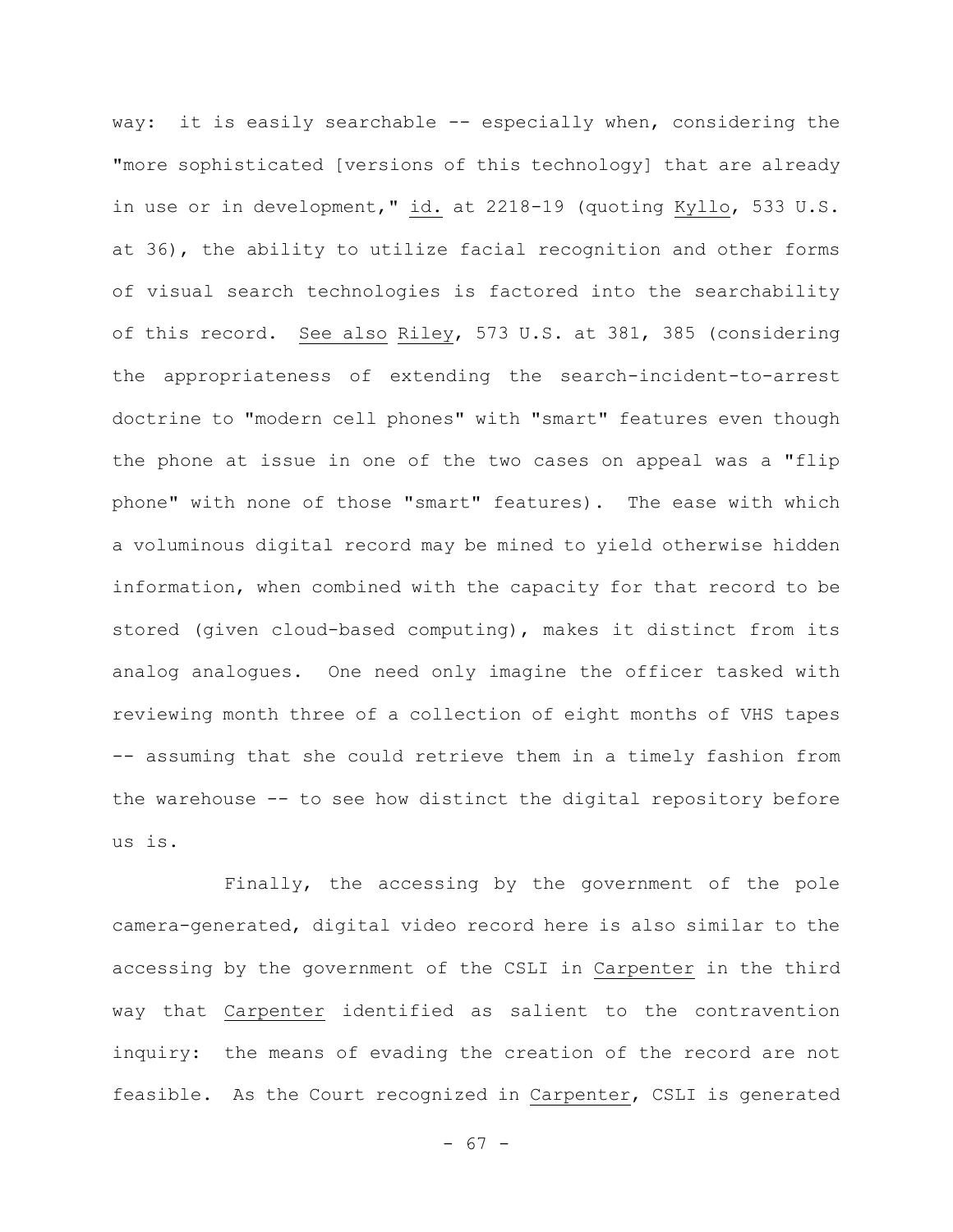"several times a minute" "[e]ach time the phone connects to a cells site" -- "even if the owner is not using one of the phone's features." Carpenter, 138 S. Ct. at 2211. The only way to avoid generating CSLI is to not use a cell phone, which the Court recognized was simply not a feasible precaution for a person functioning in today's society. Id. at 2218.

Evading the pole-camera surveillance here -- contrary to our colleagues' suggestion -- demands no less unreasonable efforts to thwart it. Nor is a homeowner likely to be placed on notice that the government is surveilling the property via pole camera, because, by definition, such surveillance is clandestine. In fact, a homeowner need not be on notice of even his own illegal activity to be subjected to this type of watch. By the government's own theory, no level of suspicion is needed to utilize a pole camera.

To be sure, a well-constructed fence or craftily planted hedgerows may enable the homeowner to block the gaze of a hidden camera placed at street level, to the extent financial and regulatory constraints make either countermeasure realistic. But, the saying, "show me a wall and I'll show you a ladder" comes to mind. We must assume that the government would choose to place the camera at a height sufficient to surmount whatever vertical barrier would obstruct its view. Thus, the only countermeasures certain to work -- never leaving the house or enclosing the curtilage to make it effectively part of the inside of the house

- 68 -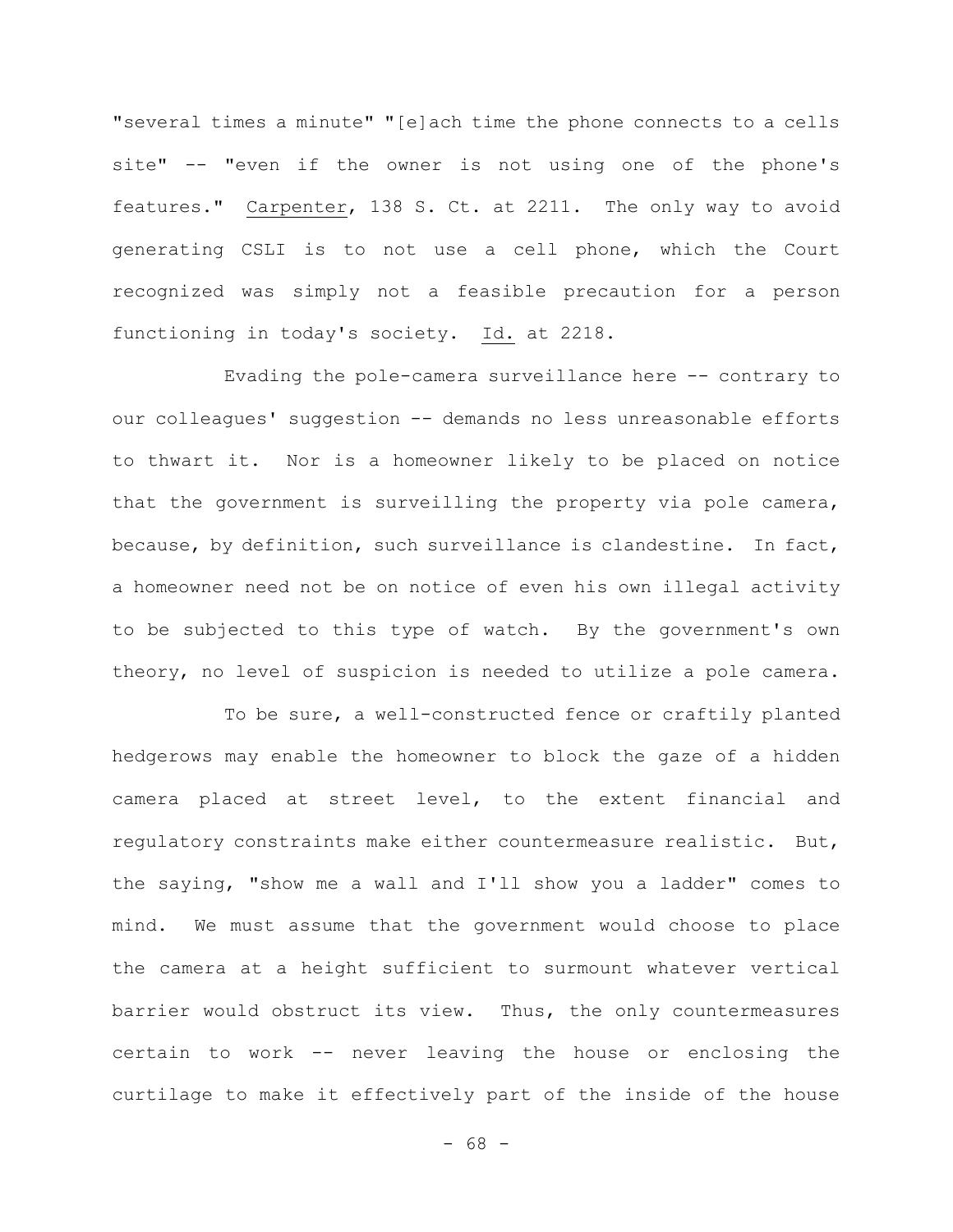-- are at least as unreasonable to expect a person to take as leaving home without a cell phone.

That said, the comparison to the government's accessing of the CSLI in Carpenter is not a perfect one. CSLI is created by wireless carriers as part of the provision of cell-phone service. As a result, any law-enforcement accessing of historical CSLI from a wireless carrier has a "retrospective quality." For this reason, in accessing the CSLI at issue in Carpenter, the Court emphasized, the government was able to overcome the "dearth of records and the frailties of recollection" and was limited instead only by "the retention policies of the wireless carriers." Id.

The accessing of that trove of historical data was in that respect more concerning than even the government's use of CSLI to track a person's movements in real time. Id. at 2220. The accessing of the historical CSLI gave the government, instantly, information that the government did not even know that it needed and so would never have collected on its own.

By contrast, because the government set up the pole camera in this case, it follows, as our colleagues emphasize, that the government must have had some reason to have done so. Concur. Op. at 113-14. In that sense, the accessing of the record of the "privacies of life," id. at 2214 (quoting Boyd, 116 U.S. at 630), follows a decision by the government to make the record in real time in a way that the accessing of the historical CSLI from the

- 69 -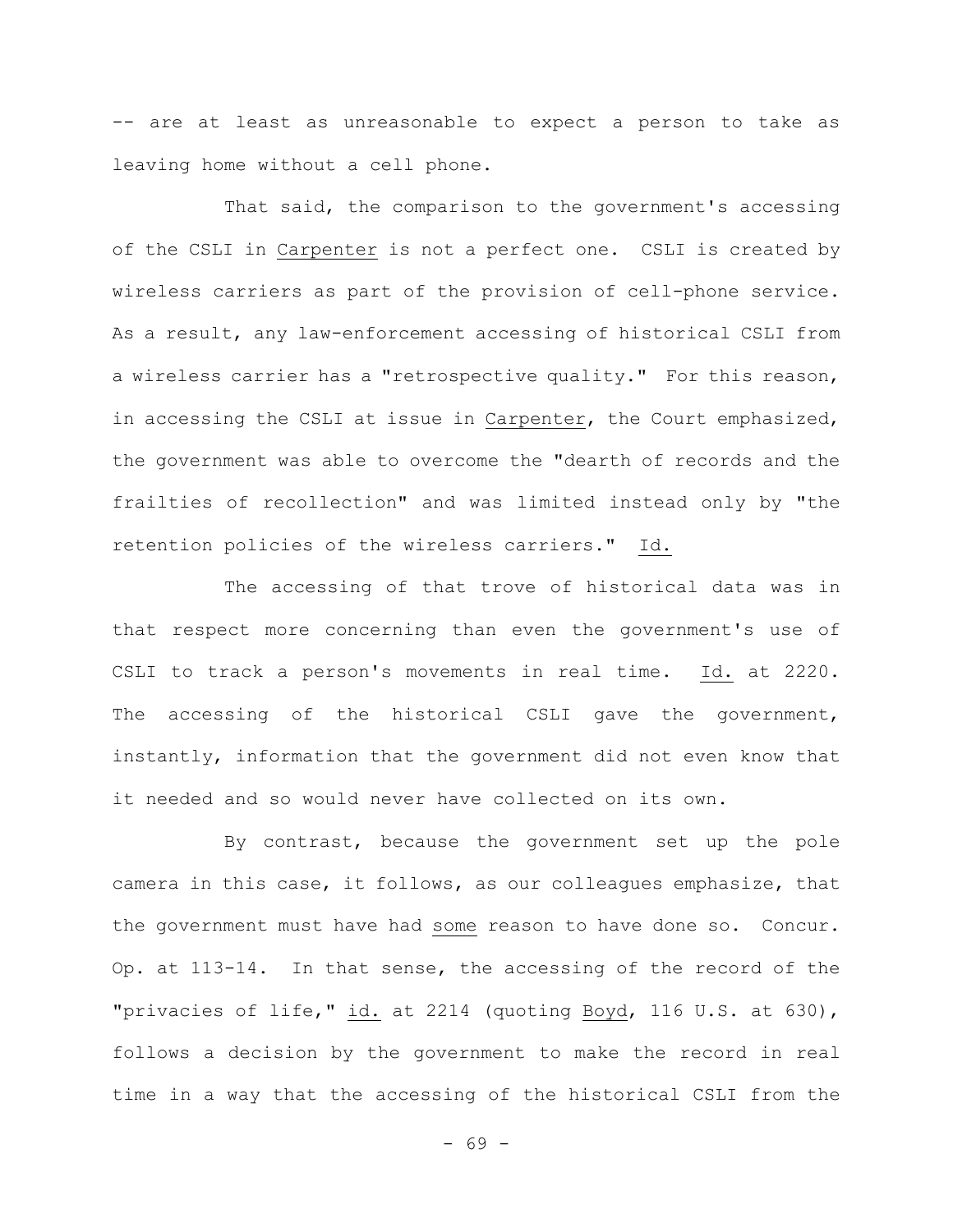wireless carrier in Carpenter did not. See also Tuggle, 4 F.4th at 525 ("The government had to decide ex ante to collect the video footage by installing the cameras.").

But, we do not understand Carpenter to suggest that the creation of a searchable digital record that perfectly accounts for the whole of the movements of a person over a long period of time contravenes a reasonable expectation of privacy -- and thereby effects a search -- only when that record was created before the government wished to have it. Cf. Carpenter, 138 S. Ct. at 2217 ("Whether the [g]overnment employs its own surveillance technology . . . or leverages the technology of a wireless carrier, we hold that an individual maintains a legitimate expectation of privacy in the record of his physical movements."). Indeed, it is hard to understand why it would be less destructive of the "degree of privacy" that existed at the time of the Founding, id. at 2214, to have the government directly engage in scooping up visual information about all that occurs in front of a residence over a long period of time than to have the government selectively request that information from a private actor who had undertaken its own collection effort to amass a wealth of data, id. at 2218.

We recognize that democratic pressures may, of their own force, constrain the widespread use of this means of surveillance. But, the risk that this form of surveillance, given how cheap, easy, and efficient it is, would upset the Framers' balance if

 $- 70 -$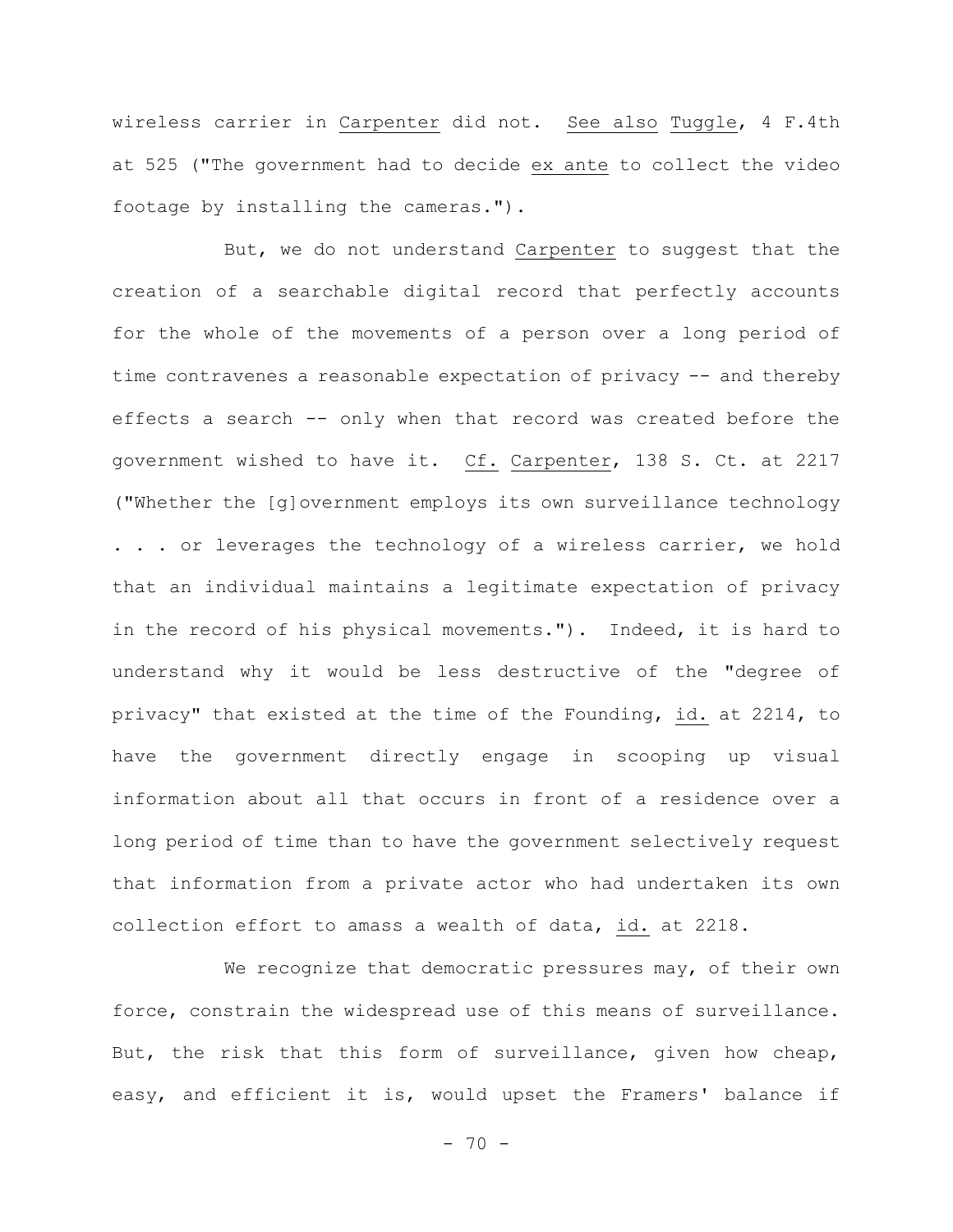permitted to be deployed unrestrained by the Fourth Amendment is clear enough. There appears to be little in the nature of the technology itself that would stop the government from choosing to replicate the form of surveillance at issue here widely. Nor does the government give us reason to have confidence that limits either practical or legal are sure to restrain its use. Indeed, it asserts that it need not have even a modicum of suspicion to engage in the surveillance at issue here.<sup>20</sup>

The concern, then, is real that, in time, this form of surveillance could become a means by which the "society" to which we look for guidance in determining what "expectations of privacy" are worthy of constitutional concern would become a society that would no longer afford privacy the kind of protection that the Fourth Amendment has long been understood to provide it. See Tuggle, 4 F.4th at 527-28 (explaining that "if current technologies are any indication, . . . technological growth will predictably have an inverse and inimical relationship with individual privacy from government intrusion, presenting serious concerns for Fourth

<sup>20</sup> Our colleagues propose a constraint of their own: They suggest that "creat[ing] anything approaching cellular service providers' databases" for pole-camera footage "would entail such an enormous expenditure of scarce resources as to ensure that would never happen." Concur. Op. at 113 n.39. But, we are hesitant to so casually dismiss as impossible the notion that the government may not be surgical in the use of pole-camera surveillance in the future, as the government has collected and analyzed immense amounts of information in the recent past, see, e.g., Am. C.L. Union v. Clapper, 785 F.3d 787, 796-97 (2d Cir. 2015).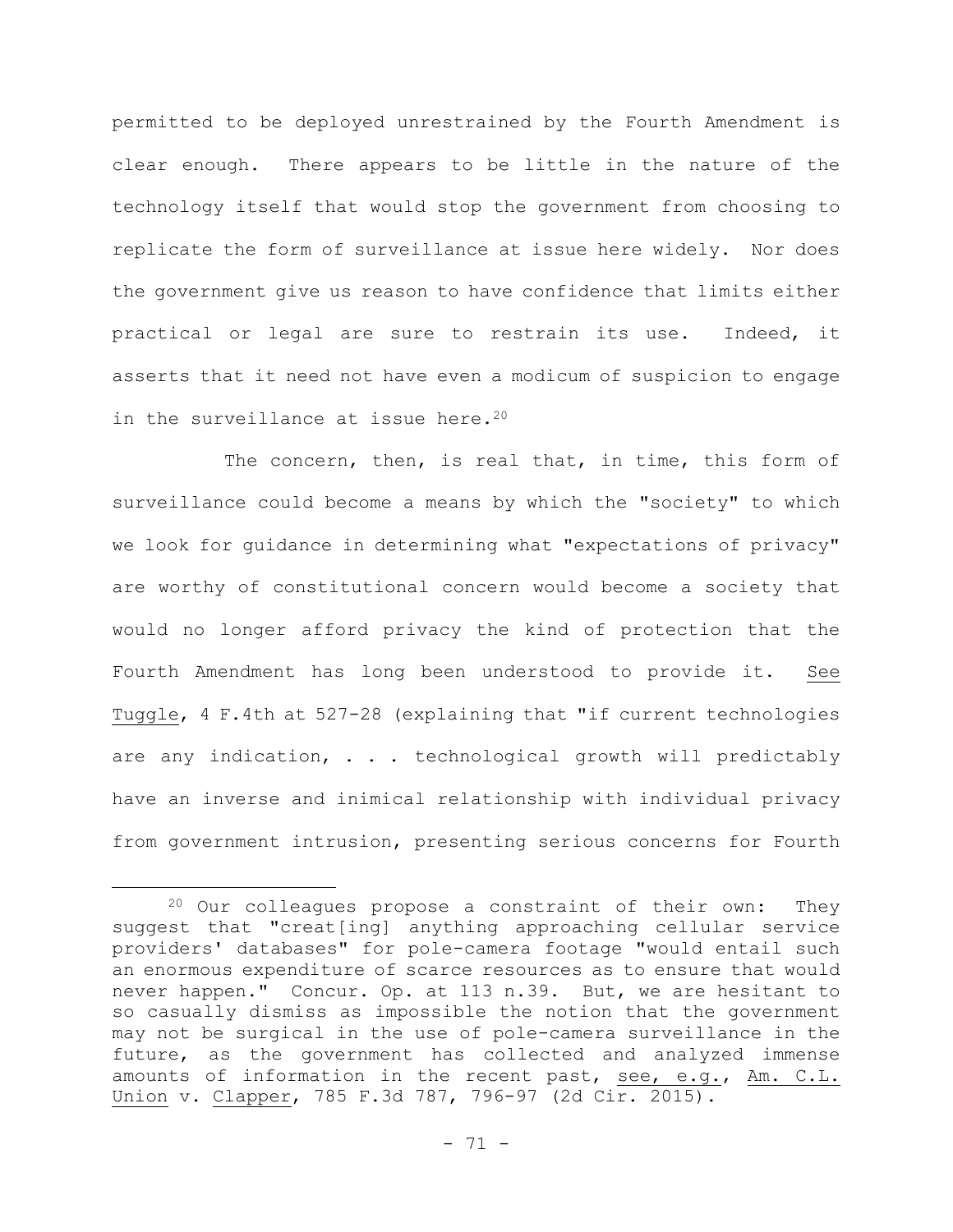Amendment protections" because "once society sparks the promethean fire -- shifting its expectations in response to technological development -- the government receives license . . . to act with greater constitutional impunity"). For, while pole cameras are not currently in use today by law enforcement to monitor the front of every home, or even every home in a neighborhood, see, e.g., Paul Mozur & Aaron Krolik, A Surveillance Net Blankets China's Cities, Giving Police Vast Powers, N.Y. Times (Dec. 17, 2019), https://www.nytimes.com/2019/12/17/technology/

china-surveillance.html, Carpenter emphasized that courts are "obligated -- as '[s]ubtler and more far-reaching means of invading privacy have become available to the [g]overnment' -- to ensure that the 'progress of science' does not erode Fourth Amendment protections," Carpenter, 138 S. Ct. at 2223 (first alteration in original) (quoting Olmstead, 277 U.S. at 473-74 (Brandeis, J., dissenting)).

Moreover, even though the government created the digital record at issue in this case, the accessing of it by the government still shares many of the features that Carpenter pointed to in expressing concern about the "retrospective quality" of the government's accessing of historical CSLI. Id. at 2218. The government claims that it can set up an unmanned digital video pole camera for law enforcement purposes without a warrant or even any constitutionally required showing of a predicate in front of

- 72 -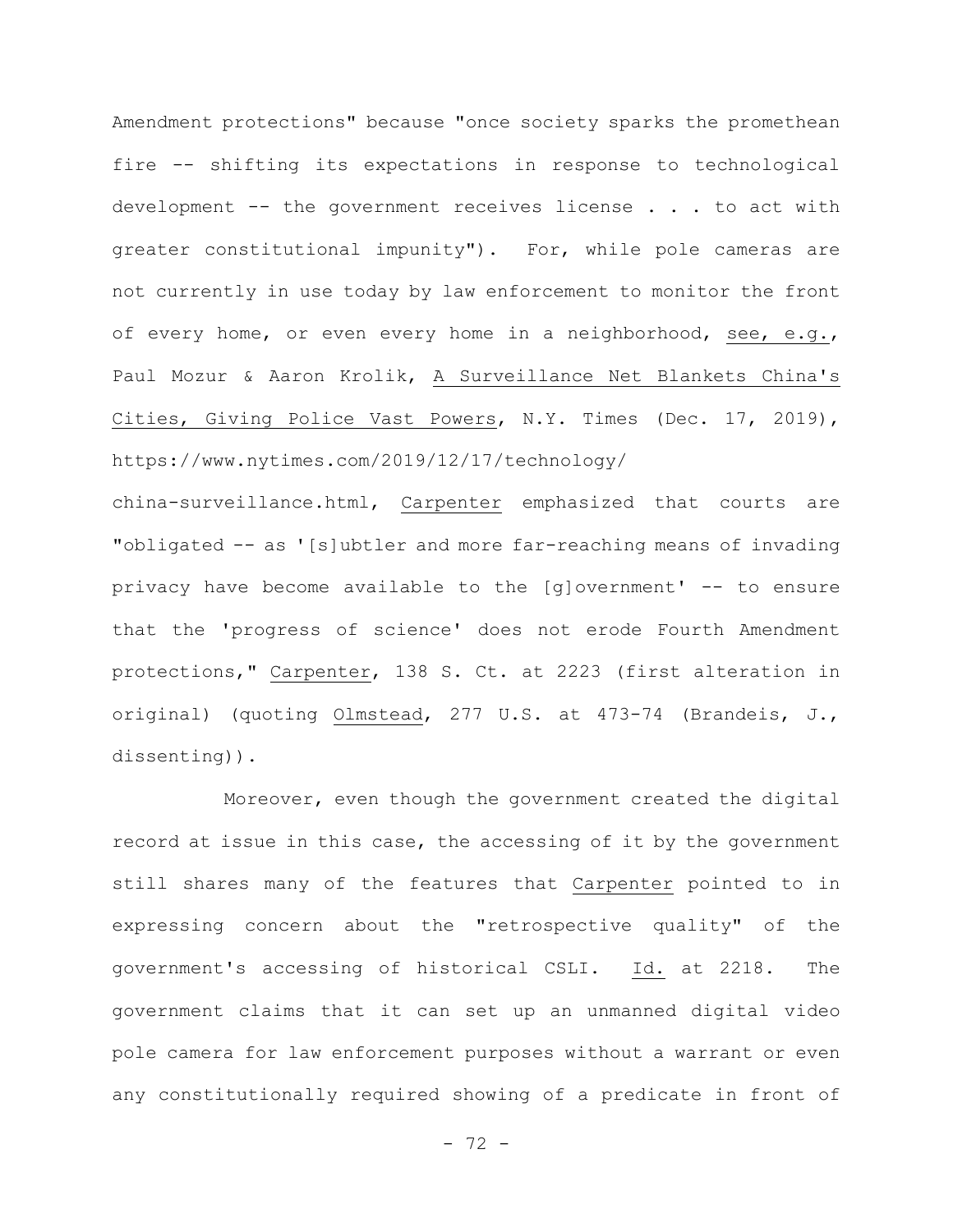any -- and by extension all -- homes and let the camera continuously record for eight months. And, Carpenter indicates that the point at which we consider whether the pole-camera surveillance "contravened" a reasonable expectation of privacy is the point at which the government "accesses" -- rather than produces -- the record. Id. at 2219. Therefore, the resulting pole-camera-generated record, if of sufficient duration, is like historical CSLI in that it also can give the government the ability both to "travel back in time" with little expense to witness with perfect precision activities that turn out to be of any focused interest to law enforcement only upon reflection and to do so "effortlessly" in a way that precursor methods of home surveillance practically could not. Id. at 2216, 2218.

# **C.**

Notwithstanding these similarities between the surveillance means used in this case and the means at issue in Carpenter, the government contends that Carpenter's statement that it was not "call[ing] into question conventional surveillance techniques and tools, such as security cameras" precludes us from extending its reasoning to find the kind of contravention of a reasonable expectation of privacy that would show a search to have occurred here. Id. at 2220. But, we are not persuaded by this contention either.

- 73 -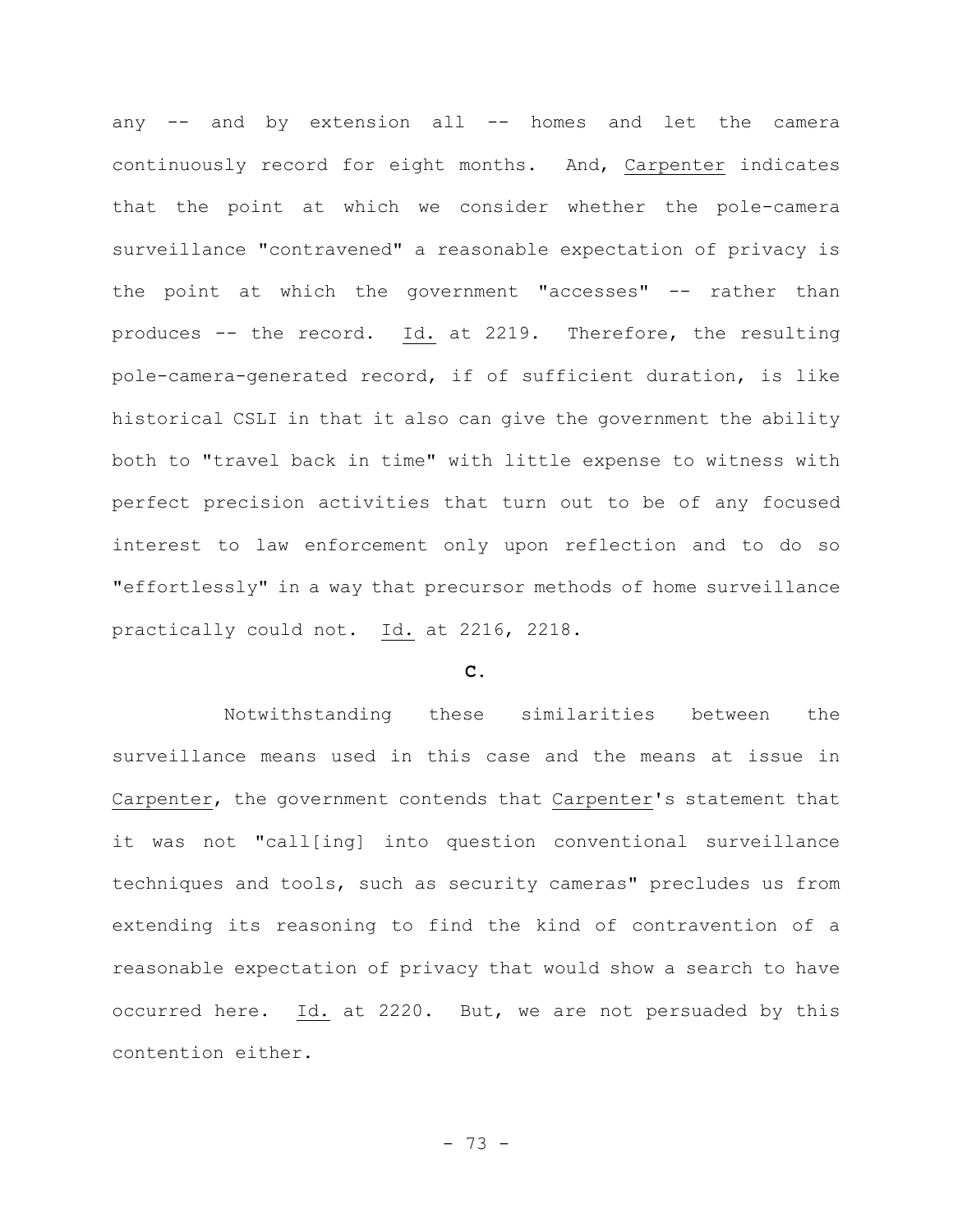The government contends that the use of the pole camera constituted a "conventional surveillance technique[]" and that Carpenter was careful to exclude all such techniques from the ambit of its decision. Id. The government explains that "cameras with comparable capabilities [have been] employed by law enforcement" since around 1970. As a result, the government argues, a pole camera is merely a specific manifestation of a familiar policing tactic and so is not akin to the CSLI at issue in Carpenter.

We first must note that a video camera from 1970 -- or even 1987 as our colleagues suggest -- is by no means equivalent to the digital pole camera utilized here and the searchable, electronic record that it produced.<sup>21</sup> But, even to the extent that the government's argument rests on relatively contemporary versions of the pole camera -- like the digital video pole camera utilized in Bucci, for example, 582 F.3d at 116 -- we are not convinced. We do not read Carpenter to state that any technology utilized in the decade before that decision is automatically a "conventional surveillance technique." Such a conclusion would

 $21$  To highlight one significant difference, the cameras then could not have streamed the video footage to a website; a law enforcement officer would have had to physically change the tapes. For another, the footage produced was not "searchable": an officer would have to view personally the footage to glean anything from it -- a significant undertaking that would diminish the usefulness of the surveillance and make it much more akin to a stakeout.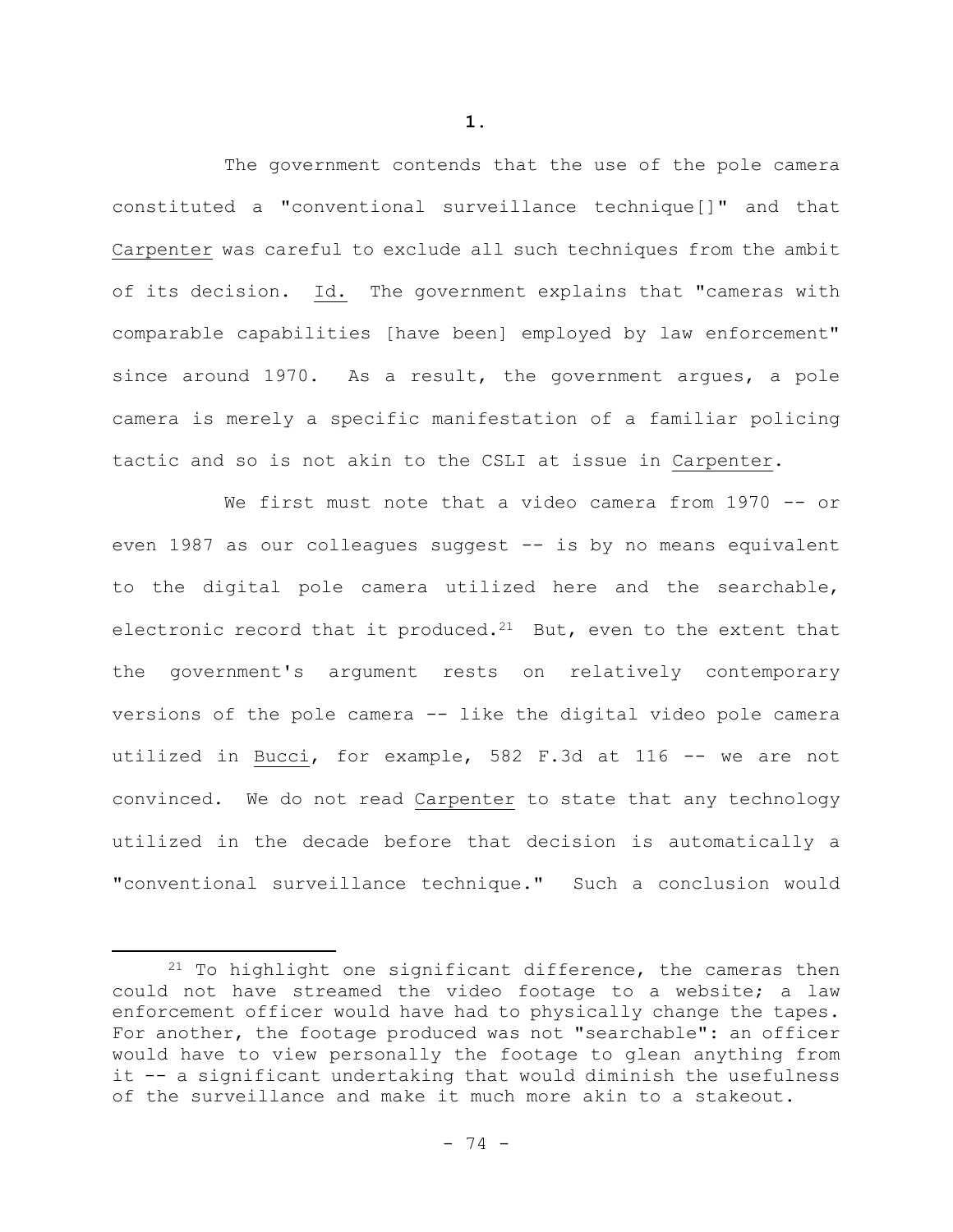conflict with the reality of the technology in Carpenter itself: cell-phone towers, after all, had been erected decades before Carpenter itself was decided, see, e.g., Jon Van, Chicago goes cellular, Chi. Trib. (June 3, 2008), http://www.chicagotribune.com/nation-world/chi-chicagodayscellular-story-story.html, and the location records from those towers were utilized by law enforcement as early as 2001, see United States v. Forest, 355 F.3d 942, 947 (6th Cir. 2004), vacated sub nom. Garner v. United States, 543 U.S. 1100 (2005). (Bucci, a careful reader may recall, was decided nearly a decade later.)<sup>22</sup>

In addition, the government points to nothing that indicates that it is a relatively common occurrence to have all the activities in front of one's residence surveilled and permanently recorded by digital video cameras.23 In fact, the

 $22$  To that same point, we disagree with our colleagues that the Court aimed to include any form of surveillance of which it was aware, assuming that the Court was aware of the warrantless use of pole cameras to conduct long-term 24/7 surveillance of homes, within its reference to "conventional surveillance techniques and tools," Carpenter, 138 S. Ct. at 2220. Concur. Op. at 107-08.

<sup>&</sup>lt;sup>23</sup> Many of the decisions that the government and our colleagues cite that involve the use of a video pole camera, nearly all of which were decided in the last decade, do not mention whether the pole camera in question was surveilling a residence or, if so, for how long. See, e.g., United States v. Pardo, No. 2:18-CR-00063- GZS, 2019 WL 4723751, at \*1 (D. Me. Sept. 26, 2019) ("On February 23, 2018, by way of a pole camera, agents observed a gray Toyota Tundra with a Massachusetts license plate arrive at one of Bellmore's places of business in Lewiston."). And, the few cases that are analogous hardly establish that the use of a pole camera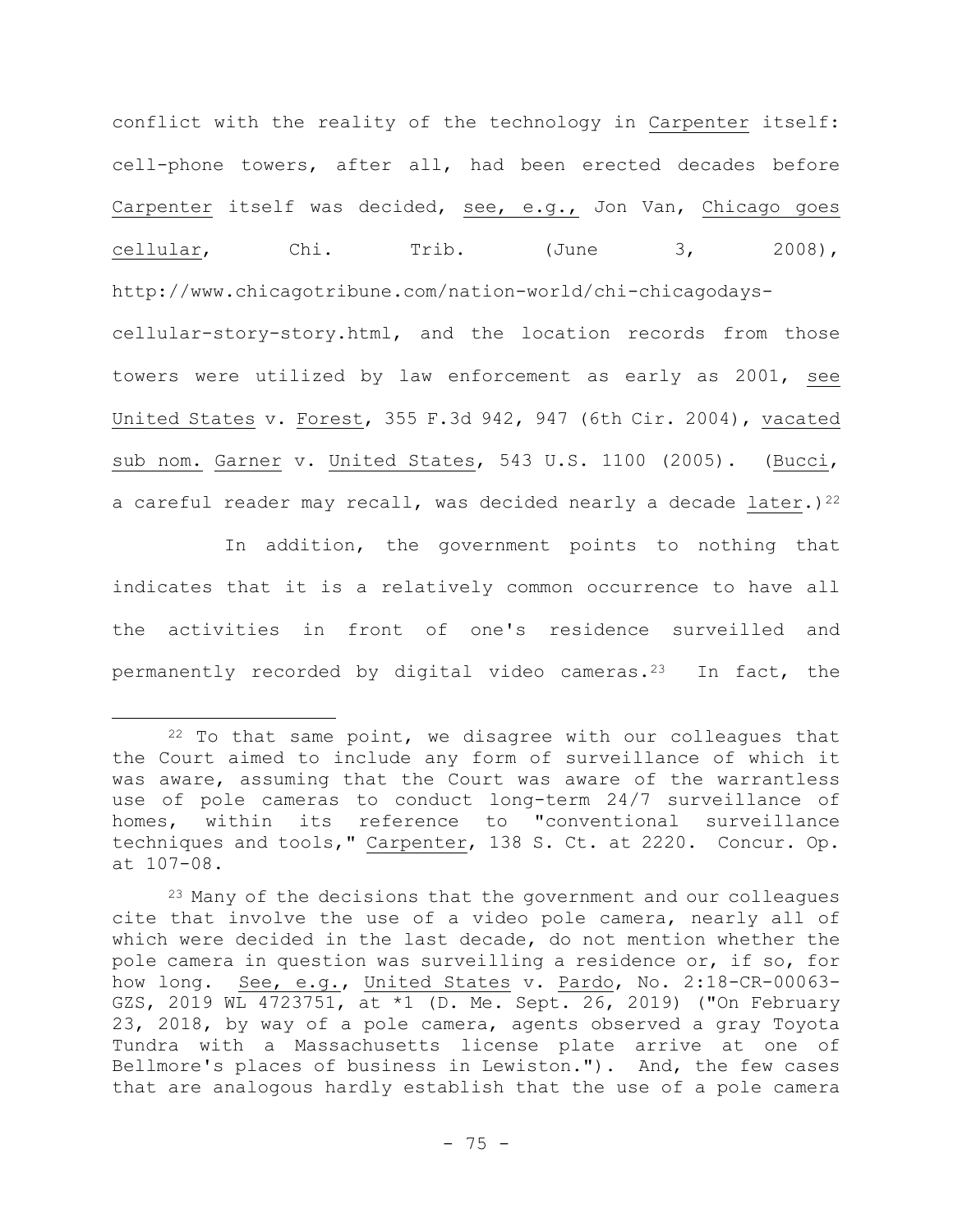government acknowledges -- as it must -- that "there appears to be little published information concerning the prevalence of casespecific pole cameras like the one here."

We also are not persuaded by the government's various examples regarding the deployment of video camera technology in other contexts. Notably, none references government-installed hidden video cameras recording homes on residential streets and permanently storing the ensuing video footage, let alone for the purpose of carrying out a targeted criminal investigation rather than incidentally for some other purpose.  $24$ 

<sup>24</sup> For example, to support its contention that this "traditional type of surveillance camera . . . has been in use for nearly five decades," (capitalization altered), the government identifies news articles that indicate that government-operated cameras were "installed in the center of Olean, New York, as a demonstration project" to guard "the main street" there in 1968, and "three fixed cameras . . . [were] placed in Times Square" in 1973. No reference is made to cameras that surreptitiously collect

to monitor all of the activities visible in the front curtilage of a home for a prolonged period was a routine or "conventional" technique. See United States v. Bregu, 948 F.3d 408, 411 (1st Cir. 2020) (describing seven months of pole-camera surveillance of a residence); United States v. Moore, 281 F.3d 1279, 2001 WL 1692476, at \*1 (5th Cir. Nov. 27, 2001) (unpublished table decision) (describing one year of pole-camera surveillance in front of a home); United States v. Carraway, 108 F.3d 745, 748 (7th Cir. 1997) (using a pole camera to surveil for 45 days a trailer that the defendant resided in). Moreover, the many civil cases that find the long-term recording of a neighbor's activities in the curtilage of the neighbor's home tortious only seem to reinforce the conclusion that long-term video surveillance of the front curtilage of a home is not a typical occurrence. See, e.g., Wolfson, 924 F. Supp. at 1413; Gianoli, 563 N.W.2d at 568; Jones, No. B135112, 2002 WL 853858; Mangelluzzi, 40 N.E.3d at 588.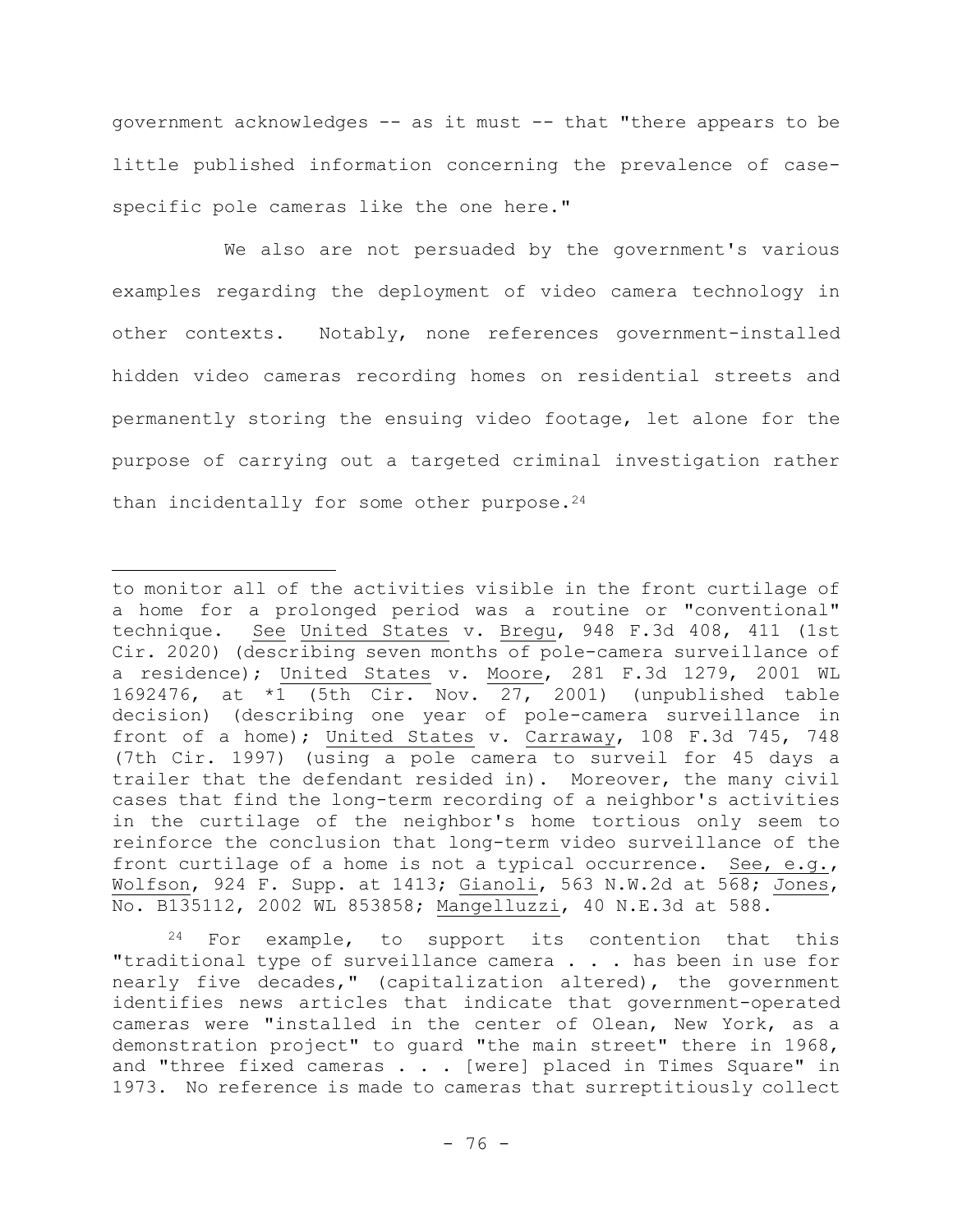Finally, the government asserts that "camera systems also are employed in residential areas, parking lots, and on public transportation systems." But, it cites to a single source that, in discussing the surveillance of "residential areas," appears to be discussing private, prominent surveillance cameras employed by either private property owners to keep watch over their own property in order to deter crime or neighborhood groups that use "CCTV schemes [to] cover all public areas, such as streets," for the same purpose.<sup>25</sup> Again, no mention is made of the use, let

months of footage of the curtilage of homes for criminal investigatory purposes.

Similarly, to support the contention that there are numerous "public surveillance cameras serving law enforcement purposes . . . in municipalities around the United States," the government points us to "the approximately 2,000 cameras operated by the Chicago Police department," which the government notes are "highly visible and typically accompanied by both signage and blue flashing lights." But, the government does not undertake to explain whether (or, if so, to what extent) the Chicago cameras - - or those in any other jurisdiction -- are used surreptitiously to surveil private residences and the curtilage of them. In fact, the report cited by the government in this discussion describes Chicago's cameras as a "public surveillance system" that utilizes "highly visible" cameras that provide "real-time footage from [areas] located throughout the city," including in "the Humboldt Park neighborhood" and "the West Garfield Park neighborhood." Nancy G. La Vigne et al., Urban Institute Justice Policy Ctr., Evaluating the Use of Public Surveillance Cameras for Crime Control and Prevention, at ix (2011).

<sup>25</sup> See Eric L. Piza et al., CCTV Surveillance for Crime Prevention: A 40-Year Systemic Review with Meta-Analysis, 18 Criminology & Pub. Pol'y 135 (2019) (discussing study's conclusion that "CCTV schemes in residential areas were associated with significant crime reductions" but also explaining that "flashing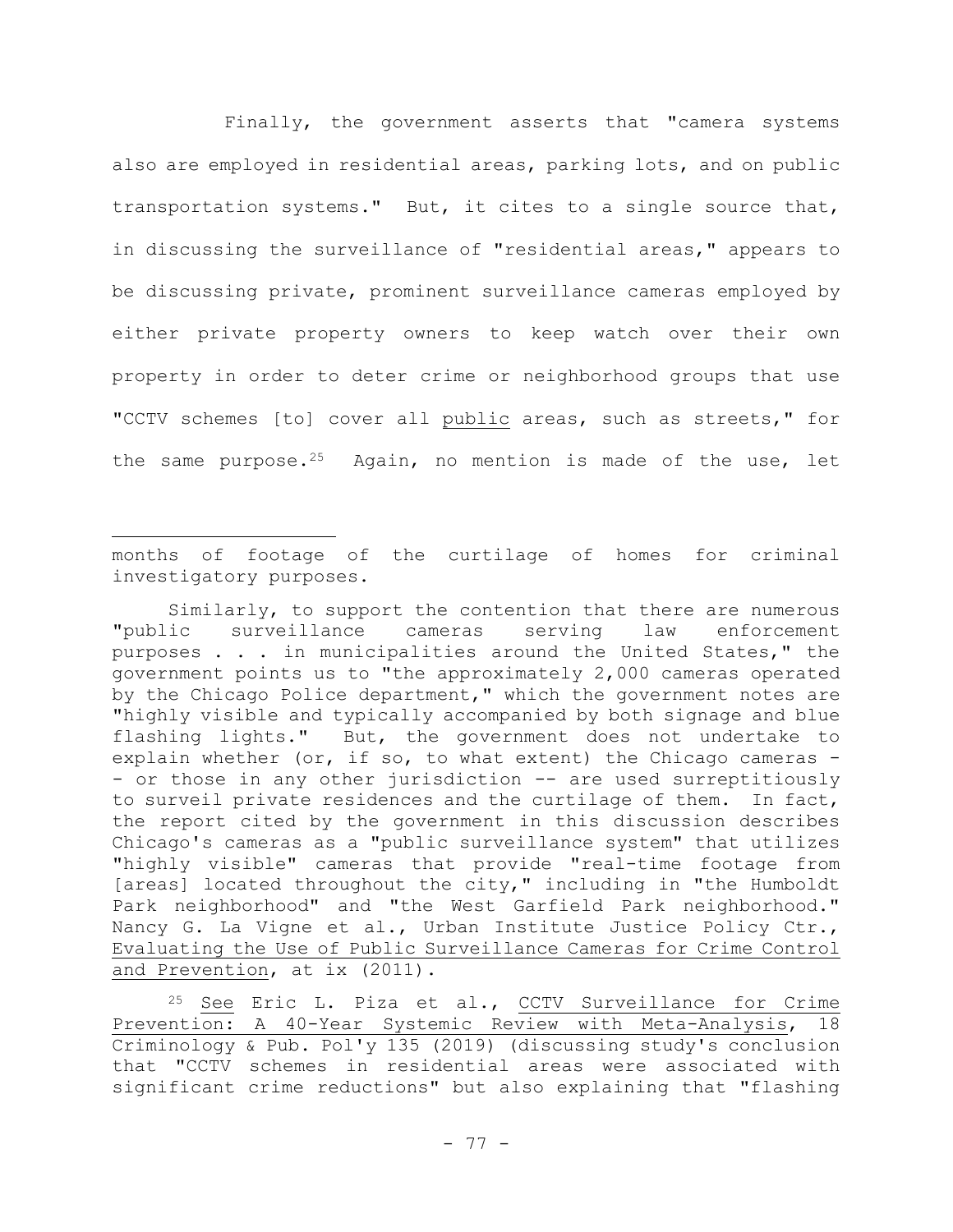alone widespread use, of surveillance camera technology to surreptitiously surveil the front curtilage of the homes of others over a long period for a criminal investigatory purpose.

We thus are unpersuaded by the government's argument that Carpenter's analysis does not apply to the pole-camera recording here because it is a form of conventional surveillance. Even if a given piece of technological equipment is familiar, what matters for purposes of the contravention inquiry is the context of its deployment. Compare Katz, 389 U.S. 347, 353 (finding that a person has a reasonable expectation that their conversation will not be recorded when they use a phone booth), with United States v. White, 401 U.S. 745, 751-53 (1971) (concluding that a person does not have a reasonable expectation of privacy that their conversation will not be recorded by the person to whom they are speaking even when the recording device is hidden). Compare also Jardines, 569 U.S. 1, 11-12 (holding that a dog sniff for drugs in the front curtilage of the home is a search), with United States v. Place, 462 U.S. 696, 707 (1983) (concluding that a drug sniff in an airport was not a search). For, "[a]s technology has enhanced the government's capacity to encroach upon areas normally guarded from inquisitive eyes," we must apply the Fourth Amendment to those technologies to "assure [] preservation of that degree of privacy

lights on top of CCTV cameras" or "signage w[ere] . . . frequently deployed" to make the presence of such cameras apparent).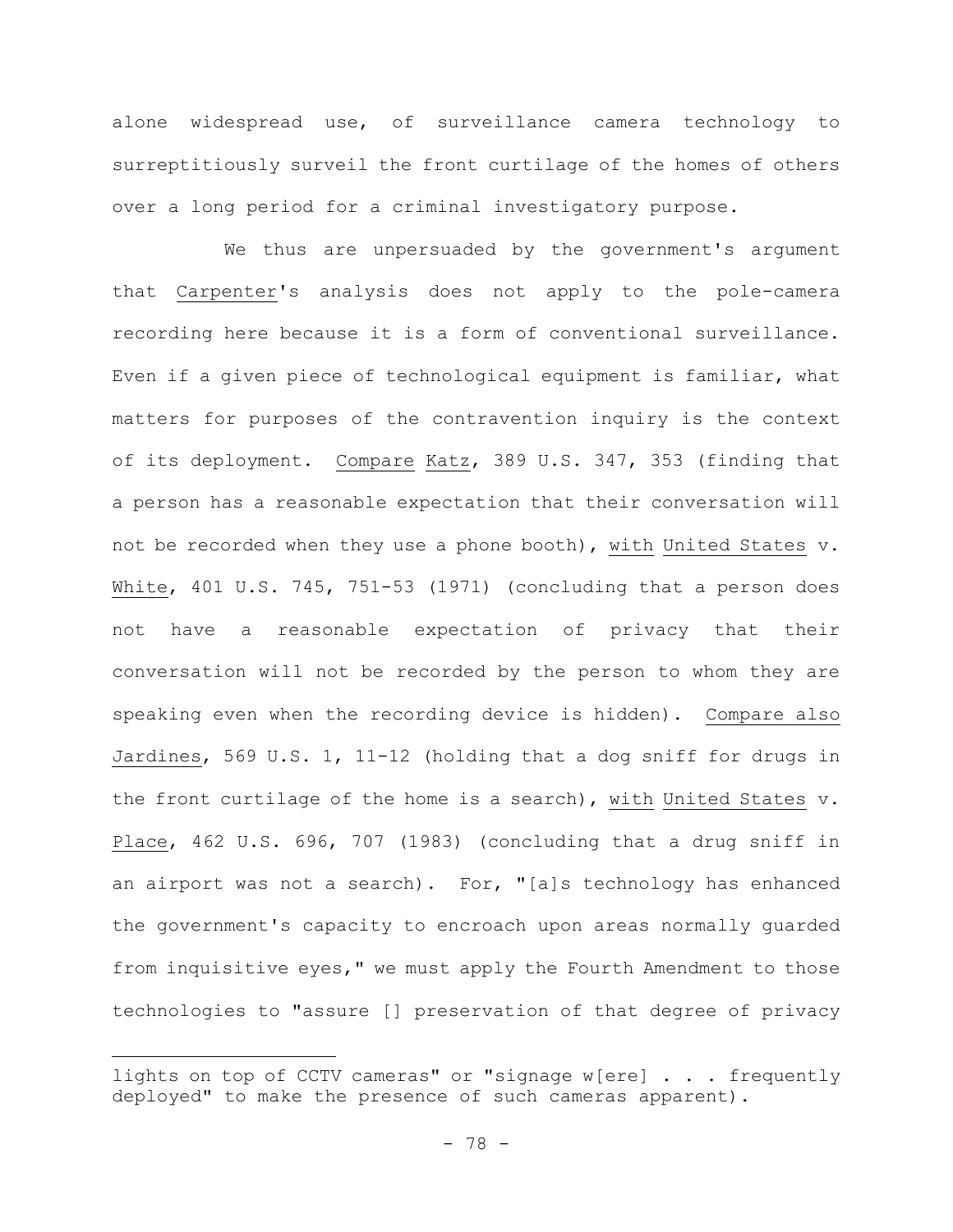against government that existed when [that] Amendment was adopted." Carpenter, 138 S. Ct. at 2214 (second alteration in the original) (quoting Kyllo, 533 U.S. at 34).

Thus, accepting that the age-old, manned stakeout - even if enhanced by the latest in digital cameras -- qualifies as a conventional surveillance technique, see Knotts, 460 U.S. at 283-85, we cannot agree that the months-long, digital-pole-camera variant does as well. The word "conventional" simply does not readily call to mind as unusual a technique as that. We thus disagree with our colleagues that our reasoning would somehow deprive the government of the use of an ordinary law enforcement tool.<sup>26</sup>

# **2.**

The government also argues that even if the pole-camera surveillance at issue here was not necessarily "conventional surveillance," a pole camera is a species of "security camera[]." The government then argues that, for that reason alone, the use of the pole-camera surveillance at issue here is necessarily a "conventional surveillance technique[]" by Carpenter's lights. Carpenter, 138 S. Ct. at 2220. We, however, agree with the

<sup>26</sup> And, we note, to the extent that our opinion would limit law enforcement use of the surveillance at issue here, it would only deprive the government of the ability to utilize that surveillance technique without the protections that the Fourth Amendment provides.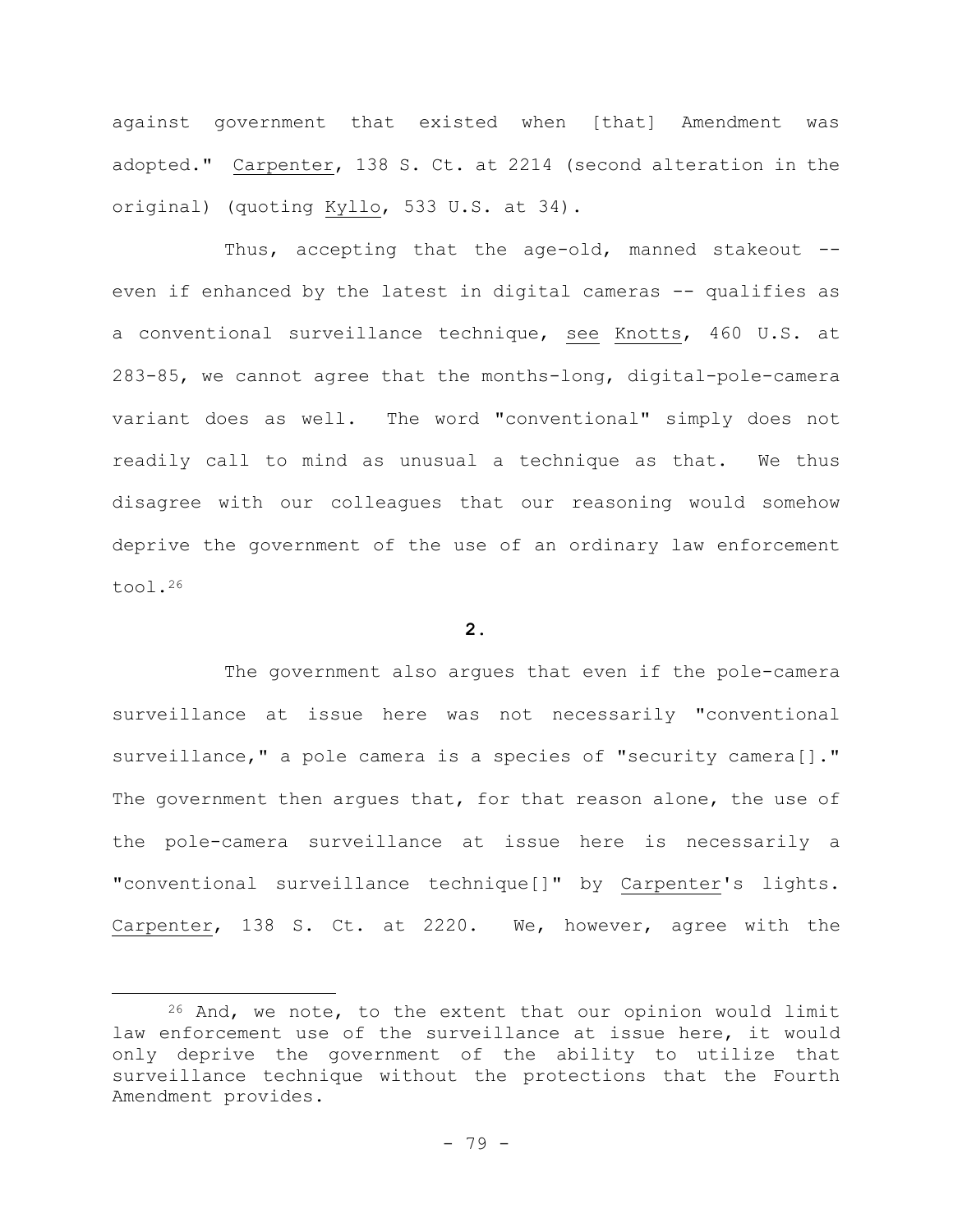defendants that the pole camera trained by law enforcement on their home for eight months, generating a searchable digital video database of the activities visible to that camera, is not like the "security cameras" left unquestioned in Carpenter.

In describing "security cameras" as a "conventional surveillance technique[]" akin to "other business records that might incidentally reveal location information," id. at 2220, the Court is most naturally understood to have been referring to the familiar "tactic[]" under which police have sought footage from third parties that had been collected by their security cameras in the area of a crime. Carpenter made its one reference to "security cameras" in the very same sentence that clarifies that the Court "do[es] not disturb" the caselaw that addresses a person's expectation of privacy in information voluntarily handed over to third parties, id. (citing Miller, 425 U.S. 435, and Smith, 442 U.S. 735), and just prior to a sentence that clarifies that the Court is not addressing "other business records," id. (emphasis added). In this way, the Court intimated that the "security cameras" were private security cameras quarding private property.<sup>27</sup>

 $27$  We also note that the Carpenter petitioner emphasized that, although the police have long "sought security camera footage" as an investigatory "tactic[]" employed "prior to the widespread proliferation of cell phones," that "tactic[]" cannot be compared to police seeking long-term CSLI -- as this "security camera" "tactic[]" enabled "law enforcement agents [to] retrieve[] at best only fragmentary historical location records." Br. for Pet'r at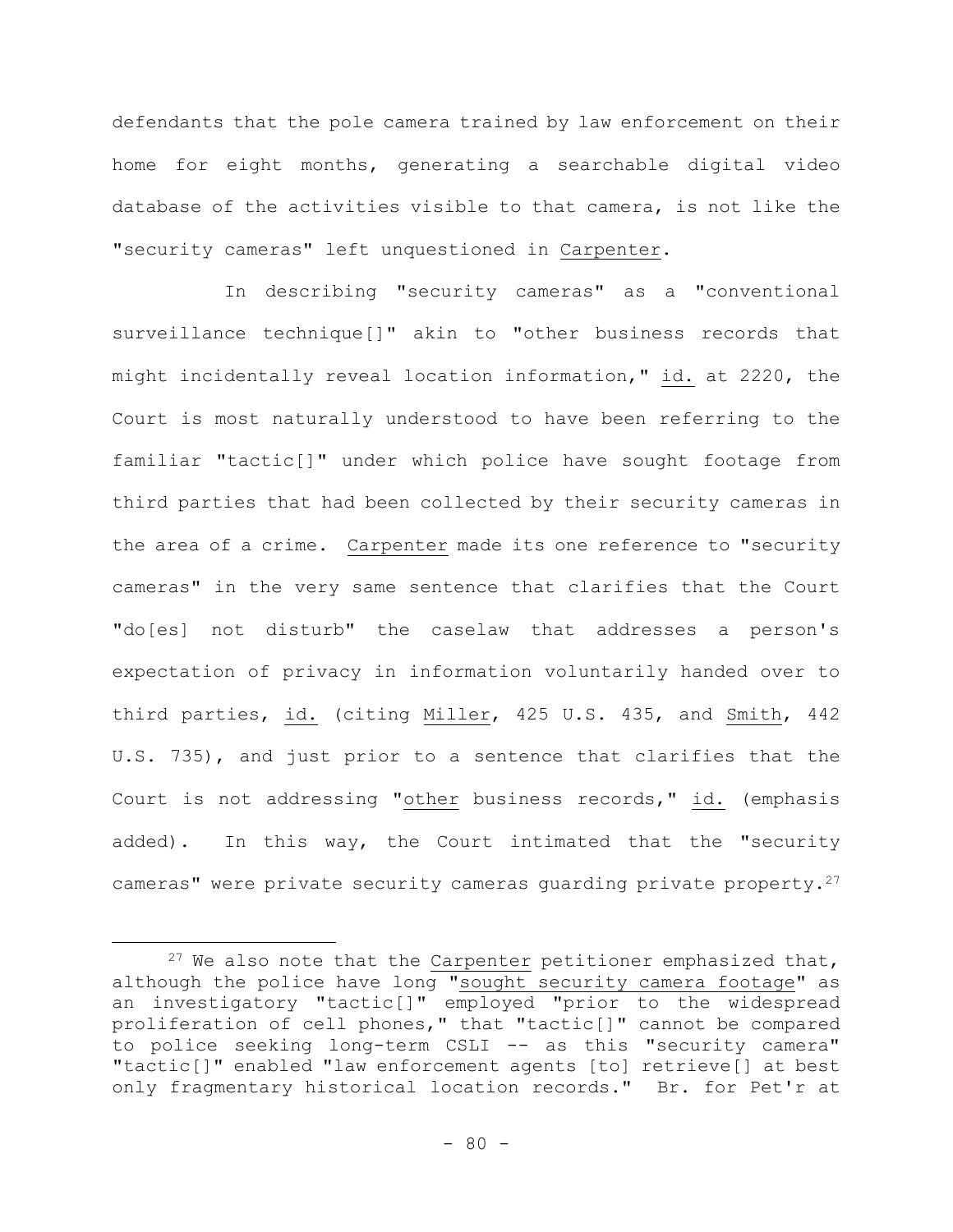We note, too, that the government's briefing to us highlights the fact that conventional security cameras are typically placed so that they are overt -- not hidden or hard-tospot, as the camera here was.<sup>28</sup> By contrast, cameras utilized for criminal investigatory (rather than "security") purposes are -- by definition -- covertly placed; otherwise, as our colleagues emphasize, Concur. Op. at 110 n.37, that investigatory tactic would hardly be effective.

Finally, the Carpenter opinion's passage referencing "security cameras" is immediately followed by a sentence that

 $28$  By highlighting this difference, we do not mean to suggest that a search cannot occur if the pole camera conducting the surveillance is clearly and obviously placed. After all, the government may not circumvent the Fourth Amendment by merely running ads letting the population know that it is collecting CSLI for criminal investigations. See Smith, 442 U.S. at 741 n.5 ("Situations can be imagined, of course, in which Katz's twopronged inquiry would provide an inadequate index of Fourth Amendment protection. For example, if the Government were suddenly to announce on nationwide television that all homes henceforth would be subject to warrantless entry."). But, we do not rule out the possibility that, in some circumstances, the obviousness of the surveillance could play a role in assessing whether the defendant had a subjective expectation of privacy.

<sup>11, 18,</sup> Carpenter, 138 S. Ct. 2206 (No. 16-402) (emphasis added); see also Amicus Curiae Br. for Natl' Dist. Att'ys Ass'n at 26 & n.17, Carpenter, 138 S. Ct. 2206 (No. 16-402) (explaining that "police frequently contact multiple third parties with surveillance capabilities to piece together an individual's movements," and that under "the third-party doctrine . . . a defendant would ordinarily have no standing to preclude a third party from releasing" footage by which an "individual's location [is] captured on a third party's private security camera, or even network of cameras").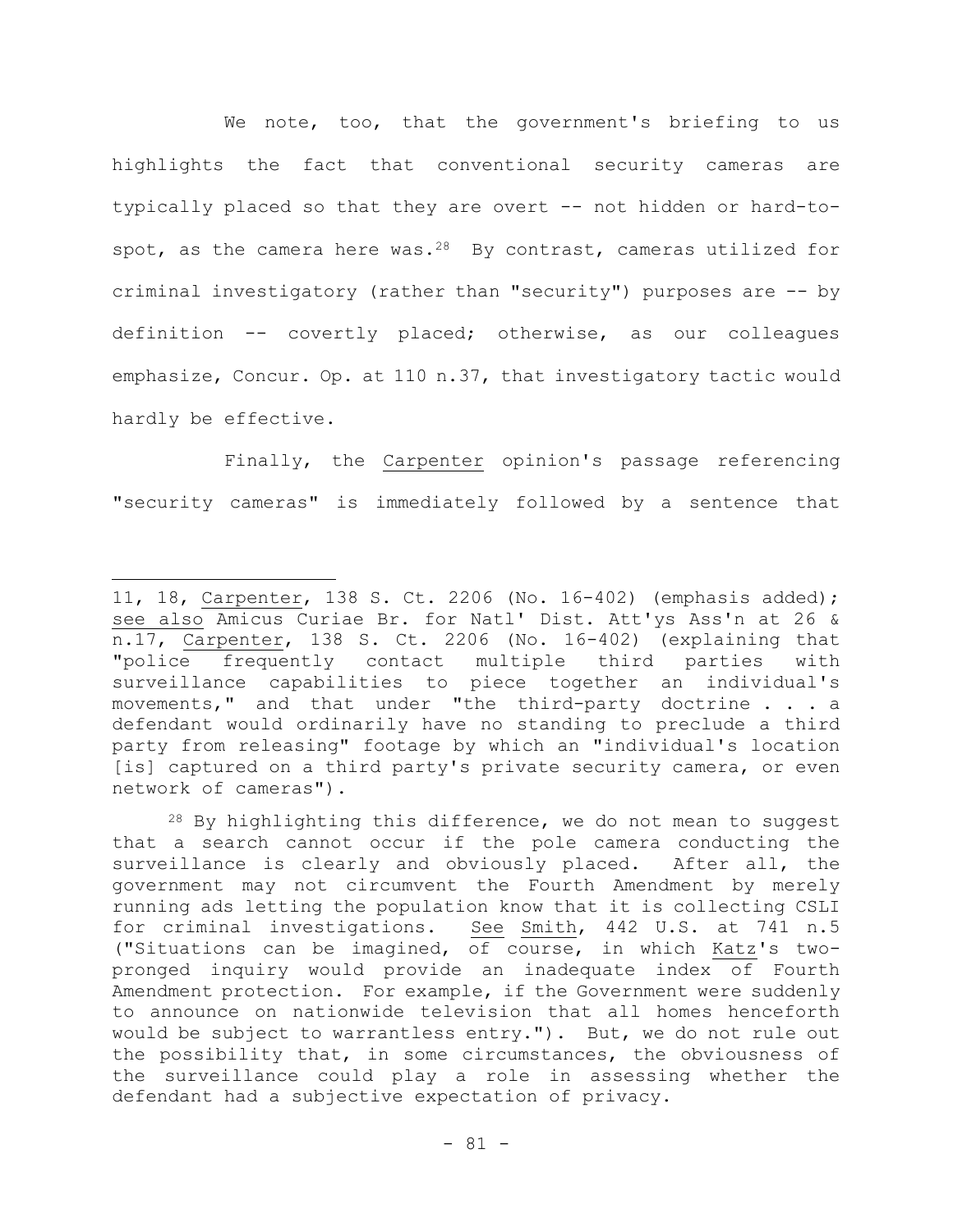explains that the decision is also not disturbing the authority of law enforcement to access "other business records that might incidentally reveal location information." Carpenter, 138 S. Ct. at 2220 (emphasis added). This reference, too, suggests that even if the pole camera in question here could, in some scenarios, be viewed as a "security camera" or a "business record," the camera, as here used, is not of that kind. This camera was specifically placed so as to "reveal location information" pertaining to specific individuals for law enforcement's investigative purposes -- namely the movements of the defendants in the front curtilage of the Hadley Street home. There is nothing "incidental" about the "location information" regarding the home on which the camera was trained that the camera revealed. Id. at 2220.

In that sense, the pole camera here appears in stark contrast to other types of cameras commonly operated by both private individuals and the government in which the camera fulfills a purpose distinct from tracking a person's movements at a particular residence and may only record where a particular individual is on a certain occasion as an incident of the camera's more general security-related function.<sup>29</sup> Thus, we reject the

<sup>&</sup>lt;sup>29</sup> It is for this reason that we disagree with our colleagues that our conclusion as to what constitutes a "security camera[]" under Carpenter "would subject the less affluent who live on public streets . . . to lesser law enforcement than those in wealthy neighborhoods." Concur. Op. at 110-11. Video cameras, assuming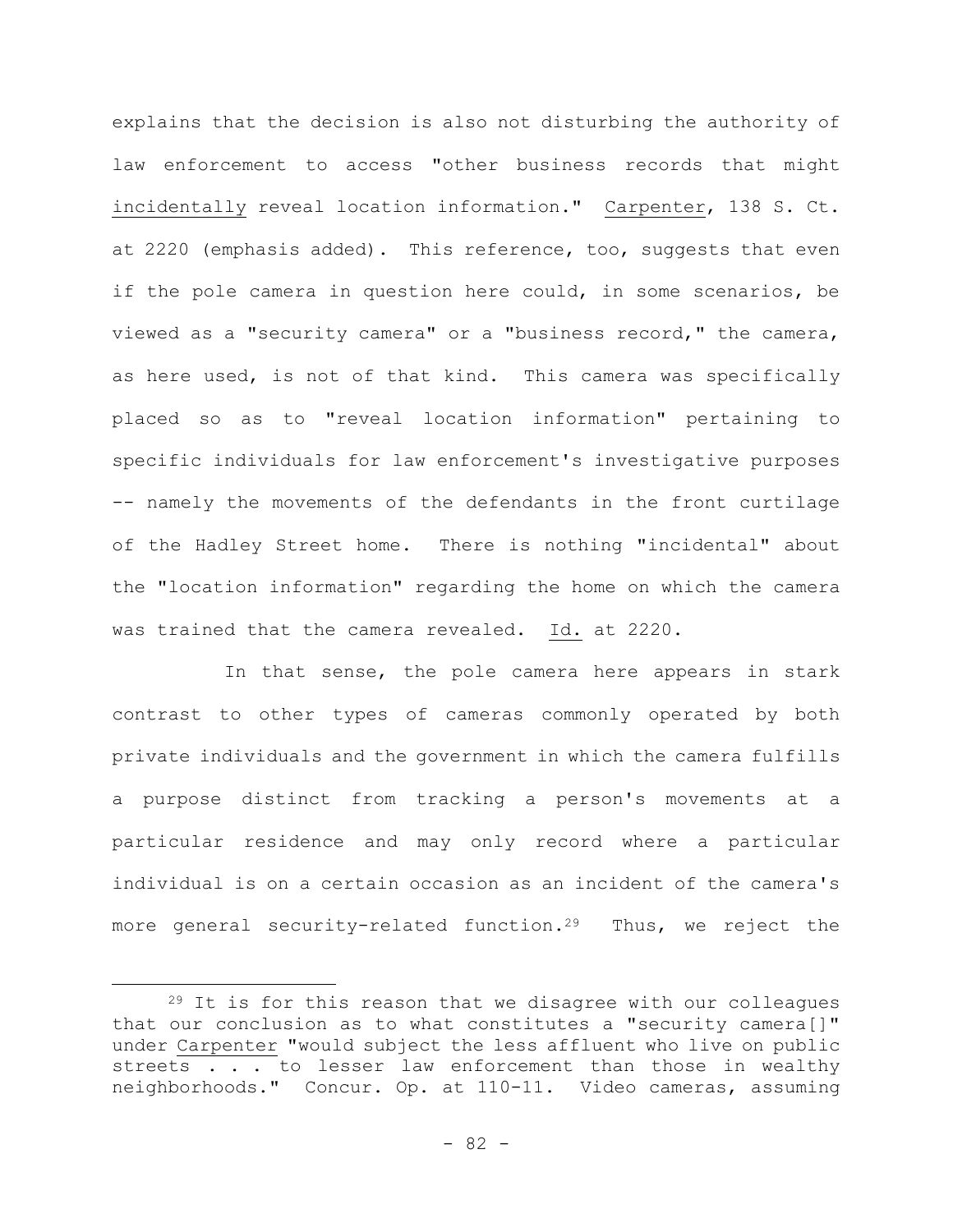government's suggestion that Carpenter establishes -- by virtue of its cursory reference to "security cameras" -- that the accessing by the government of the record of the whole of the activities occurring in the curtilage of a home for eight months that the hidden pole camera here generated does not contravene a reasonable expectation of privacy in a manner that effects a Fourth Amendment search.

### **D.**

Shifting focus, the government suggests that even if everything that we have said in applying Carpenter to this case so far is correct, Carpenter is not the Supreme Court precedent that should control our analysis of the contravention portion of the Katz inquiry. The government contends that Carpenter concerned technology that tracks one's movements in public, while here we are faced with technology that allows for the ability to view one's home. Thus, the government contends, Kyllo, which concerned the use of advanced heat sensory technology to surveil a private

that they are government operated, could have a purpose "incidental[]" to "reval[ing] location information," Carpenter, 138 S. Ct. at 2220, such as public safety, that is unrelated to the monitoring of a particular home for criminal investigatory purposes. And, that is true of any neighborhood in which such cameras are so used. Moreover, to the extent our colleagues' concern about excluding this type of surveillance from that conducted by "security cameras" -- as Carpenter understood that category -- stems from a worry that bias may infect the targets of such surveillance, the concern is hard to understand. It would seem to us that more rather than less constitutional protection would be -- well -- warranted if that were the concern.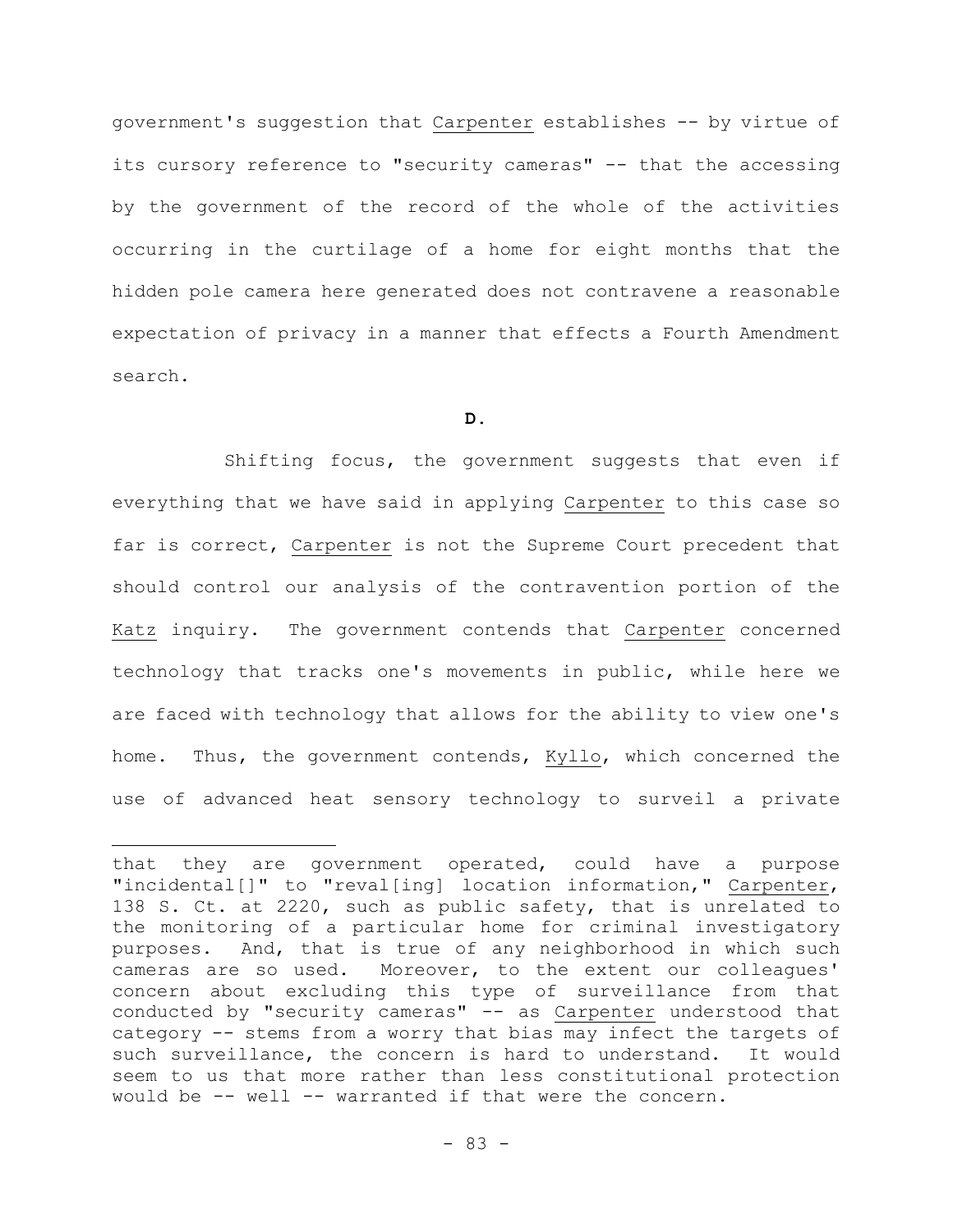residence, is the most relevant Supreme Court precedent for present purposes. See Kyllo, 544 U.S. at 40.

The government argues in this regard that Kyllo created a bright line rule that only technologies that "explore details that would previously have been unknowable without a physical intrusion" into a suspect's home raise Fourth Amendment concerns. Because the pole camera captured only what was exposed to public view and involved no such "physical intrusion," the government suggests, we must find that the government here did not contravene a reasonable expectation of privacy. But, Kyllo's holding that "surveillance is a 'search'" if "the [g]overnment uses a device that is not in general public use[] to explore details of the home that would previously have been unknowable without physical intrusion" states a sufficient rather than a necessary condition for determining that a search has occurred.<sup>30</sup> Id.

<sup>30</sup> Furthermore, the "bright line" the government points to was drawn by the Court to respond to the suggestion by the dissent in that case that technologically-revealed details about a home can be subject to Fourth Amendment protection only if the "homeowner would even care if anybody noticed." Id. at 50 (Stevens, J., dissenting). In rejecting that suggestion by the dissent, the Kyllo majority observed that "the Fourth Amendment draws 'a firm line at the entrance to the house'" that is "not only firm but also bright." Id. at 40 (quoting Payton v. United States, 445 U.S. 573, 590 (1980)). Kyllo's observations in this regard were thus a way of explaining why "[l]imiting the prohibition . . . to [technology that reveals] 'intimate details' would . . . be wrong in principle," id. at 38, for the Fourth Amendment protects what occurs inside the home irrespective of how sensitive that activity is. Kyllo thus cannot fairly be read to sanction the government's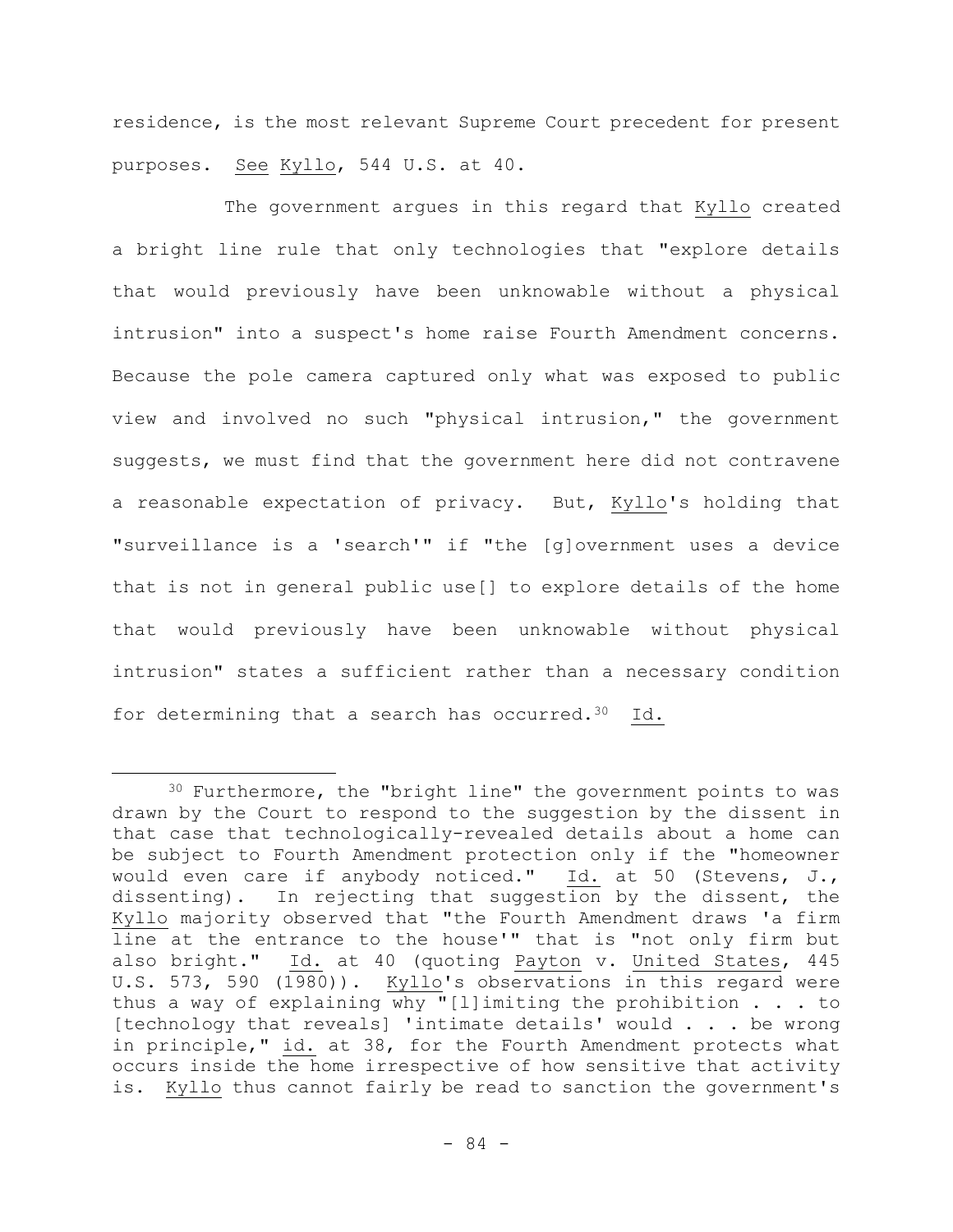Moreover, Kyllo, after framing the question presented there as "how much technological enhancement of ordinary perception . . . is too much," Kyllo, 533 U.S. at 33, found that the use of an infrared camera to see wavelengths, radiating from the exterior of the target's home, that no human eye could see increased human perception to such a degree that the use by law enforcement of the infrared camera did not merely augment an officer's ordinary observational abilities. Likewise, here, the pole camera created a searchable, digital record of moving images of all that transpired in front of the defendants' residence for eight months that is not only infallible but also shareable with others. We thus reject our colleagues' conclusion that the government's use of the pole camera here merely "augment[ed] their investigation," Concur. Op. at 122.

Finally, Kyllo emphasized that it was "reject[ing] a mechanical interpretation of the Fourth Amendment" that would sanction all technological observation of information gleaned from a home's exterior, no matter how revealing those observations may be. See id. at 35 (explaining that the exterior/interior approach would "leave the homeowner at the mercy of advancing technology"). Indeed, Kyllo, like Carpenter, is premised on the understanding that, in assessing Fourth Amendment questions with respect to

use of any and all surveillance technology to explore details about the curtilage.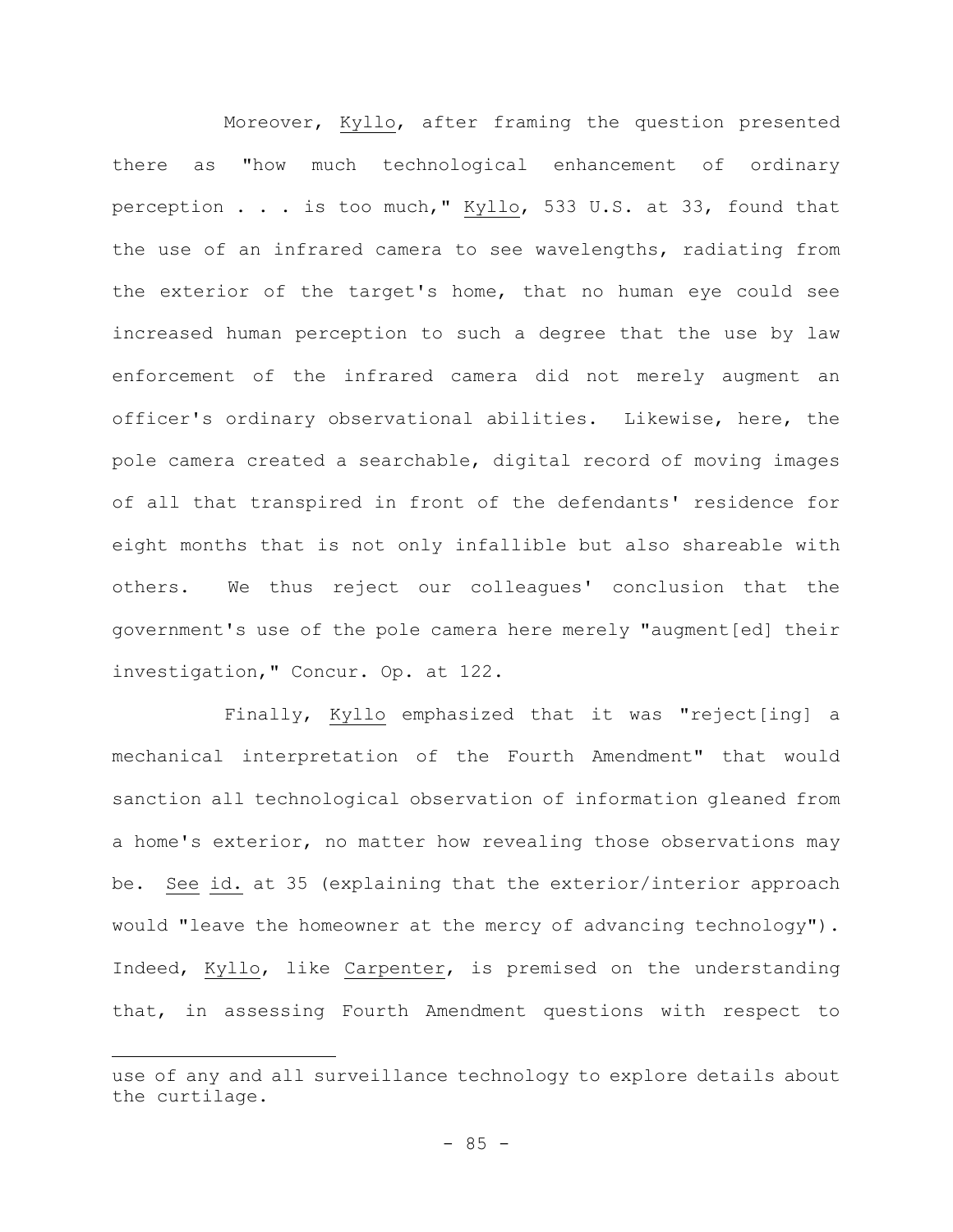evolving technologies, it is important to "take account of" not just the technology at issue but also "more sophisticated systems that are already in use or in development." Carpenter, 138 S. Ct. at 2218 (quoting Kyllo, 533 U.S. at 36).

Thus, in determining whether the government's accessing of the pole-camera record at issue here constitutes a search, we -- like the Court in Carpenter, Kyllo, and Riley -- must keep in mind the potential of the surveillance technology before us, given the advent of smaller and cheaper cameras with expansive memories and the emergence of facial recognition technology. See Riley, 573 U.S. at 393 (noting that "[t]he term 'cell phone' is itself misleading" because modern cell phones "are in fact minicomputers that also happen to have the capacity to be used as a telephone" and thus "in both a quantitative and a qualitative sense from other objects that might be kept on an arrestee's person"). It follows that Kyllo provides no basis for ignoring Carpenter in assessing the contravention issue here.

# **E.**

For these reasons, we conclude that the contravention portion of the Katz test is met in this case just as the other portions of that test are met as well. We thus conclude that the government's accessing of the record that the government itself generated by the pole camera in this case of the whole of what visibly occurred in the front of the Hadley Street residence during

- 86 -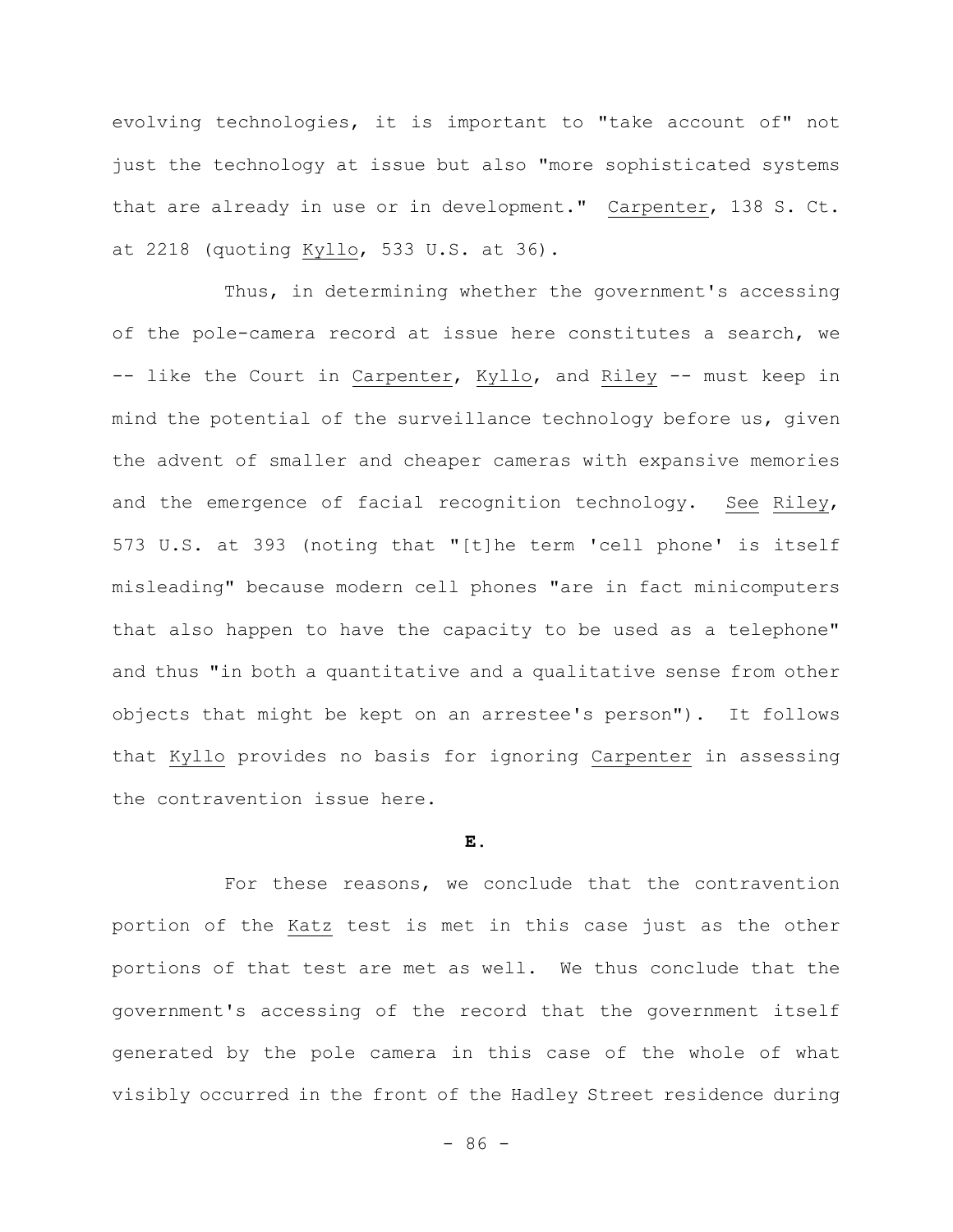the eight months in question constituted a "search" within the meaning of the Fourth Amendment.<sup>31</sup>

That said, beyond answering the question before us, we do not purport to decide what (if anything) the Fourth Amendment might require when the government deploys digital technology in other circumstances, just as Carpenter did not.<sup>32</sup> And, that is so even as to duration -- a criterion that Carpenter itself did not purport to define with precision, see 138 S. Ct. at 2217 n.3 - given that the record here encompasses a period more than eight times as long as the nearly month-long period of GPS tracking thought long enough to ground the reasonable expectation of privacy recognized in the Jones concurrences and on which Carpenter itself expressly relied. See id. at 2217 (citing Jones, 565 U.S. at 415

<sup>31</sup> Our colleagues suggest that we are "violat[ing] principles of stare decisis" by concluding as we do. But, given that we are hearing this case en banc for the express purpose of reconsidering our Court's prior decision in Bucci, we do not see how that is so. Most crucially, for the reasons we have explained, the Supreme Court's decision in Carpenter, relying on Jones, provides new support for concluding that the earlier reasoning in Bucci is no longer correct. Moreover, to the extent that our colleagues are concerned that the government has a reliance interest that would be infringed if we were to overrule Bucci, we do not see how that is the case, as we conclude that the good-faith exception to the warrant requirement would enable the government to utilize evidence that it acquired in reliance on Bucci prior to this decision.

<sup>32</sup> We emphasize that the government does not argue in challenging the District Court's granting of the motions to suppress before us that those motions concern only the fruits of pole-camera surveillance that occurred -- and were observed in real time -- in the early stages of the recording, such that the compendium itself provided no assistance.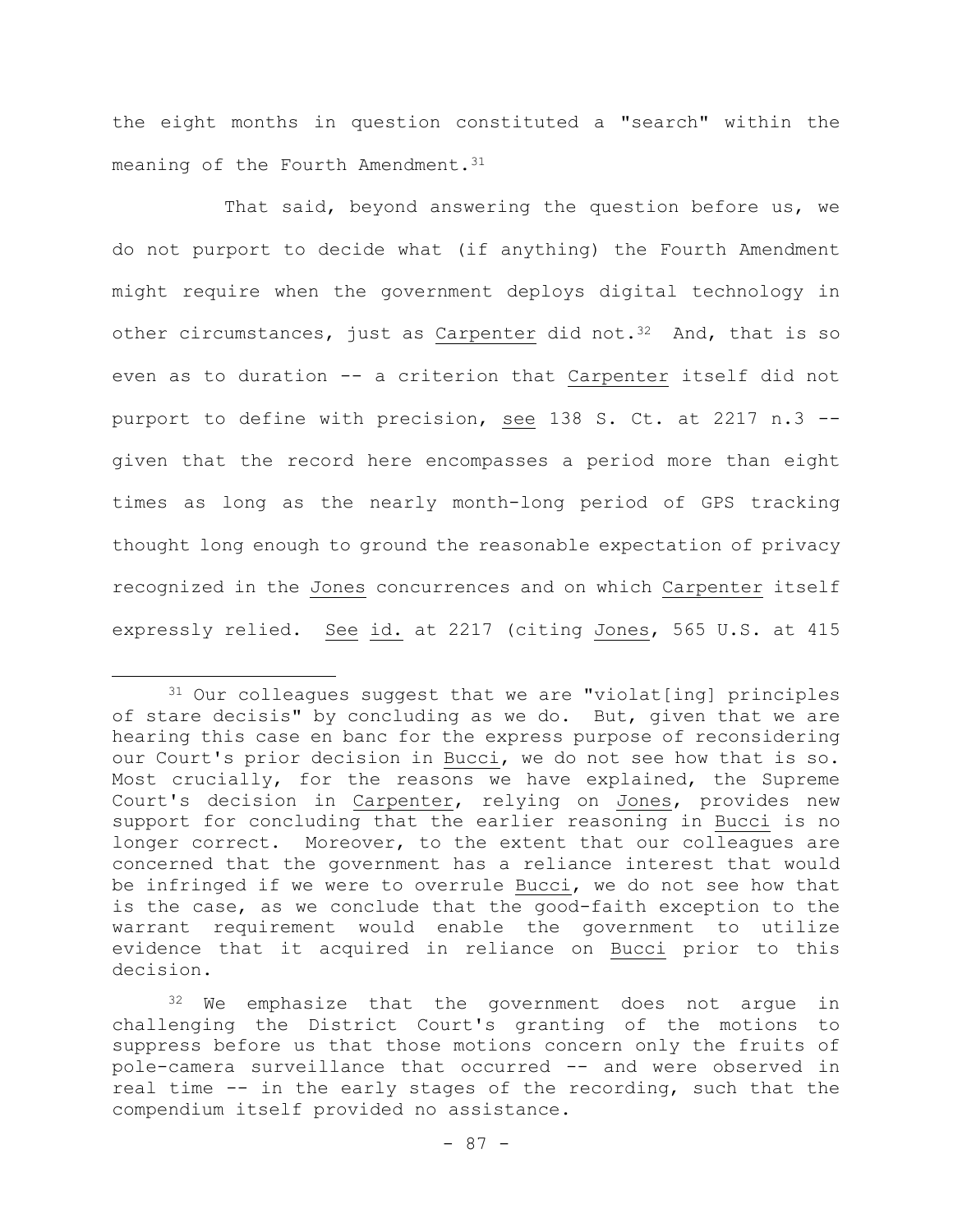(Sotomayor, J., concurring) and Jones, 565 U.S. at 430 (Alito, J., concurring in the judgment)).

# **V.**

We recognize that, as the government emphasizes, other courts that have considered the use of pole-camera surveillance -- even over a long duration -- have found no search to have occurred. But, we do not find in that body of precedent a reason to conclude other than as we do.

Many of these cases were decided before Carpenter. See, e.g., United States v. Houston, 813 F.3d 282, 289 (6th Cir. 2016); United States v. Jackson, 213 F.3d 1269, 1280-81 (10th Cir. 2000), vacated on other grounds, 538 U.S. 1033 (2000). But see, e.g., United States v. Cuevas-Sanchez, 821 F.2d 248, 251 (5th Cir. 1987); United States v. Vargas, No. CR-13-6025, 2014 U.S. Dist. LEXIS 184672, at \*28-30 (E.D. Wash. Dec. 15, 2014). Indeed, since Carpenter, only a few circuit courts have been squarely faced with the issue.

Notably, some of these post-Carpenter rulings, in finding no search to have occurred, have not engaged in a fulsome way with the Supreme Court's reasoning in Carpenter. They have merely applied prior in-circuit precedent. See United States v. May-Shaw, 955 F.3d 563, 567 (6th Cir. 2020) (explaining that "[a]lthough this argument may be compelling in theory,  $\ldots$  it [was] foreclosed by th[e] [Sixth Circuit]'s case law").

- 88 -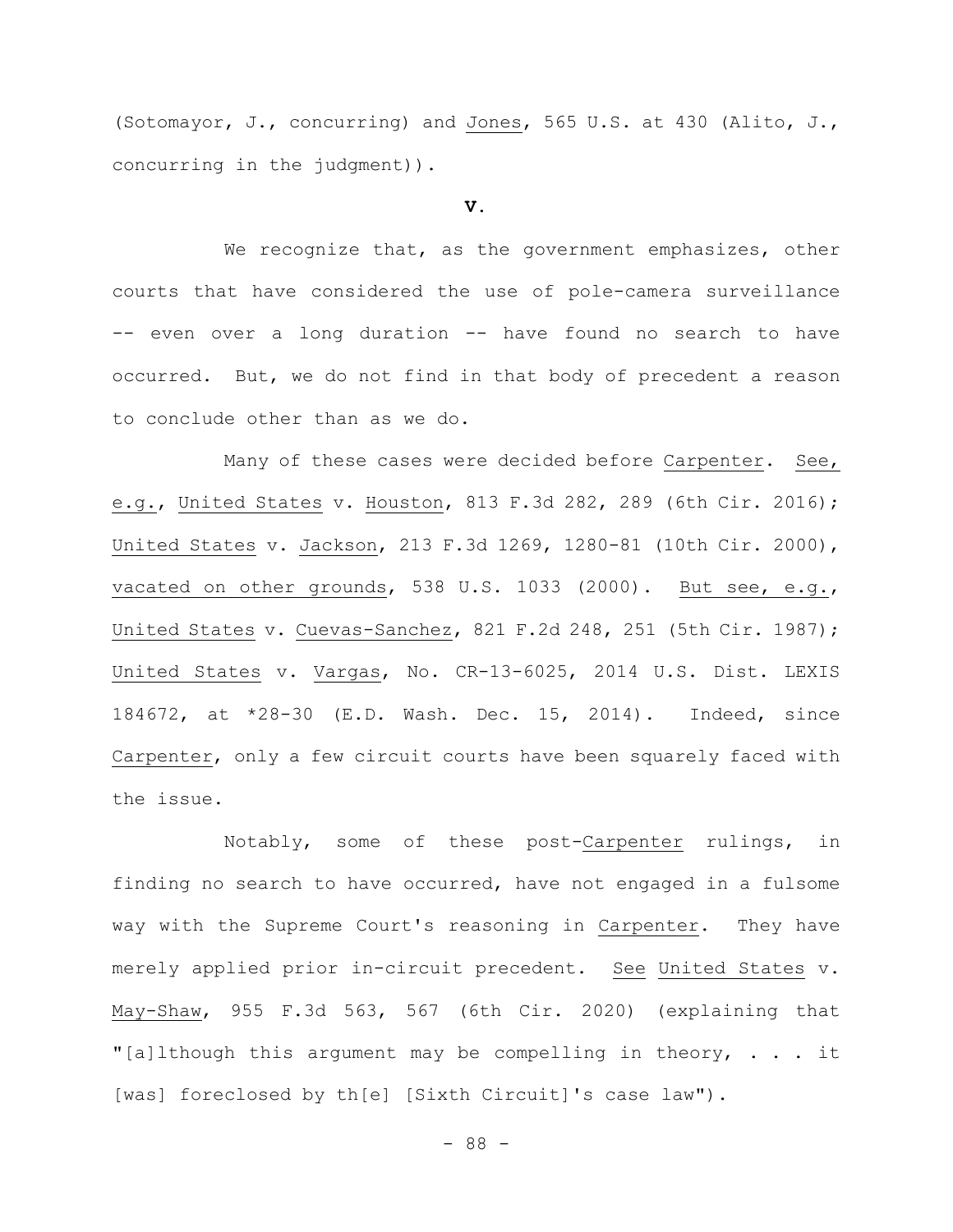In addition, the highest courts of two states have understood Carpenter to have altered the landscape. See People v. Tafoya, 494 P.3d 613, 623 (Colo. 2021); Mora, 150 N.E.3d at 311. In fact, one of them squarely holds that such pole-camera surveillance constitutes a search under the Fourth Amendment. See Tafoya, 494 P.3d at 623 (holding that the use of a pole camera to surveil the backyard of the defendant every day for three months presented the same concerns that the government's use of CSLI presented in Carpenter and thus "involved a degree of intrusion that a reasonable person would not have anticipated" such that the camera's three-month recording activity constituted a search (quoting Jones, 565 U.S. at 430 (Alito, J., concurring in the judgment))).

An exception is the Seventh Circuit's decision in United States v. Tuggle, 4 F.4th 505 (7th Cir. 2021), cert. denied, 142 S. Ct. 1107 (2022). It squarely grappled with whether Carpenter and other Supreme Court precedents require a court to conclude that the government conducts a search if it uses a pole camera to surveil a defendant's home for a period of many months, and it holds that they do not. Id. at 517.

Tuggle relied in part on its skepticism towards what it describes as "mosaic theory" -- namely, the notion that the aggregate of discrete activities each of which is visible to the public can be the predicate for a reasonable expectation of

- 89 -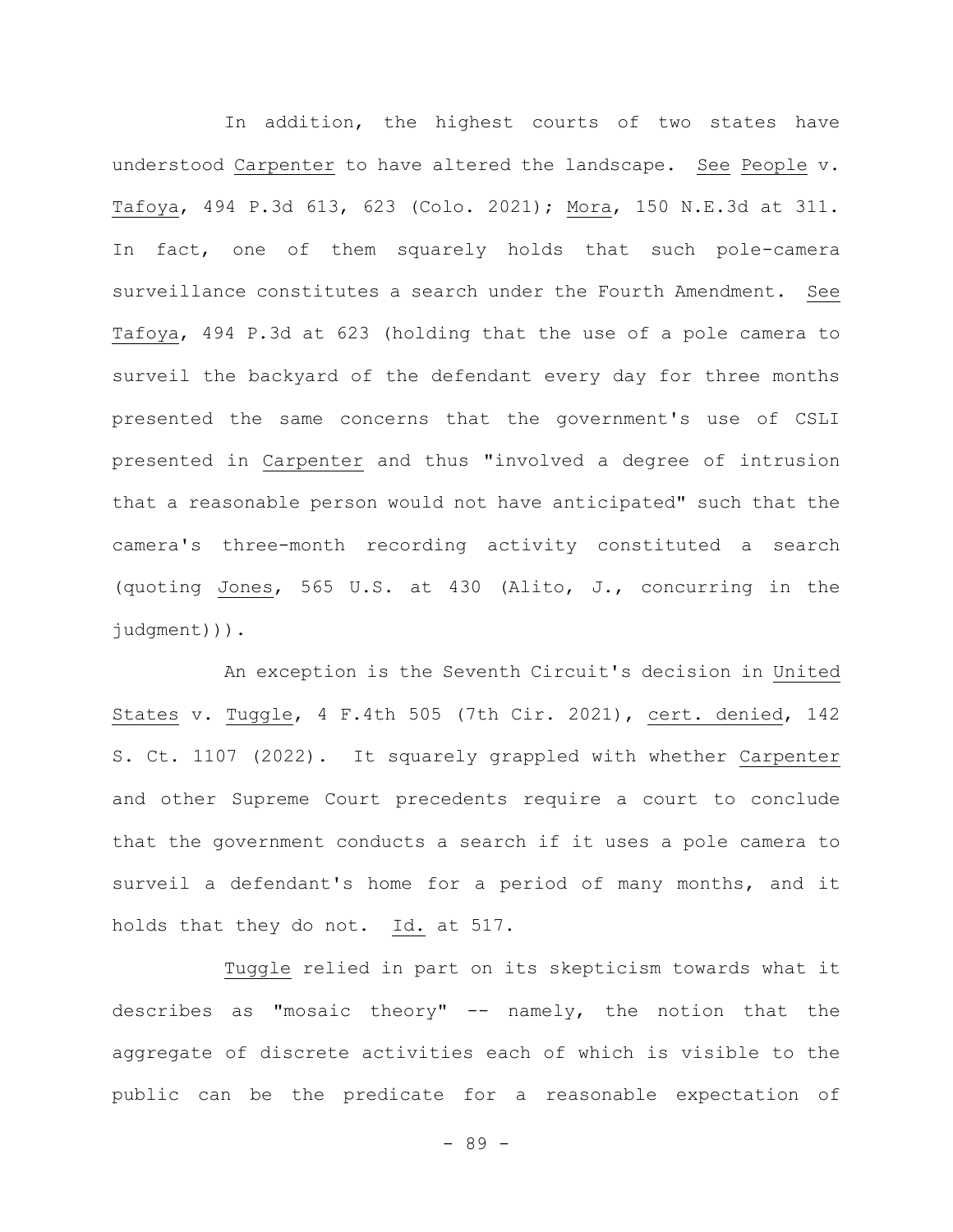privacy, even though the discrete activities on their own could not, because the whole is sometimes greater than the sum of its parts. Id. at 517, 520. Tuggle acknowledged that mosaic theory has "garner[ed] passing endorsement from some -- if not most -- of the Justices in the various opinions in Jones, Riley, and Carpenter." Id. at 519. It expressed the specific concern, however, that a recognition of a reasonable expectation of privacy in such an aggregate of otherwise publicly exposed activities would present "an obvious line-drawing problem: How much pole[-]camera surveillance is too much?" Id. at 526.

We do not find this concern to loom as large. By concluding that the duration of the digital surveillance at issue here bears on whether it constitutes a search, we do not inject a type of line-drawing problem into Fourth Amendment jurisprudence that, as a matter of kind, is unknown. See, e.g., United States v. Sharpe, 470 U.S. 675, 685 (1985) (explaining that while an investigative Terry stop only requires reasonable suspicion, said stop could become a full-blown seizure requiring probable cause over time, but noting that there is "no rigid time limitation" that "distinguish[es] an investigative stop from a de facto arrest"); Knotts, 460 U.S. at 283-85 (finding no Fourth Amendment issue with the government's use of a device to track a car for a single car trip but noting that there could be a constitutional issue if such surveillance continued for upwards of a day). Nor

 $-90 -$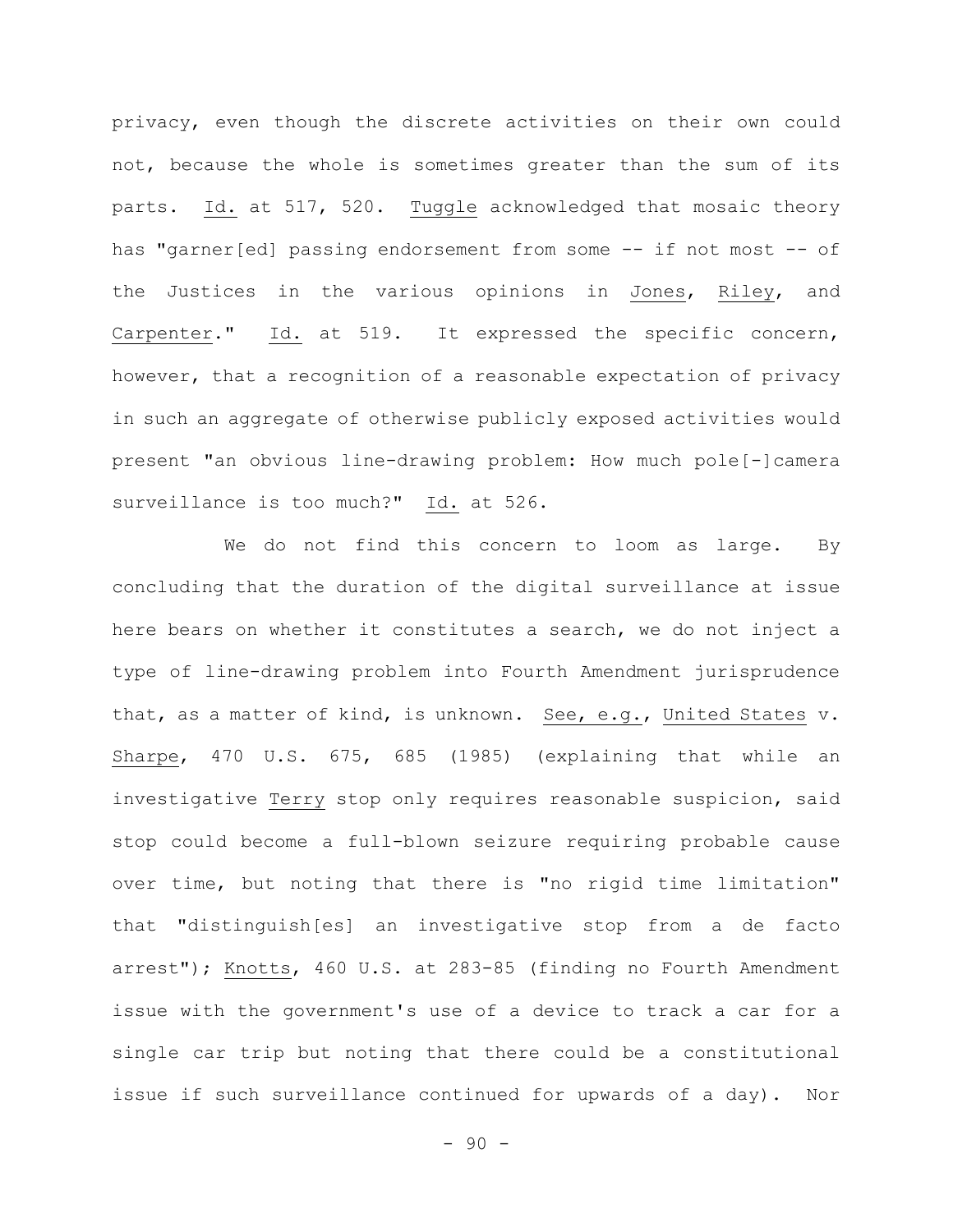is it a type of line-drawing in which it is improper for courts to engage. See, e.g., Maryland v. Shatzer, 559 U.S. 98, 110 (2010) (holding that an individual can be subject to interrogation after invoking the right to counsel if there is a break in custody of fourteen days or longer); Zadvydas v. Davis, 533 U.S. 678, 701, (2001) (permitting the government to detain a removable individual for up to six months before the government, upon a showing by that individual that there is "good reason to believe that there is no significant likelihood of removal in the reasonably foreseeable future," must present its own evidence to rebut that showing); County of Riverside v. McLaughlin, 500 U.S. 44, 56 (1991) (establishing that an individual arrested without a warrant must be brought before a magistrate judge to establish probable cause within 48 hours from the time of the arrest). More fundamentally, by relying expressly on the concurring opinions in Jones -- a case involving lengthy electronic tracking -- to conclude that there is a "reasonable expectation of privacy in the whole of [one's] movements" in public, Carpenter was necessarily rejecting the notion that temporal line-drawing in that clearly related context is not possible. Carpenter, 138 S. Ct. at 2217.

The Seventh Circuit could be read to be making a related point that also merits consideration. It concerns the role of lower courts in taking account of Carpenter.

- 91 -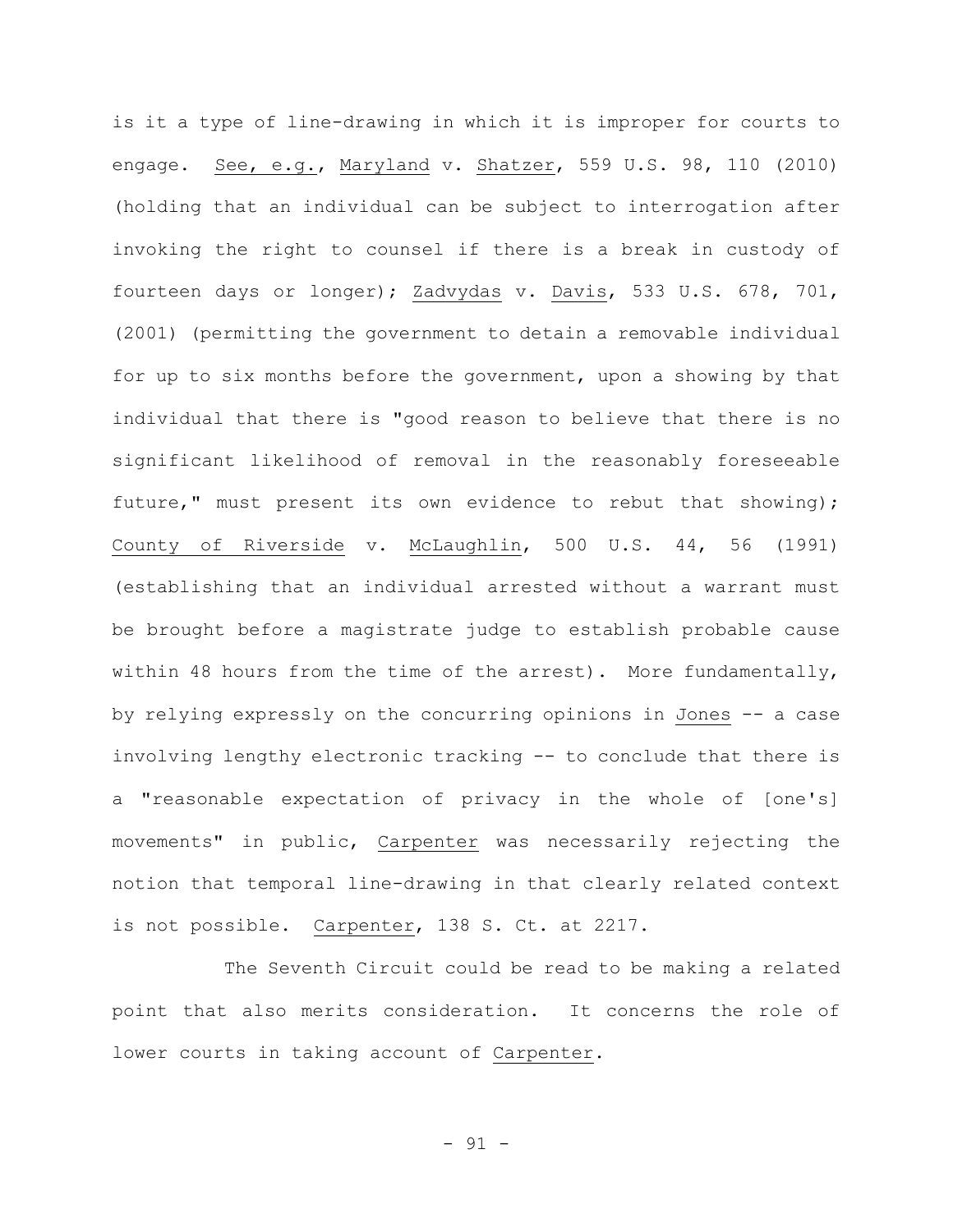Tuggle suggested that the Supreme Court has not yet bound us either to apply mosaic theory or to find the accessing of any digital video surveillance of activity that is exposed to public view beyond that addressed in Carpenter itself to constitute a Fourth Amendment search. Tuggle then indicated that, for that reason alone, it made sense for a lower court not to so find. Tuggle, 4 F.4th at 519-20.

As we have just noted, the Court in Carpenter did appear to embrace the long-term/short-term distinction in finding a reasonable expectation of privacy in the whole of the defendant's movements in public because the Court there in so holding relied on the views of the concurring Justices in Jones. See Carpenter, 138 S. Ct. at 2217 (citing Jones, 565 U.S. at 415 (Sotomayor, J., concurring) and Jones, 565 U.S. at 430 (Alito, J., concurring in the judgement)). But, we acknowledge that the Court's conclusion that the government's accessing of CSLI in Carpenter contravened the defendant's reasonable expectation of privacy -- and was not a conventional surveillance technique -- arguably did not depend solely on an embrace of the mosaic theory at that stage of the analysis. The Court also relied in that portion of its analysis on the "retrospective quality" of the CSLI -- namely, the CSLI had been generated before the government accessed it. Id. at 2218.

Even still, the Court in Carpenter did embrace something akin to the mosaic theory in finding the government's accessing of

- 92 -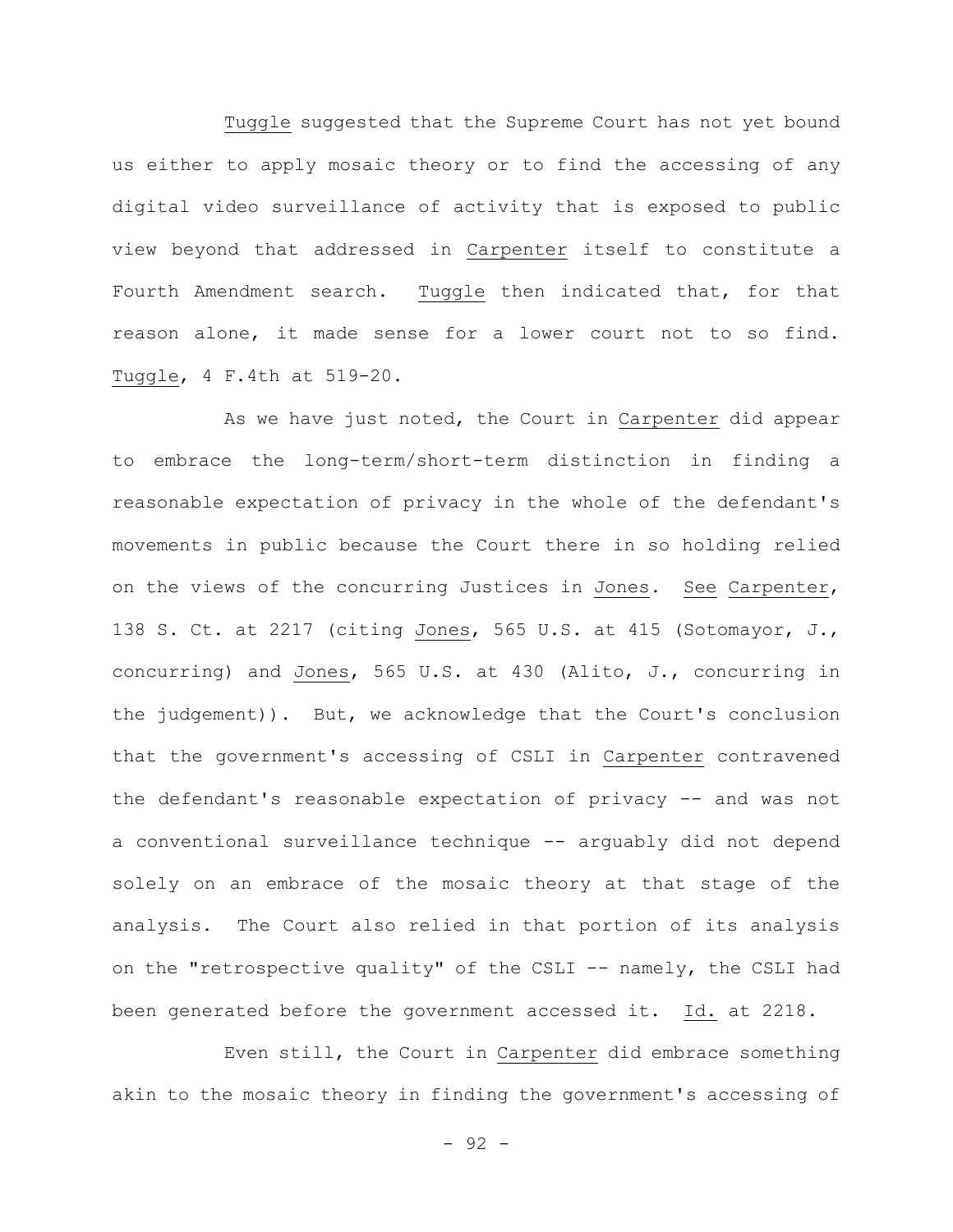the CSLI contravened the reasonable expectation of privacy of the defendant in that case and so constituted a search. Notably, the Court in Carpenter did not suggest that it was holding that the government's accessing of any information from a pre-existing store of CSLI in and of itself would contravene a reasonable expectation of privacy. It held only that accessing seven days' worth of such CSLI did -- in part because the Court concluded that such a seven-day-long record of historical CSLI was sufficiently "comprehensive" to contravene a reasonable expectation of privacy. Id. at 2217 n.3, 2223.

In any event, we see no reason why lower courts must - uniquely in this specific context of constitutional interpretation -- await controlling word from the Supreme Court before finding the Constitution to be protective. In fact, our circuit has some experience with a like question that suggests that it would be a mistake for us to take that view.

A little less than ten years ago, we were presented with the question of whether we should allow the search-incident-toarrest exception to the warrant requirement to enable an officer to search a cell phone possessed by the defendant at the time of arrest. See United States v. Wurie, 728 F.3d 1 (1st Cir. 2013). Supreme Court precedent at the time did not on its own compel us to find a search; it had not addressed a case involving acquisition of a personal device so chock-full of a person's privacies as the

- 93 -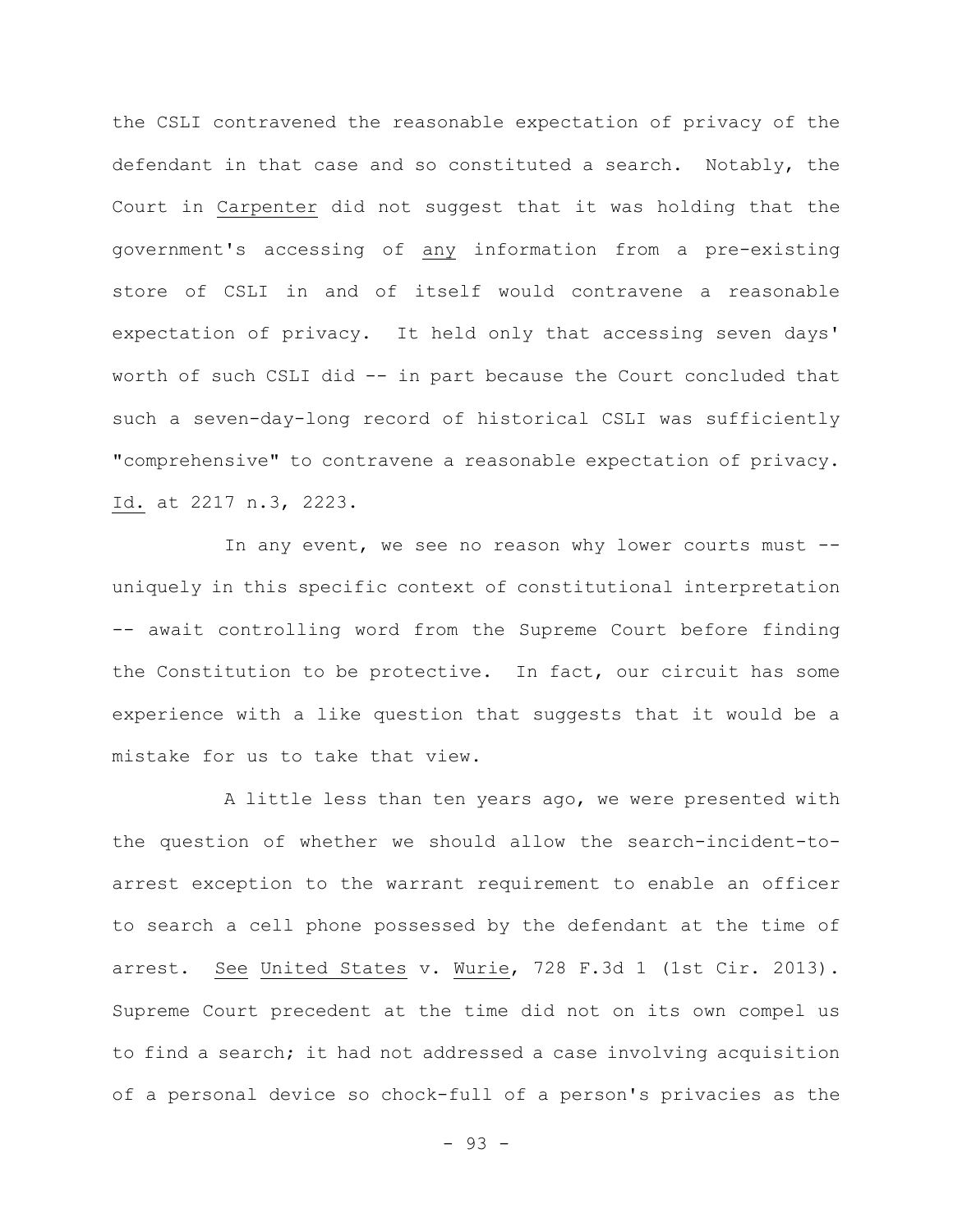cell phone. But, given the new technological realities involved, we declined to allow the exception to include a search of a cell phone, as we concluded that any other approach would "create 'a serious and recurring threat to the privacy of countless individuals.'" Id. at 14 (quoting Arizona v. Gant, 556 U.S. 332, 345 (2009)). A year later, our approach was endorsed by the Supreme Court, which emphasized the concerns that applying the traditional warrant exception to cell phones would pose given the immense amount of uniquely revealing information cell phones contain. See Riley, 573 U.S. at 393-97.

Here, we emphasize, the Court has already invoked the principles that we rely on to find that the use of digital surveillance is a search under the Fourth Amendment. Our application of those principles to find that a search occurred here, moreover, transgresses no existing precedent of the Court. We instead rely on the Court's precedents to reach a conclusion that accords with an animating purpose of the Fourth Amendment, which is "to place obstacles in the way of a too permeating police surveillance." Carpenter, 138 S. Ct. at 2215 (quoting Di Re, 332 U.S. at 595).

Nor can we ignore the reality that sheer fear "that the government may be watching chills associational and expressive freedoms." Jones, 565 U.S. at 416 (Sotomayor, J., concurring). From that perspective, our concern in deciding whether a search

 $-94 -$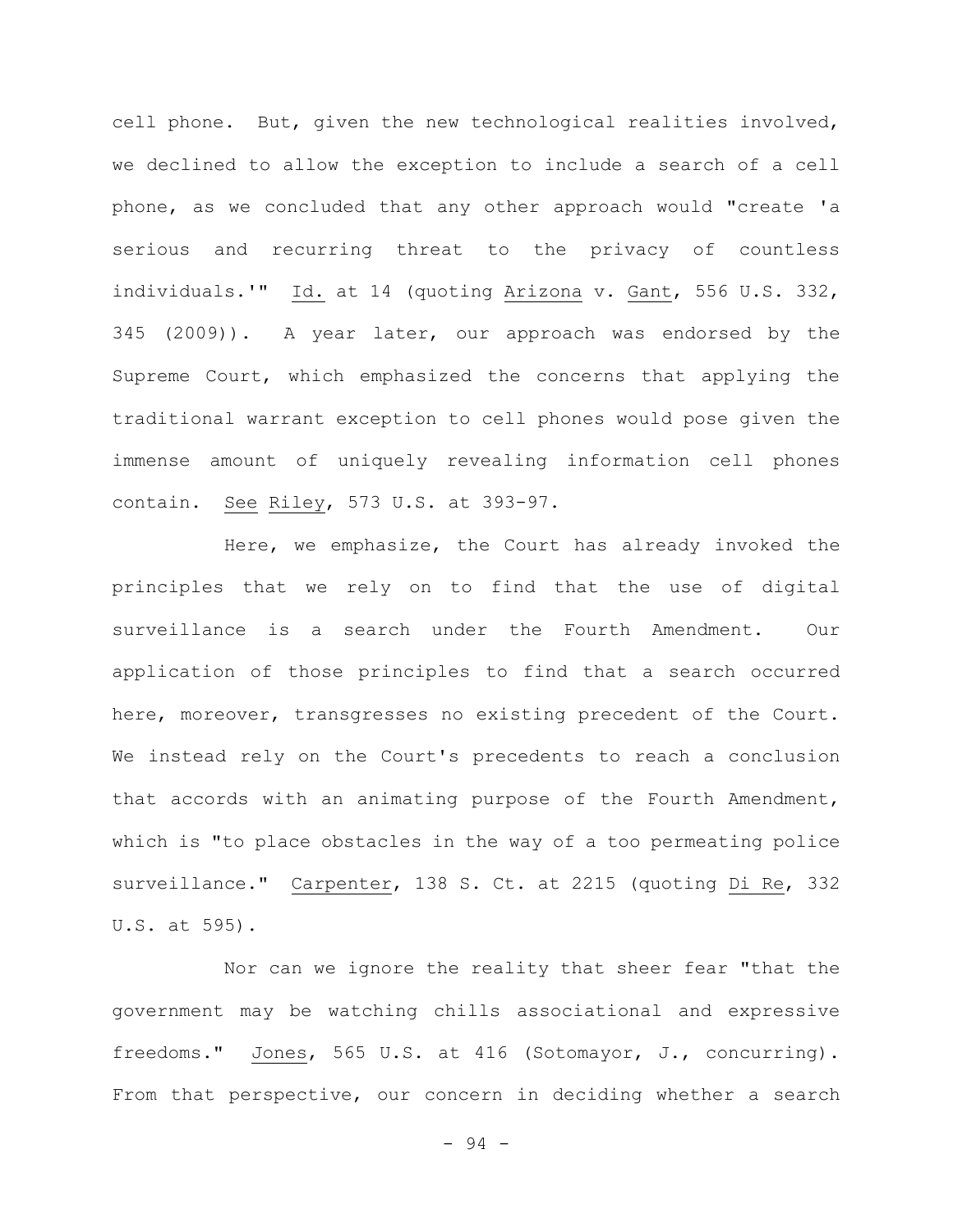occurred is not only with the use of evidence in this one case. It is also with the expectations of privacy that understandings of the Fourth Amendment's reach -- as articulated by courts, including lower ones -- themselves shape.

### **VI.**

The government contends that even if the creation of a searchable digital compendium of the activities in the front curtilage of a home via the use of a digital video pole camera effectuated an unreasonable search in violation of the Fourth Amendment, the exclusionary sanction should not apply in this case pursuant to the rationale set forth in Davis v. United States, 564 U.S. 229 (2011). We agree.

In Davis, the Supreme Court held "that searches conducted in objectively reasonable reliance on binding appellate precedent are not subject to the exclusionary rule." Id. at 232. There, the police officers in question had acted in reasonable reliance on an Eleventh Circuit precedent. See id. at 235 (citing United States v. Gonzalez, 71 F.3d 819 (11th Cir. 1996)). But, that precedent was overturned "while Davis's appeal was pending [in the Eleventh Circuit]." Id. at 236 (citing Gant, 556 U.S. 332). The Eleventh Circuit then applied that new precedent to find that a search occurred, thereby determining -- for the first time on appeal -- that the exclusionary sanction should not apply. See id. (describing opinion below). The Supreme Court granted

 $-95 -$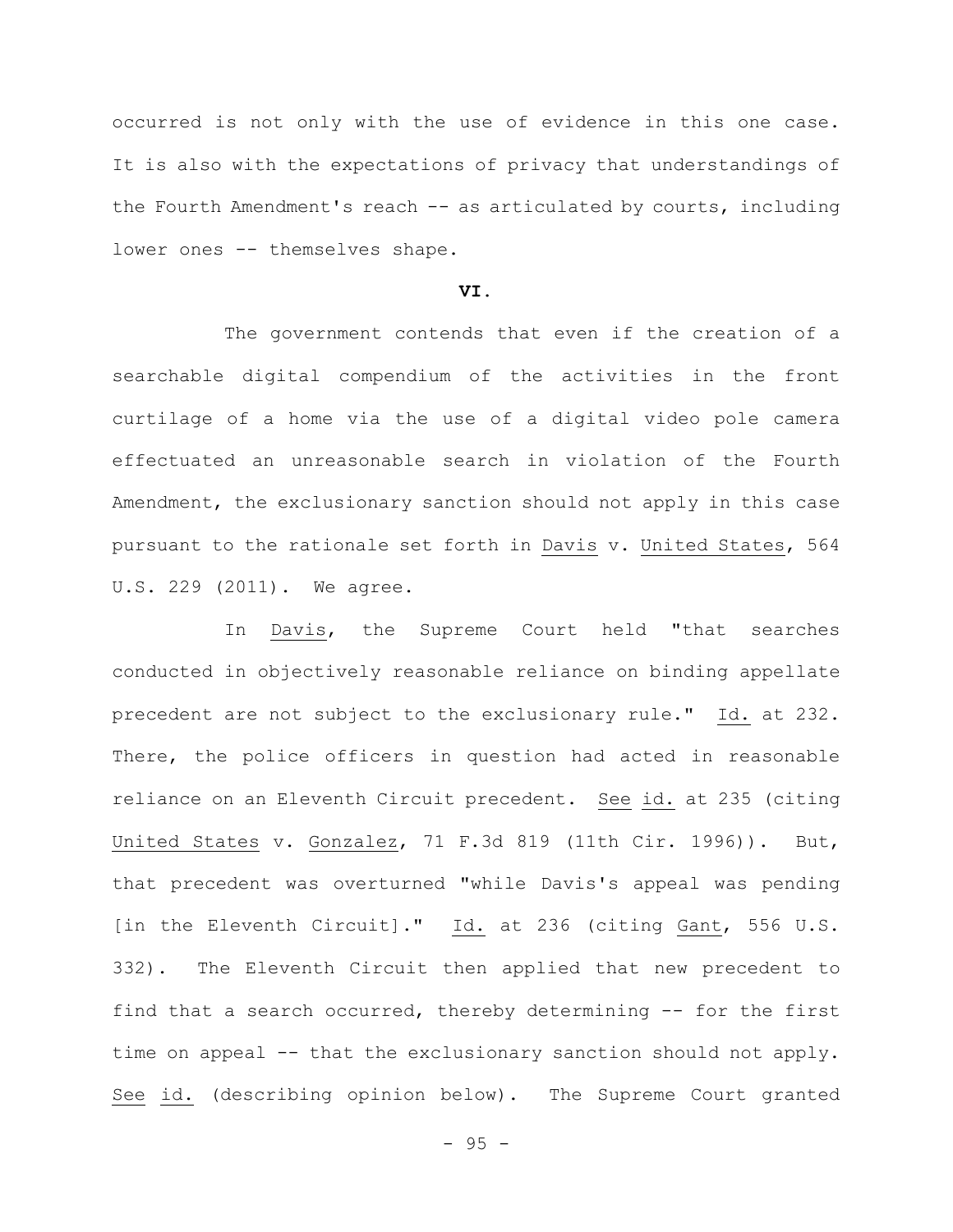certiorari to determine "whether to apply [the exclusionary] sanction when the police conduct a search in compliance with binding precedent that is later overruled," id. at 232, and answered that question in the negative, id.; cf. United States v. Campbell, 26 F.4th 860, 873, 887-88 (11th Cir. 2022) (en banc) (explaining that issues forfeited by a party can be resurrected by a court of appeals and applying the good-faith exception even though it had not been raised by the parties in their initial briefing).

Similarly here, we conclude that the government's use of a pole camera to create a searchable digital record of the whole of the activities that occurred in the front curtilage of a home constituted a "search" and that this search was "conducted in objectively reasonable reliance on binding appellate precedent," Davis, 564 U.S. at 232, namely, Bucci. Accordingly, as in Davis, there is no basis for applying the exclusionary sanction here.  $33$ 

<sup>33</sup> Moore-Bush and Moore do point out that the government raised its "good faith" argument only in the briefing to us and in its motion for reconsideration before the District Court. But, under the circumstances here, we do not consider the "good faith" issue to have been waived. As noted, Bucci was law of the circuit at the time of the District Court's decision. Thus, the circumstances here are not materially different than those in Davis, where the government similarly raised no "good-faith reliance" argument in the District Court when as of that time the relevant appellate precedent had not been overruled.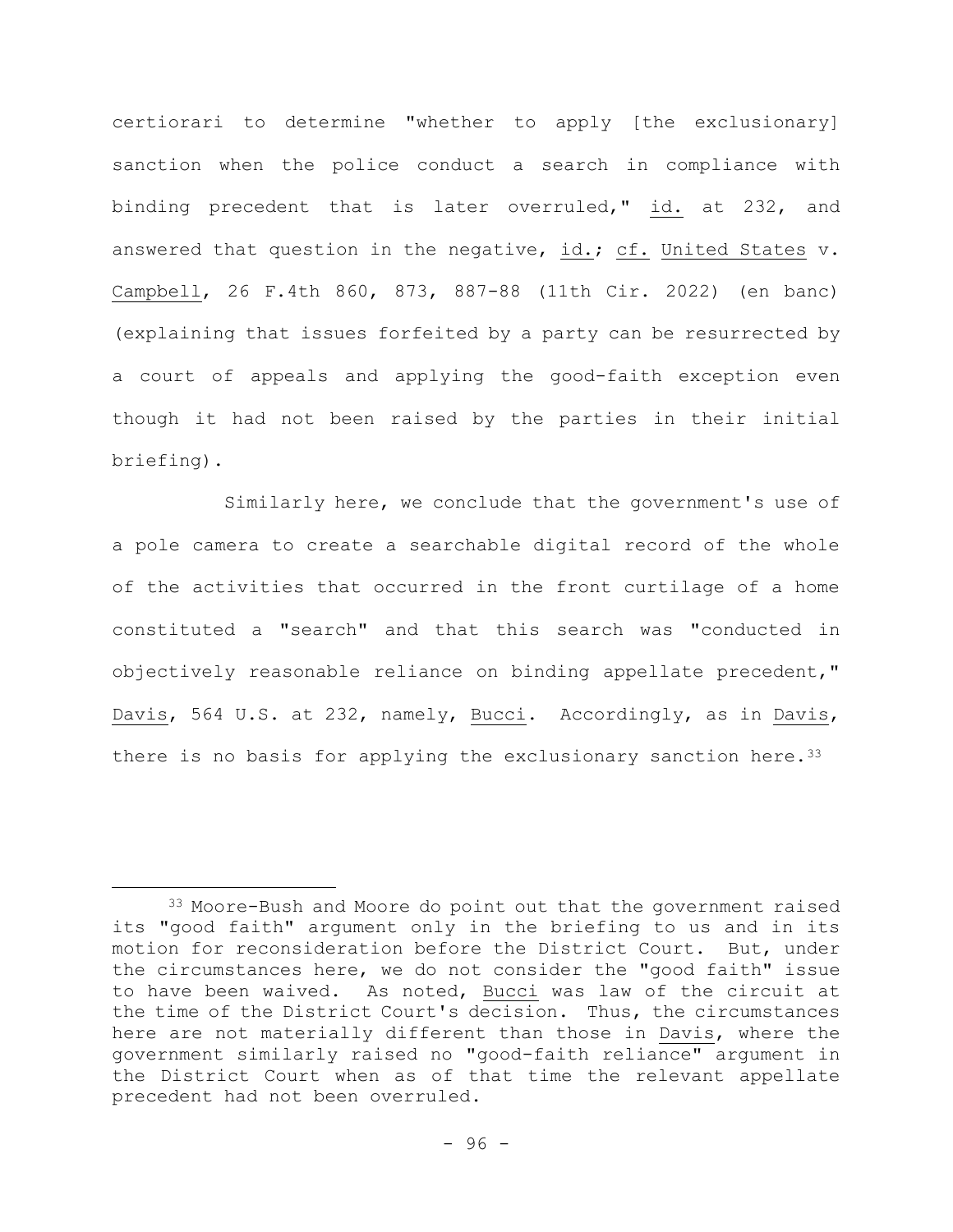For the reasons that we have given, we conclude that the government conducted a warrantless "search" in violation of the Fourth Amendment when the government "accessed" the compendium of all the activities that occurred over a period of eight months in the front curtilage of the Moore-Bush and Moore home that the government created surreptitiously through its use of a digital video camera affixed to a utility pole. But, because the government relied in good faith on our Court's prior decision in Bucci, in which we permitted the accessing of the record of such warrantless surveillance, we also conclude that the District Court erred in not granting the defendants' motions to suppress.

Our colleagues view the case differently. They would permit the government to conduct such long-term, warrantless polecamera surveillance of a home without a warrant, let alone probable cause or even reasonable suspicion. They would do so, moreover, even when that surveillance creates a searchable, digital record of all the activities that occur in front of that home for that prolonged period, such that the government then can mine that record for information at any point in the future. And, finally, they would do so even though, for the reasons that we have explained, the government is able to undertake such surveillance and access the resulting record with relative ease, given how

**VII.**

- 97 -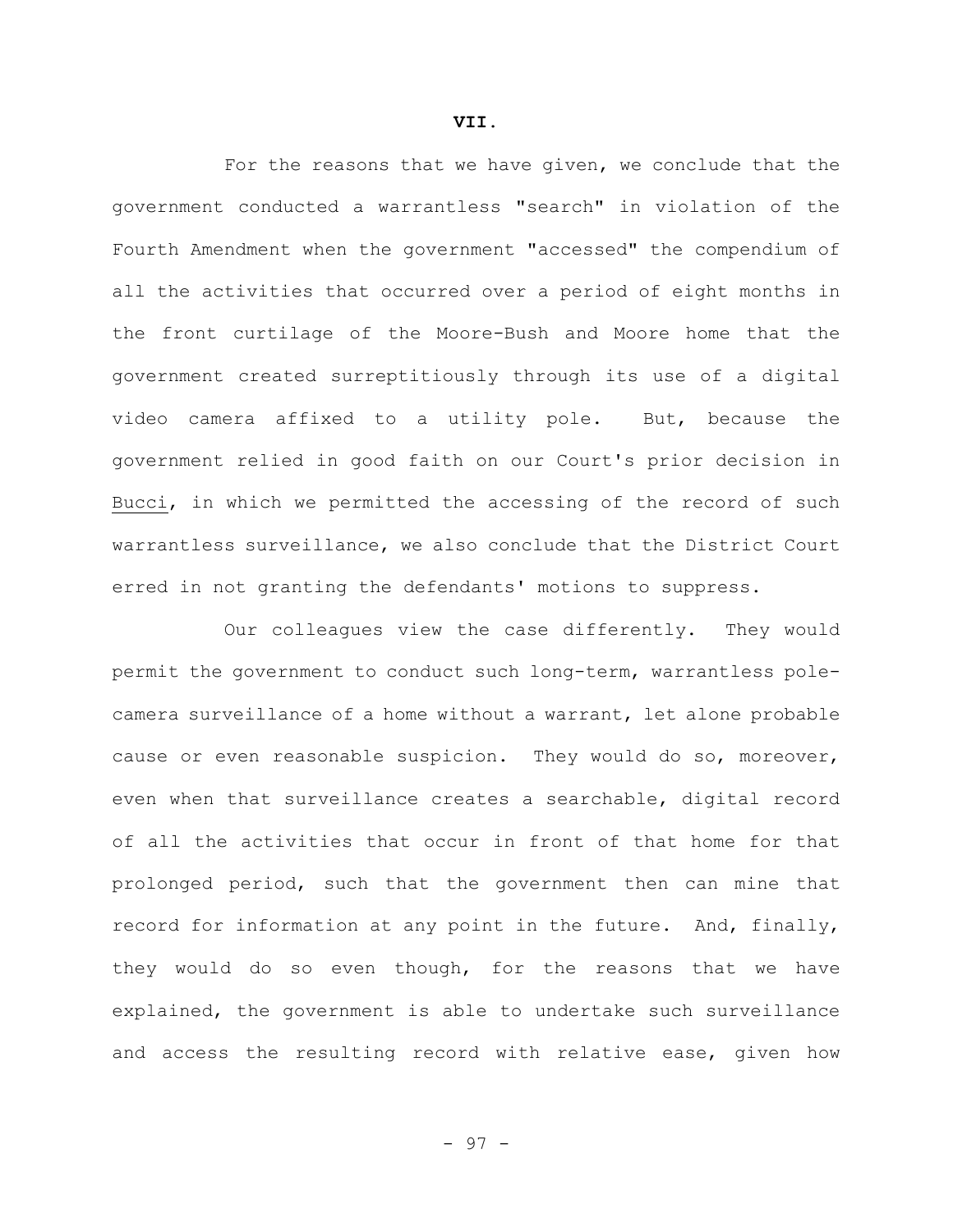"easy, cheap, and efficient" the technology at issue is, Carpenter, 138 S. Ct. at 2218.

Our colleagues in doing so brush past the obvious concerns that such a decision here would generate. They do so by explaining that law enforcement will use pole cameras sparingly and that when law enforcement does use the technology it will have good "reason to believe that the camera will provide information to assist investigators." Concur. Op. at 113.

But, in determining whether a "search" occurred for Fourth Amendment purposes, our focus is not on the number of people subject to the surveillance in the specific case before us. Law enforcement officers are no less engaged in a search when they barge into a single individual's home without a warrant than when they make a habit of barging into homes that way.

Nor in making such a determination may we assume that, going forward, the government will conduct the surveillance differently in future cases. The Court in Terry v. Ohio, 392 U.S. 1 (1968), did not excuse the government from having articulable suspicion to make a stop because it assumed, in the future, such stops would be made with it, id. at 30.

New surveillance technologies do present especially difficult questions for courts -- and not only when it comes to the Fourth Amendment. Our knowledge is limited. It is also unlikely to be fully up to date.

- 98 -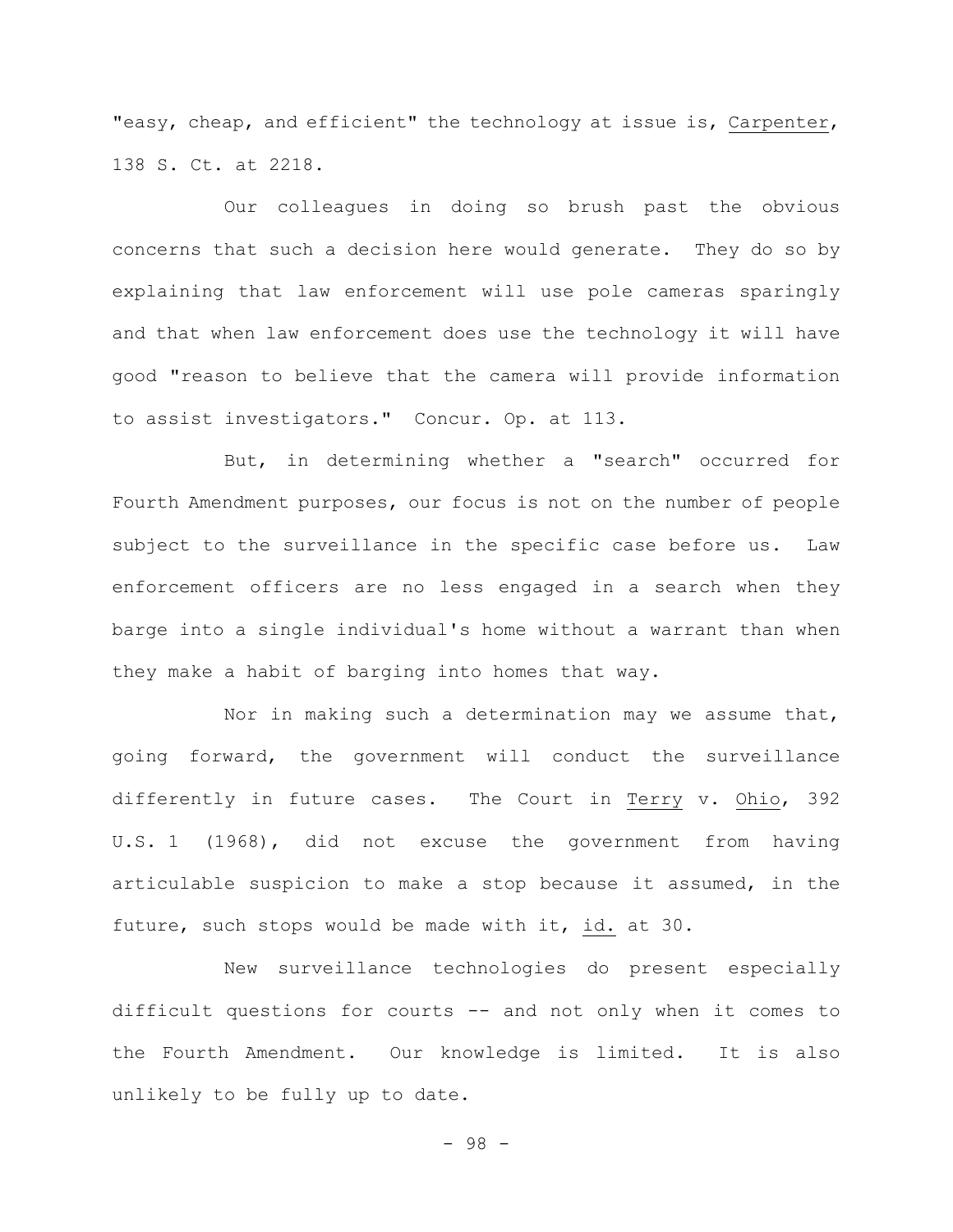But, as the Supreme Court explained in Carpenter, courts are still "obligated -- as '[s]ubtler and more far-reaching means of invading privacy have become available to the [g]overnment' - to ensure that the 'progress of science' does not erode Fourth Amendment protections," Carpenter, 138 S. Ct. at 2223 (quoting Olmstead, 277 U.S. at 473-74 (Brandeis, J., dissenting)), as measured against the "degree of privacy against government that existed when the Fourth Amendment was adopted," id. at 2214 (quoting Kyllo, 533 U.S. at 34). The advance of technology has made the surveillance at issue here -- the creation of a searchable, digital videologue of all the activities in the front curtilage of a home for many months -- possible to an extent that has been unimaginable for most of our history. The result is that the government is newly able to conduct aggregative surveillance that undermines long held expectations of privacy. For that reason, while our colleagues conclude that the Fourth Amendment places no limits on the use of such surveillance by the government, we conclude that the Fourth Amendment does because its very point is to secure the "privacies of life," id. at 2214 (quoting Boyd, 116 U.S. at 630), by placing "obstacles in the way of [that] too permeating police surveillance," id. (quoting Di Re, 332 U.S. at 595).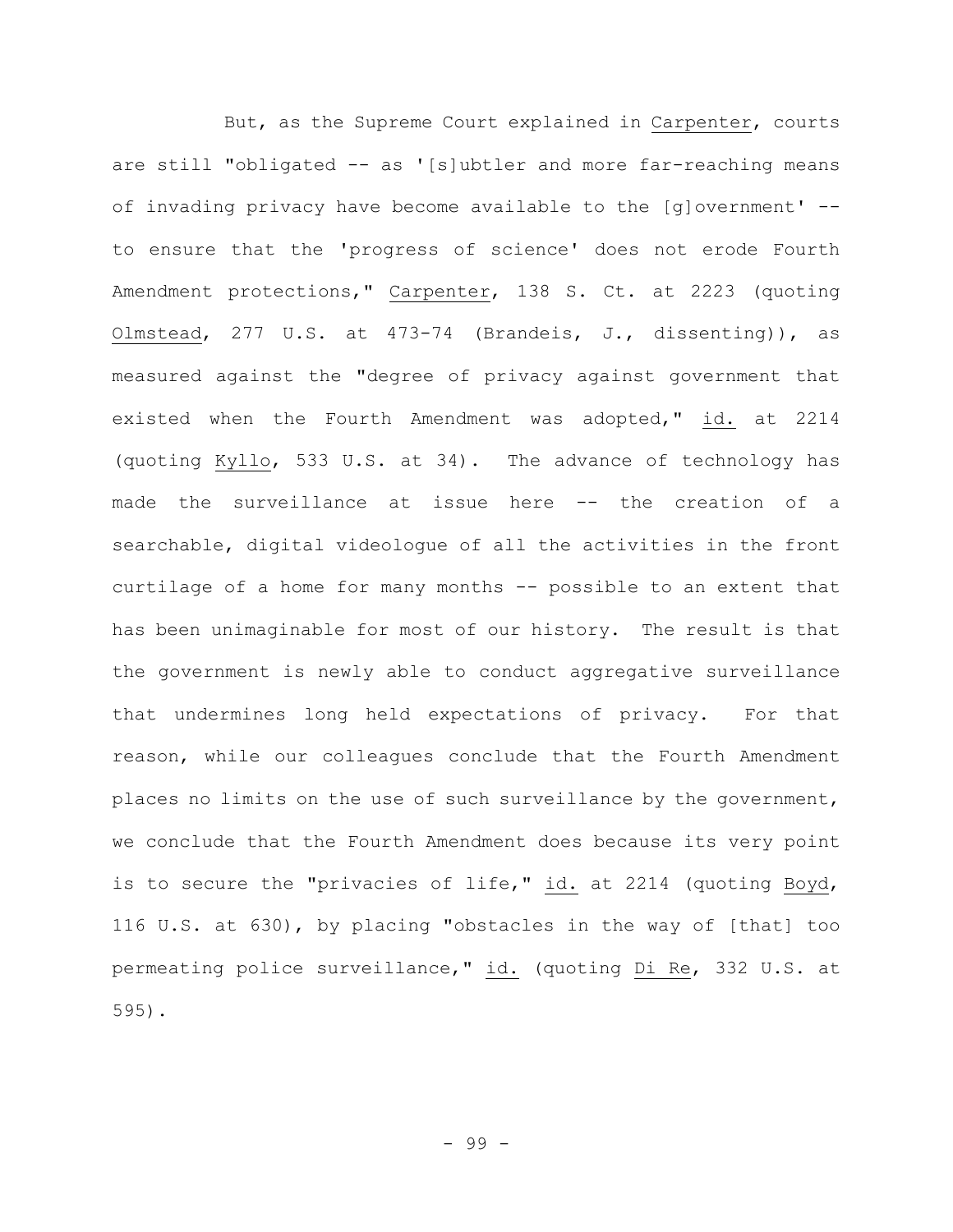**LYNCH**, **HOWARD, and GELPÍ, Circuit Judges, concurring.** Law enforcement installed without a warrant, as the law permits, a camera on a utility pole on a public street to further an investigation into illegal drug and firearms dealing from a house. The camera provided a view of certain portions of the exterior of the front of the house, though not the front door, and the driveway and garage door. All of these views were totally exposed to public observation. The camera produced evidence of criminal activity by the residents of this house from this outside view in a residential neighborhood.

The actions of the law enforcement officers did not, contrary to Chief Judge Barron's concurrence (which we refer to as the "concurrence" or the "concurring opinion"), violate the Fourth Amendment. The concurrence, purporting to rely on Carpenter v. United States, 138 S. Ct. 2206 (2018), wrongly applies that precedent. Carpenter forbids and does not support the concurrence's contention that the use of the video taken from the pole camera by the prosecution violated the Fourth Amendment. The concurring opinion contradicts a fundamental Fourth Amendment doctrine enshrined in the Constitution from the founding, as recognized by Justice Scalia in Kyllo v. United States, 533 U.S. 27, 31-32 (2001). This concurring opinion would, were it a majority opinion, have unfortunate practical ramifications.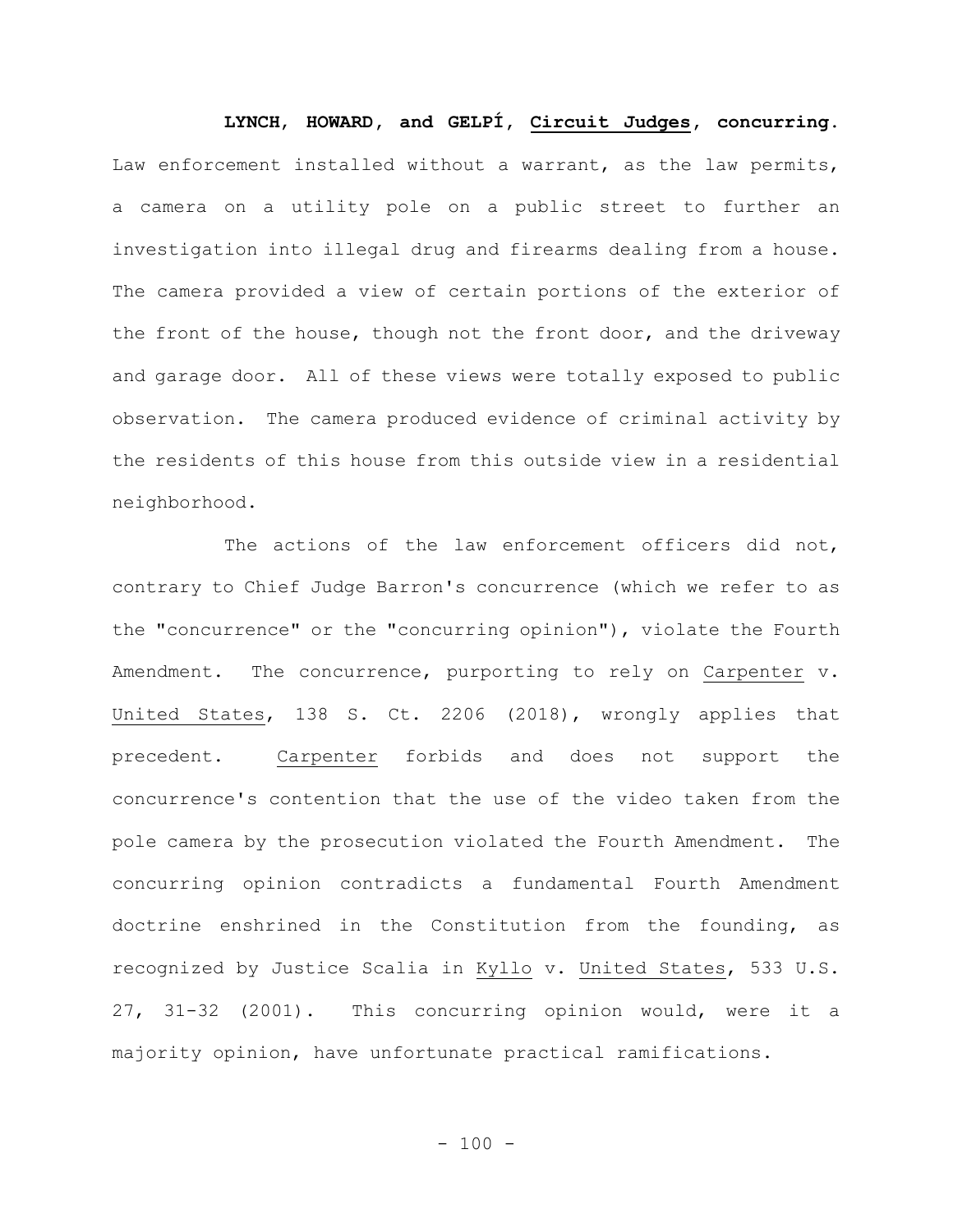We set forth the relevant facts. The record shows that law enforcement had ample reason to install the pole camera when it did so on or about May 17, 2017. It shows that the pole camera was a well-elaborated and targeted use of limited government resources, and that the duration of the pole camera's use was dictated by the needs of the investigation.

The investigation into Moore-Bush and Moore began in January 2017 when a cooperating witness ("CW") tipped off the Bureau of Alcohol, Tobacco, Firearms, and Explosives ("ATF") that Nia Moore-Bush was trying to sell "dirty" firearms illegally, and that Moore-Bush and her then-boyfriend (now-husband) Dinelson Dinzey were trafficking heroin. The CW also stated that Dinzey might be trafficking in cocaine. On January 23, 2017, the CW met with Moore-Bush to examine two firearms.

Around February 2017, Moore-Bush and Dinzey began residing at 120 Hadley Street in Springfield, Massachusetts, where defendant Daphne Moore, Moore-Bush's mother, resided.<sup>34</sup> ATF agents had reason to believe that Moore-Bush and Dinzey were conducting illegal arms and drug sales from the Hadley Street house.

**I.**

<sup>34</sup> The ATF concluded Moore-Bush's primary residence had changed to 120 Hadley Street based on information from the CW, her eviction for nonpayment at her prior apartment, Massachusetts RMV records (both Moore-Bush and Dinzey's drivers' licenses listed the Hadley Street house as their address), bank records, surveillance, and Verizon Wireless records.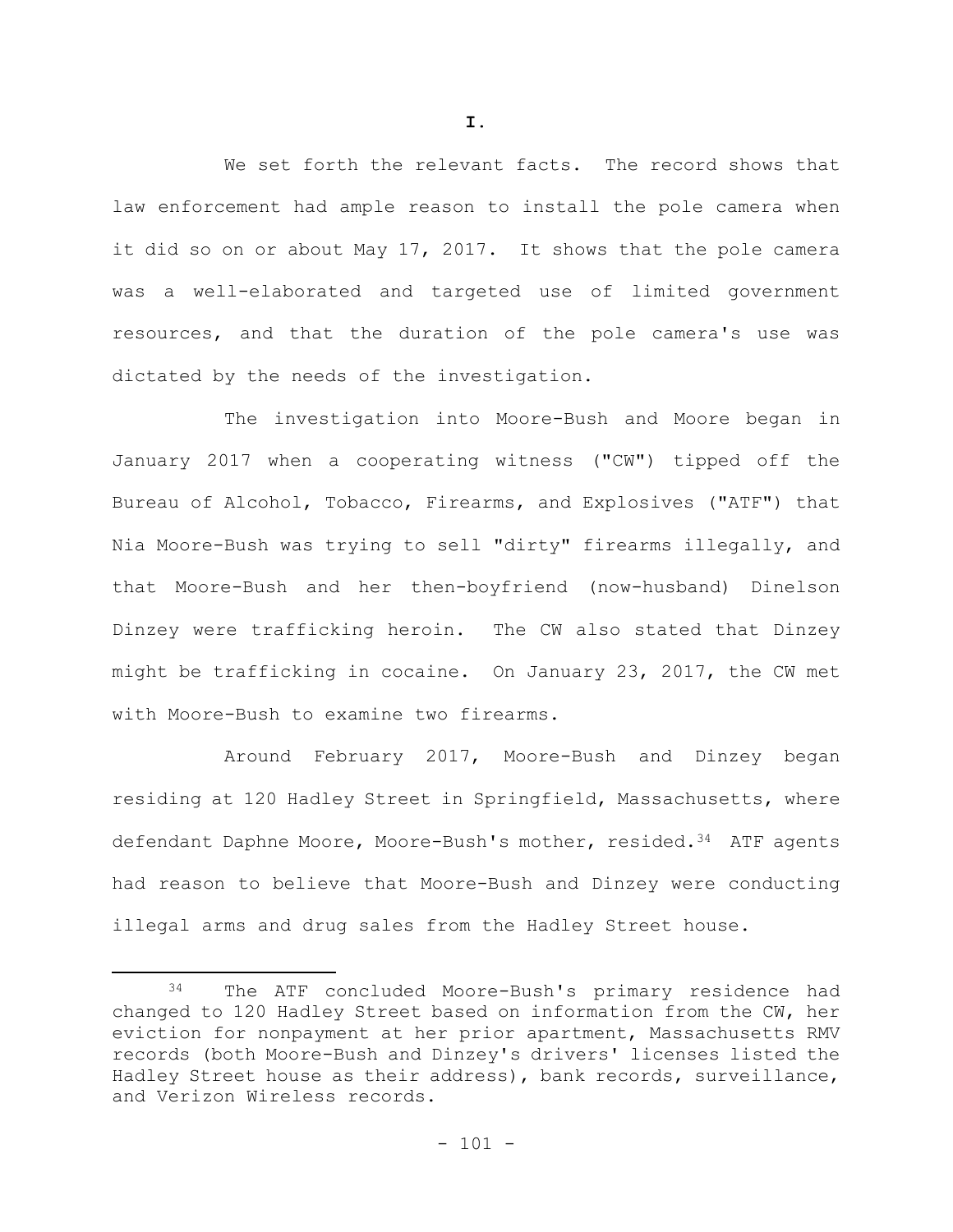The CW, wearing a recording device, met with Moore-Bush at the house at 120 Hadley Street on May 4, 2017 as instructed by Moore-Bush, and looked at the firearms in the garage in preparation for purchasing them. During the meeting, Moore-Bush made statements relating to her drug dealing, which the agents listening to the recording device heard. The CW, again wearing a recording device, returned to the house the next day, May 5, and purchased four firearms from Dinzey, who was on the phone with Moore-Bush during the transaction.

A few days later, on May 8, 2017, Moore-Bush and Dinzey were driving on Route 91 North near the Vermont border when state police stopped them for a traffic violation. During the stop, the state police recovered 921 bags of heroin.

Law enforcement reviewed the suspects' criminal histories as part of the investigation. Moore-Bush's criminal history revealed that she had been arraigned on charges of improper storage of a firearm, trafficking of narcotics, assault and battery, larceny of a motor vehicle, uttering, larceny by check, and forgery in Massachusetts state courts. Some of the narcotics charges resulted from a traffic stop on November 4, 2014 where Massachusetts State Police recovered 10 packs of heroin (1,000 single-dose bags) from the spare tire compartment of the vehicle. All charges against her were ultimately dismissed.

 $- 102 -$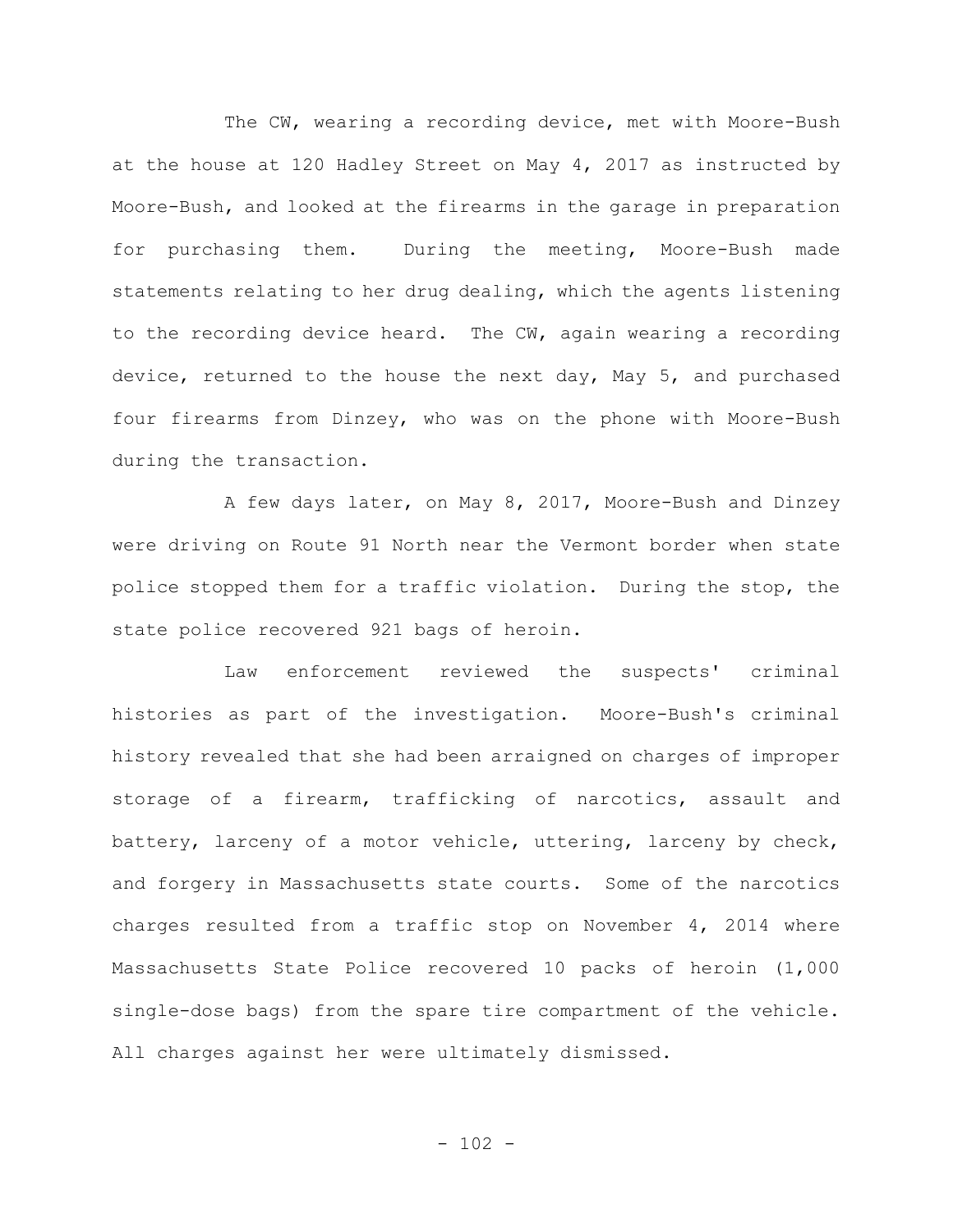Dinzey's criminal history revealed convictions for conspiracy to possess heroin with intent to distribute, possession with intent to distribute heroin, possession with intent to distribute cocaine, distribution of cocaine, assault and battery on a police officer, and others.

Further, the ATF accessed phone calls between Moore-Bush and Edgar Johnson, which were recorded while Johnson was in jail. In one such phone call, on December 2, 2016, Johnson was recorded advising Moore-Bush on the details of running a drug trafficking business.

About a week after the traffic stop and two weeks after the CW purchased firearms at 120 Hadley Street, on or around May 17, 2017, the agents installed the pole camera<sup>35</sup> on the utility pole outside of the Hadley Street house. The camera showed the right side of the house, including the attached garage, a side door, and the driveway. The front door was not in the camera's view. A tree partially obstructed the camera's view when it had leaves, a substantial portion of the time the camera was in place. The pole camera video was streamed to a password-protected website which ATF agents could view in real time. When they watched the

<sup>&</sup>lt;sup>35</sup> The concurrence asserts that the pole camera was installed "surreptitiously," Concur. Op. at 8, but has not identified any evidence in the record to support this assertion.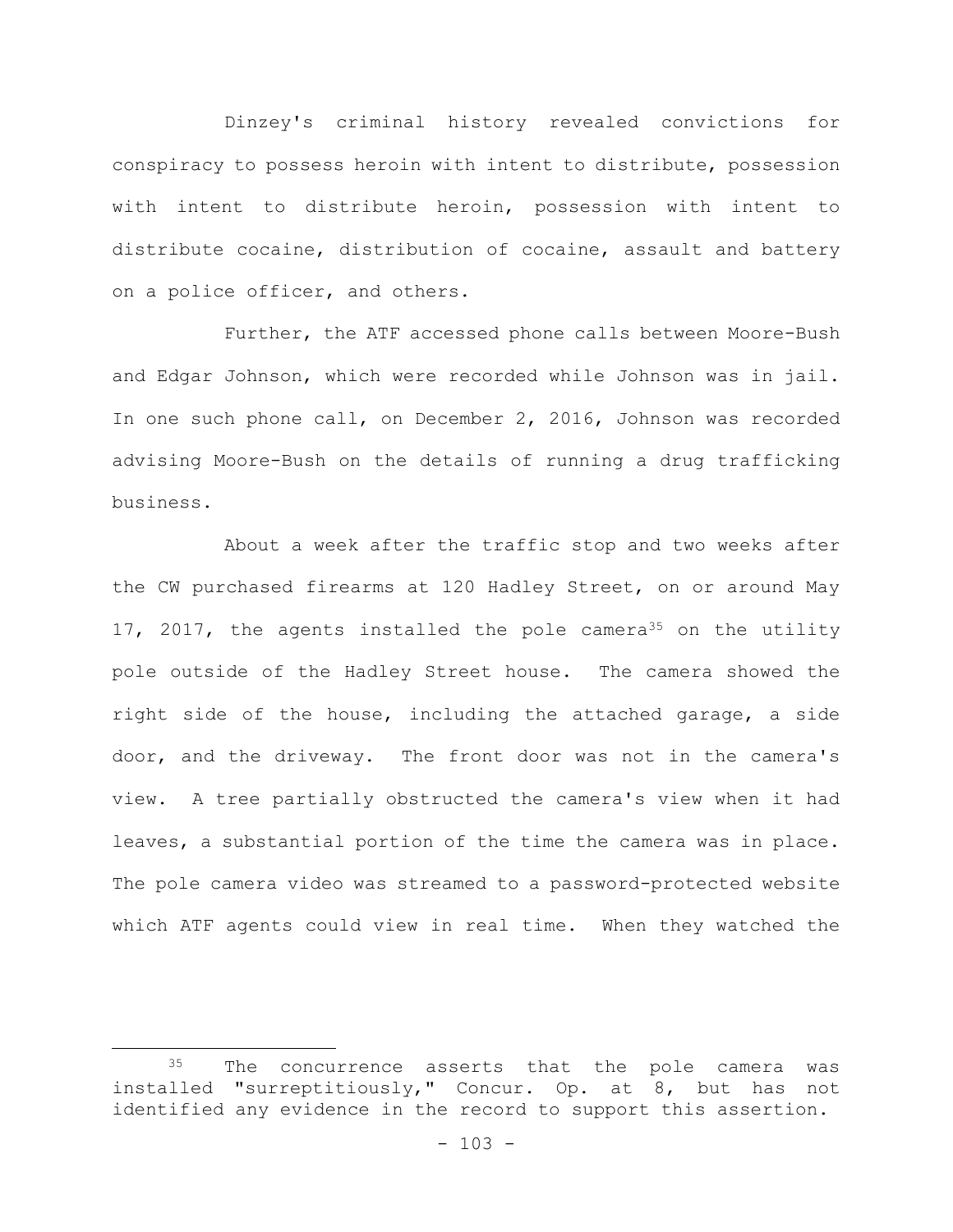video stream live, they could zoom, tilt, and pan the camera. At night, the video had a lower resolution and showed less detail.

The pole camera remained in place until shortly after the indictment issued against the defendants on January 11, 2018. Law enforcement used the record created by the pole camera to obtain stills and images of cars and individuals coming to and departing from the Hadley Street house. The camera's zoom function permitted the government on some occasions to read license plates and see individuals' faces. Throughout the period that it was in place, the pole camera provided further evidence of the defendants' criminality. For example, on July 17, 2017, the pole camera captured footage in the driveway of two male subjects, one of whom appeared to be Dinzey, placing a white bag in the engine compartment of a car rented by Moore-Bush, a known tactic of narcotics dealers to conceal contraband.

The government used information learned from the pole camera in its applications for Title III wiretaps and other warrants relating to the investigation. This includes its application for a warrant to search Dinzey's Facebook account granted August 4, 2017; its application for a wiretap granted November 9, 2017; its application for a wiretap granted November 27, 2017; its application for a wiretap granted December 14, 2017; and its application for a search warrant of the 120 Hadley Street house granted January 12, 2018.

 $- 104 -$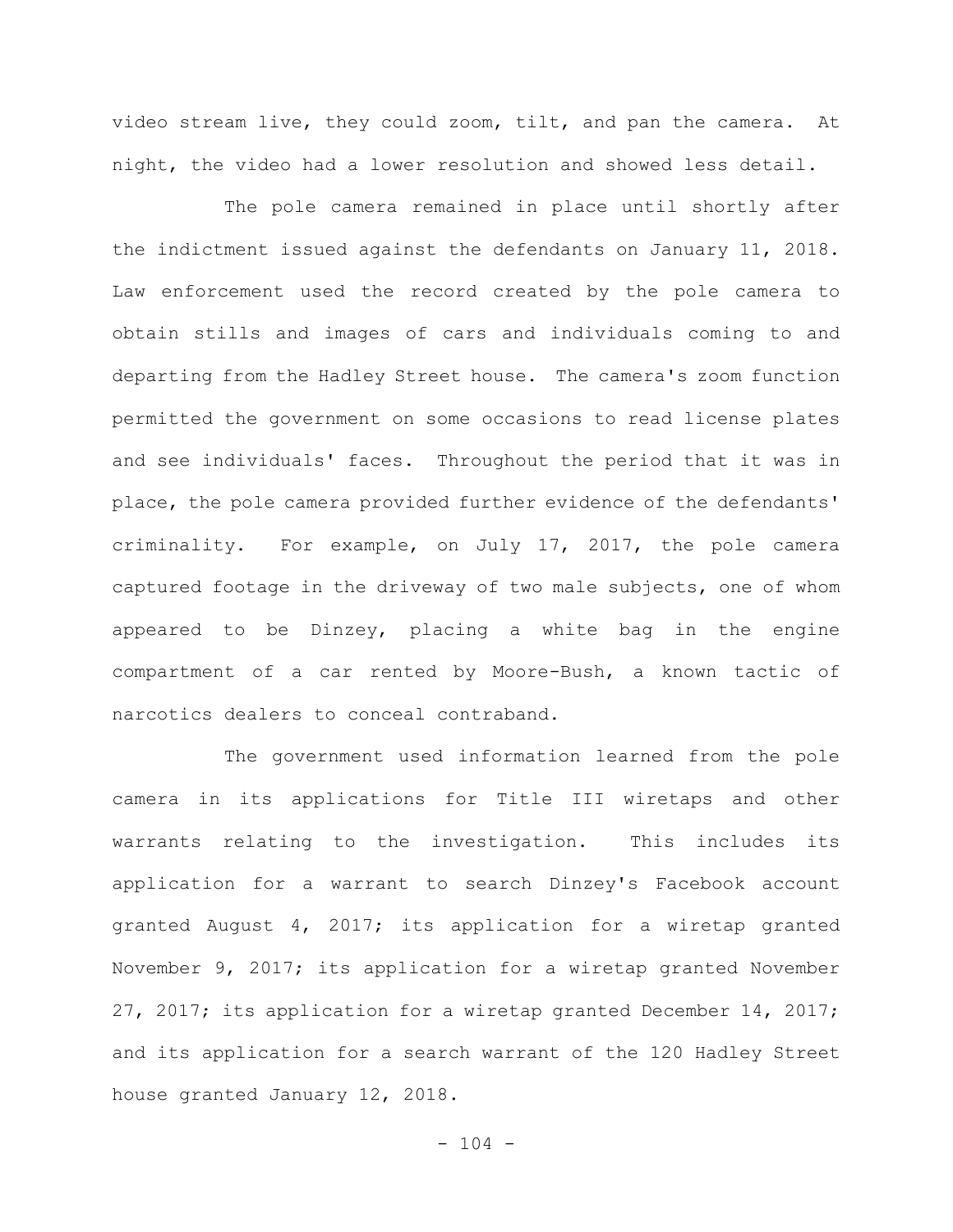The concurrence emphasizes that the government did not argue that it had probable cause to take the actions it did regarding the pole camera. Concur. Op. at 7 n.2. The government had no need to so argue because binding circuit and Supreme Court precedent authorized the warrantless use of a pole camera for the duration of the time that the government was actively conducting its investigation. There has been no waiver by the government. The concurrence disregards that both reasonable suspicion, and likely probable cause, supported the installation of the pole camera, and reasonable suspicion and probable cause supported the duration of its use. Had the Supreme Court held that continued pole camera recording of what was in public view was a search (in actuality, the operative Supreme Court case law was that it was not a search) then law enforcement would have met the probable cause requirement to obtain a warrant.

## **II.**

The Supreme Court's decision in Carpenter does not support the concurrence's reasoning; to the contrary, Carpenter forbids it. See 138 S. Ct. at 2220. Carpenter did not upend the longstanding fundamental proposition of Fourth Amendment law, that "[w]hat a person knowingly exposes to the public, even in his own home or office, is not a subject of Fourth Amendment protection." Katz v. United States, 389 U.S. 347, 351 (1967). Carpenter was explicitly narrow and did not alter case law surrounding

 $- 105 -$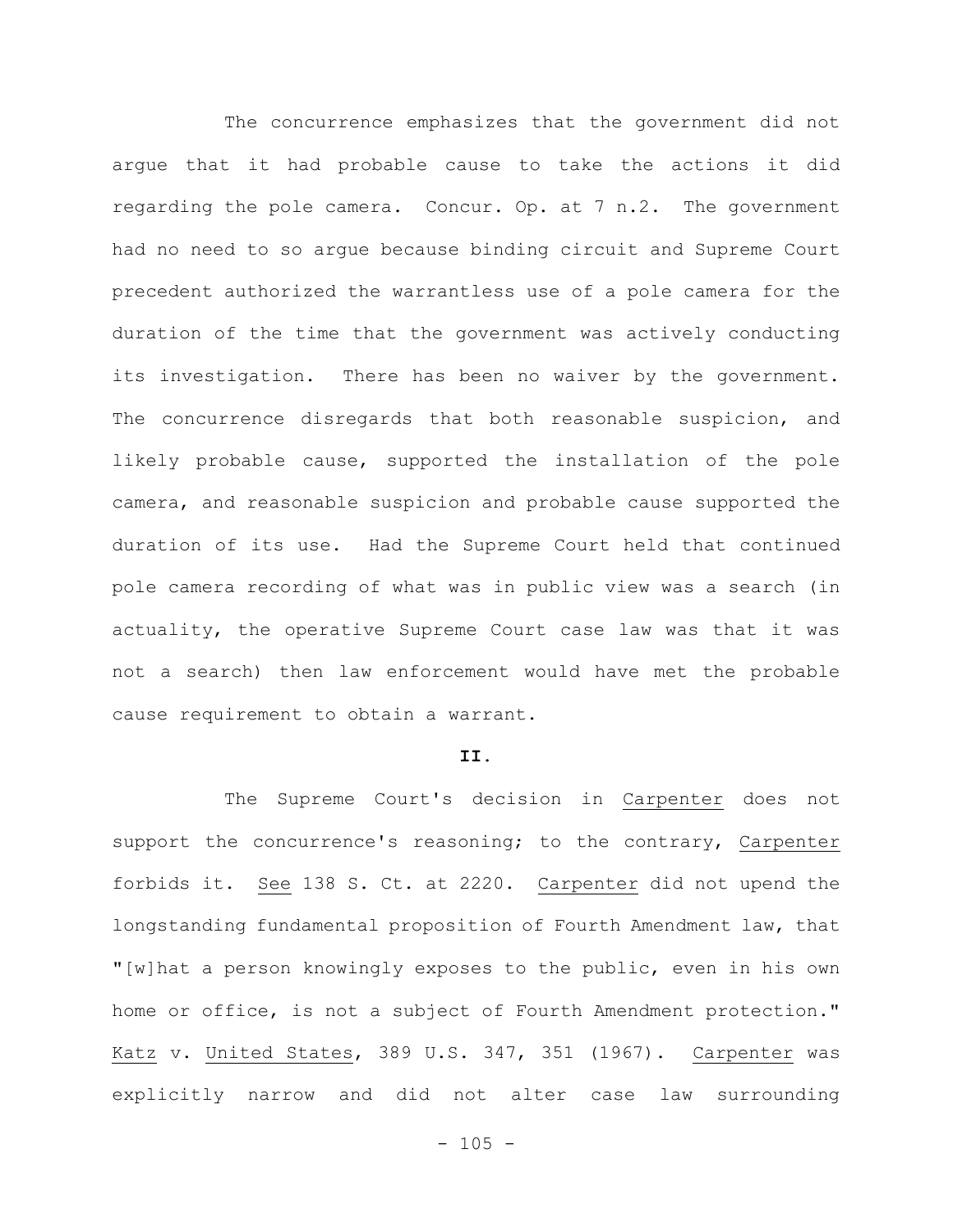conventional technologies like pole cameras. It left undisturbed the case law concerning use of pole cameras to capture what is in public view. Further, differences between the cell site location information ("CSLI") at issue in Carpenter and the pole camera video in this case render an expectation of privacy in the aggregate of a person's movements in the curtilage of their residential neighborhood home unreasonable.

In order to demonstrate a legitimate expectation of privacy, the defendants must show (1) that they had an actual, subjective expectation of privacy and (2) that this subjective expectation of privacy is one society is prepared to recognize as objectively reasonable. See United States v. Rheault, 561 F.3d 55, 59 (1st Cir. 2009) (citing Smith v. Maryland, 442 U.S. 735, 740 (1979)). These defendants fail on both prongs.

#### **A.**

The concurring opinion contradicts Carpenter in a number of ways. The Carpenter Court was explicit that "[o]ur decision today is a narrow one." 138 S. Ct. at 2220. It went on to explain that it expressed no view on technologies other than the CSLI at issue in the case, and it did not "call into question conventional surveillance techniques and tools, such as security cameras." Id. Pole cameras are certainly a conventional surveillance tool. Moreover, Carpenter did not overrule the precedents the First Circuit relied on when it upheld the use of pole camera

 $- 106 -$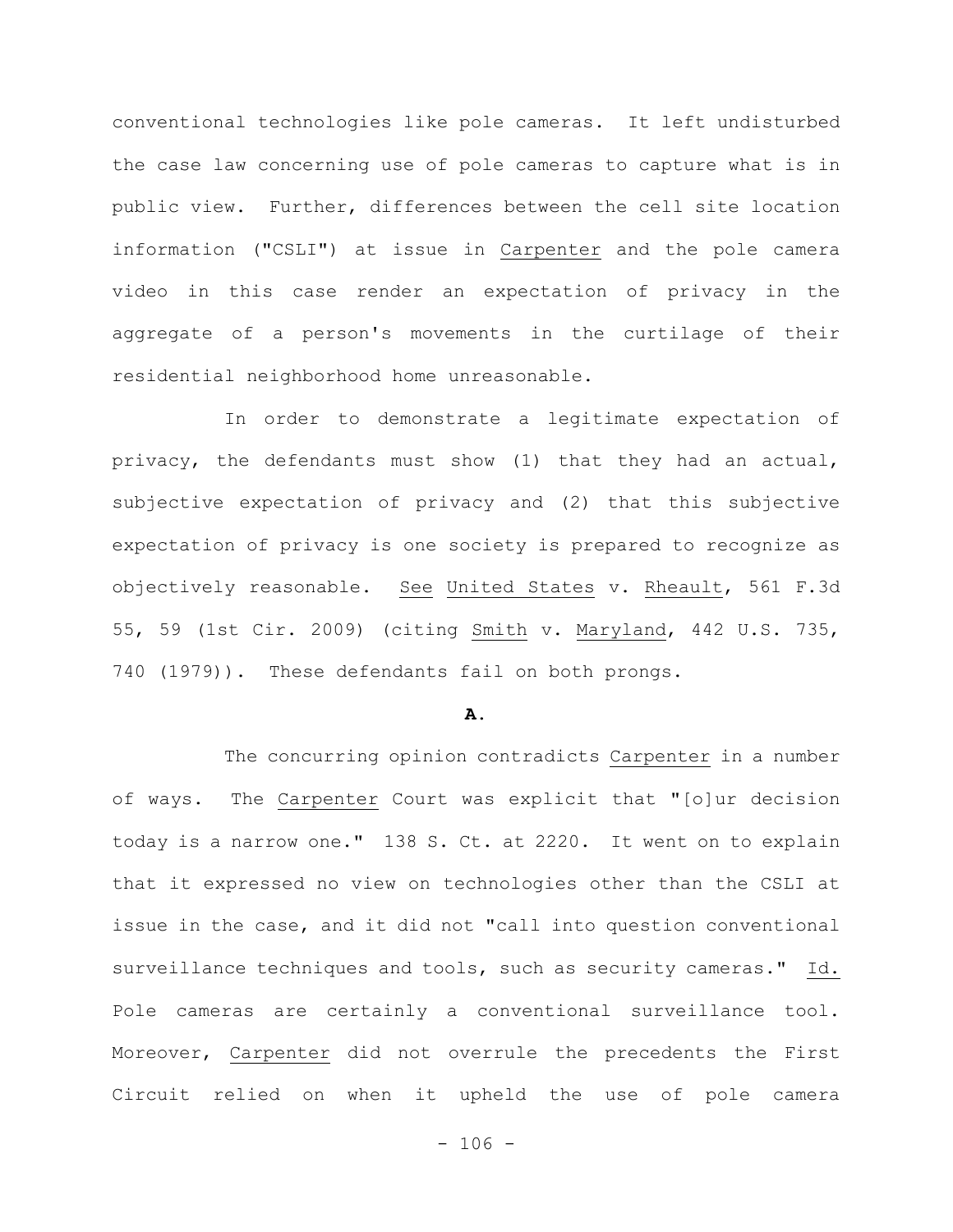surveillance in United States v. Bucci, 582 F.3d 108 (1st Cir. 2009). And Carpenter's specific reference to "security cameras" as a technology whose use the decision did not disturb should clearly encompass the case at hand.

Pole cameras are plainly a conventional surveillance tool. The concurrence's portrayal of video surveillance as a novel technique comparable to obtaining location tracking data from cell service providers misconstrues reality. Pole cameras have been described in circuit opinions since at least 1987, see, e.g., United States v. Cuevas-Sanchez, 821 F.2d 248, 250-51 (5th Cir. 1987), and in this circuit as early as 2003, see United States v. Montegio, 274 F. Supp. 2d 190, 201 (D.R.I. 2003). In cases stretching back decades, several circuits, including this one, had upheld the constitutionality of pole cameras prior to Carpenter. See Bucci, 582 F.3d at 116-17; United States v. Houston, 813 F.3d 282, 287-88 (6th Cir. 2016); United States v. Jackson, 213 F.3d 1269, 1280-81 (10th Cir.), vacated on other grounds, 531 U.S. 1033, 1033 (2000).

Pole cameras are routinely used by law enforcement across the United States in order to conduct investigations and have been for many years.<sup>36</sup> Pole cameras often, as in this case,

<sup>36</sup> See, e.g., United States v. Bregu, 948 F.3d 408, 411 (1st Cir. 2020) (noting use of pole camera outside suspect's residence to gather evidence); United States v. Christie, 825 F.3d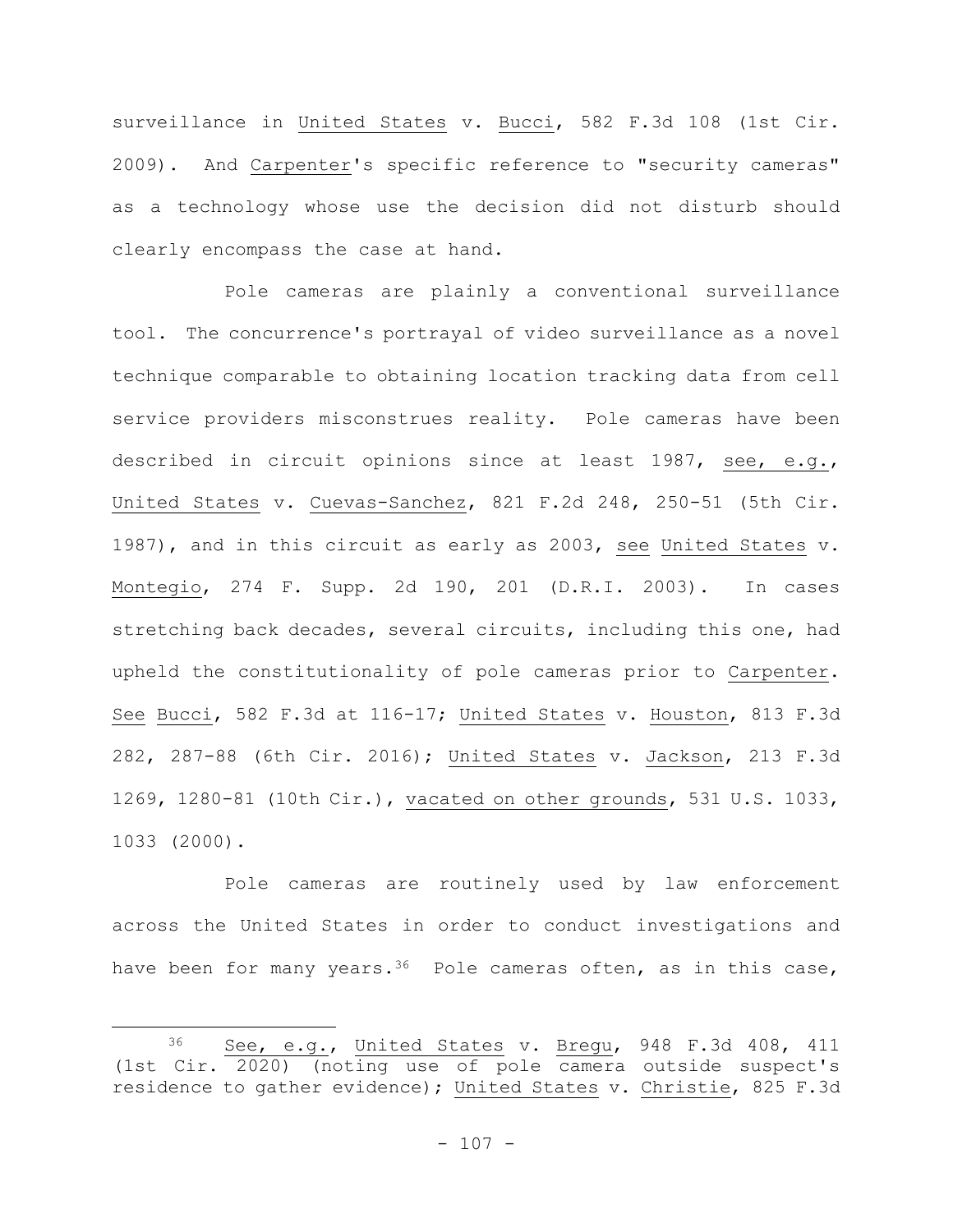produce evidence which provides a basis for warrant and wiretap applications. The Carpenter Court would certainly have been aware of their use. The concurrence's reasoning that CSLI was used by law enforcement prior to Carpenter, so other technologies extant prior to Carpenter are implicated by its reasoning, renders

<sup>1048, 1067 (9</sup>th Cir. 2016) ("Before applying for the wiretaps, the government also installed a pole camera outside the Ministry's front entrance . . . ."); United States v. Gaskins, 690 F.3d 569, 574 (D.C. Cir. 2012) (noting use of pole camera in narcotics conspiracy investigation); United States v. Foy, 641 F.3d 455, 461 (10th Cir. 2011) (noting use of pole camera in conspiracy investigation); United States v. Marquez, 605 F.3d 604, 607 (8th Cir. 2010) (noting use of pole cameras in drug trafficking investigation); United States v. Zepeda-Lopez, 478 F.3d 1213, 1217, 1220 (10th Cir. 2007) (noting use of pole camera in drug investigation); United States v. Price, 418 F.3d 771, 781-82 (7th Cir. 2005) (noting use of pole camera in conspiracy investigation); United States v. Gonzalez, Inc., 412 F.3d 1102, 1106 (9th Cir. 2005), amended on denial of reh'g, United States v. Gonzalez, Inc., 437 F.3d 854 (Mem) (9th Cir. 2006) (noting use of pole cameras in smuggling investigation); United States v. Moore, 281 F.3d 1279, 2001 WL 1692476, at \*1 (5th Cir. Nov. 27, 2001) (unpublished) (noting use of pole camera in drug dealing investigation); United States v. Carraway, 108 F.3d 745, 749 (7th Cir. 1997) (noting use of pole camera in investigation); United States v. Asghedom, 992 F. Supp. 2d 1167, 1168 n.2 (N.D. Ala. 2014) (noting use of pole camera in drug investigation); United States v. Brooks, 911 F. Supp. 2d 836, 837-39 (D. Ariz. 2012) (describing use of pole camera in drug trafficking investigation); United States v. Lisbon, 835 F. Supp. 2d 1329, 1348 (N.D. Ga. 2011) (noting use of pole camera in investigation); United States v. Tranquillo, 606 F. Supp. 2d 370, 375 (S.D.N.Y. 2009) (noting use of pole camera in corruption investigation); United States v. Gonzalez De Arias, 510 F. Supp. 2d 969, 971 (M.D. Fla. 2007) (noting use of pole camera in drug investigation); United States v. Le, 377 F. Supp. 2d 245, 259 (D. Me. 2005) (noting use of pole camera in drug distribution conspiracy investigation); Montegio, 274 F. Supp. 2d at 201 (noting use of pole cameras in drug trafficking investigation).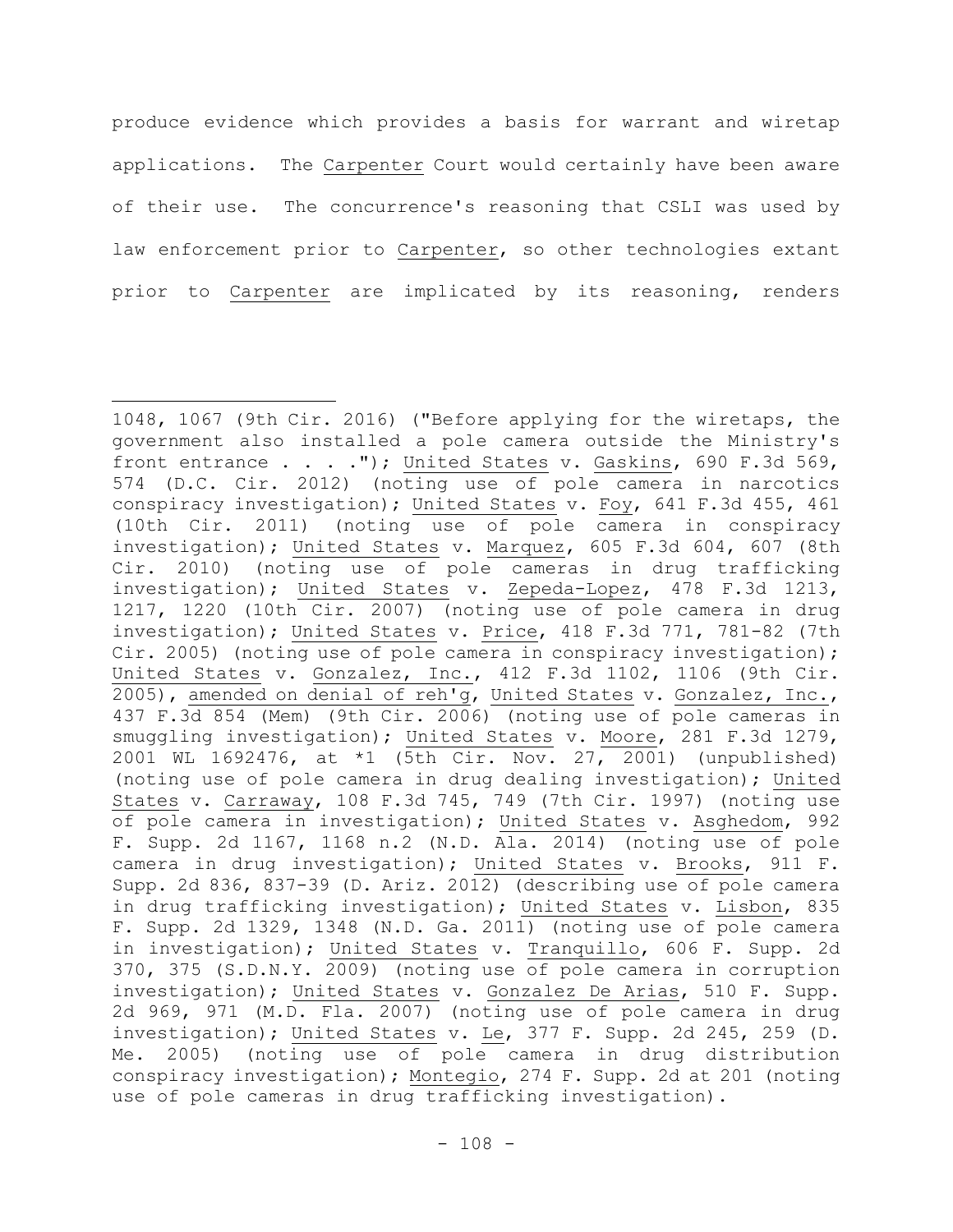meaningless the Court's explicit exemption of conventional techniques and tools of surveillance.

The concurrence would overrule circuit precedent in Bucci, but Bucci is based on solid Supreme Court precedents which are not undermined by Carpenter. See 138 S. Ct. at 2220. In Bucci, a case with facts indistinguishable from the present case, the First Circuit found that warrantless surveillance of the curtilage of a home for eight months by a pole camera was not a search under the Fourth Amendment. 582 F.3d at 116-17. In finding that the defendant in that case had no objectively reasonable expectation of privacy in the actions captured by the pole camera, the court relied on a core principle of Fourth Amendment law elucidated in Katz, that "[w]hat a person knowingly exposes to the public . . . is not a subject of Fourth Amendment protection." Bucci, 582 F.3d at 117 (quoting Katz, 389 U.S. at 351); see also California v. Ciraolo, 476 U.S. 207, 213 (1986) ("The Fourth Amendment protection of the home has never been extended to require law enforcement officers to shield their eyes when passing by a home on public thoroughfares."). The Bucci court also relied on Kyllo v. United States, where Justice Scalia reiterated this principle, explaining its origins in the common law of England. 533 U.S. 27, 31-32 (2001). Carpenter did not disturb any of these cases and did not disturb the fundamental principle that observing what is knowingly exposed to public view is not a search. Katz's

 $- 109 -$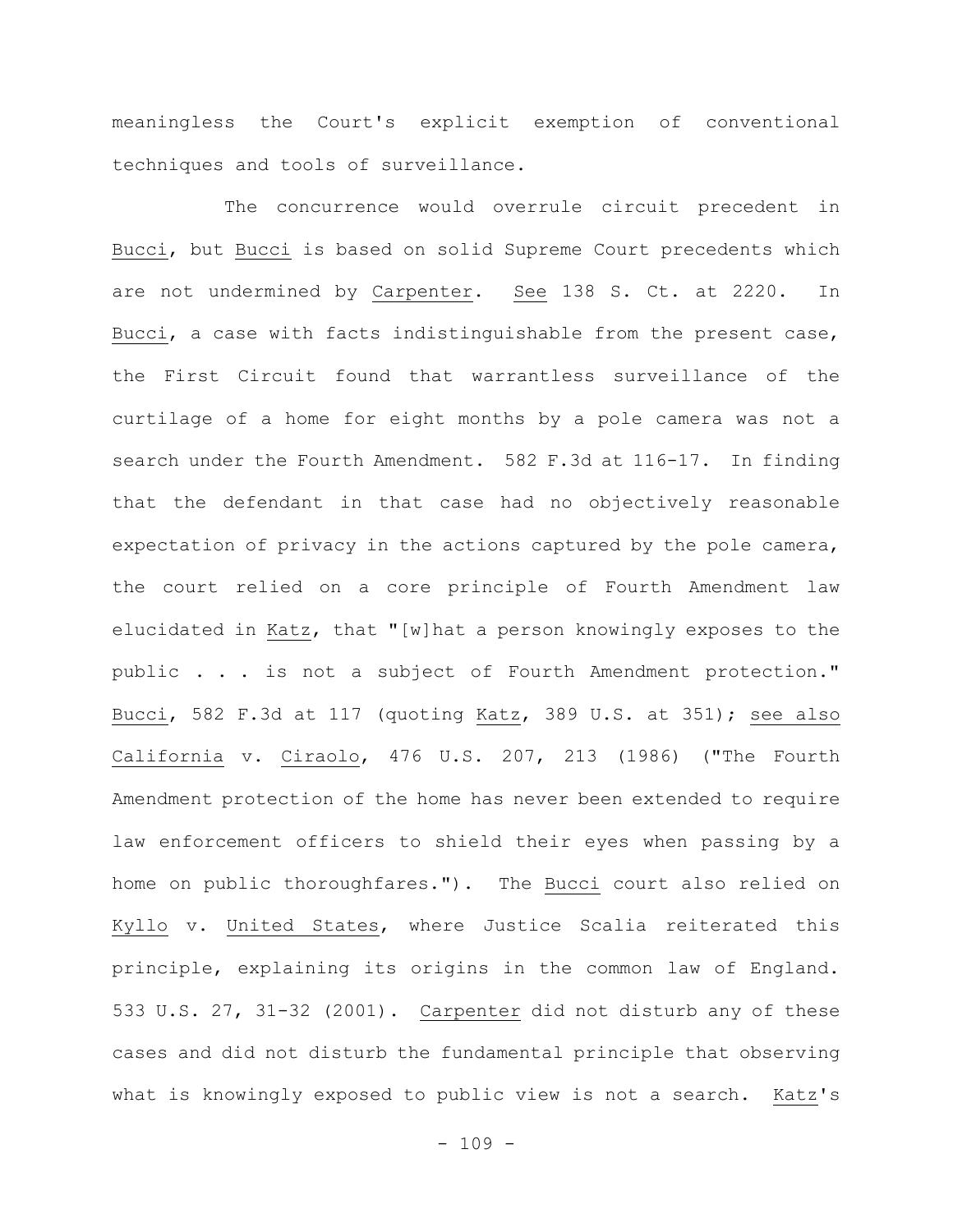rule reflects the common and commonsense understanding of privacy as "the state of being alone and not watched or interrupted by other people." See Privacy, Oxford Learners Dictionaries, https://www.oxfordlearnersdictionaries.com/us/definition/english /privacy (last visited May 26, 2022). It also provides a workable standard for courts and law enforcement that protects privacy.

Carpenter's reference to "security cameras" as an example of a traditional surveillance tool whose use it would not disturb clearly encompasses the pole camera footage at issue here. 138 S. Ct. at 2220. The concurrence parses this language in order to argue that the Court was referring to "private security cameras guarding private property" rather than covertly placed pole cameras. Concur. Op. at 80. The Supreme Court in Carpenter said no such thing. Further, the concurrence's purported distinction is itself erroneous. $37$  The concurrence draws a distinction which

The concurrence argues that the opinion's reference to security cameras is irrelevant to pole cameras in part because "conventional security cameras are typically placed so that they are overt -- not hidden or hard-to-spot, as the camera here was." Concur. Op. at 81. The argument is factually and legally unsubstantiated. The camera here was on a publicly visible utility pole on a public street. It was not hidden. The record reveals nothing about whether the majority of private security cameras are hidden or not. That simply was not an issue in the district court and the parties have been deprived of an opportunity to create any record, if the issue were relevant at all. The logic of the concurrence's reasoning is that police can contravene an individual's reasonable expectation of privacy merely by making the camera less visible. The Constitution does not require law enforcement to announce themselves with a brass band every time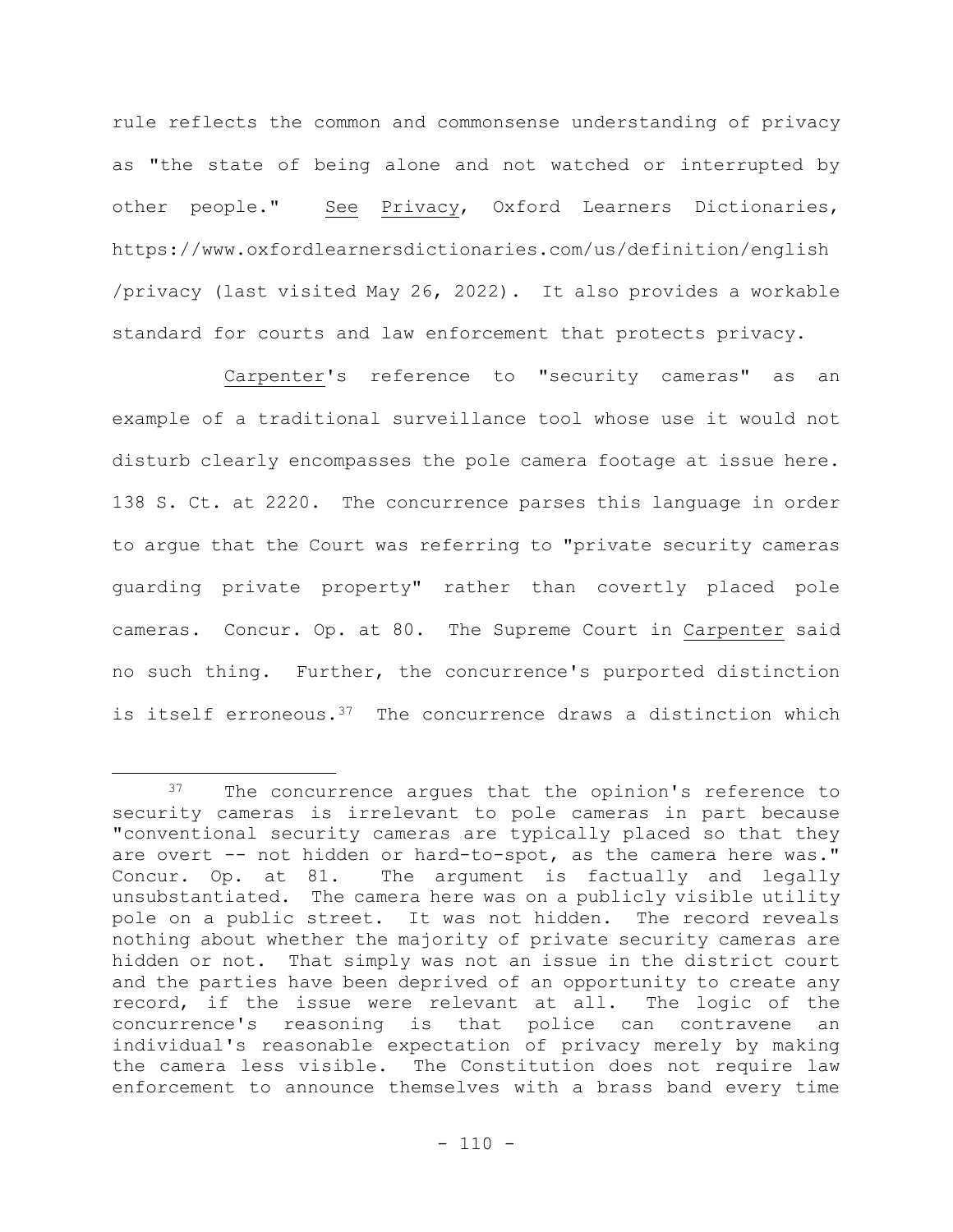would subject the less affluent who live on public streets, who perhaps cannot afford "private security cameras" to deter or detect crime, to lesser law enforcement than those in wealthy neighborhoods who can and do.

**B.**

The concurrence waves away the fact that Carpenter concerned only CSLI, explaining that its reasoning is nevertheless applicable to the case at hand. Concur. Op. at 63-64. In so doing, the concurrence ignores features of CSLI as business records that were crucial to the Court's reasoning. In Carpenter, the Court rejected the government's assertion that CSLI was not subject to a reasonable expectation of privacy.<sup>38</sup> The Carpenter Court found that though cellphone users ostensibly voluntarily share their location information with providers, people retain their expectation of privacy in the whole of their movements. 138 S. Ct. at 2217. The Court reasoned that people cannot really be said to share their location with cellphone companies, because CSLI is generated automatically and incidentally when one carries a phone,

they undertake an investigation. If a person does not have a reasonable expectation of privacy in her actions, it does not matter if the police use a covert means of surveillance to capture such actions. The Fourth Amendment does not guarantee that suspects have fair notice that an investigation is ongoing.

<sup>&</sup>lt;sup>38</sup> The theory underlying the government's argument was that a person generally does not have an expectation of privacy in information voluntarily turned over to third parties. See Smith v. Maryland, 442 U.S. 735, 743-44 (1979).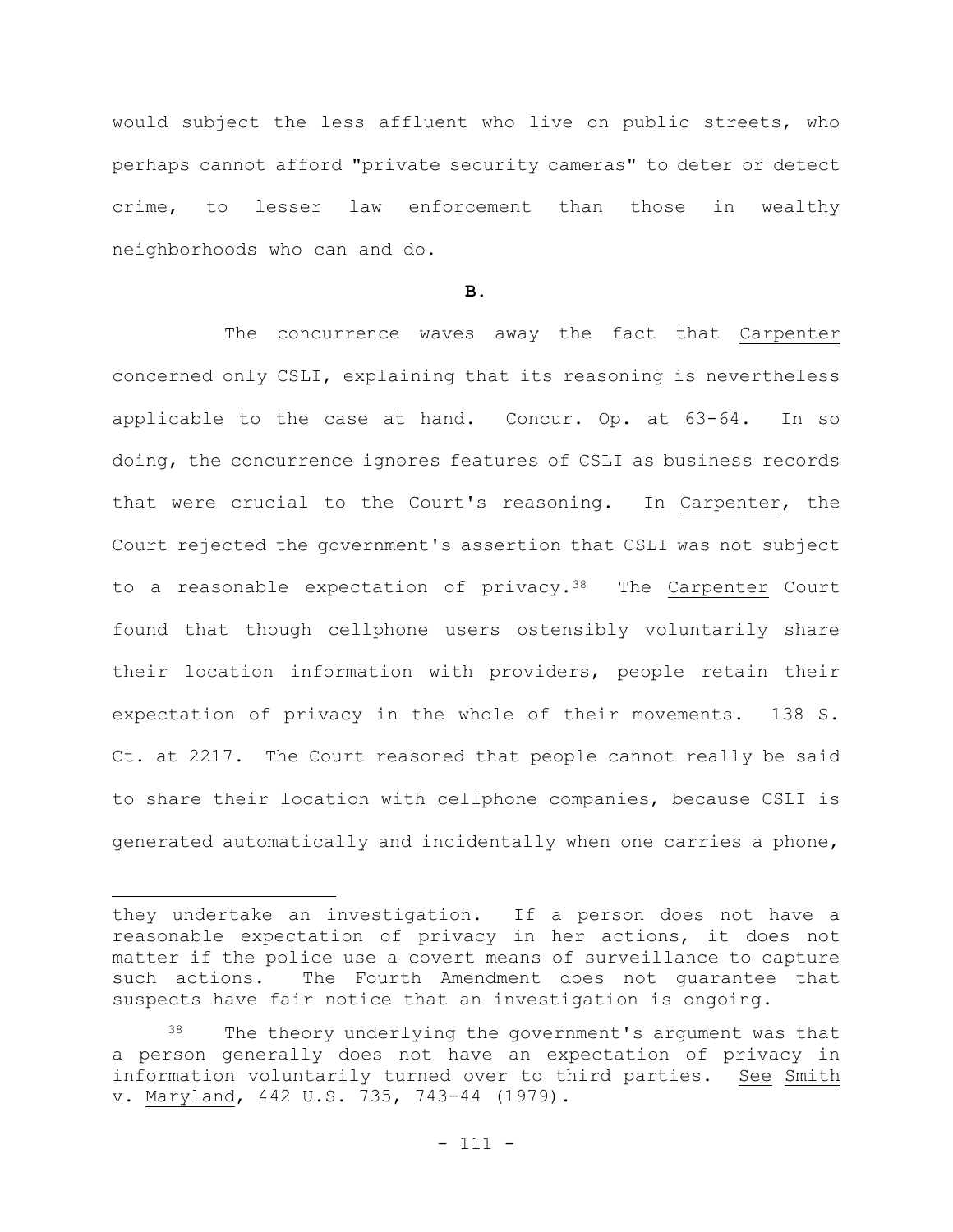and carrying a phone is essentially a requirement for participation in modern life. Id. at 2220. The Court reasoned that the use of CSLI allows creation of a comprehensive map of a person's movements with "just the click of a button." Id. at 2217-18. The Court also relied on the data's "retrospective quality," limited only by companies' data storage policies, recognizing that owning and carrying a cellphone makes it as if every cellphone user has been perfectly tailed for years, and that police could simply tap into this repository of detailed information at will. Id. at 2218.

The information captured by the pole camera in this case is distinct from the CSLI data at issue in Carpenter. The Court in Carpenter reasoned that because most people must carry cellphones everywhere they go, and because cellphones share the user's location with the service provider automatically without any affirmative action on the user's part, it does not make sense to say that cellphone users have consented to sharing a comprehensive record of their movements with cellphone companies. Id. at 2220.

By contrast, any purported expectation of privacy in observations of a house unshielded from view on a public street is not in the least like the expectation of privacy in CSLI data by cellphone users. People can take measures, as defendants here did not, to avoid being seen by neighbors or by passersby. Absent such steps, these defendants certainly knew that when they stepped

 $- 112 -$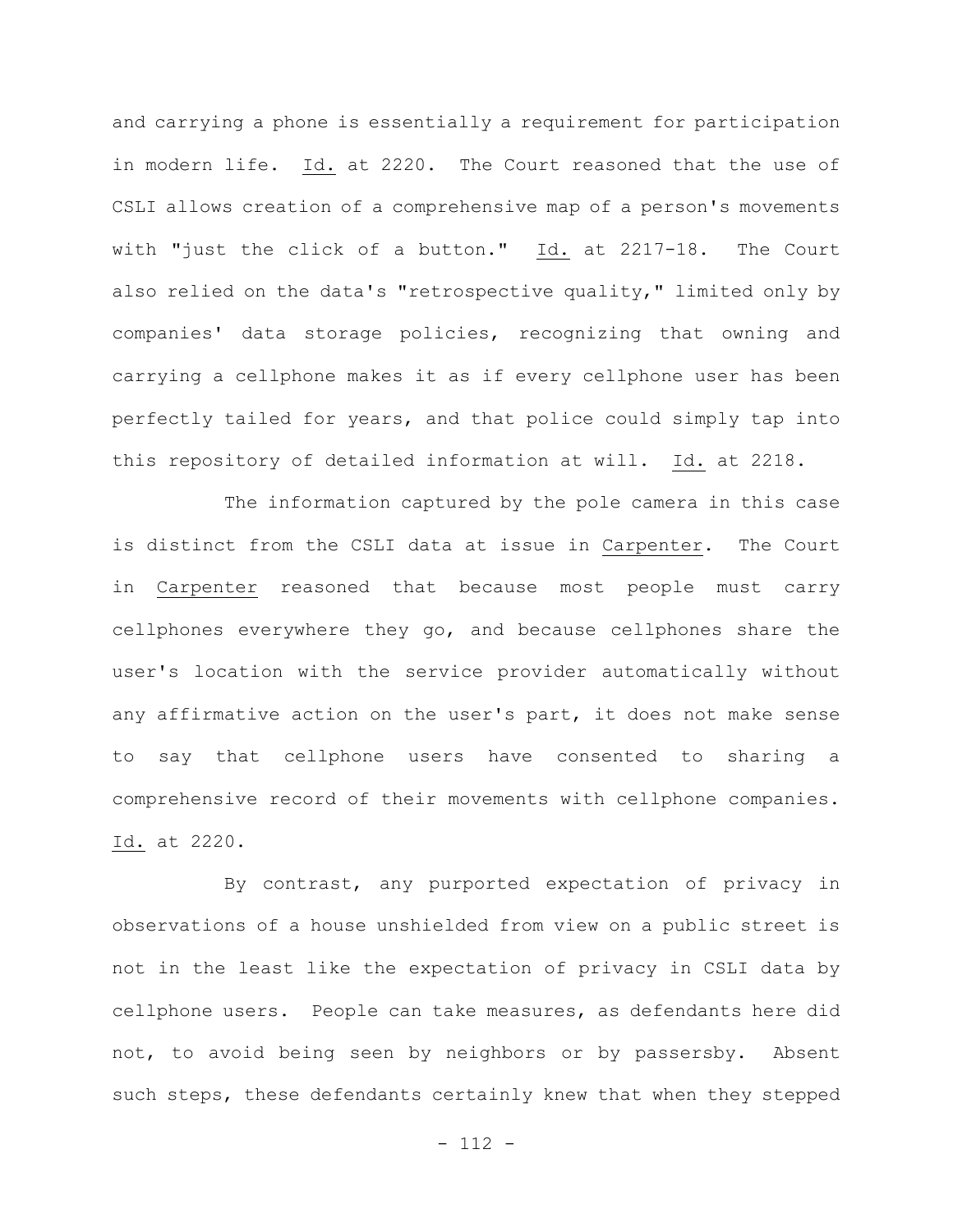outside of their house, their activities were exposed to public view. Unlike the automatic sharing of location data by cellphones carried everywhere as a matter of course, people are actively aware when they have entered the public view upon leaving their houses.

Eight months of pole camera surveillance cannot be generated with the push of a button. In arguing that pole camera data is similar to CSLI because it is cheap and easy to produce, the concurrence is mistaken.39 Concur. Op. at 65-66. Pole cameras are not cost-free, and the expenditure is justified only if law enforcement has reason to believe that the camera will provide information to assist investigators. If the camera provides such information, as was true here, the camera remains so long as it is useful. If the camera does not provide such information, it is removed.

Carpenter's concern about the ease of creation of records of people's movements is linked to what it called the

<sup>39</sup> In Carpenter, the Court confronted law enforcement gaining warrantless access to a privately created, maintained, and funded database of the comprehensive movements of millions of Americans for the preceding five years that cellular service providers typically maintained. 138 S. Ct. at 2218. The Court reasoned that, given such access, the state's ability to access round-the-clock surveillance would not be resource-limited in the way that investigations are normally resource-limited. Id. Placing and maintaining the millions of pole cameras, not to mention storing the years of video, that it would take to create anything approaching cellular service providers' databases would entail such an enormous expenditure of scarce resources as to ensure that would never happen.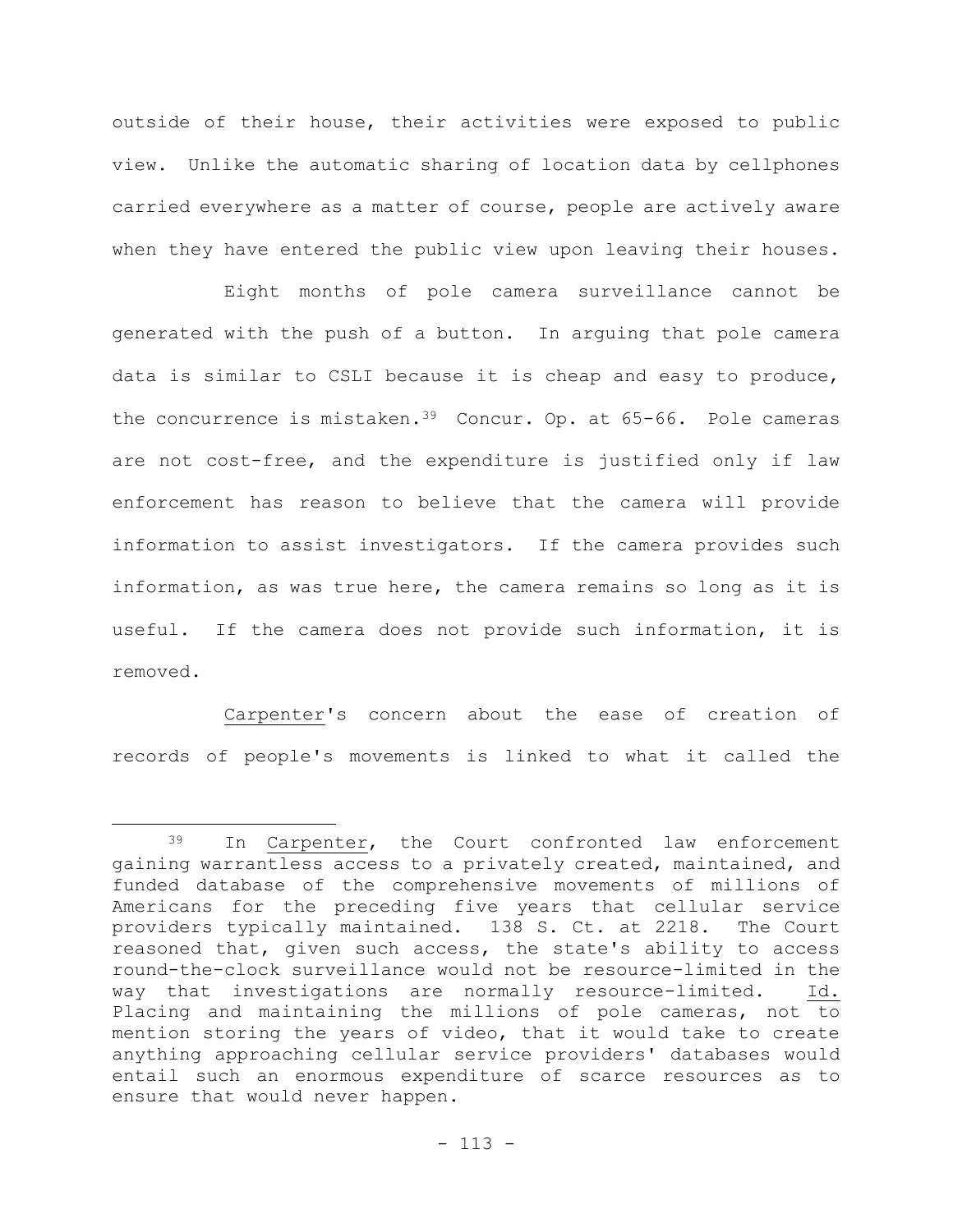"retrospective quality" of CSLI data, a concern which is not implicated in this case. Id. at 2218. In Carpenter, the Court recognized that the vast majority of people carry cellphones everywhere that they go, and their cell service providers typically stored five years of CSLI for each cellphone user. Allowing law enforcement to access such data allows them to "travel back in time to retrace a person's whereabouts." Id. Here, the police suspected Moore-Bush of illegal firearm and narcotics dealings and placed a pole camera in front of her residence in order to investigate their suspicions. All data collection was prospective, and it targeted these particular suspects. The police did not tap into a vast repository of data collected by and at the expense of third parties. The concurrence disregards this distinction by erroneously concluding that the government, in placing a pole camera in front of a single residence for eight months, is engaging in surveillance on par with a cellphone company's storage of millions of users' comprehensive movements for five years. Concur. Op. at 70. This comparison does not hold ground. Placing a single camera on a public street outside of a single house does not create a vast database allowing police to tap into the complete movements of millions of people with the push of a button, which was the Court's concern in Carpenter.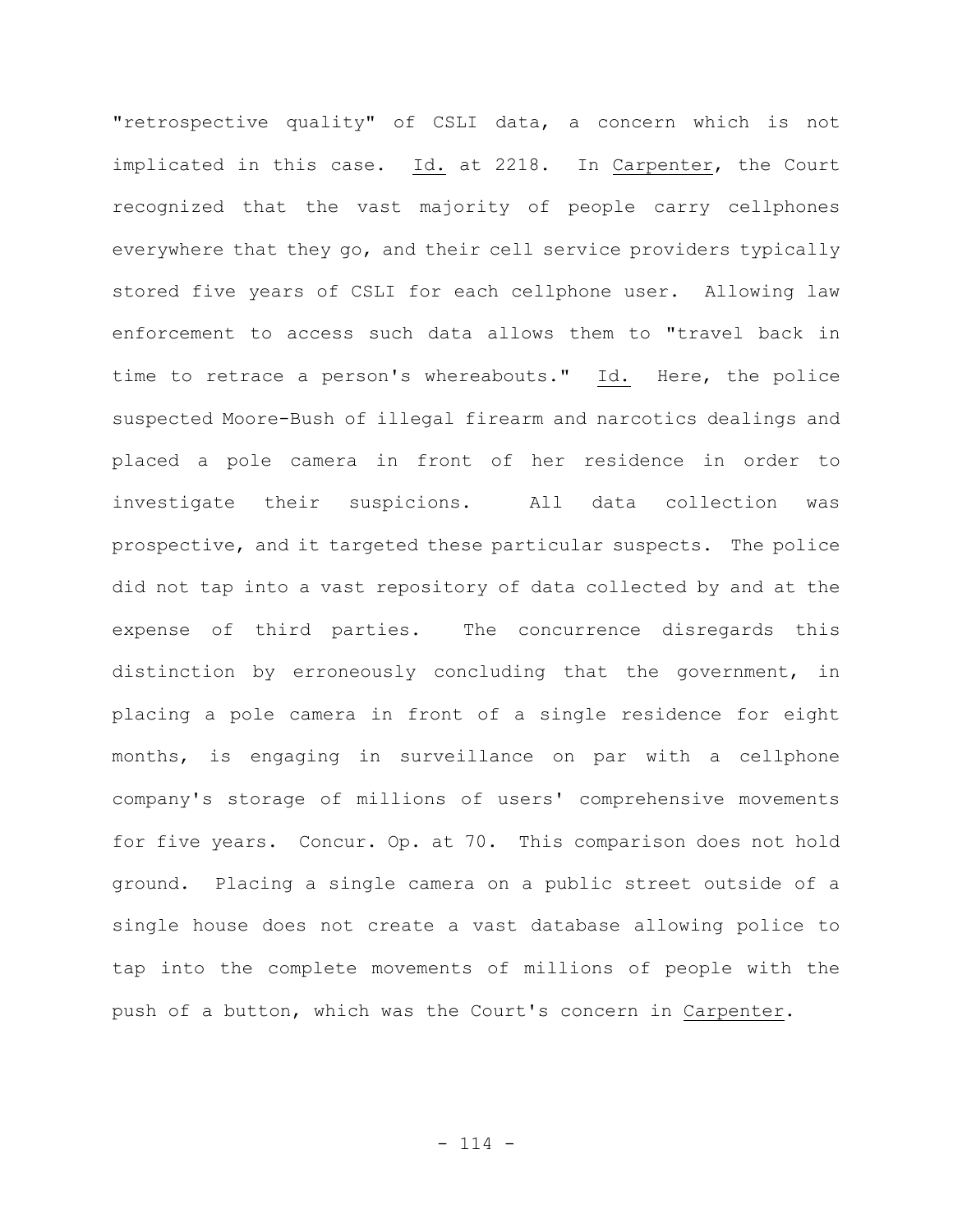The concurrence attempts to justify its result by arguing that one has a reasonable expectation of privacy in the whole of their movements occurring in the curtilage of their home. Again, the concurrence's reasoning does not support this result. The defendants did not manifest a subjective expectation of privacy in their movements in the curtilage of their home. Nor would it have been objectively reasonable for them to expect privacy in such movements.

The concurrence declares that Supreme Court precedent does not prevent it from combining the subjective and objective inquiries, reasoning that so doing will avoid the problem of the Fourth Amendment meaning different things in different contexts. Concur. Op. at 29. This is not what the Supreme Court has held. See Vernonia Sch. Dist. 47J v. Acton, 515 U.S. 646, 654 (1995) ("The Fourth Amendment does not protect all subjective expectations of privacy, but only those that society recognizes as 'legitimate.' What expectations are legitimate varies, of course, with context[.]" (citation omitted)). To be protected by the Fourth Amendment, an expectation of privacy must be subjective, but that alone is not sufficient; it must also be objectively reasonable in the given context. It is important to preserve the distinction. Law enforcement cannot always know whether someone subjectively expects privacy, but they can more easily determine

**C.**

 $- 115 -$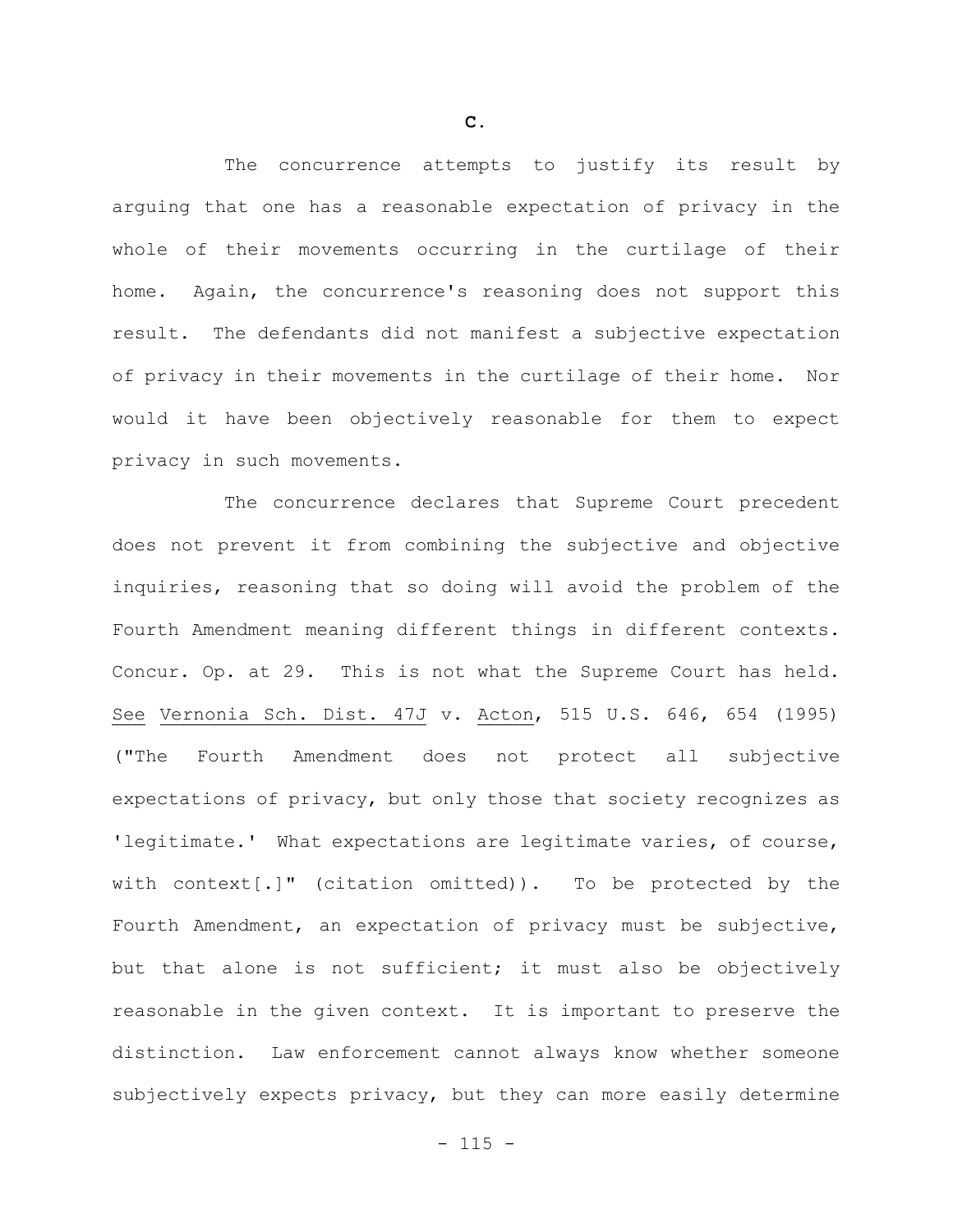whether an expectation of privacy is one that society is prepared to accept as reasonable. The concurrence is concerned about, for example, different Fourth Amendment rules for different types of housing. Katz already provides a clear line that can be applied uniformly across various contexts: there is no expectation of privacy in what is knowingly exposed to the public view. 389 U.S. at 351. The concurrence's approach undercuts privacy by eroding this bright line.

In Carpenter, the Supreme Court recognized that, even in the public sphere, a person could reasonably expect privacy in the "whole of their physical movements." 138 S. Ct. at 2217. The Court noted that before the "digital age," a suspect could be tailed for a brief time, but a person would reasonably not expect all of their movements in public to be tracked. Id. When a person leaves the house and enters the public realm, she knows that people will see her activities, but she does not expect that the passerby who sees her at the grocery store will also see her at the bank, the political rally, the religious meeting, or the doctor's office. This is particularly so if these trips are taken over a number of days.

In contrast, the pole camera only captured the defendants' and coconspirators' movements in one place in the public view and did not track their movements once they left the curtilage of 120 Hadley Street. There can be no expectation of

 $- 116 -$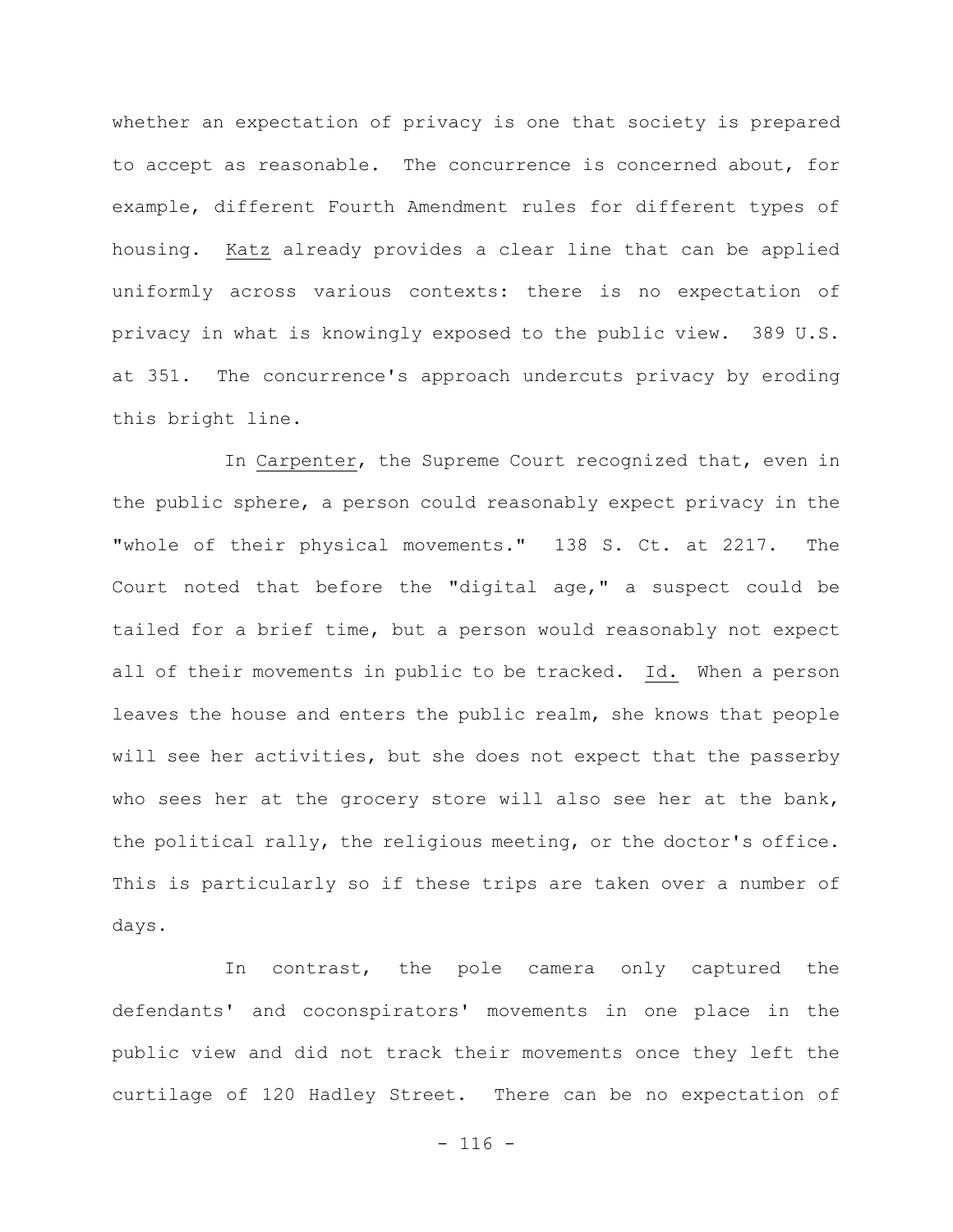privacy in the aggregate of these movements because they occur in one place where a person expects to encounter and be seen by people again and again. The defendants living on a public street alongside neighbors faced the reality that neighbors would come to know the patterns of when they left in the morning and returned in the evening. They would also know when an unfamiliar car was parked outside, and when the defendants were likely not in residence because the yard was overgrown, and packages piled up on the front porch. These observations do not violate the defendants' reasonable expectations of privacy.

That details about a person's life might be deduced from an aggregation of activities observed in the curtilage of the home does not imply a reasonable expectation of privacy.40 The concurrence argues that

<sup>40</sup> Both the district court and the concurring opinion rely heavily on the proposition that a pole camera may reveal "intimate" details and mundane details of a suspect's life. Concur. Op. at 64. In Carpenter, the Court stated that CSLI data "provides an intimate window into a person's life, revealing not only his particular movements, but through them his 'familial, political, professional, religious, and sexual associations.'" 138 S. Ct. at 2217 (quoting United States v. Jones, 565 U.S. 400, 415 (2012) (Sotomayor, J., concurring)). It is not difficult to see how the expectation of privacy in these kinds of details which are revealed in the curtilage of one's home must be different than the expectation of privacy in such details revealed by a record of someone's entire movements over a number of days. Any political, professional, religious, or sexual associations which are revealed in the curtilage of one's home are known to be exposed to public scrutiny. One does not put up a yard sign endorsing a political candidate or set out decorations on the porch for a religious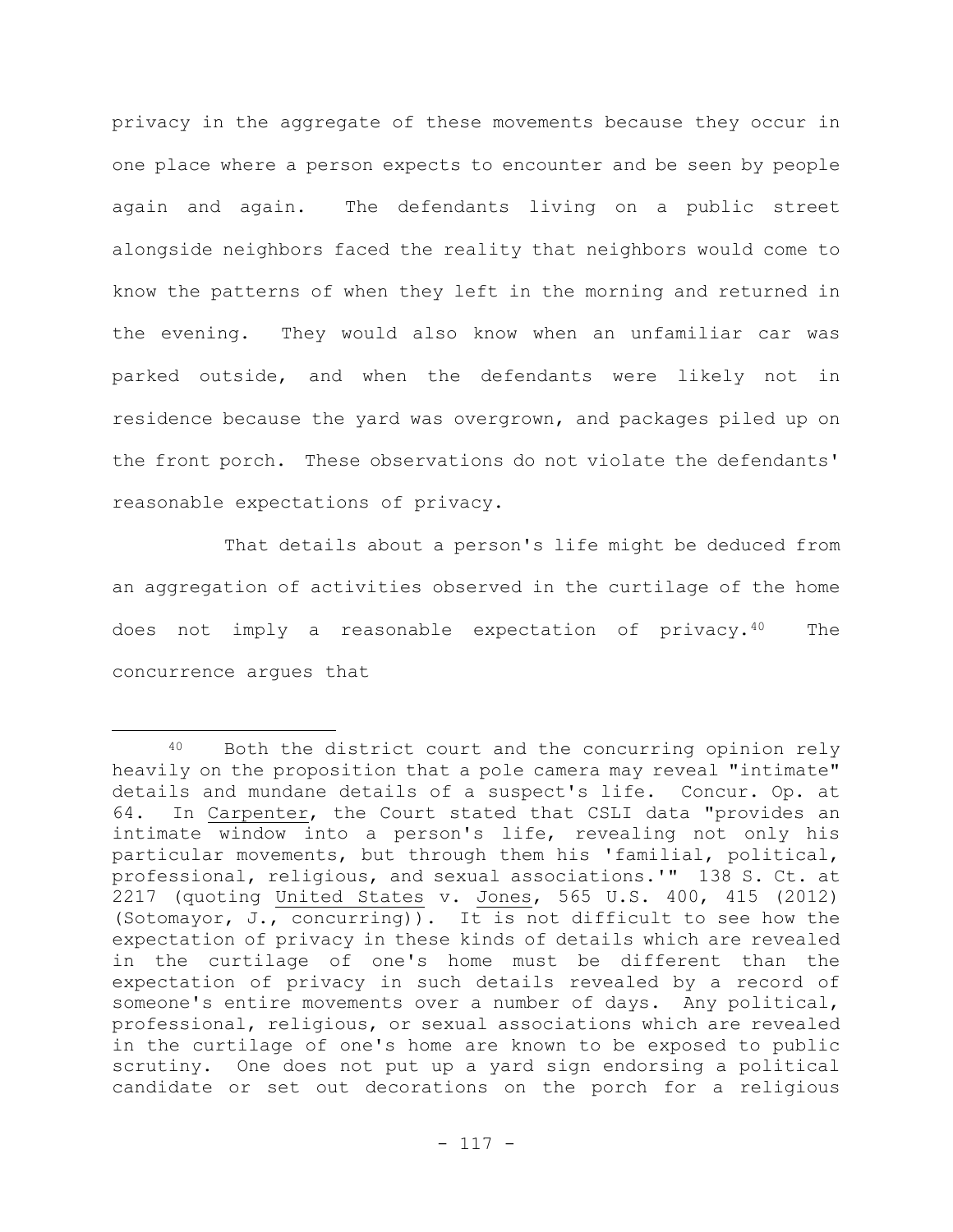while it is true that one has no reasonable expectation of privacy in the discrete moments of intimacy that may occur in the front of one's home -- from a parting kiss to a teary reunion to those most likely to cause shame -- because of what a passerby may see through casual observation, it does not follow that the same is true with respect to an aggregation of those moments over many months.

Concur. Op. at 41. This does not ring true. A next-door neighbor could easily observe both the sad parting and the joyous reunion. And while doubtless people would prefer that their neighbors did not see the moments "most likely to cause shame," they cannot reasonably expect people living within sight and sound not to, for example, hear the screaming matches, see the front door slam, notice the absence of one partner's car for weeks, and draw the obvious inference.

That people who live on public streets will be observed over the months and years by the same people and others necessarily informs expectations of privacy and affects what actions they take in the curtilage of their home. $41$  In public, we are surrounded by

holiday with the expectation that such associations will remain private.

<sup>41</sup> For example, a woman not ready to announce her pregnancy to the world might feel comfortable shopping at a baby store in public, but might carefully conceal the items she bought before carrying them from her trunk to her front door to evade neighbors' prying eyes. Someone struggling with alcohol addiction might readily purchase alcohol in person at liquor stores, but might take great pains to put spent bottles at the bottom of the recycling bin so that neighbors do not see them piled up week after week. And so on.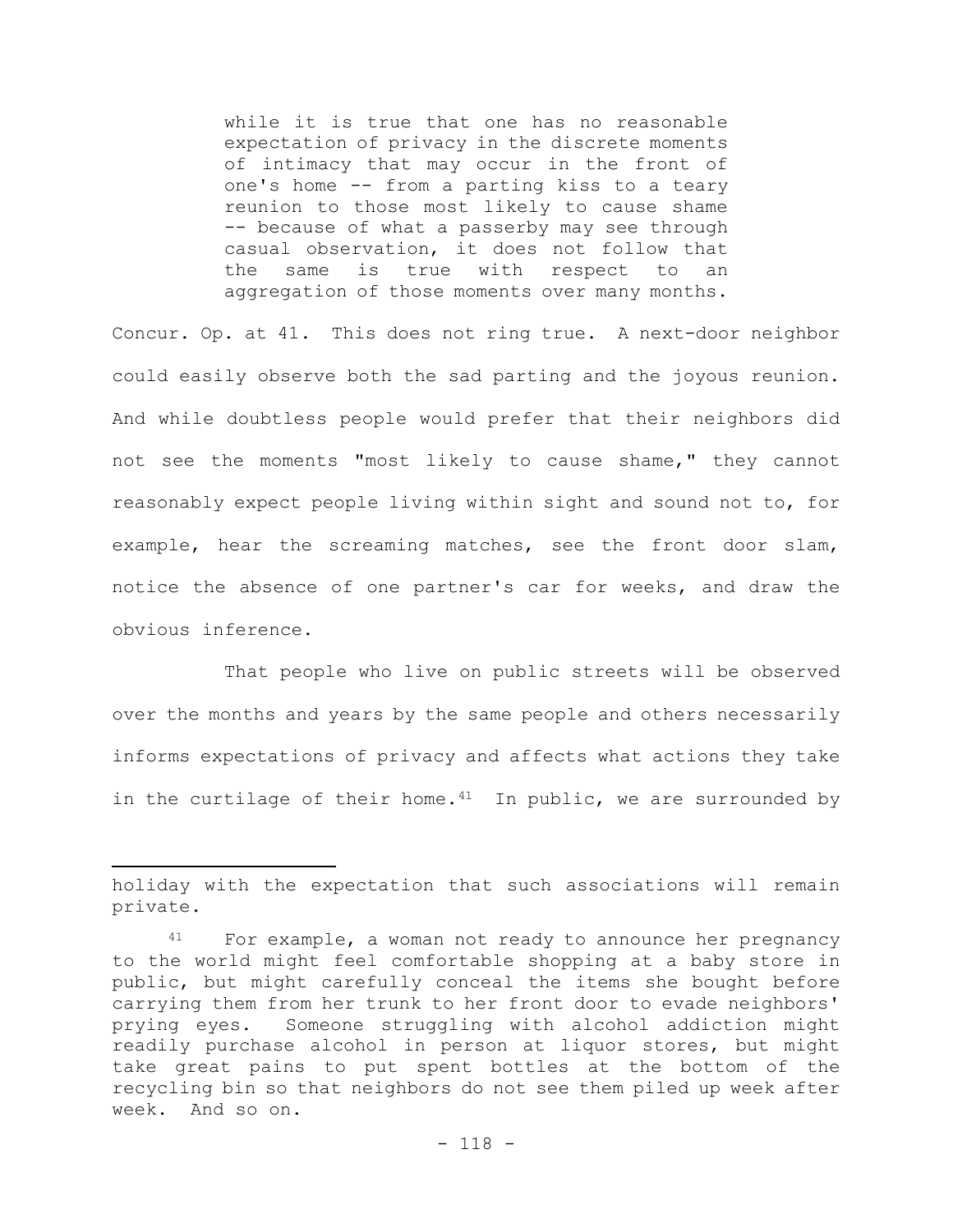others, but the public is an ever-shifting group; not only will the people at the grocery store likely not be the same people at the bank, but the people at the grocery store on Monday will mostly not be the same people at the grocery store on Wednesday. The concurrence attempts to conflate the communal experience of living in a residential neighborhood where houses are situated close together and lawns are not fenced or walled in with the relatively anonymous experience of moving between various public spaces over a number of days.

We disagree with the concurrence's contention that it does not matter that a person living in a neighborhood would expect their neighbors (even the ones that mind their own business) to observe them moving around in the curtilage of their homes, to remember their various observations over time, and to draw inferences from these observations. Concur. Op. at 34-35. It is not determinative for the expectation of privacy analysis that such a "record" is in some respects less complete and less searchable than digital video. It is not objectively reasonable to expect privacy in the whole of your movements when you know many of those movements, even if not all, can and will be observed by the same people day in and day out. To live in such a neighborhood and take no steps to prevent observation cannot be understood as manifesting a subjective expectation of privacy.

- 119 -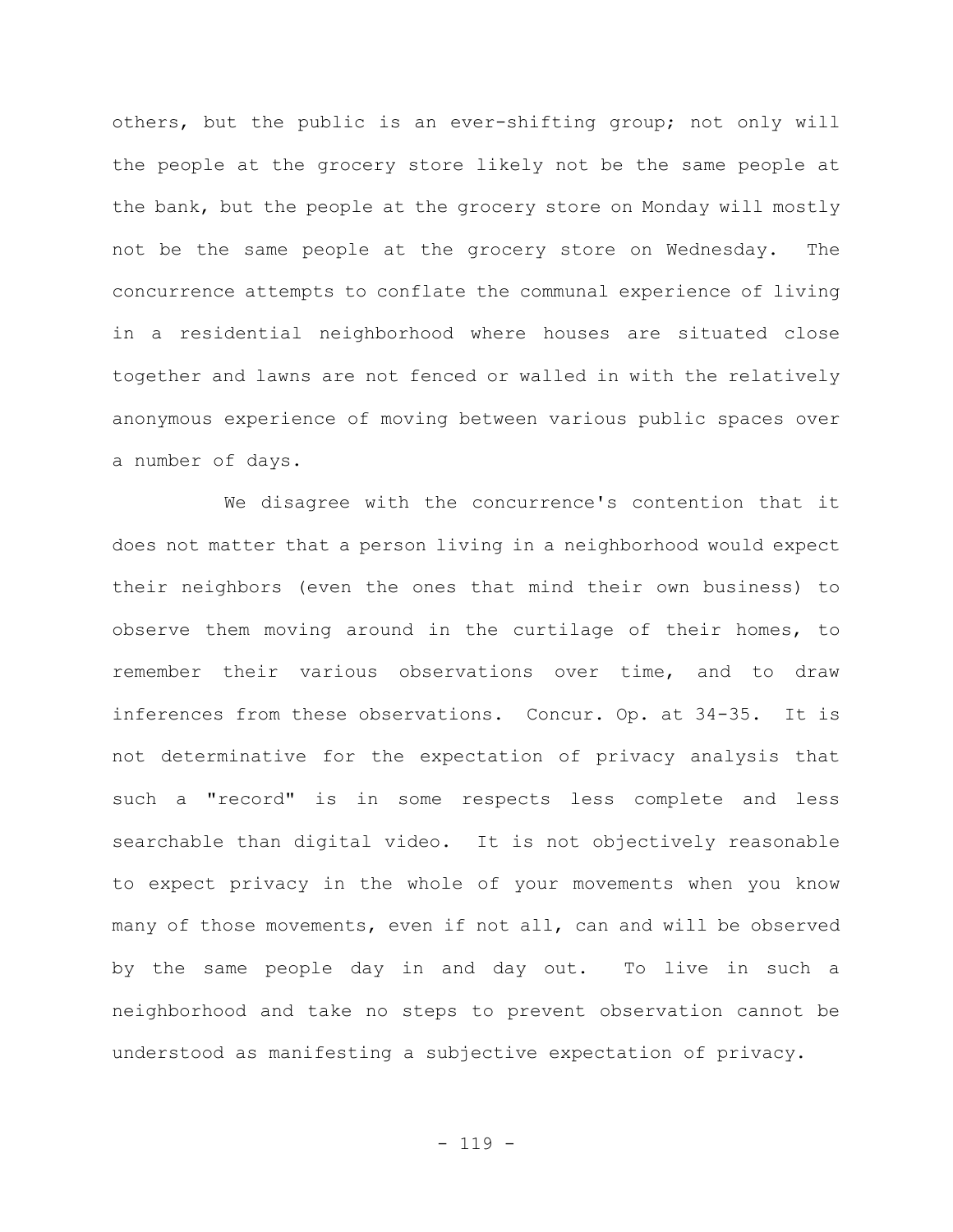The concurrence contends that two other characteristics of pole camera surveillance make it violate expectations of privacy. The concurrence asserts that the curtilage of the home is sacred in Fourth Amendment jurisprudence, Concur. Op. at 39- 40, 64-65, and it asserts that a pole camera creates a perfect and comprehensive record of a person's movements in the curtilage, Concur. Op. at 41-43. Neither of these justifications holds up.

Admitting that the depth of information gleaned from surveilling the front of someone's home is less than that of roundthe-clock surveillance of their movements, the concurrence reasons that a greater expectation of privacy in the home counterbalances this deficit. Not so. As explained above, the fact that this surveillance is occurring in the curtilage of the home in a residential neighborhood renders an expectation of privacy in the aggregate of one's movements less reasonable, not more. Moreover, Carpenter did not concern or rely at all on the curtilage purportedly being encompassed by the "sanctity" of the home.

The case the concurrence primarily relies on for this argument, Florida v. Jardines, 569 U.S. 1 (2013), is about physical intrusions into the curtilage of the home, not observation from a public vantage point.42 The concurrence's effort to hybridize two

<sup>42</sup> The concurrence also misreads Kyllo. In that case, the Court found that the use of a thermal imaging device to detect details about the inside of a house was a search under the Fourth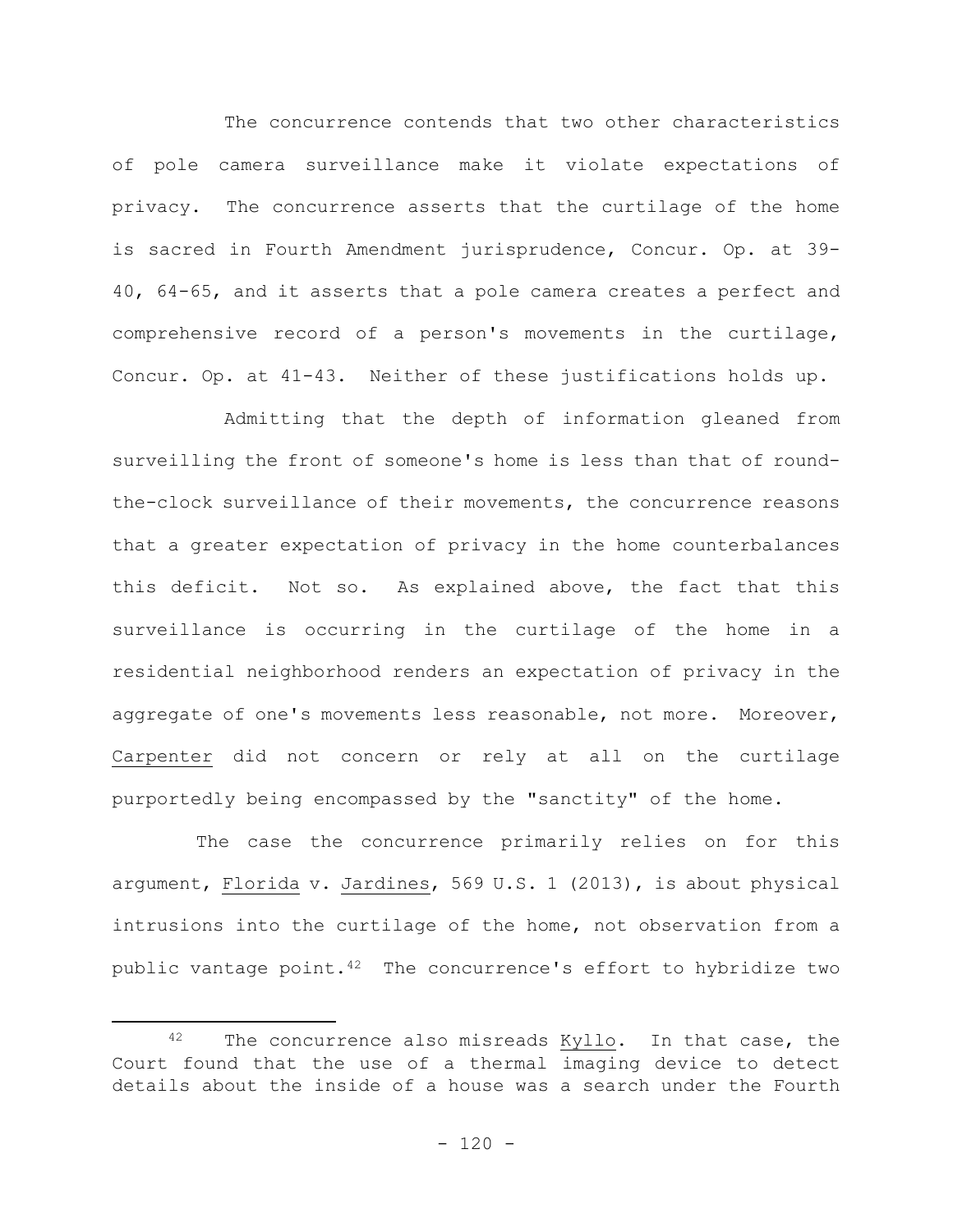threads of Fourth Amendment doctrine, the Carpenter aggregate expectation of privacy and the privacy of the home from trespass, is inadequate. Generally, a person has no expectation of privacy in what has been knowingly exposed to the public, whether it is "in his own home or office," in the curtilage of his home, or in the town square. Katz, 389 U.S. at 351.

The concurrence attempts to treat Carpenter's "whole of [a person's] physical movements, " 138 S. Ct. at 2217, as applicable to a person's movements solely in the curtilage of their home. There is no contention that people spend even close to the majority of their time in the curtilage of their homes, so the contention that the whole of a person's movements and their movements in the

Amendment. 533 U.S. at 40. However, the Court's holding explicitly was tied to physical intrusion. Id. (holding that using a device "not in general public use, to explore details of the home that would previously have been unknowable without intrusion" constitutes a search). Moreover, the Court emphasized that it was maintaining a "firm line at the entrance to the house," id. (quoting Payton v. New York, 445 U.S. 573, 590 (1980)), so the concurrence's extrapolation from Kyllo's holding regarding information about the walled-off interior of the home to publicly visible movements outside the home fails. Concur. Op. at 40 n.15. The Kyllo Court explained that the search at issue did not present any of the difficulties of applying the Katz reasonable expectation of privacy test because "in the case of the search of the interior of homes . . . there is a ready criterion, with roots deep in the common law, of the minimal expectation of privacy that exists, and that is acknowledged to be reasonable." Id. at 34. It contrasted the interior of the house with places where expectations of privacy were less clear including "telephone booths, automobiles, or even the curtilage and uncovered portions of residences." Id.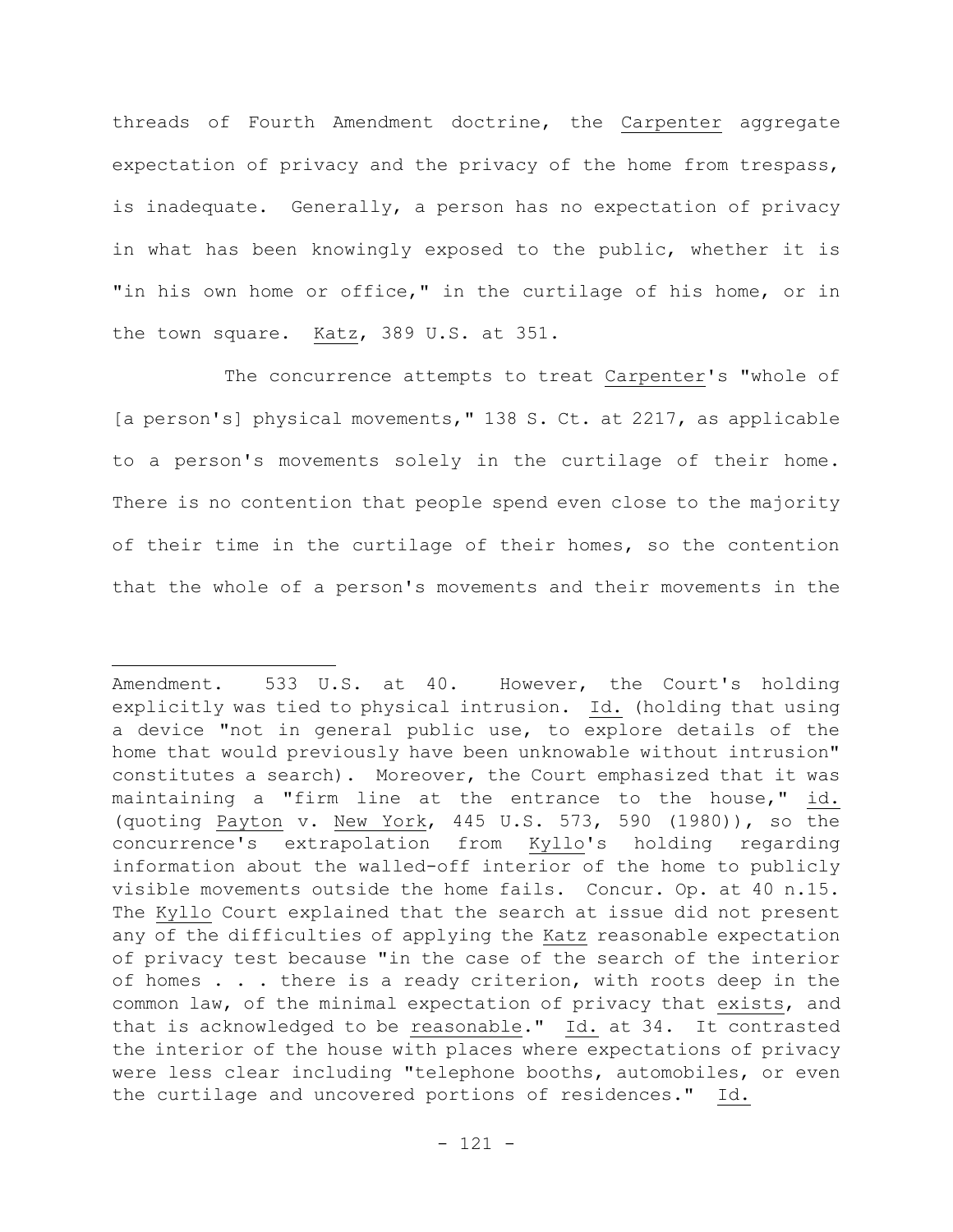curtilage are equivalent fails for that, as well as other, reasons. See United States v. Tuggle, 4 F.4th 505, 524 (7th Cir. 2021) ("[T]he stationary cameras placed around [the defendant]'s house captured an important sliver of [his] life, but they did not paint the type of exhaustive picture of his every movement that the Supreme Court has frowned upon."); see also United States v. Hay, No. 19-20044-JAR, 2022 WL 1421562, at \*7 & n.62 (D. Kan. May 5, 2022) ("Far from revealing the 'whole of his physical movements,' the pole camera surveillance revealed just a small part of that much larger whole, even if an important one." (quoting Carpenter, 138 S. Ct. at 2219)).

Neither does the fact that a pole camera creates a record justify the concurrence's departure from precedent. The concurrence argues that "[n]o casual observer who is merely passing by can observe (let alone instantly recall and present for others to observe) the aggregate of the months of moments . . . that uniquely occur in front of one's home." Concur. Op. at 41. The concurrence invokes the casual passerby but ignores the neighbors, including, for example, the retiree who has lived across the street for years and monitors activity seen from her windows and may recall or even record her observations.

There is no Fourth Amendment problem with police augmenting their investigation with technologies commonly used,

- 122 -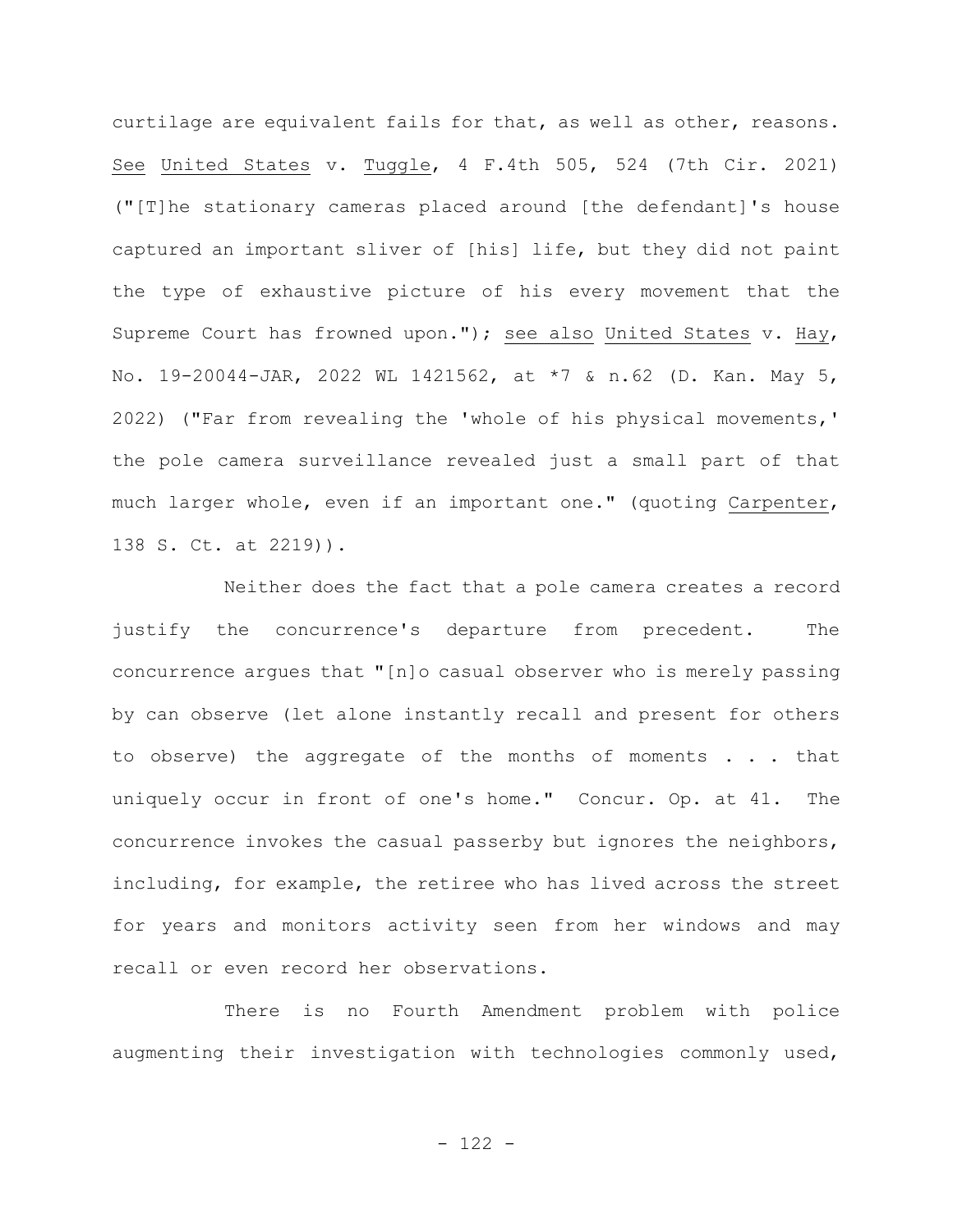including to create records.<sup>43</sup> See, e.g., Kyllo, 533 U.S. at 34. Video cameras have been routinely used by law enforcement and the public for decades. Moreover, the concurrence repeatedly insists that digital records are more perfect, an argument that is legally irrelevant and factually untrue. Even eight months of continuous footage is not a comprehensive record of movements in the curtilage of the home. The camera is limited to what can be viewed from the lens in its fixed position. In this case, the camera's view was sometimes obscured by foliage, and it only captured a partial view of the front of the house, which did not include the front door. In many cases a neighbor, or the concurrence's "casual observer

<sup>43</sup> The concurrence relies on Kyllo to argue that a video camera enhances law enforcement's perception beyond what the Fourth Amendment allows. Concur. Op. at 85. Our colleagues once again misread Kyllo. The Court there was focused on "senseenhancing technology," noting that "the lawfulness of warrantless visual surveillance of a home has . . . been preserved." 533 U.S. at 32, 34. There is no argument in this case that the pole camera could see anything the human eye could not, unlike the thermal imaging device that the Court considered in Kyllo, which captured infrared radiation invisible to the human eye. Our concurring colleagues argue that because a camera creates a record that they contend is more easily searchable and more infallible than human memory, or notes taken by an officer on a stakeout, that it is an impermissible enhancement of human perception. This is unsupportable, for human memory and recordkeeping ability are not senses; devices like tape recorders, cameras, and video cameras, which record only what the human senses can detect, are not the "sense-enhancing technolog[ies]" that were the Court's concern in Kyllo. Further, in Kyllo the court referred only to technologies "not in general public use," id. at 40, which video cameras indisputably are.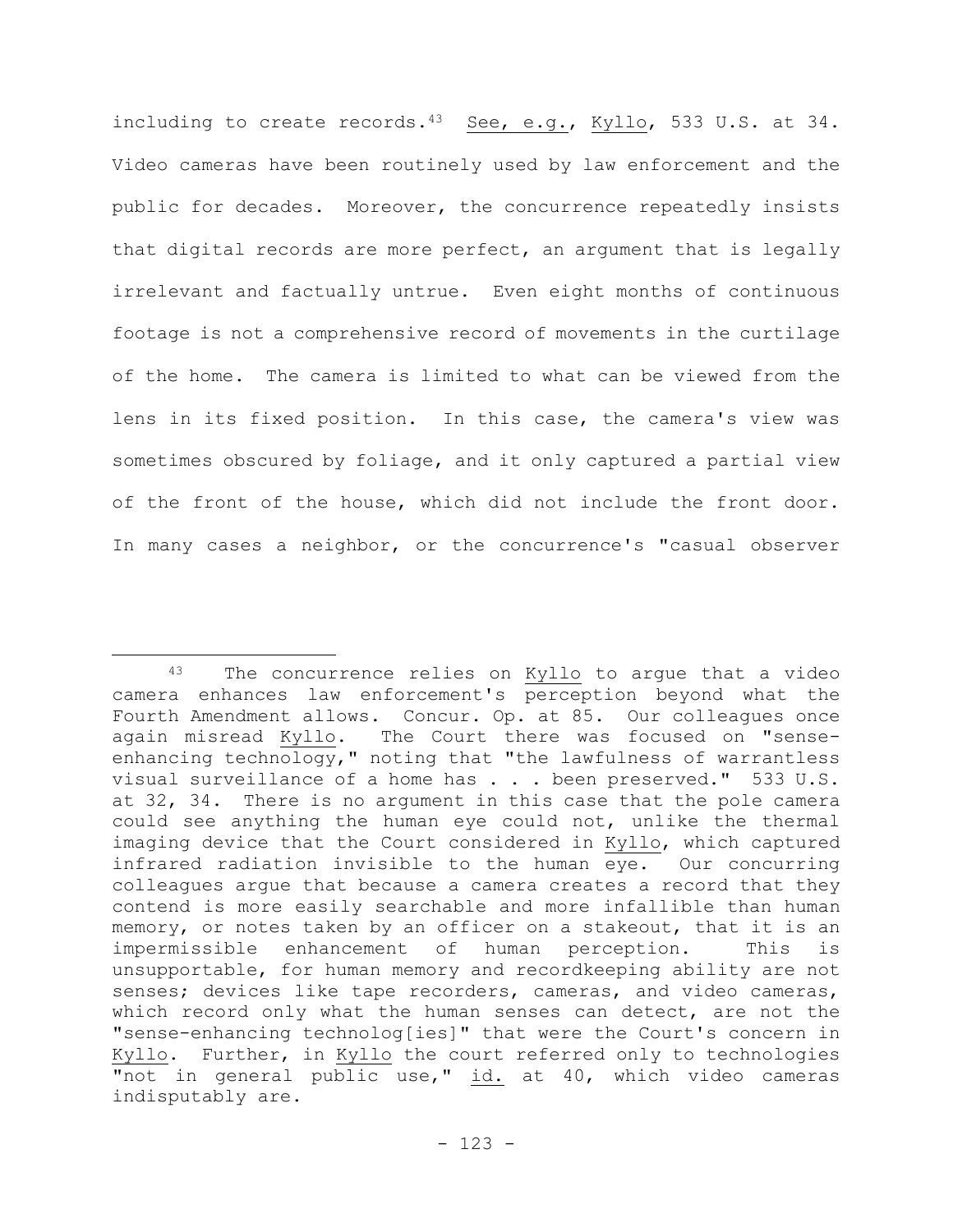who is merely passing by," would have a more complete view of the entirety of the house's curtilage.

As a final note, the concurrence is understandably concerned about advances in technology and their implications for the future. Concur. Op. at 99. But the advances in video camera technology since our ruling in Bucci, or the Supreme Court's ruling in Carpenter, do not justify the concurrence's position. Law enforcement has long had the capacity to access pole camera video remotely, see Gonzalez De Arias, 510 F. Supp. 2d at 971, and to use pole cameras to conduct surveillance over time, see Gonzalez, Inc., 412 F.3d at 1106 (noting use of pole cameras to conduct "about 25,000 hours" of video surveillance). That those capacities are sharpening does not mean that the pole cameras of today represent a different technology than the pole cameras around the time of the Carpenter decision when the Supreme Court specifically exempted "conventional surveillance techniques and tools." 138 S. Ct. at 2220. The incremental improvements over the years from pole cameras to better pole cameras are nothing like the rapid transformation of cellphones to location-tracking devices which are "indispensable to participation in modern society" for people to carry around everywhere they go. Id.

## **III.**

The concurrence's reasoning would have many negative consequences. It would radically alter the surveillance tools

 $- 124 -$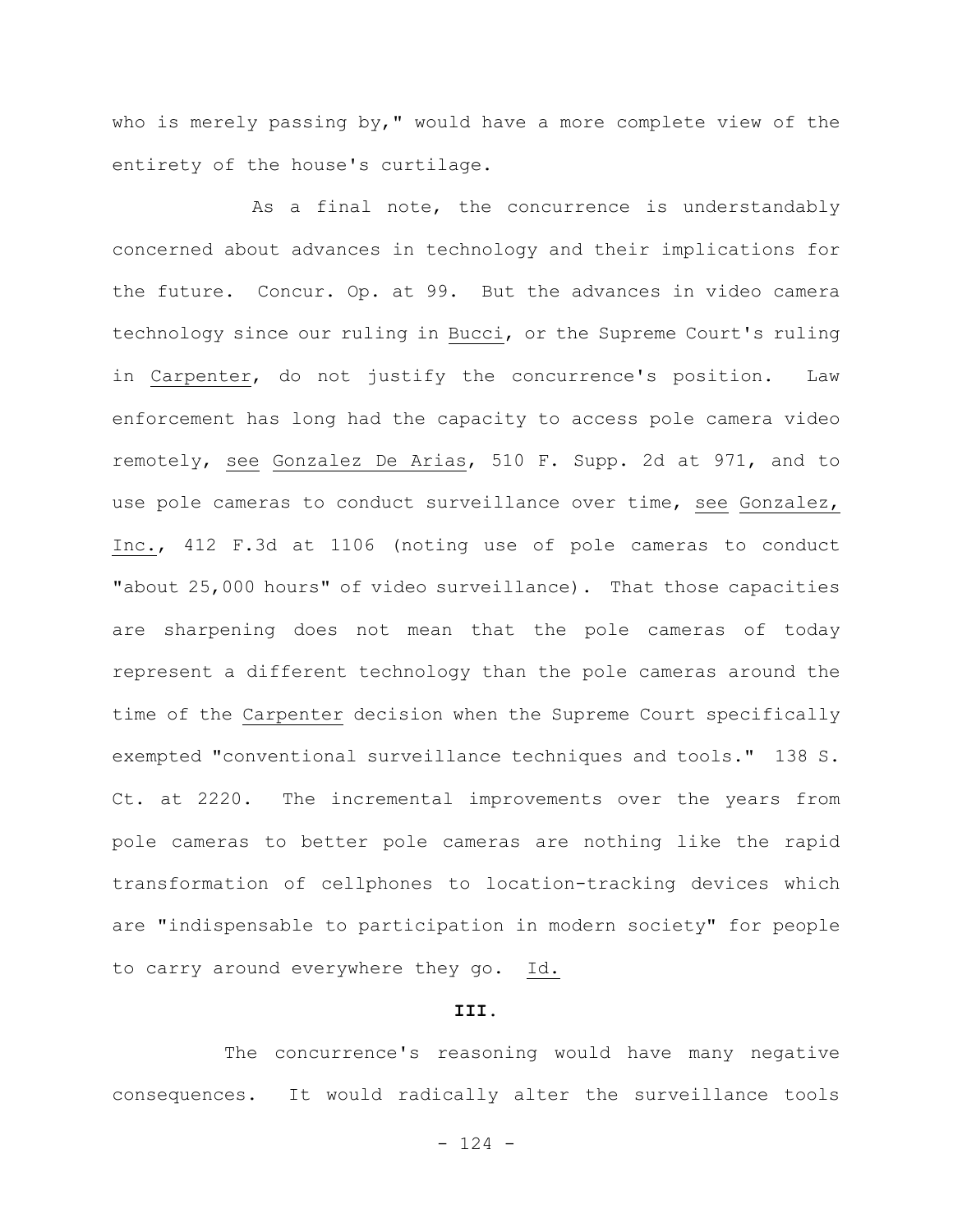available to police. It would needlessly complicate Fourth Amendment doctrine and would open accepted policing tools and techniques to challenge. It would place law enforcement at a disadvantage to the rest of the population. It is not hard to believe that if law enforcement is so hampered, neighbors would be encouraged to assume the burdens of policing to keep their own neighborhoods safe.

The investigation in this case was targeted and proportional to the police's needs. Here, police reasonably investigating a house that ultimately was determined to be a site of illegal drug and firearm transactions over a long period of time utilized a conventional tool of surveillance to gather evidence. Under the concurrence's rule, police would no longer be allowed to use their own judgment for how to investigate crimes occurring in the public view. This is in spite of the fact that this circuit has long recognized the difficulty of investigating drug conspiracies and has noted that "[b]ecause drug trafficking is inherently difficult to detect and presents formidable problems in pinning down the participants and defining their roles, investigative personnel must be accorded some latitude in choosing their approaches." United States v. Santana-Dones, 920 F.3d 70, 76 (1st Cir. 2019) (alteration in original) (quoting United States v. David, 940 F.2d 722, 728 (1st Cir. 1991)).

 $- 125 -$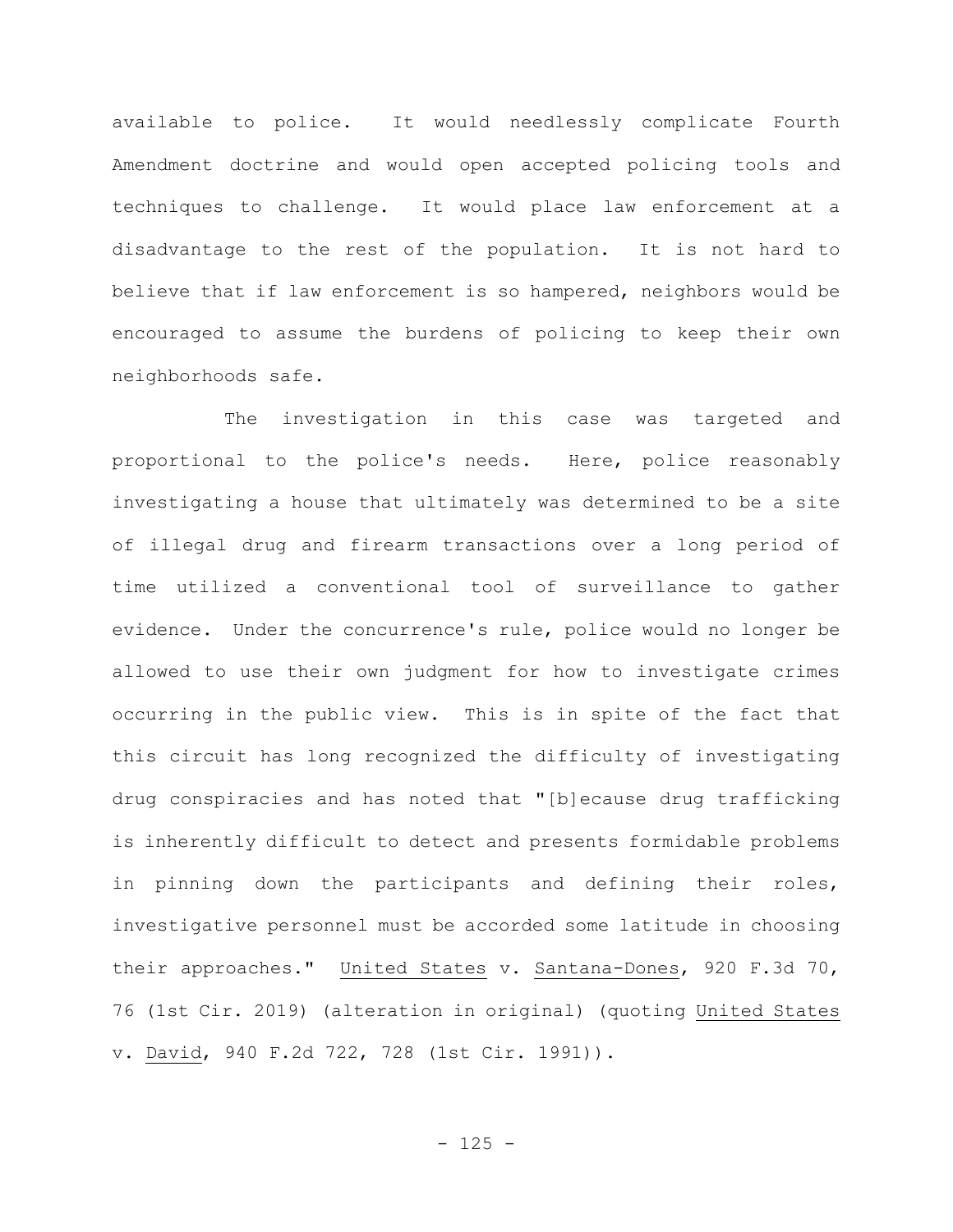It is unfortunate that, under the concurrence's reasoning, law enforcement would be deprived of the use of an ordinary law enforcement tool -- pole camera video -- at a time when video cameras are becoming more common and more used. Indeed, there are now often demands that officers wear video cameras on their persons as they perform their duties. See M.D. Fan, Justice Visualized: Courts and the Body Camera Revolution, 50 U.C. Davis L. Rev. 897, 901 (2017) (noting that "a police body camera revolution is fast unfolding"). The cellphones that the Court in Carpenter called "almost a 'feature of human anatomy'" generally have video cameras built in. 138 S. Ct. at 2218 (quoting Riley v. California, 573 U.S. 373, 385 (2014)). People are frequently filmed in public, with or without their consent, and these videos can be posted online and viewed thousands of times. A basic model of one brand of doorbell security camera can be purchased for just \$51.99. Video Doorbell Wired, Ring, https://ring.com/ products/video-doorbell-wired (last visited May 26, 2022). Millions of people have already equipped their front doors with cameras. See J. Herrman, Who's Watching Your Porch?, N.Y. Times (Jan. 19, 2020), https://www.nytimes.com/2020/01/19/style/ringvideo-doorbell-home-security.html. The CSLI data at issue in Carpenter is not available to the average person; digital video cameras, both large and undetectably small, certainly are. It is counterproductive that, as more and more people are placing cameras

 $- 126 -$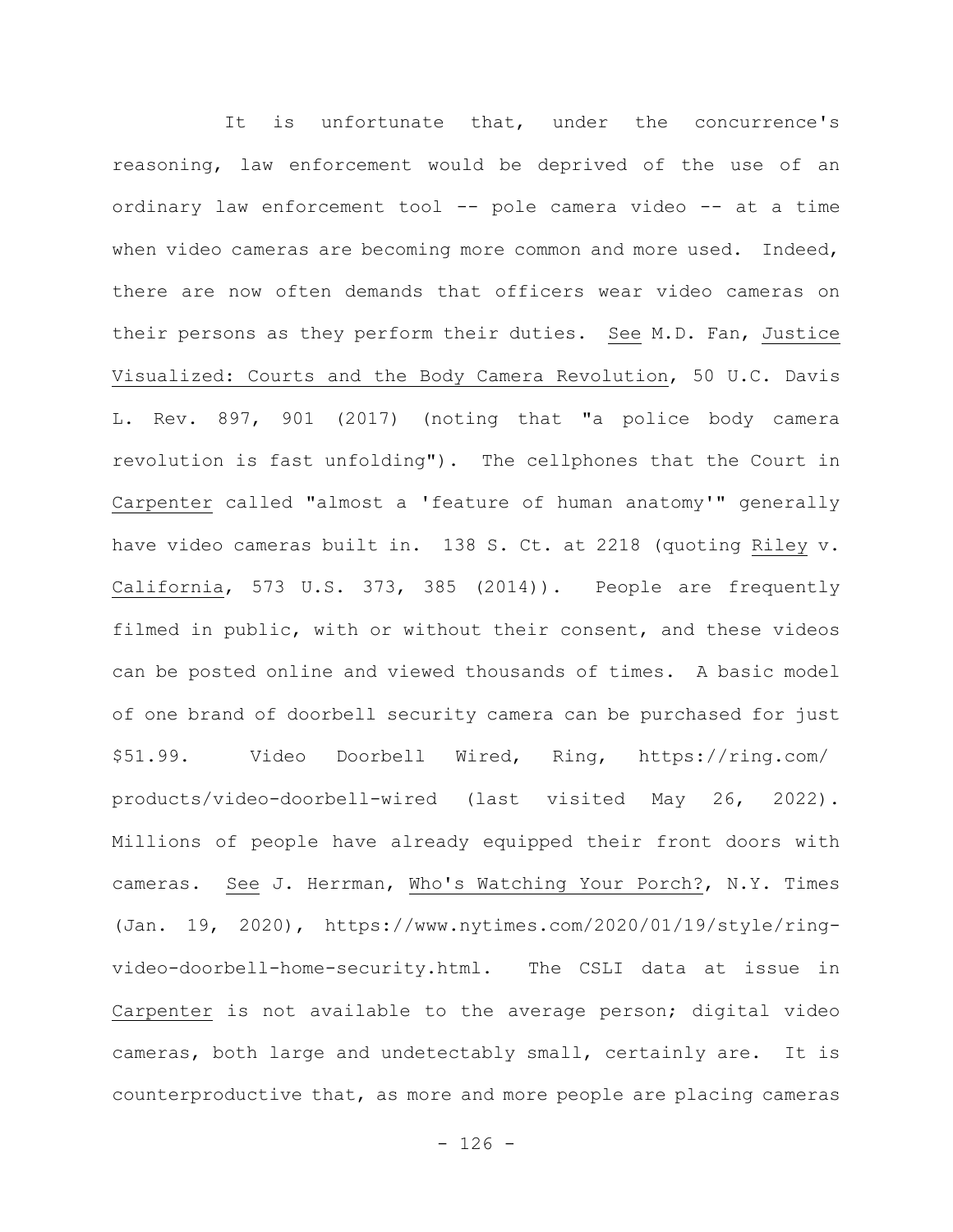on their houses and businesses, and even filming unpleasant or violent interpersonal interactions on their cellphones, the concurrence would make pole cameras less available to law enforcement.

An appellate court must faithfully apply the law as set out by the Supreme Court. The concurrence violates that rule. The concurrence also assumes the policymaking role of elected officials. It is the role of legislatures, which are more flexible, adaptable, and responsive than courts, to regulate swiftly evolving technologies, as many already have. See, e.g., A. Jarmanning, Boston Bans Use of Facial Recognition Technology. It's the 2nd-Largest City To Do So, WBUR (June 24, 2020), https://www.wbur.org/news/2020/06/23/boston-facial-recognitionban.

## **IV.**

Bucci is scarcely over a decade old, and the concurrence would have this circuit come out the opposite way on indistinguishable facts, despite the fact that Carpenter certainly does not require this outcome. Stare decisis ("to stand by things decided") "requires us, absent special circumstances, to treat like cases alike." June Med. Servs. L.L.C. v. Russo, 140 S. Ct. 2103, 2134 (2020) (Roberts, C.J., concurring in the judgment). It is "an established rule to abide by former precedents, where the same points come again in litigation; as well to keep the scale of

 $- 127 -$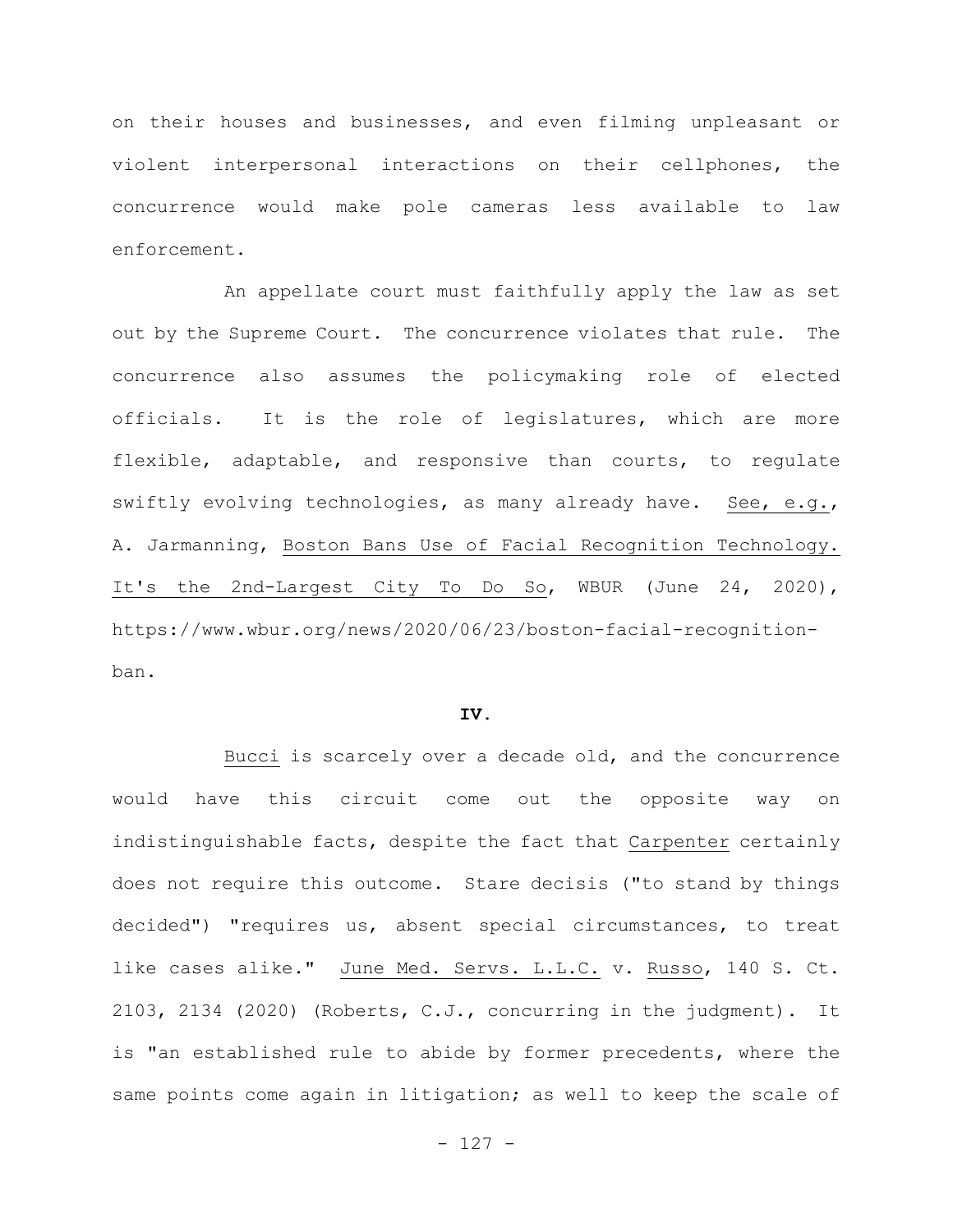justice even and steady, and not liable to waver with every new judge's opinion." Id. (quoting 1 W. Blackstone, Commentaries on the Laws of England 69 (1765)). This is to ensure that "decisions reflect the 'evenhanded' and 'consistent development of legal principles,' not just shifts in the [c]ourt's personnel." Collins v. Yellen, 141 S. Ct. 1761, 1801 (2021) (Kagan, J., concurring in part and concurring in the judgment) (quoting Payne v. Tennessee, 501 U.S. 808, 827 (1991)). It is true that the court sitting en banc may depart from principles of stare decisis. See Arecibo Cmty. Health Care, Inc. v. Comm. of P.R., 270 F.3d 17, 23 (1st Cir. 2001). But the concurrence's reasoning unnecessarily injects instability into our circuit's law. The concurrence is challenging and undermining the Supreme Court cases on which Bucci rested. Those cases, as described before, are sound. Only the Supreme Court can overrule those cases.

We are not the only federal court to confront whether Carpenter changed the constitutionality of pole cameras. The Sixth Circuit concluded that it did not. See United States v. May-Shaw, 955 F.3d 563, 567 (6th Cir. 2020) (holding that the argument that "long-term video surveillance of a home's curtilage is problematic under the Fourth Amendment" "is foreclosed by this circuit's case law, which has consistently held that this type of warrantless surveillance does not violate the Fourth Amendment"), cert. denied, 141 S. Ct. 2763 (2021); see also Hay, 2022 WL 1421562, at

 $- 128 -$